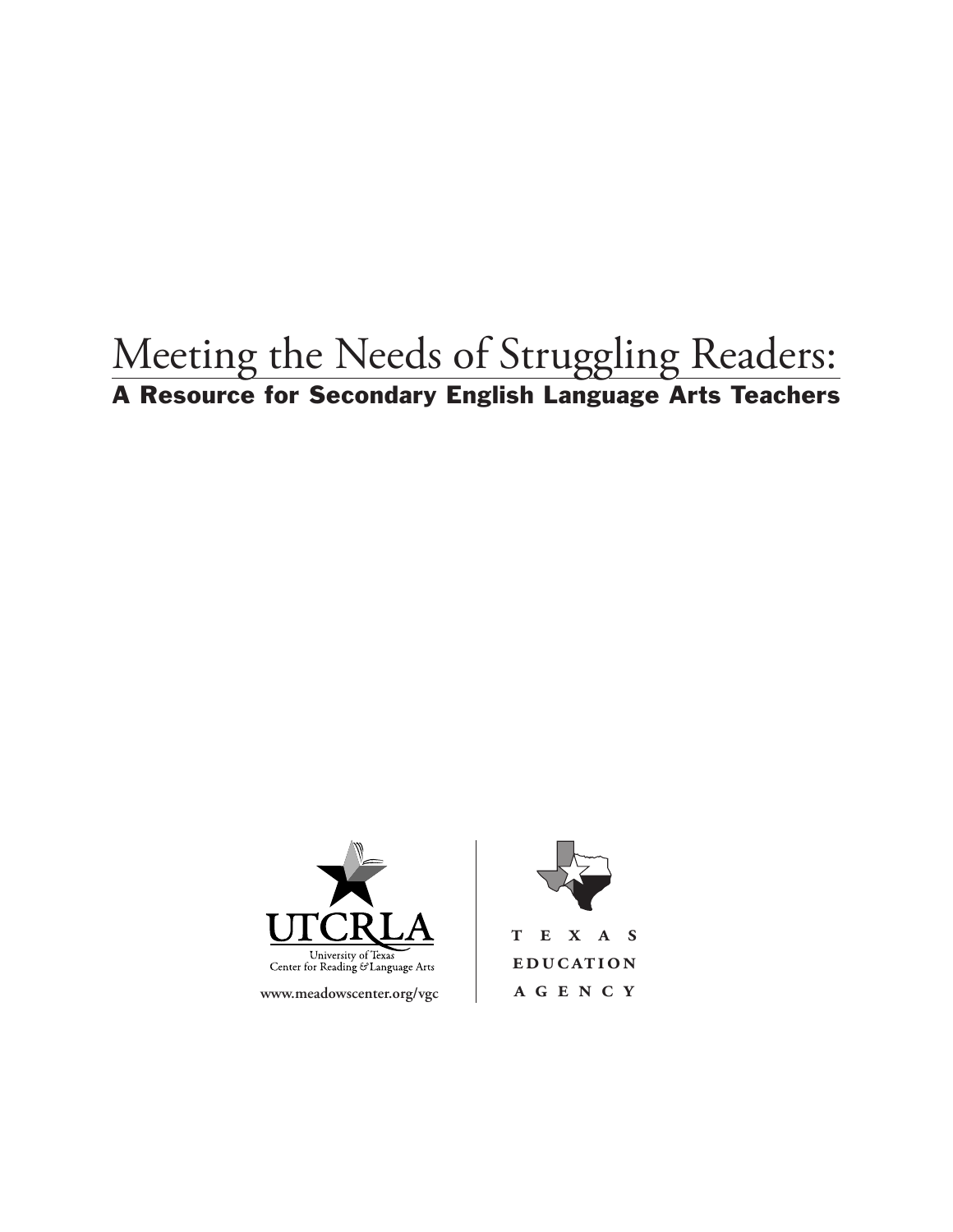# www.meadowscenter.org/vgc



**©2004 The University of Texas System/Texas Education Agency CC-BY-ND-NC 4.0 International**

These materials are copyrighted © by and are the property of The University of Texas System and the Texas Education Agency. They may be reproduced under a Creative Commons Attribution-NonCommercial-NoDerivative 4.0 (CC-BY-ND-NC-4.0) International License. To view a copy of this license, visit https://creativecommons.org/licenses/by-nc-nd/4.0/

To obtain a license to use the materials in a manner not specified above, contact licensing@meadowscenter.org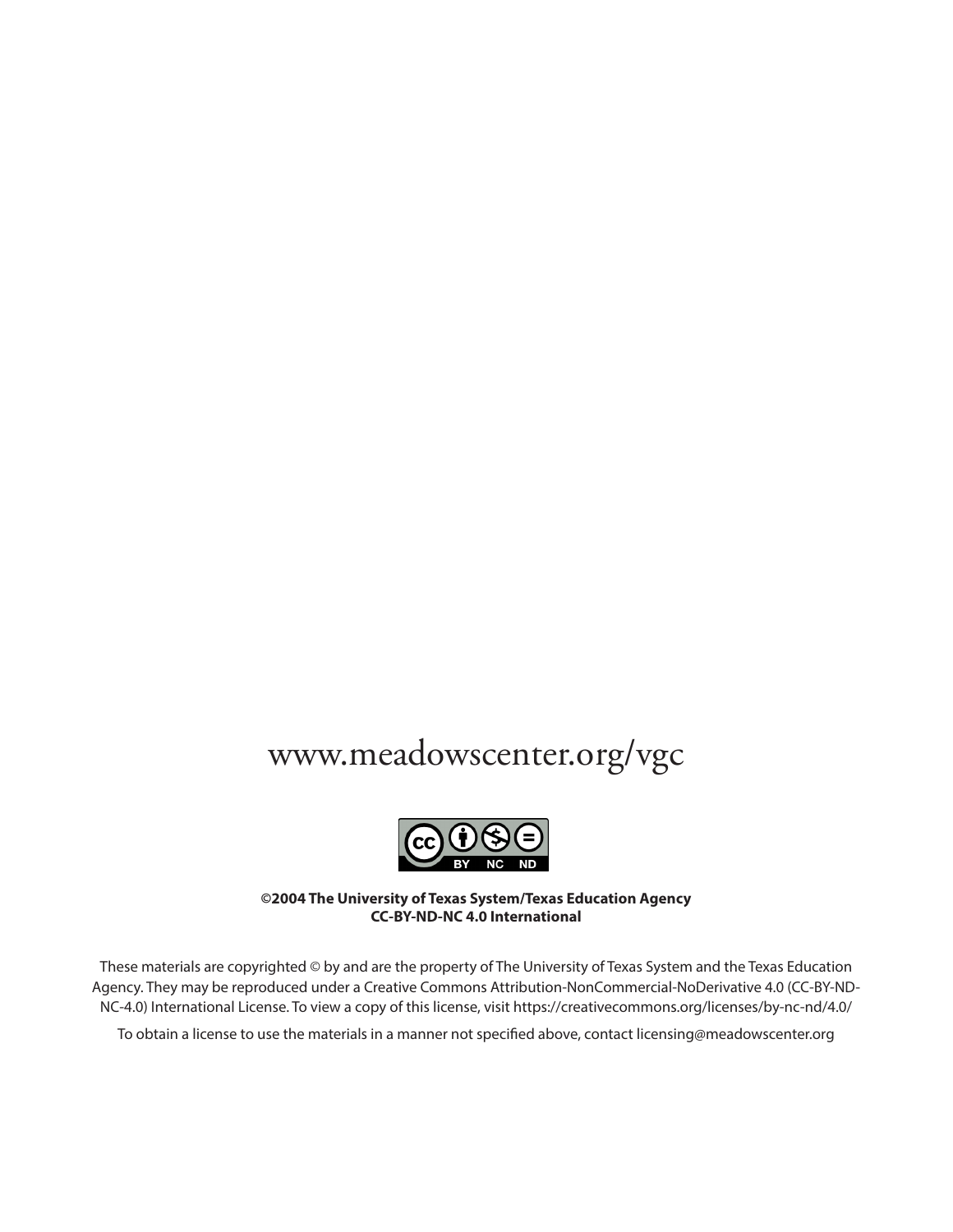### Table of Contents

| Acknowledgments                               |                |  |
|-----------------------------------------------|----------------|--|
| Introduction                                  | $\overline{7}$ |  |
| <b>Effective Instruction for ALL Students</b> |                |  |
| <b>Characteristics of Struggling Readers</b>  | 15             |  |
| References                                    | 17             |  |
| <b>Sample Lessons and Strategies</b>          | 19             |  |
| Anticipation Guide                            | 21             |  |
| Ask the Author                                | 25             |  |
| <b>Book Cover Predictions</b>                 | 29             |  |
| Comparison Guide                              | 35             |  |
| Concept Guide                                 | 45             |  |
| Detecting Bias                                | 49             |  |
| Excerpt Log                                   | 53             |  |
| Figuring Out Figurative Language              | 57             |  |
| Finding Main Ideas                            | 59             |  |
| Arguments: Are They Logical?                  | 63             |  |
| Main Idea Record                              | 65             |  |
| Mental Imagery                                | 71             |  |
| Preview Log                                   | 77             |  |
| Question-Answer Relationships                 | 81             |  |
| Reaction Guide                                | 85             |  |
| <b>Story Impressions</b>                      | 89             |  |
| Think Like a Character                        | 95             |  |
| Vocabulary Map                                | 99             |  |
| Vocabulary Diagram                            | 103            |  |
| Four Square Vocabulary Map                    | 109            |  |
| Word Parts                                    | 113            |  |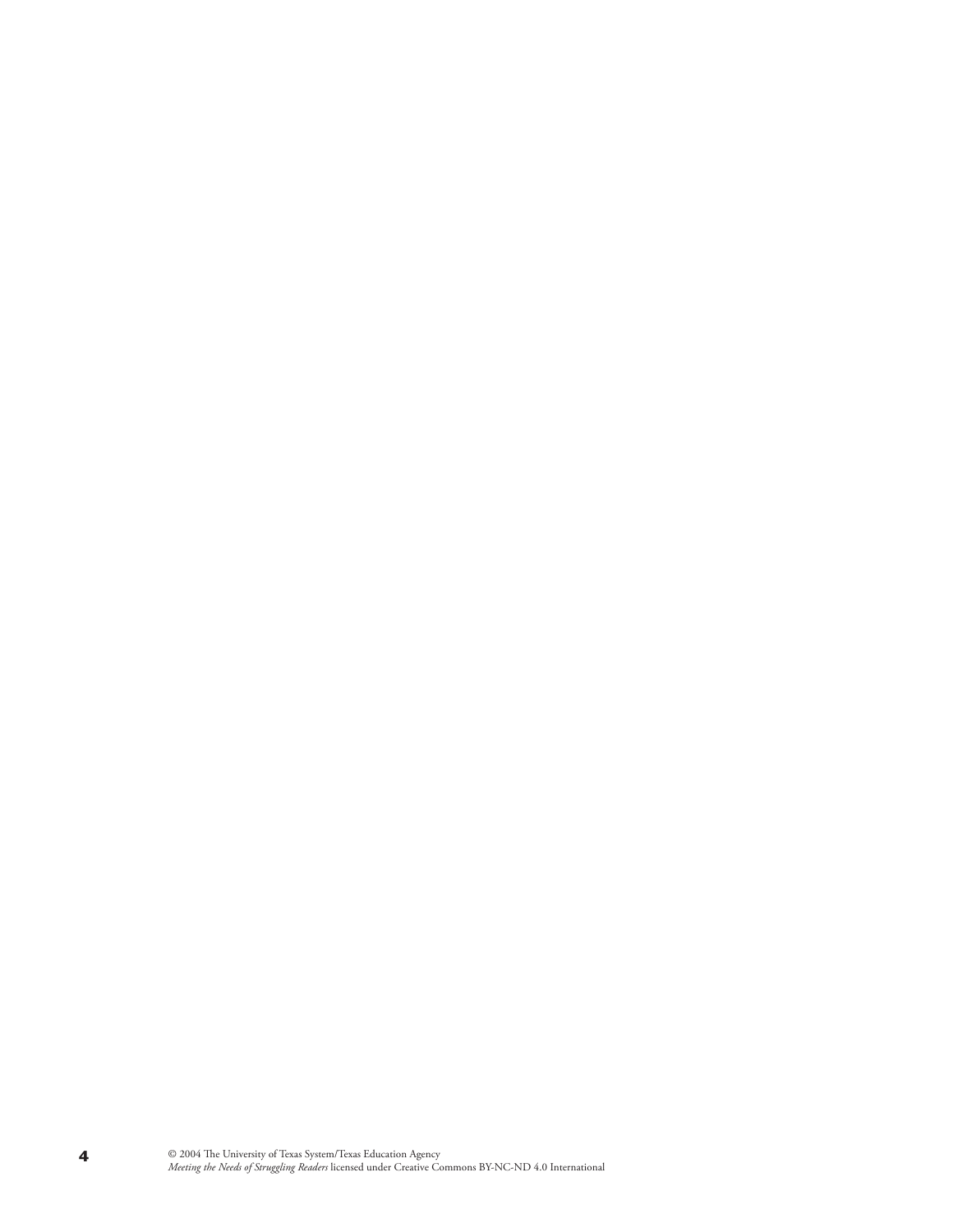# Acknowledgments

We gratefully acknowledge the support of the following agencies and individuals for their contributions to the development of this resource book for secondary educators.

#### Texas Education Agency

Felipe Alaniz, Commissioner Ann Smisko, Deputy Commissioner David Anderson, Division Director, Curriculum and Professional Development Mary Livaudais, Director, Reading and English Language Arts Sarah Crippen, Assistant Director, English Language Arts

#### University of Texas at Austin, College of Education

Manuel Justiz, Dean Marilyn Kameen, Associate Dean

#### University of Texas Center for Reading and Language Arts

Sharon Vaughn, Director *—Content Development Team—* Maria Elena Arguelles Pam Bell Morris Jessica Ross *—Design Team—* Chris Latham Elana Wakeman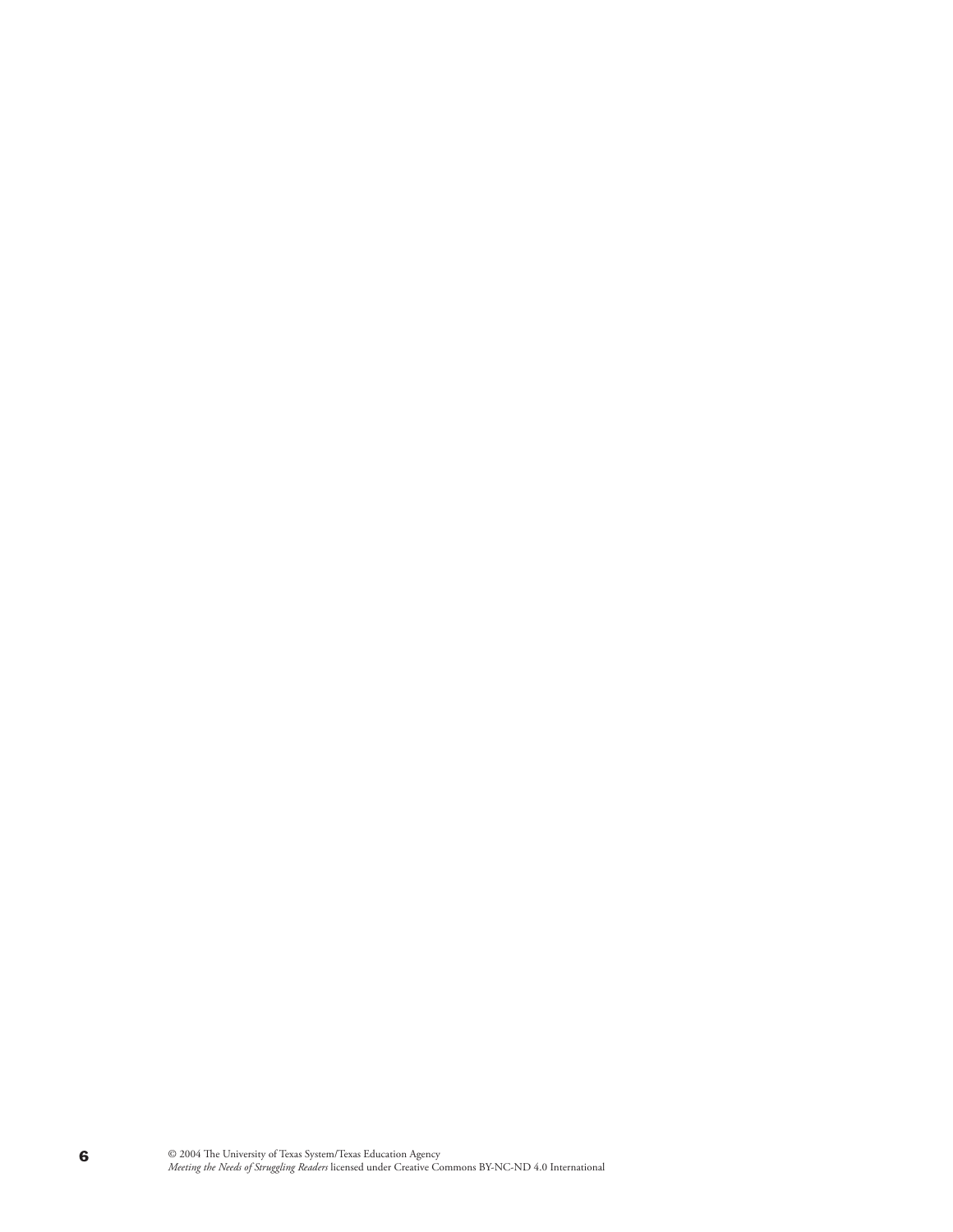# Introduction

This is a resource book of activities and teaching ideas designed for the high school language arts and/or reading teacher who teaches students with a wide range of abilities. This manual is for you, a very busy teacher.

The lessons and activities included in this manual are specifically designed to assist you in teaching the struggling reader in your class. It will provide you with ideas and strategies so that you may teach reading skills through your content to all your students. The manual is intended to be used as a supplement to your regular classroom language arts/reading program and to provide you with teaching ideas and activities.

Many of these activities and teaching ideas will help you break down concepts into smaller manageable components, provide you with suggestions on how to scaffold student learning, and give you insight into some of the possible stumbling blocks that your students may face. As you read through this manual, you will notice that one of our goals is to make thinking visible and teaching explicit.

You may use the activities in this manual before, during, or after your lesson. Many activities can be used before a traditional lesson to introduce concepts and prepare students for learning. You may want to use some of the activities from this manual during your lesson as a way to scaffold student learning. Other activities may be best suited to provide additional practice or to review concepts. On other occasions, you may turn to this manual after teaching a lesson and finding that many of your students are still having problems mastering a skill or understanding a concept. Many of the lessons will show you an alternate way to teach the same concepts.

Although developed for the struggling reader, many of these activities will help students for whom English is a second language. The discussions, examples, and grouping formats will assist English language learners in making connections and clarifying concepts. Similarly, the activities will be helpful to students who lack background knowledge, or who just need more practice and examples.

Lesson plans for the activities include the objective for the lesson, the grade, corresponding number and letter of the TAKS objective, a list of materials needed, and steps for completing the activity. In addition, ideas for scaffolding and grouping formats and information on possible areas of difficulty or confusion are discussed. A list of teaching ideas that may be used to review, practice, or reinforce skills is included in most lessons.

We hope that this manual will serve as a valuable reference that is both effective and practical. We invite you to refer to it often as a means of promoting understanding among your struggling readers by providing them with clear and specific instruction, scaffolding, and lots of opportunities for practice.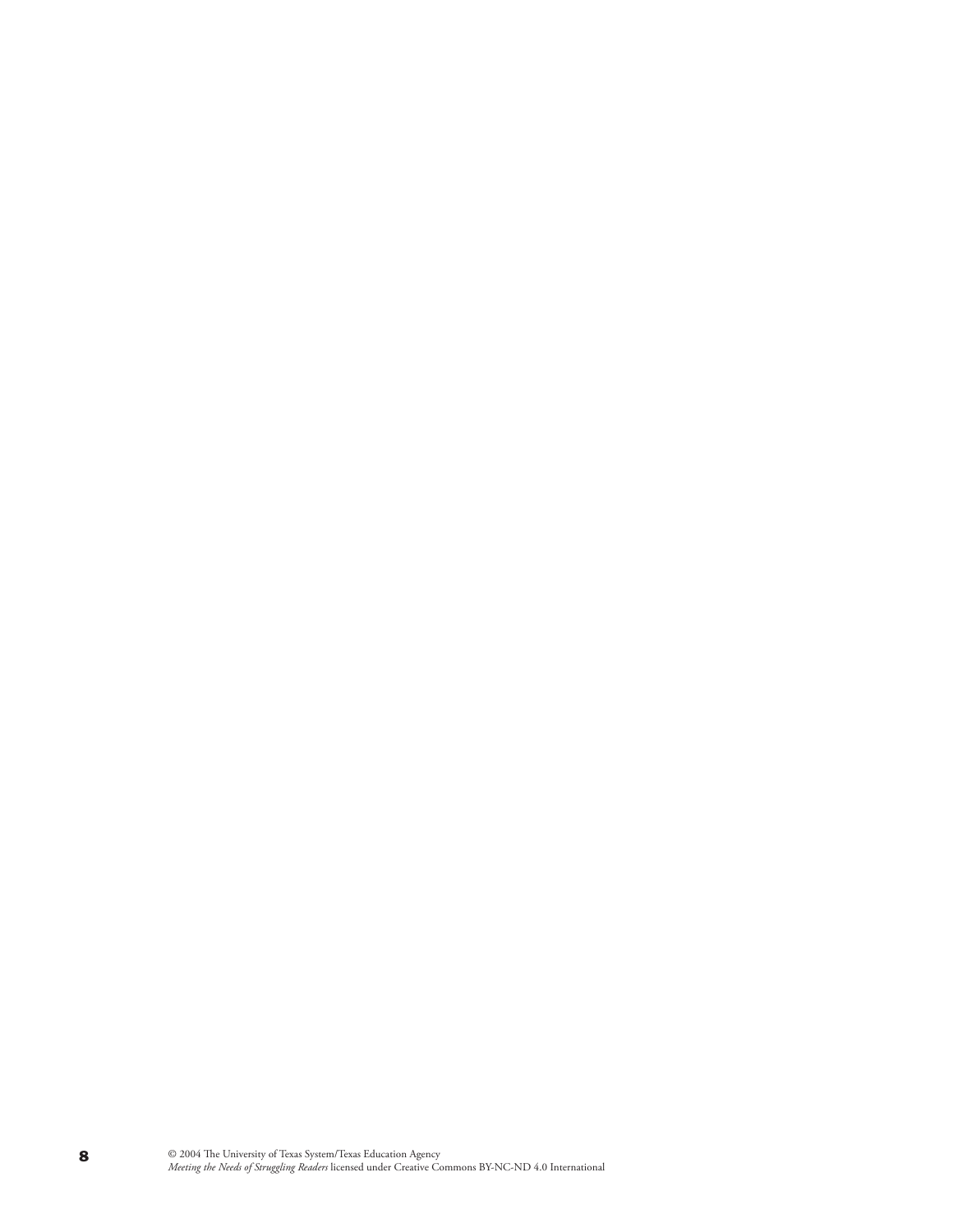# Effective Instruction for ALL Students

As our society changes, the demands that our students face in the world become more challenging, and the ability to read proficiently becomes more important. Basic skills and basic reading proficiency are no longer sufficient to meet the challenges of today's world. Being a proficient reader means much more than reading words off a page or recalling information. To succeed in today's world, students must be able to read for information and to critically evaluate and extend this information.

Although the demands of the world are rapidly changing, many of our students continue to enter high school reading below their grade level and without the necessary skills and strategies to become effective and critical readers. According to the U.S. Department of Education (Donahue, Voelkl, Campbell, & Mazzeo, 1999), fewer than 5 percent of eighth-graders can extend or elaborate on information read, and only 6 percent of twelfth-graders can read at an advanced level. Fortunately, decades of research about reading and learning difficulties have resulted in a better understanding of the components that must be present to effectively teach struggling readers. The following instructional components will promote learning for all your students, but will be especially beneficial for struggling readers, second-language learners, and students with dyslexia and other learning difficulties.

#### Explicit Instruction

Explicit instruction fully and clearly explains what is being taught. Explicit instruction promotes efficient learning for all students and includes:

- Thinking processes that are visible through modeling.
- Lessons that introduce a few ideas or skills and provide practice activities for each until mastery is achieved.
- Instruction that varies the pace.
- Background information that is provided before new knowledge is introduced.
- Pre-teaching key vocabulary and concepts using tools such as pictures or word maps.
- Visual support for auditory information. For example, when teaching a reading selection, the teacher writes the key vocabulary for major points on a transparency or board.
- Immediate, corrective feedback and re-teaching, if needed.
- Systematic coverage of reading components.

#### Multiple Opportunities to Maintain and Generalize Skills

Struggling readers benefit from instruction that includes opportunities to maintain and generalize the skills and strategies learned. Use activities that allow students to apply their newly-acquired skills and strategies during independent practice activities (maintenance) and with a variety of materials, as well as in other settings with different subjects and teachers (generalization). The following promote maintenance and generalization:

- Application of previously taught vocabulary in activities across the curriculum, over time (several days or weeks after first introduced), and as a component of homework.
- Comprehension strategies, such as identifying main ideas and supporting details, or asking questions to check understanding.
- Previously taught reading strategies posted in the classroom, presented on cue cards, and reinforced by teachers.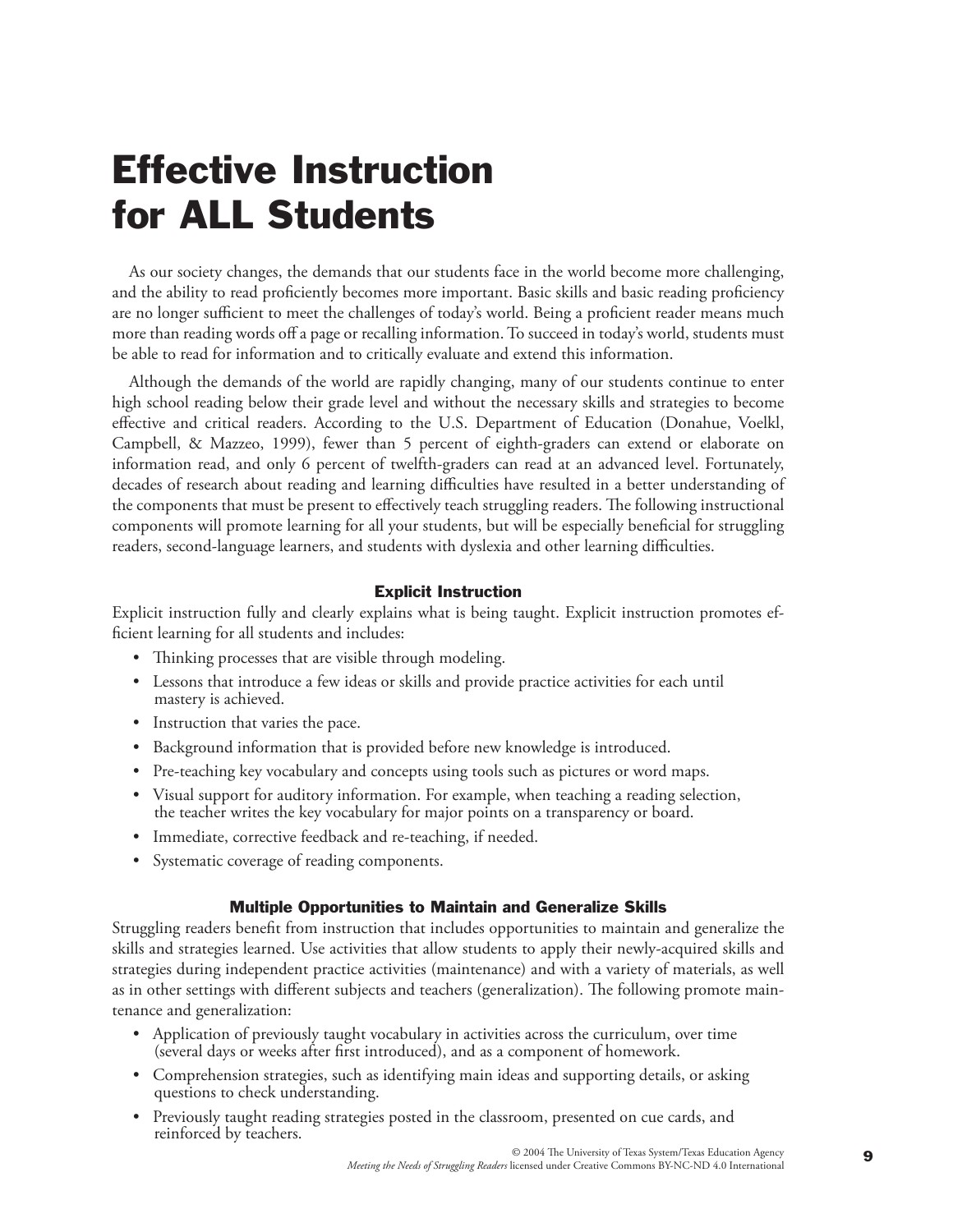#### **Scaffolding**

Provide your students with assistance and guidance as needed. As students become more proficient, gradually decrease the assistance until the students are able to perform the task independently. Providing good models and using think-alouds will make thinking visible and easier for students to follow. As you scaffold students' learning, offer them frequent opportunities to respond. While students are performing tasks or completing assignments, give them specific feedback. In the initial stages of learning, it's best not to wait until the student has completed the assignment, but to provide guidance *as* he/she works on it. Scaffolding also includes frequent and planned review that leads to more difficult applications. Dickson, Simmons, and Kame'enui (1995) suggest using four types of scaffolding:

- *Teacher/peer scaffolding—*occurs across a continuum, with more support occurring when new concepts, tasks, or strategies are introduced. Support is gradually decreased as students gain proficiency and assume more responsibility.
- *Content scaffolding—*occurs as the teacher first introduces simpler concepts and skills, and then slowly guides students through more challenging concepts and skills.
- *Task scaffolding—*occurs as the student proceeds from easier to more difficult tasks and activities, such as those described in Bloom's Taxonomy.
- *Material scaffolding—*occurs when a variety of materials is used to guide student thinking (e.g., story maps, graphic organizers, cause-effect guides).

#### Opportunities for students to read and time on task

Provide many opportunities for students to read. Unfortunately, in many classrooms the amount of time spent reading is alarmingly small. Durkin's classic 1984 study found that students spent between seven and fifteen minutes reading per day (not per class, the whole school day!). Similarly, the 1998 NAEP report (Donahue et al., 1999) indicates that about one third of adolescents questioned reported daily reading of five or fewer pages in school and for homework. To ensure growth in reading (both in comprehension and amount), students must spend a large portion of each class period reading connected text (McCormick, 2003). The International Reading Association's position statement (Moore, Bean, Birdyshaw, & Rycik, 1999) on adolescent literacy tells us that time spent reading is related to reading success because:

- as students spend time reading connected text, their background knowledge, fluency, comprehension, and vocabulary skills improve;
- time spent reading is associated with attitudes toward additional reading; and
- time spent reading is linked to world knowledge.

The amount of time students spend engaged in academic tasks is directly related to student progress. Evaluate your class schedule and routines and make changes to ensure that minimal time is wasted on transitions or unnecessary interruptions.

#### Flexible grouping

Use flexible grouping so that all students are engaged in learning and your time is used most effectively. Flexible grouping will help you meet individual needs and tailor your teaching to particular students.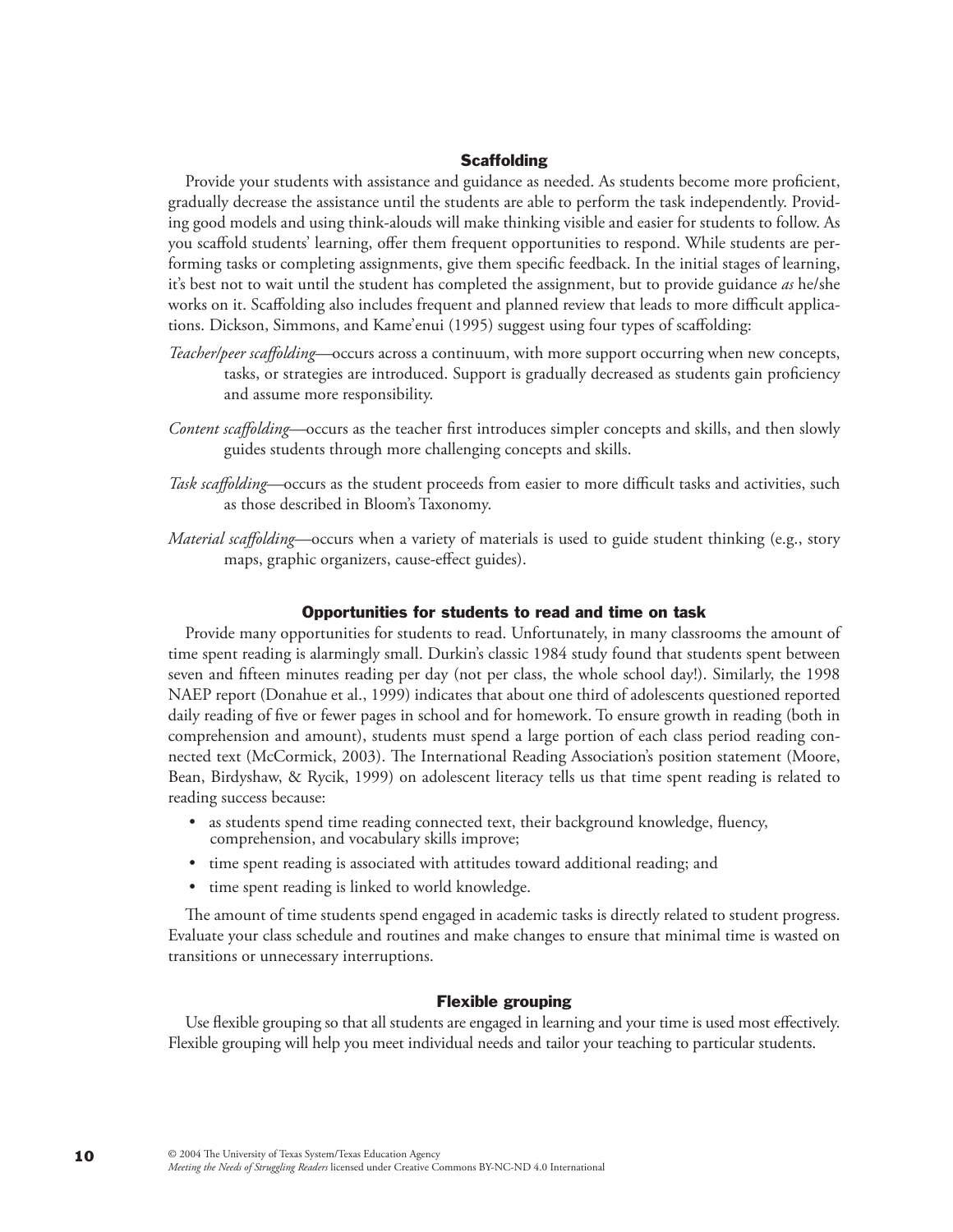#### Ongoing progress monitoring

Frequent progress monitoring can provide you with valuable information on students' levels of mastery for the various concepts being studied. You can use the results from progress monitoring to plan new lessons, re-teach unclear concepts, and group students for instruction.

#### Comprehension strategies

According to the National Reading Panel (2000), comprehension instruction which presents a variety of strategies is most effective. Comprehension strategies assist students in recalling facts, generating questions, and summarizing, among other comprehension-related skills. Engaging students in finding the big ideas in a reading selection and in graphically depicting the relationships among these ideas will improve their recall and understanding of text (Snow, 2002). Monitoring strategies that help students recognize when understanding falters or breaks down, and which "fix-up" strategies to apply, will promote understanding. Teaching your students to use comprehension strategies will promote independence and will assist your students in becoming active participants in their learning. Once students know some comprehension strategies, they can apply them to other subjects taught by other teachers, and when completing homework assignments. Explicit instruction of comprehension strategies will result in better learning outcomes for low-achieving students (Moore et al., 1999; Snow, 2002). Research suggests following these steps when teaching comprehension strategies (Dickson et al., 1995; Pearson & Gallagher, 1983; Snow, 2002):

- Define and explain strategy components.
- Describe the reasons for using the strategy and its benefits.
- Encourage students to pay attention.
- Activate prior knowledge.
- Break the task into small steps, providing sufficient practice at every step.
- Model the strategy from beginning to end using think-alouds.
- Teach students to express the strategy in their own words.
- Provide guided practice with clear and specific feedback at key points in the learning process.
- Scaffold your teaching to gradually decrease the support provided.
- Have students apply the strategy to practice items.
- Have students use the strategy in connected text.

Since proficient reading requires much more than the application of individual strategies, teachers must respond flexibly and at every opportunity to students' needs for scaffolding and modeling. The goal is for students to become readers who constantly use and adapt several strategies to meet the varying demands of the text (Snow, 2002).

Even though there is a strong research base supporting comprehension instruction, this instruction continues to receive inadequate time and attention in our classrooms (Taylor, Pearson, Clark, & Walpole, 1999; Snow, 2002).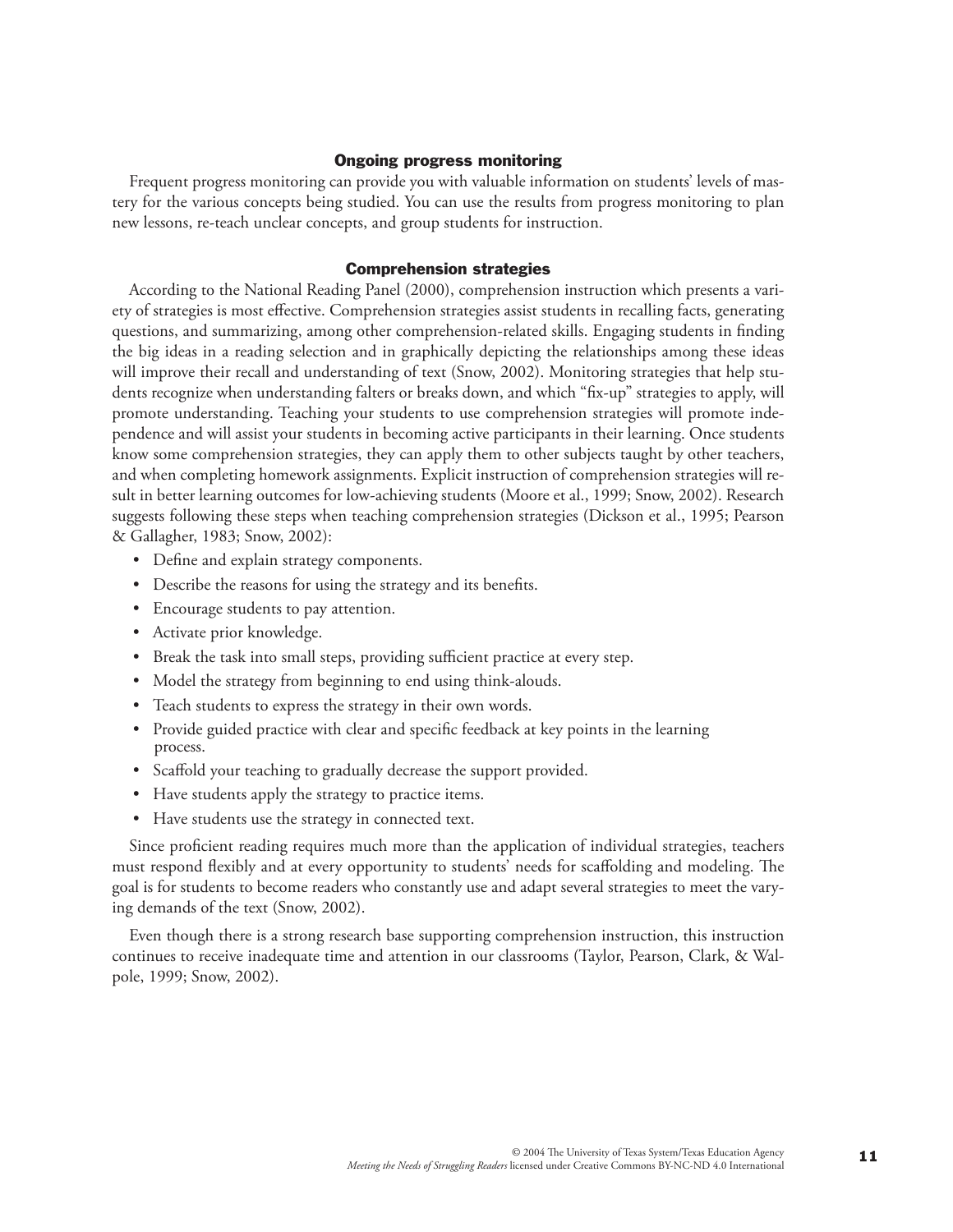#### **Vocabulary**

To better understand what they read, students must develop an awareness of words and how they are used across different contexts. Research suggests that students need to add between 2,000 and 3,000 words per year to their reading vocabulary. Reading vocabulary is highly related to the amount a student reads; however, explicit instruction also contributes to vocabulary development. The National Reading Panel (2000) recommends pre-teaching vocabulary. Discussing words prior to reading familiarizes students with concepts and words before they encounter them in print. To assist your students in learning new words, you can:

- Preview the passage and select specific words to pre-teach before reading. Do this even if words have already been selected by the publisher. You know your students better and are more prepared to decide which words to introduce to them.
- List the words that you think your students will find challenging. These may or may not be related to each other.
- Often, after previewing the passage, the list of words selected may be too long. It is best to introduce fewer words to promote deep understanding than to briefly review a long list of words which the students will not internalize and soon forget.
- To decide which words to pre-teach, ask yourself two questions: First, is the word going to appear over and over in the reading selection (is the word one of intermediate frequency not so frequent that they already know it, yet frequent enough to be worth teaching (Snow, 2002))? Second, how important is the word to the overall understanding of the story?
- Awareness of cognate relationships in words is helpful for many Spanish speakers (e.g., *literature/literatura, novel/novela*). However, for some students, this relationship is not always obvious. Point out cognates to your students or, if you do not speak Spanish, allow discussion regarding words so that students can indicate cognates to each other (Snow, 2002).
- Teach vocabulary words explicitly:
	- · Expand word knowledge though definitions and constructs.
	- · Actively involve students.
	- · Model and teach independent word-learning strategies.

#### **Fluency**

Fluency, similar to vocabulary and comprehension, can be improved through instruction. Although it may seem that fluency skills will develop independently, and as a result of general reading instruction, we now know that students will benefit from specific fluency instruction. This is especially true for those students who reach high school and are still reading grade-level text in a labored manner with lack of prosody or accuracy.

The National Reading Panel (2000) examined the existing research on repeated reading and found that it is an effective strategy throughout high school for students with reading difficulties.

There are several repeated reading strategies that are feasible for classroom use which require little preparation (Dixon-Krauss, 1995; Rasinski, 1990). Some of these strategies include choral reading, partner reading, Reader's Theater (which you can use with the many plays that appear in your stateadopted texts), and repeated reading with students monitoring their own progress.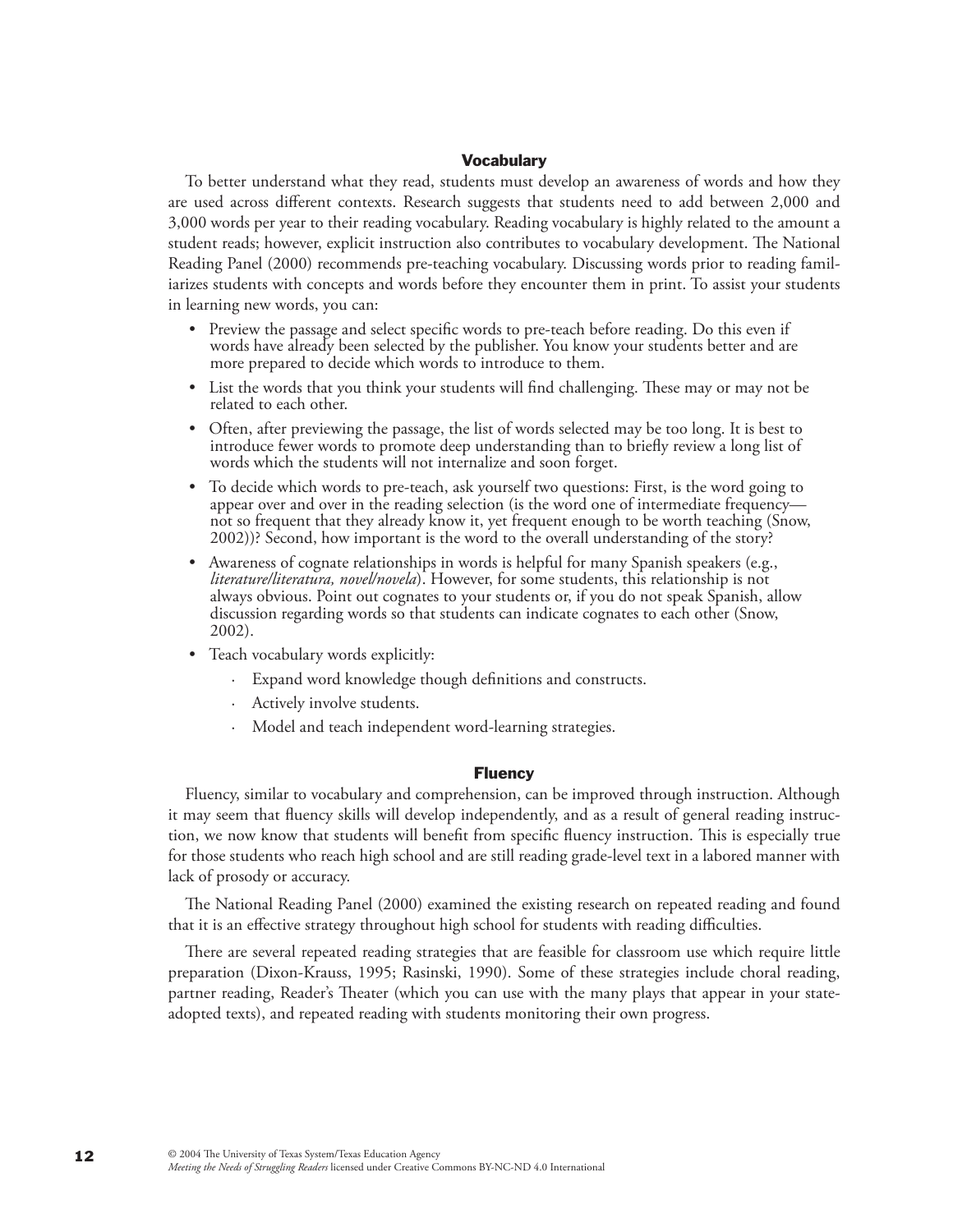#### Explicit teaching of text structure

For some students, reading a wide variety of genres will not be sufficient for them to internalize the different characteristics of various types of writing. Student awareness of text structure is highly related to reading comprehension (Dickson et al., 1995). Explicit teaching about text structures specific to the genres will help your students distinguish among several organizational patterns and find important information in texts in a more systematic, organized way (Snow, 2002).

#### Modeling effective reading behaviors

Many students do not come from homes where reading is practiced or discussed. It is difficult for them to see that reading can be meaningful in their own lives and that it can be a source of pleasure and entertainment. You can provide an excellent model by discussing books you are reading, thinking aloud as you demonstrate the use of comprehension strategies, and providing a model of fluent reading when reading aloud.

#### Cooperative learning

Encourage your students to work in groups to engage in problem-solving activities or to share ideas through student-led discussions (Alvermann, 2002).

#### Student engagement and providing choices

Guthrie and Wigfield (2000) suggest that student engagement is a vital factor in student performance and academic growth. Student engagement can be achieved through instruction that fosters motivation, strategy use, the use of a variety of activities and instructional approaches, and social interaction.

Provide students with a limited yet meaningful choice of reading topics and learning activities (Snow, 2002). Turner (1995) found that students put forth greater effort when activities and reading selections are not always teacher-prescribed. Teachers who offer options and autonomy increase students' motivation to read and to understand what is being read (Reeve, Bolt, & Cai, 1999). When given choices, students become active participants in their own learning, thus becoming more invested in the reading and related activities (Moore, et al., 1999).

To summarize, there are many ways we can promote learning in all students, including those who are struggling with reading. When you provide effective instruction that is explicit and has multiple opportunities for practice, students become more confident readers and more proficient in generalizing skills to new learning situations. Providing scaffolding when new information is presented allows students to work more independently on increasingly difficult tasks. Designing lessons that increase time and opportunities for students to read, and that teach vocabulary, comprehension strategies, and increase fluency, can help students improve their understanding of the text they read. Explicitly teaching text structures, and modeling effective reading behaviors, allows students to find important information in texts and enjoy reading. Finally, maximizing student engagement through grouping and cooperative learning fosters motivation. Any of these practices will enhance your instruction, and promote your students' success in using reading as an avenue for learning.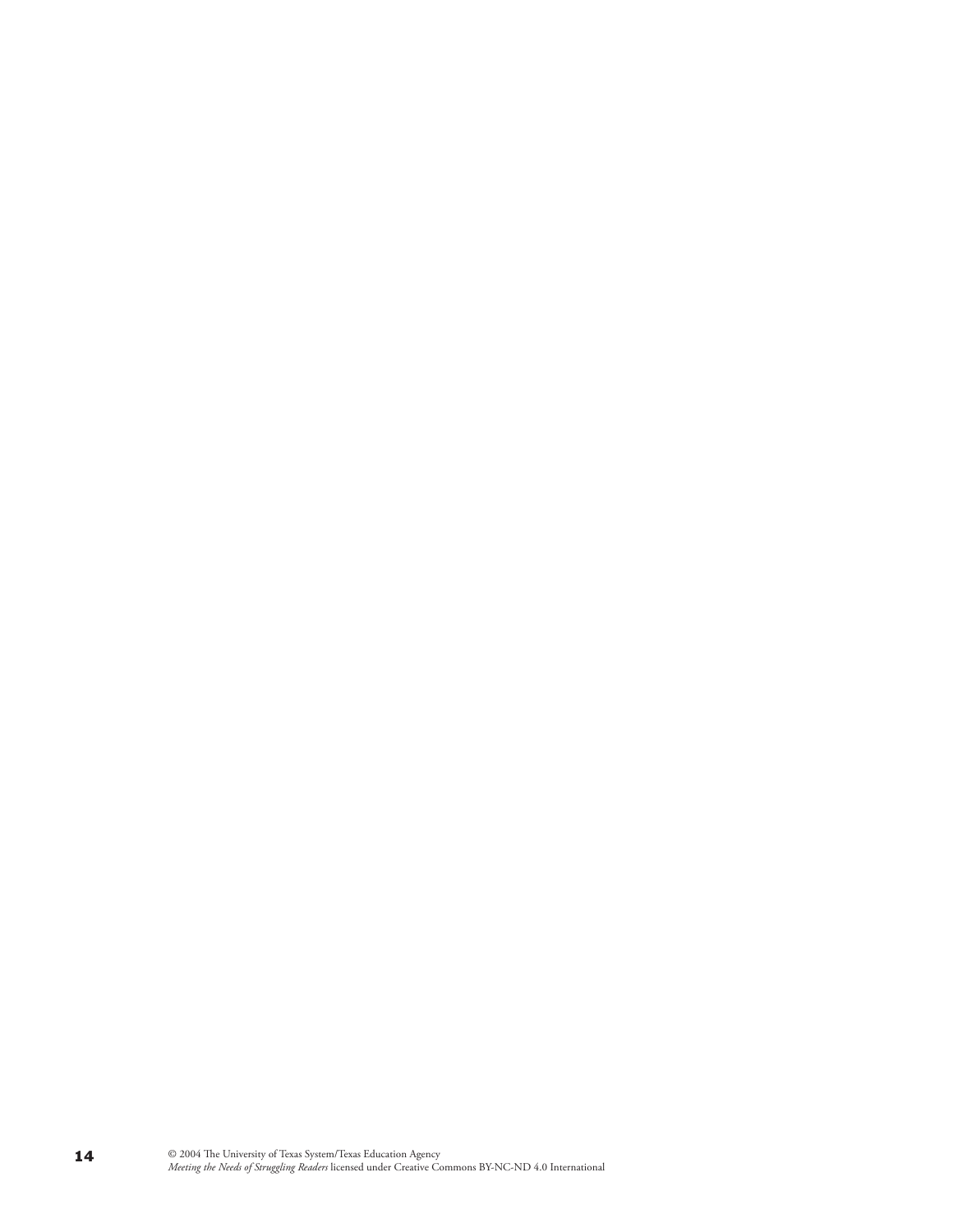# Characteristics of Struggling Readers

Although the overall reading performance of Texas students is steadily improving, many students enter secondary school with insufficient reading skills. As Texas moves towards more rigorous high school programs, graduation requirements, and assessments, secondary schools face the demands of educating students who do not read at grade level. Unfortunately, many adolescents are not learning the skills necessary to succeed in the educational system. This lack of academic success most often leads them to a difficult transition into the labor force.

Chances are that you have met many struggling readers during your teaching career. You recognize their slow and hesitant word-by-word reading, accompanied by ineffective decoding skills. You have witnessed first-hand their difficulty staying academically afloat, particularly now that they have reached high school.

Although this group of students often includes those with learning disabilities, dyslexia, or other exceptionalities, many struggling readers do not have a disability, yet they continue to perform poorly in school. Struggling readers often had a rocky start when learning to read and have been trying to catch up ever since. For some, the gap between their reading abilities and those of their peers widens with each passing year. Many may be reading more than one year below grade level and find difficulty independently reading grade-level materials. In most cases, reading is not a pleasurable activity for struggling readers, and by the time they get to high school they have spent much less time reading than other students. As a result, their vocabulary is limited, which directly affects their comprehension. Less time reading also results in less exposure to different text structures and writing styles. This lack of familiarity with various types of text leads to slower reading and less comprehension.

Other students who may have difficulty with reading are those for whom English is a second language. English language learners are a heterogeneous group with a wide range of abilities. In addition to the factors that contribute to reading difficulties in other students, English language learners' reading skills are also affected by their proficiency in their native language as well their proficiency in English.

In sum, the struggling readers in your class may have reading difficulties because of a variety of factors, such as a learning disability, insufficient mastery of early reading skills, or learning English as a second language. Regardless of the reasons behind reading difficulties, struggling readers share most of these characteristics:

- Slow and labored reading.
- Difficulty decoding unfamiliar words or multisyllabic words.
- Limited vocabulary.
- Poor comprehension.
- Difficulty identifying and using text structures to aid comprehension.
- Poor spelling.
- Difficulty writing (compositions are short, disorganized, and include grammar and spelling errors).
- Limited background knowledge.
- Poor motivation.
- Poor self-image and lack of confidence (may be embarrassed to read aloud).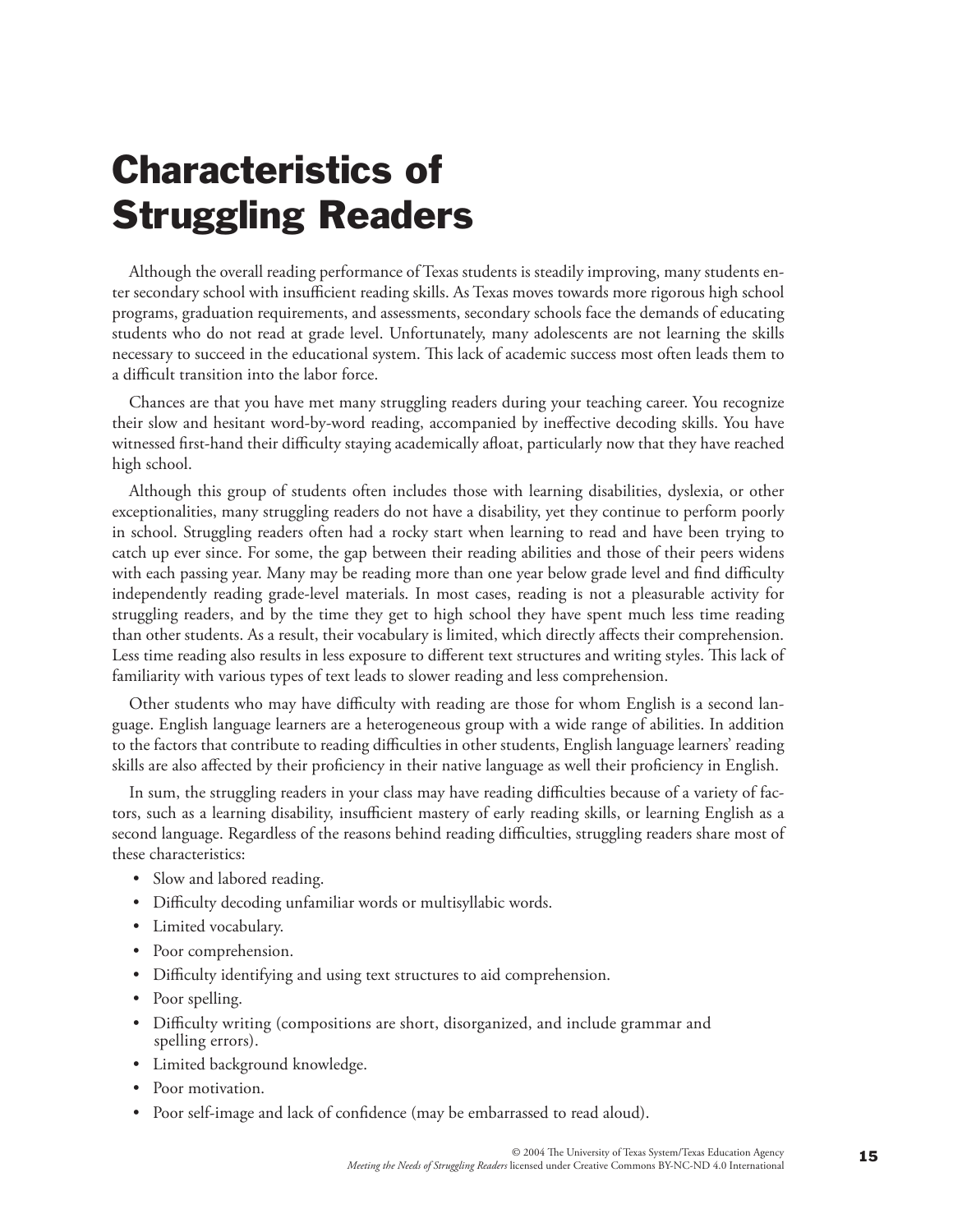- Lack of strategies to monitor own learning.
- Risk avoidance.
- Fear of being called on in class.

Keep these characteristics in mind when planning and anticipate how they may affect the struggling reader's ability to understand concepts and complete tasks. Think about how you might scaffold students' learning by varying group size, materials, text level, amount of practice, explicitness in your teaching, number of exposures to a new topic or skill, amount of review, etc. Considering your struggling readers' needs during planning and teaching will enhance their learning and promote their motivation.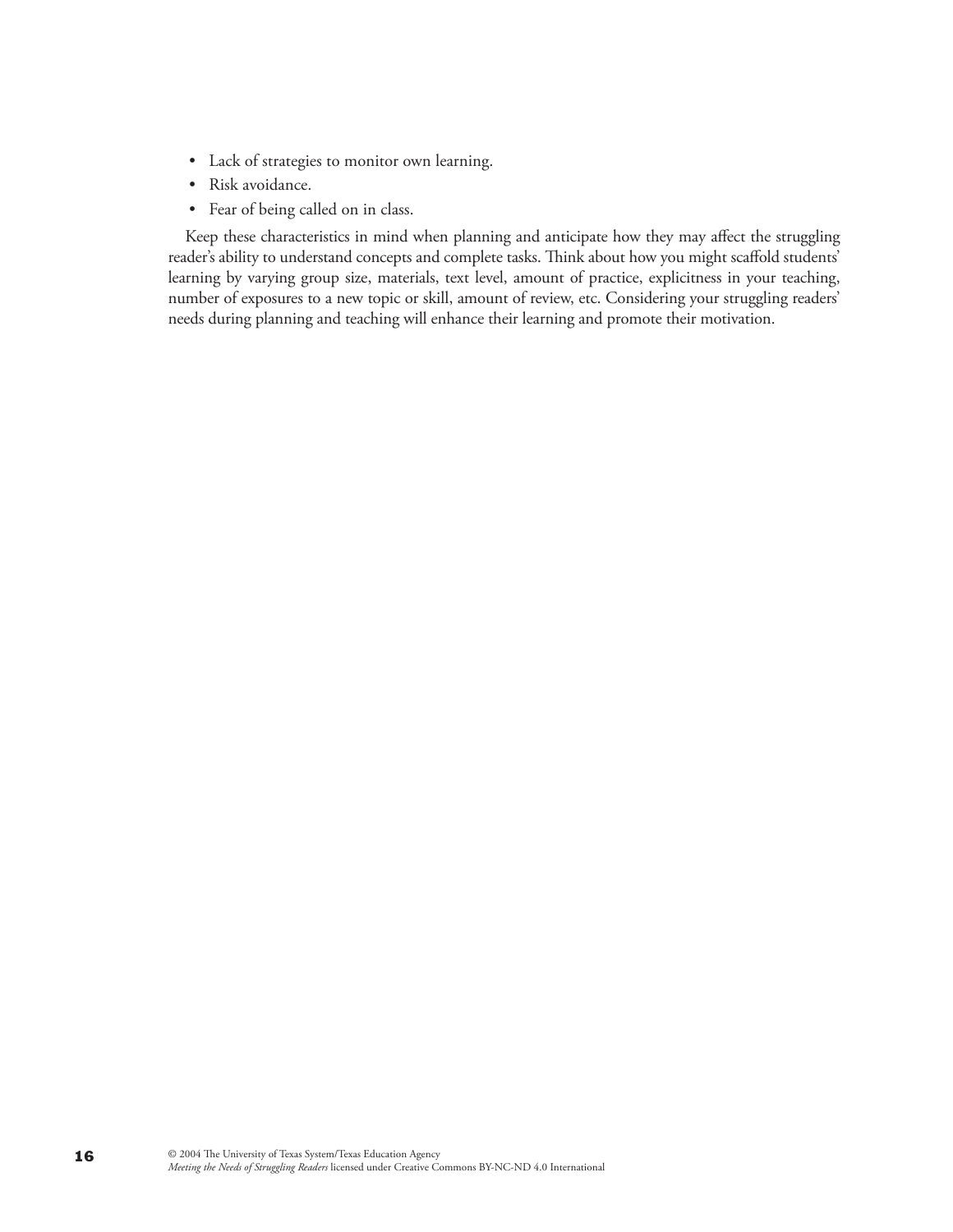# References

- Alvermann, D. E. (2002). Effective literacy instruction for adolescents. *Journal of Literacy Research, 34*(2), 189-208.
- Dickson, S. V., Simmons, D. C., & Kame'enui, E. J. (1995). *Text organization: Curricular and instructional implications for diverse learners.* Eugene, OR: National Center to Improve the Tools of Educators.
- Dixon-Krauss, L. A. (1995). Partner reading and writing: Peer social dialogue and the zone of proximal development. *Journal of Reading Behavior, 27*(1), 45-63.
- Donahue, P. L., Voelkl, K. E., Campbell, J. R., & Mazzeo, J. (1999). *The NAEP 1998 reading report card for the nation and the states* (NCES Publication No. 1999-500). Washington, DC: U.S. Department of Education; Office of Educational Research and Improvement; National Center for Education Statistics.
- Durkin, D. (1984). Is there a match between what elementary teachers do and what basal reader manuals recommend? *The Reading Teacher, 37*, 734-744.
- Guthrie, J. T., & Wigfield, A. (2000). Engagement and motivation in reading. In M. L. Kamil, P. B. Mosenthal, P. D. Pearson, & R. Barr (Eds.), *Handbook of reading research* (Vol. 3, pp. 403- 422). Mahwah, NJ: Erlbaum.
- McCormick, S. (2003). *Instructing students who have literacy problems* (4th ed.). Upper Saddle River, NJ: Merrill Prentice Hall.
- Moore, D. W., Bean, T. W., Birdyshaw, D., & Rycik, J. A. (1999). *Adolescent literacy: A position statement for the commission on adolescent literacy of the International Reading Association.* Newark, DE: International Reading Association.
- National Reading Panel (2000). *Teaching children to read: An evidence-based assessment of the scientific research literature on reading and its implications for reading instruction.* Washington, DC: National Institute of Child Health and Human Development.
- Pearson, P. D., & Gallagher, M. C. (1983). The instruction of reading comprehension. *Contemporary Educational Psychology, 8,* 317-344.
- Rasinski, T. V. (1990). Effects of repeated reading and listening-while-reading on reading fluency. *Journal of Educational Research, 83*(3), 147-150.
- Reeve, J., Bolt, E., & Cai, Y. (1999). Autonomy-supportive teachers: How they teach and motivate students. *Journal of Educational Psychology, 91*(3), 537-548.
- Snow, C. (2002). *Reading for understanding: Toward an R & D program in reading comprehension.* Santa Monica, CA: RAND Education.
- Taylor, B. M., Pearson, P. D., Clark, K. F., & Walpole, S. (1999). Effective schools/accomplished teachers. *Reading Teacher, 53*(2), 156-159.
- Turner, J. C. (1995). The influence of classroom contexts on young children's motivation for literacy. *Reading Research Quarterly, 30*(3), 410-441.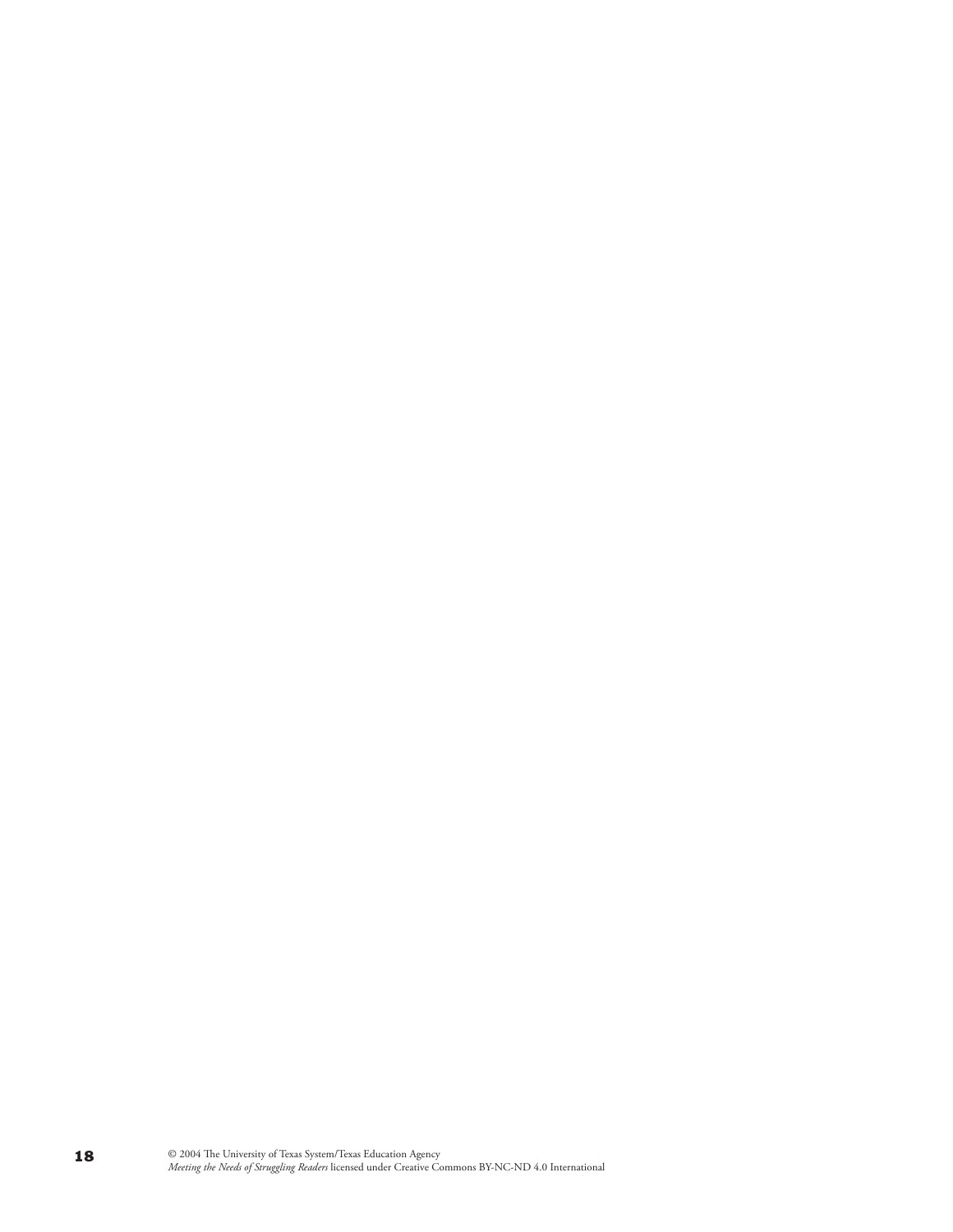# Sample Lessons and Strategies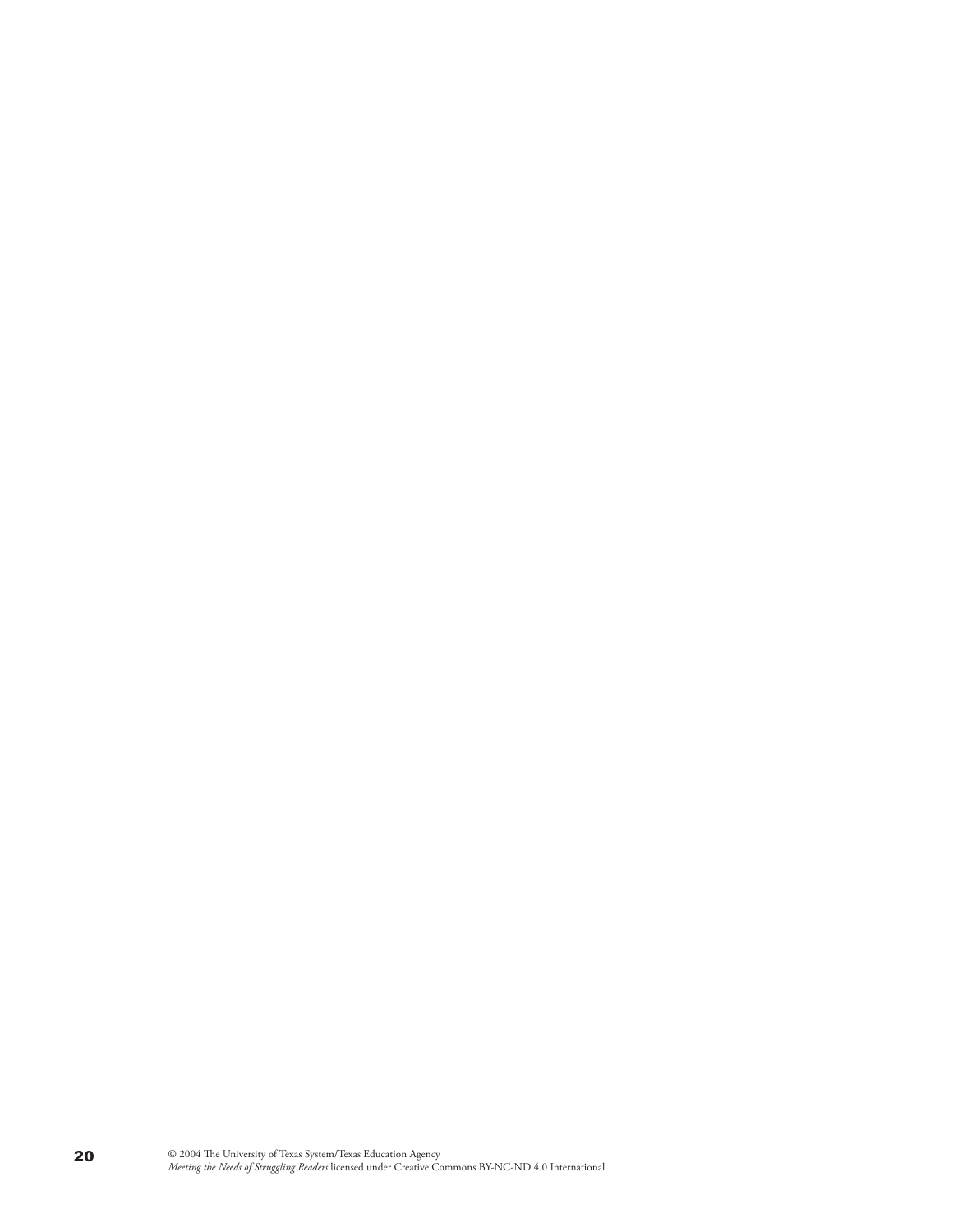# Anticipation Guide

## TEKS Objectives:

- The student comprehends selections using a variety of strategies.
- The student reads extensively and intensively for different purposes in varied sources, including world literature.
- The student reads critically to evaluate texts.

#### Corresponding TEKS Student Expectations:

- 9.7.H.: The student is expected to draw inferences such as conclusions, generalizations, and predictions and support them from text.
- 10.7.G. & 11.7.G.: The student is expected to draw inferences such as conclusions, generalizations, and predictions and support them with text evidence and experience.
- 9.8.D., 10.8.D., & 11.8.D.: The student is expected to interpret the possible influences of the historical context on a literary work.
- 9.12.C.: The student is expected to analyze text to evaluate the logical argument and to determine the mode of reasoning used such as induction and deduction.

#### Materials:

- Appropriate reading materials/text
- Teacher-designed Anticipation Guide

#### Introduction:

Anticipation Guides motivate students by activating their prior knowledge, interests, and beliefs related to a specific topic. Students are engaged in a non-threatening manner in discussing the concepts they will encounter in their reading.

#### Lesson:

- 1. Write statements that tap into students' knowledge, require careful consideration, and can stimulate lively discussions. The number of statements may vary depending on the lesson and purpose, but can range from three to eight. Follow these guidelines when creating statements:
	- A. There are two general types of anticipation statements: cognitive and affective. Cognitive or fact-based statements help students clarify misconceptions about a topic (e.g., if both parents have brown eyes, the child will have brown eyes) and develop deeper understanding. Affective or emotion-based statements allow students to bring their personal values, opinions, and judgments to the reading (e.g., war is wrong, because taking a human life is always wrong). Since emotions impact cognition, affective statements also serve as an effective means of increasing student knowledge.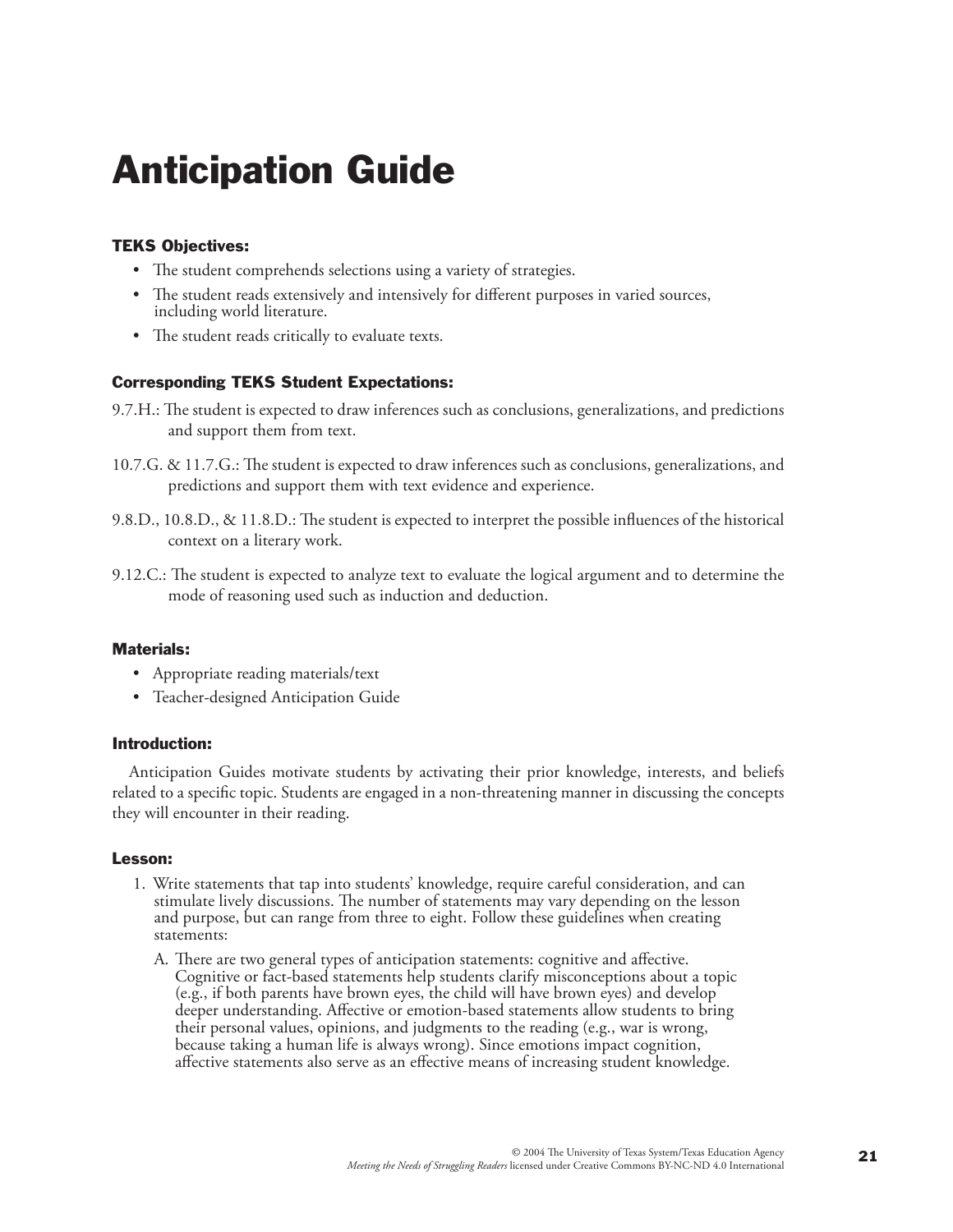- B. When writing statements:
	- Identify the major ideas or themes and key information in the reading assignment.
	- Consider your students' knowledge and beliefs, anticipating where confusion and/or controversy may surface in the text. The best statements will help clarify students' confusions or misconceptions and promote discussion about varying opinions and beliefs. Statements that are obviously true or false and statements about which students have no knowledge or experiences are not effective.
- 2. Decide on a format for presenting statements, and include appropriate instructions. For example, "Check the box next to each statement you agree with." "On each line, write A for *agree or* D *for disagree." "Next to each statement, write* Likely *or* Unlikely*."*
- 3. Provide a brief introduction (oral or written) to the text before presenting the statements. Then, monitor as each student completes the guide (may be done independently or in small groups).
- 4. Allow students to discuss their responses. If the class is large, consider first placing students in pairs or small groups to promote active participation from all students. Then, bring the groups together and discuss conflicting viewpoints (make sure students provide rationales) and new understandings.
- 5. Set a purpose for reading. For example, *"Let's read the text to see if our understanding or opinions change."*
- 6. After students read text, moderate further discussion of students' responses. For example, *"Have any of your opinions changed since reading the passage? How and why? Have you learned anything new?"*

#### Scaffold:

- Make connections between reader and author. For example, *"In the second column, write A or D to show whether you think the author would agree or disagree with you."* Have students support their responses with evidence from the text.
- Use two response columns as suggested above, with the second representing the views of a character (fictional or nonfictional) from the text.
- Have students write journal/learning log entries based on one or more of the statements (e.g., why they thought the author agreed or disagreed with them on that issue). This writing can then be extended to a more formal essay.
- Consider including a section in the guide for comparing predictions to what is learned from the reading. For example, *"Check yes or no to indicate whether the text supports your prediction. In the space provided, write the explanation from the text in your own words."* This adaptation connects reading and writing and provides practice in paraphrasing text.

Adapted from Alvermann, D. E., & Phelps, S. F. (2002). *Content reading and literacy: Succeeding in today's diverse classrooms* (3rd ed.). Boston: Allyn and Bacon.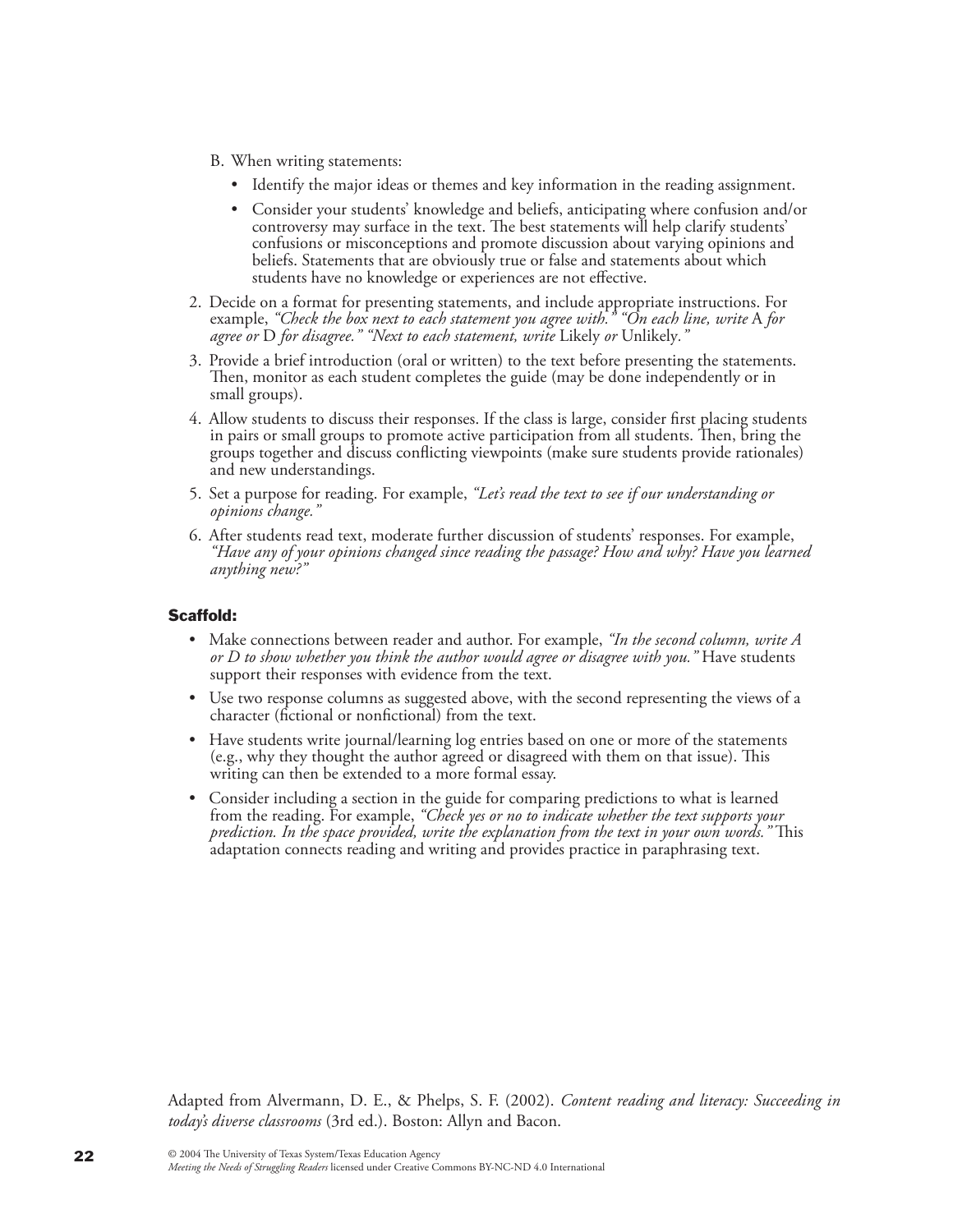## Anticipation Guide *Black Boy* by Richard Wright

You are about to read an excerpt from *Black Boy,* the autobiography of Richard Wright. This selection focuses on his childhood in the racially-divided South of the early 1900s. When he was three, Wright's family moved from Mississippi to Tennessee because his father could not support them with his job as a sharecropper (sharecroppers would plant, harvest, and take care of crops in exchange for shelter and a small share of the profits from the crop). In Tennessee, Richard's father abandoned the family. When the passage begins, Richard, his mother, and his brother are facing starvation.

## **Directions**

Read the statements below. On the line before each statement, write *A* for agree or *D* for disagree. Be ready to explain your beliefs.

- \_\_\_ 1. Racism in the South today is no different than it was during the early 1900s.
- \_\_\_ 2. Judges make impartial decisions.

\_\_\_ 3. It is wrong to accept charity.

- \_\_\_ 4. Opinions formed based on outward appearance can never fully be changed.
- \_\_\_ 5. When faced with choices you don't like, it is better to do nothing and see what happens.

## After Reading

\_\_\_\_\_\_\_\_\_\_\_\_\_\_\_\_\_\_\_\_\_\_\_\_\_\_\_\_\_\_\_\_\_\_\_\_\_\_\_\_\_\_\_\_\_\_\_\_\_\_\_\_\_\_\_\_\_\_\_\_\_\_\_\_\_\_\_\_\_\_\_\_\_\_\_\_\_\_\_\_\_\_\_\_\_ \_\_\_\_\_\_\_\_\_\_\_\_\_\_\_\_\_\_\_\_\_\_\_\_\_\_\_\_\_\_\_\_\_\_\_\_\_\_\_\_\_\_\_\_\_\_\_\_\_\_\_\_\_\_\_\_\_\_\_\_\_\_\_\_\_\_\_\_\_\_\_\_\_\_\_\_\_\_\_\_\_\_\_\_\_ \_\_\_\_\_\_\_\_\_\_\_\_\_\_\_\_\_\_\_\_\_\_\_\_\_\_\_\_\_\_\_\_\_\_\_\_\_\_\_\_\_\_\_\_\_\_\_\_\_\_\_\_\_\_\_\_\_\_\_\_\_\_\_\_\_\_\_\_\_\_\_\_\_\_\_\_\_\_\_\_\_\_\_\_\_ \_\_\_\_\_\_\_\_\_\_\_\_\_\_\_\_\_\_\_\_\_\_\_\_\_\_\_\_\_\_\_\_\_\_\_\_\_\_\_\_\_\_\_\_\_\_\_\_\_\_\_\_\_\_\_\_\_\_\_\_\_\_\_\_\_\_\_\_\_\_\_\_\_\_\_\_\_\_\_\_\_\_\_\_\_ \_\_\_\_\_\_\_\_\_\_\_\_\_\_\_\_\_\_\_\_\_\_\_\_\_\_\_\_\_\_\_\_\_\_\_\_\_\_\_\_\_\_\_\_\_\_\_\_\_\_\_\_\_\_\_\_\_\_\_\_\_\_\_\_\_\_\_\_\_\_\_\_\_\_\_\_\_\_\_\_\_\_\_\_\_ \_\_\_\_\_\_\_\_\_\_\_\_\_\_\_\_\_\_\_\_\_\_\_\_\_\_\_\_\_\_\_\_\_\_\_\_\_\_\_\_\_\_\_\_\_\_\_\_\_\_\_\_\_\_\_\_\_\_\_\_\_\_\_\_\_\_\_\_\_\_\_\_\_\_\_\_\_\_\_\_\_\_\_\_\_

Now that you've read *Black Boy,* would you change any of your responses? Why? Why not?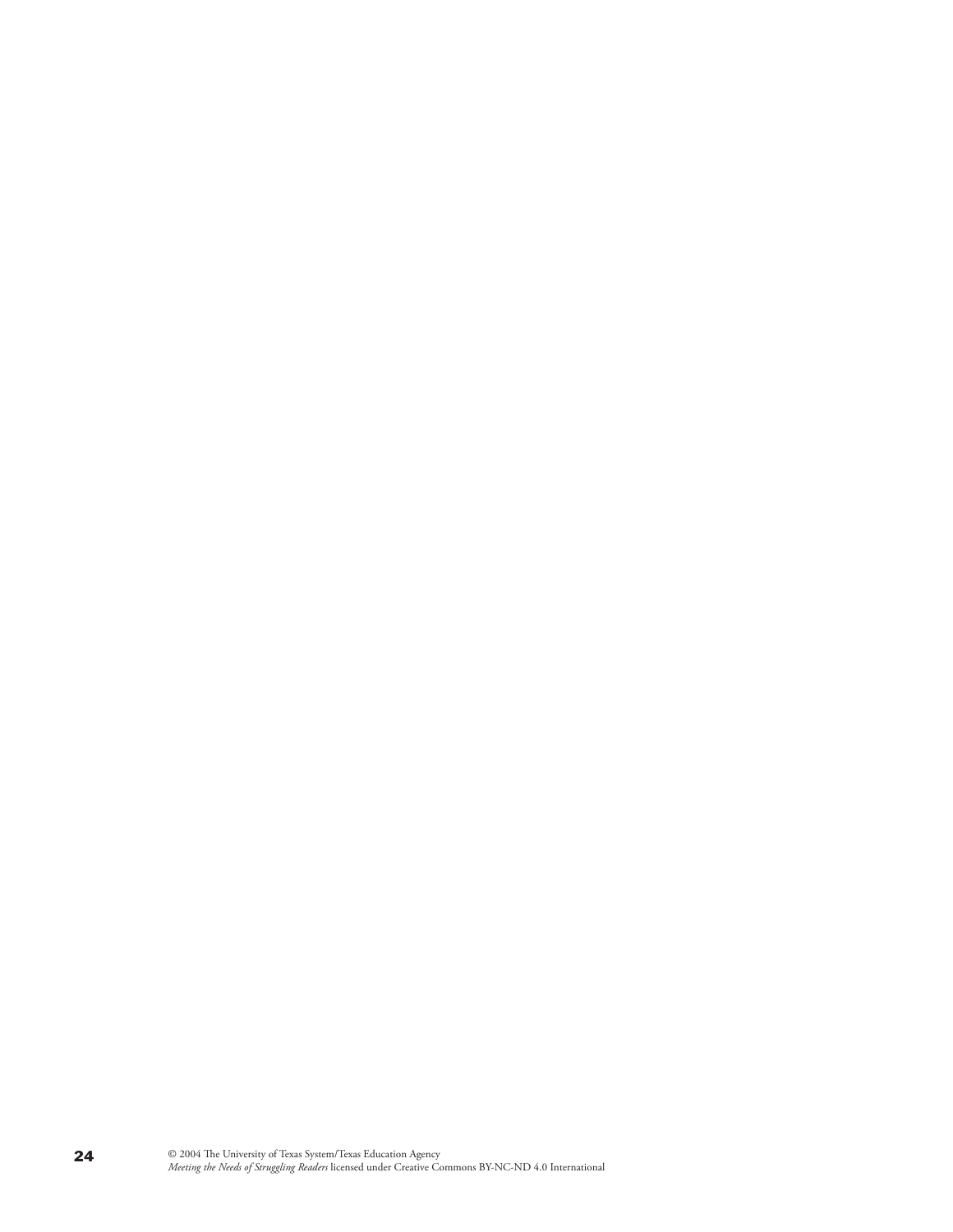# Ask the Author

### TEKS Objectives:

- The student expresses and supports responses to various types of texts.
- The student analyzes literary elements for their contributions to meaning in literary texts.

### Corresponding TEKS Student Expectations:

- 9.10.B. & 10.10.B.: The student is expected to use elements of text to defend his/her own responses and interpretations.
- 9.11.A.: The student is expected to recognize the theme (general observation about life or human nature) within a text.
- 9.11.B., 10.11.B., & 11.11.B.: The student is expected to analyze the relevance of setting and time frame to text's meaning.
- 9.11.C.: The student is expected to analyze characters and identify time and point of view.
- 9.11.D.: The student is expected to identify basic conflicts.
- 9.11.E.: The student is expected to analyze the development of plot in narrative text.
- 9.8.D., 10.8.D., & 11.8.D.: The student is expected to interpret the possible influences of the historical context on a literary work.
- 10.11.C. & 11.11.C.: The student is expected to describe and analyze the development of plot and identify conflicts and how they are addressed and resolved.
- 10.7.G. & 11.7.G.: The student is expected to draw inferences such as conclusions, generalizations, and predictions and support them with text evidence and experience.

### Materials:

• Novel

### Lesson:

- 1. Identify a chapter (or scene) of a novel that may cause confusion and hinder the student's understanding.
- 2. Segment the chapter according to important concepts (e.g., setting, characters, plot, and theme).
- 3. Have the students read the first segment.
- 4. Lead and facilitate a discussion by asking the following questions, eliciting student answers.
	- What is the author trying to say?
	- What does the author mean by this?
	- Why is the author saying this?
- 5. Respond to student comments by drawing attention to specific ideas.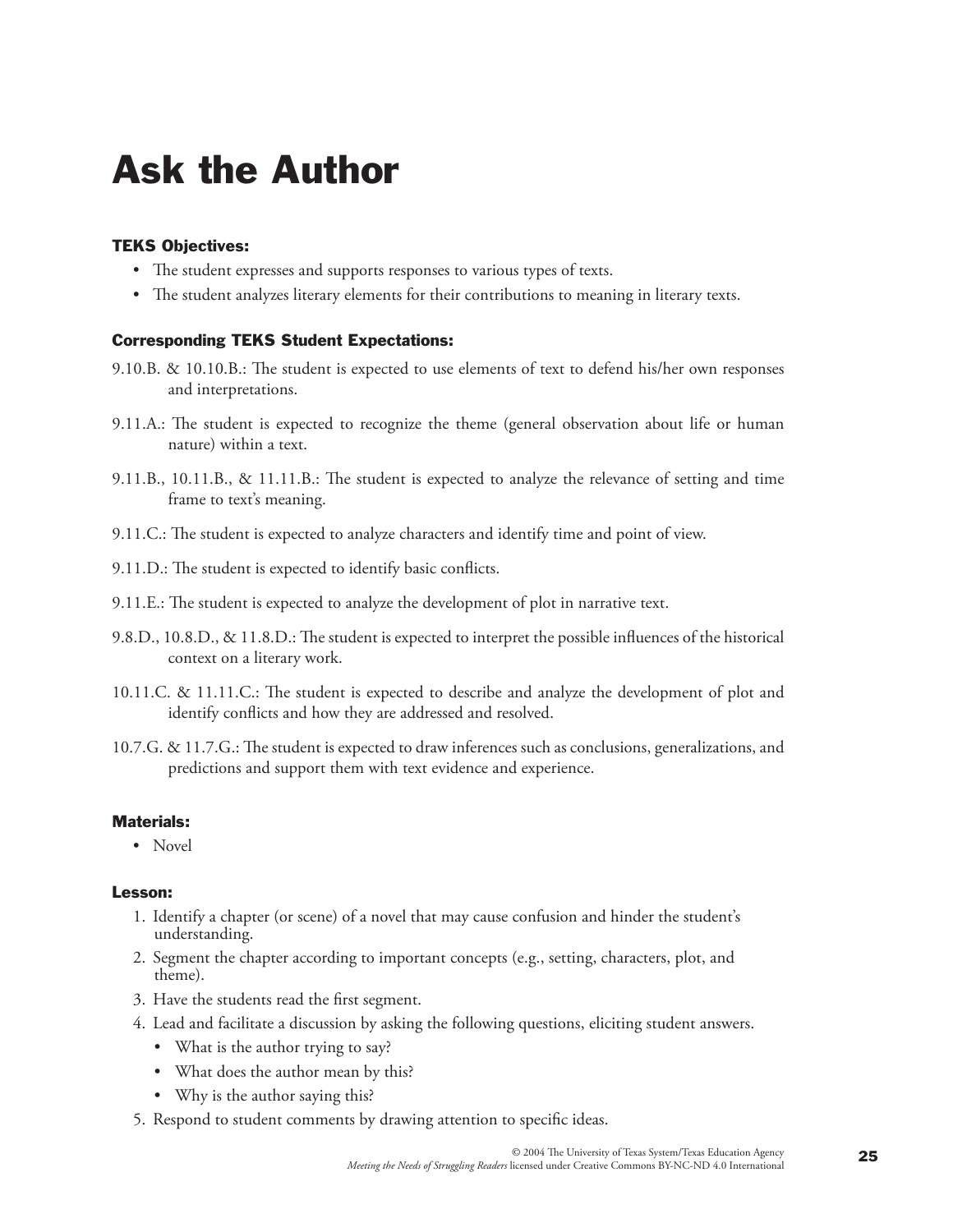- 6. Ask students to return to the text for specific quotations to support their ideas.
- 7. Rephrase student responses to check for understanding.
- 8. Provide background knowledge as necessary to enhance comprehension.
- 9. Have the students read the second segment. Working in pairs, students should ask and answer questions. One student asks questions about the second segment. The other student answers as though he or she is the author.
- 10. Monitor pairs and offer corrective feedback as needed. Possible questions include, but are not limited to:
	- What do you mean here?
	- How does this connect with what I read earlier?
	- Does this make sense with what I read before?
	- Why did you tell me this now?
- 11. Repeat steps 9 and 10 with students switching roles.
- 12. Continue with any remaining segments.

#### Scaffold:

- Shorten segments.
- If students experience difficulty, decrease and simplify the questions the first few times. As students become more proficient, increase the number of questions and their complexity.
- Provide more modeling.
- Choose a student as your partner and role-play the steps for others.

Adapted from University of Texas Center for Reading and Language Arts. (2002). *Effective instruction for secondary struggling readers: Research-based practices.* Austin, TX: Texas Education Agency.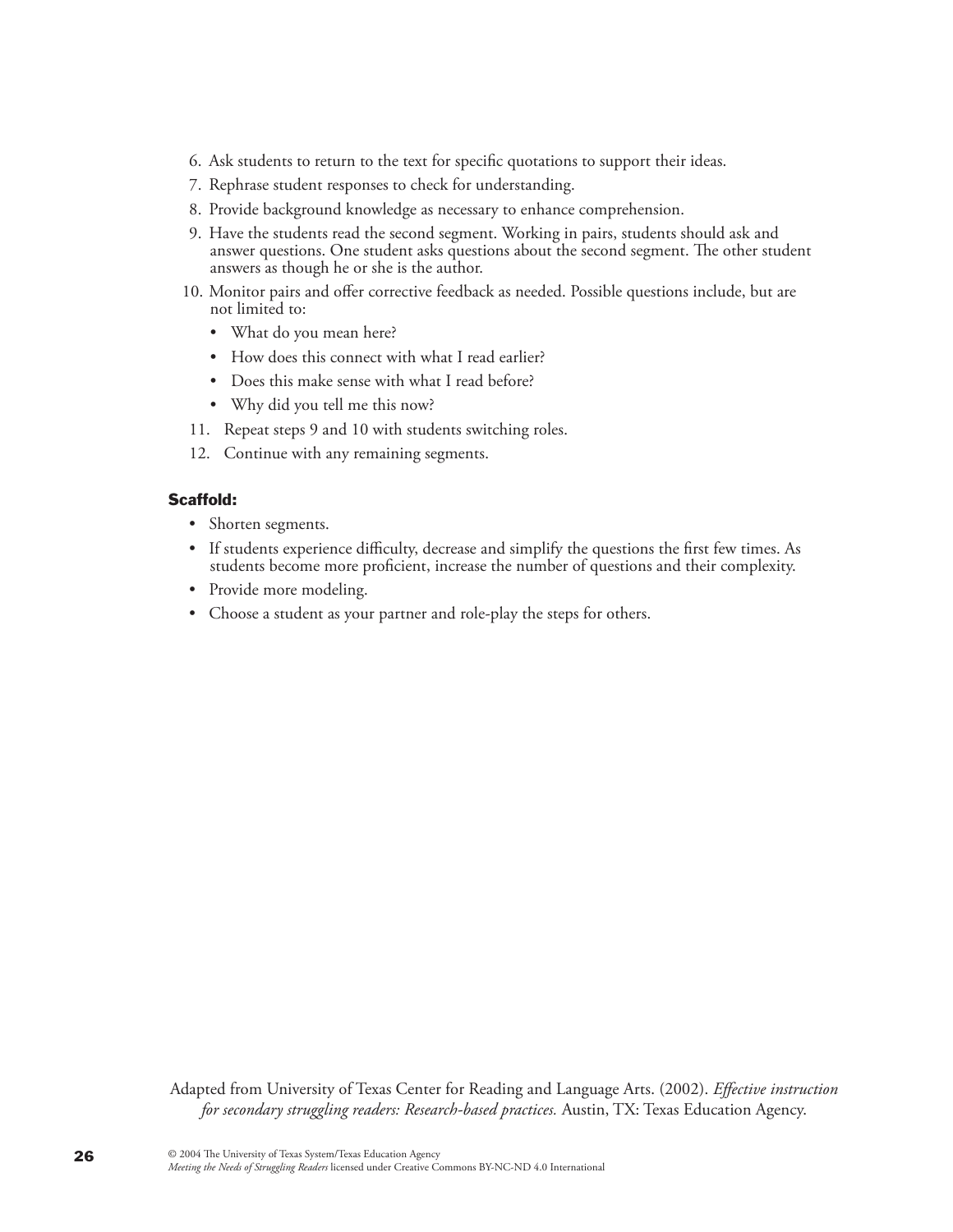## Ask the Author

# *When I Lay My Burden Down* by Maya Angelou

- 1. Introduce the excerpt that will be read today. Discuss Maya Angelou and provide some of her background.
- 2. Ask students to silently read the first three paragraphs. Then, pair students and explain that one of them will pretend to be Maya Angelou while the other asks the following questions:
	- What are you trying to say by describing the lives of the children in this story?
	- From the information provided so far, how would you describe the children's mother and grandmother?
- 3. Ask students to silently read the next page. After students finish reading the page, have them ask the "author" in each pair:
	- How would you describe Grandmother Henderson after reading this page? Has your initial description of the grandmother changed? What characteristics have you added to your initial description?

4. Ask students to finish reading the story, and then have them ask the "author" in each pair:

- Why do you portray Grandmother Henderson in the way that you do?
- Is there anybody you know that Grandmother Henderson reminds you of? How?
- What are you trying to communicate to the reader by having Grandmother Henderson sing while the white children laugh and make fun of her?
- Why does Momma call the white girls "Miz" as she says goodbye to them?
- Why do you think Sister and her grandmother did not discuss the incident?
- What did Sister's design on the dirt mean?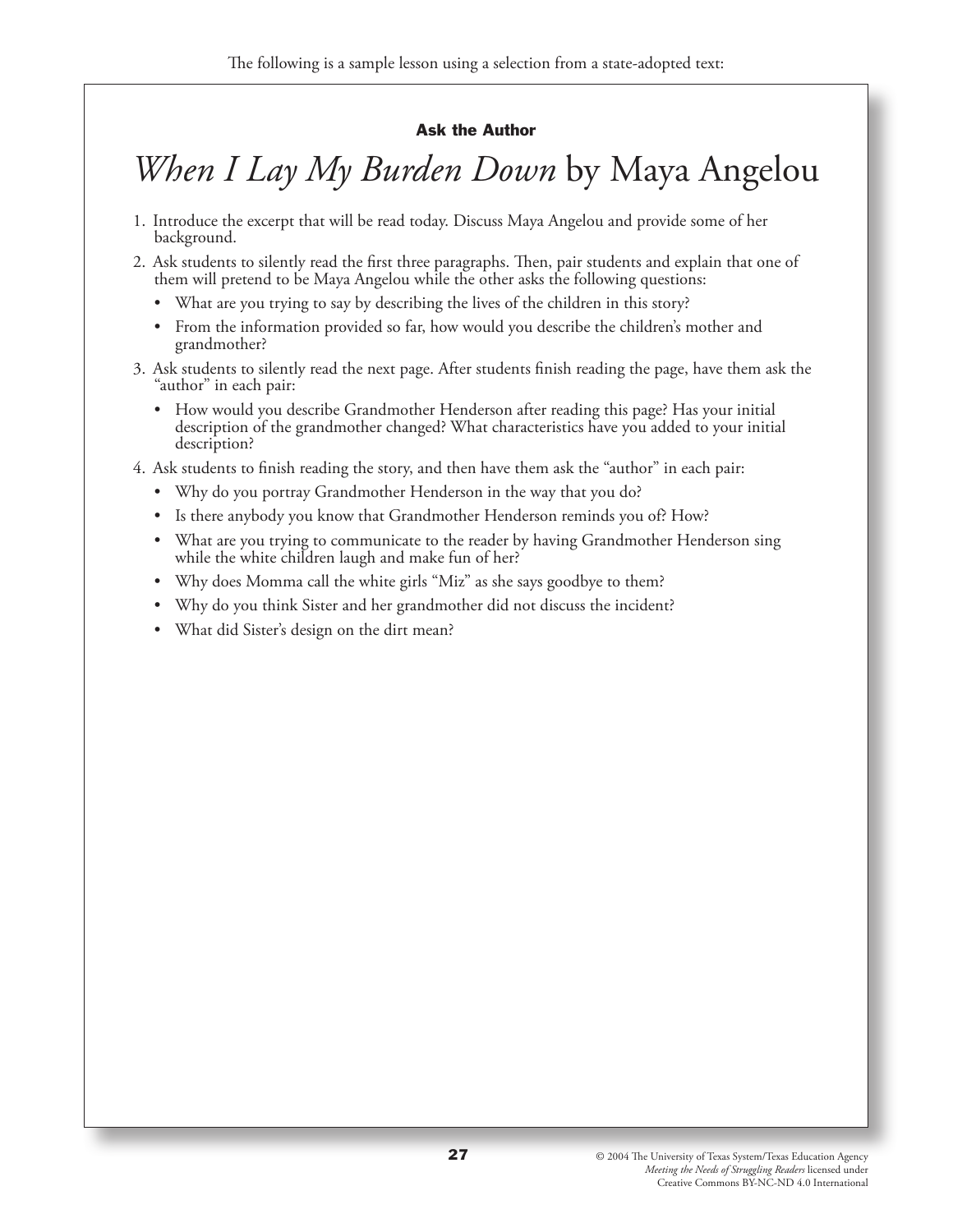| 1. What is the author trying to say?               |
|----------------------------------------------------|
| 2. What does the author mean by this?              |
| 3. Why is the author saying this?                  |
| 4. What do you mean here?                          |
| 5. How does this connect with what I read earlier? |
| 6. Does this make sense with what I read before?   |
| 7. Why did you tell me this now?                   |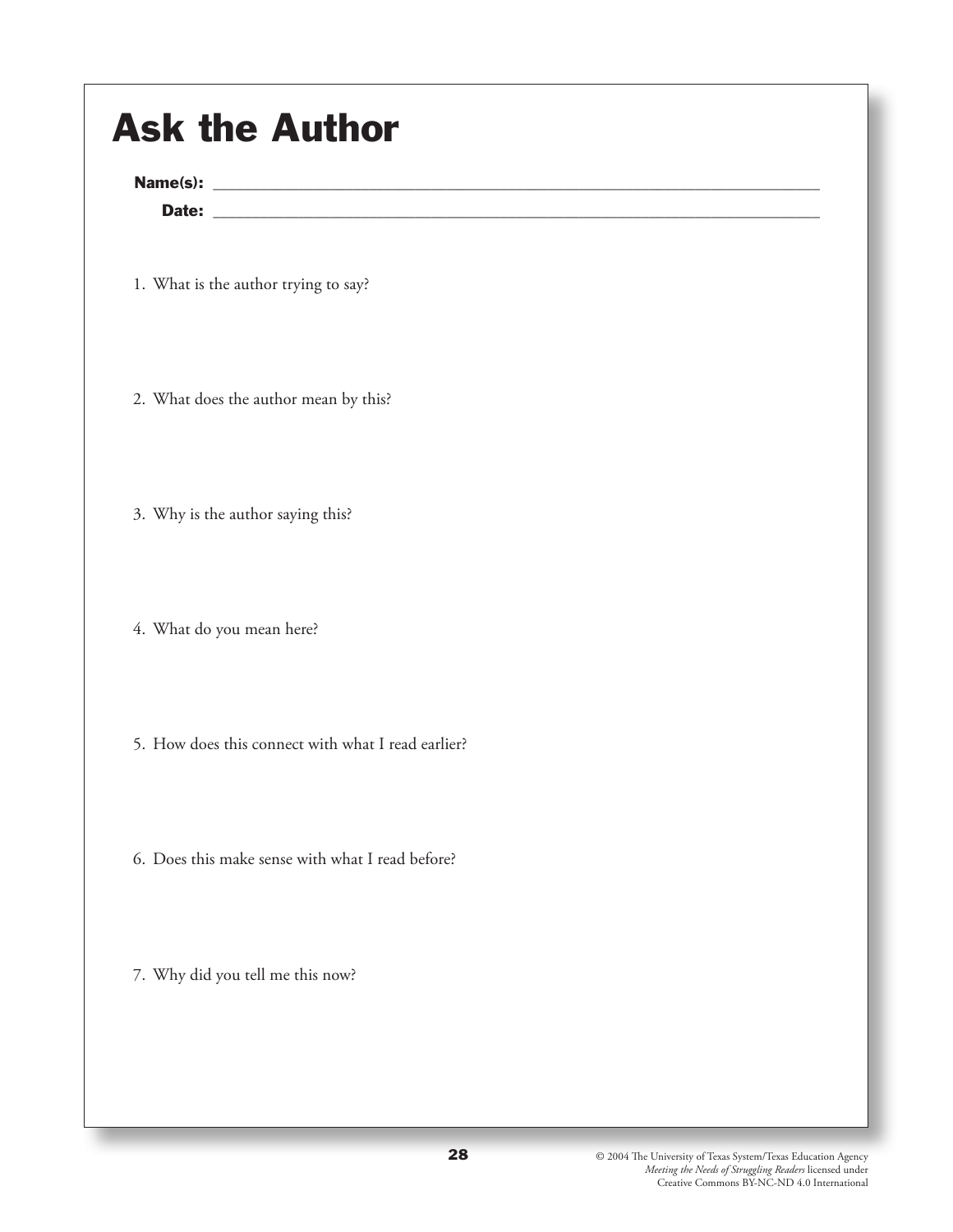# Book Cover Predictions

## TEKS Objectives

- The student expresses and supports responses to various types of texts.
- The student comprehends selections using a variety of strategies.
- The student analyzes literary elements for their contributions to meaning in literary texts.
- The student understands and interprets visual representations.

### Corresponding TEKS Student Expectations:

- 9.10.B. & 10.10.B.: The student is expected to use elements of text to defend his/her own responses and interpretations.
- 9.7.H.: The student is expected to draw inferences such as conclusions, generalizations, and predictions and support them from text.
- 10.7.G., & 11.7.G.: The student is expected to draw inferences such as conclusion, generalizations, and predictions and support them with text evidence and experience.
- 9.11.B., 10.11.B., & 11.11.B.: The student is expected to analyze the relevance of setting and time frame to text's meaning.
- 9.11.C.: The student is expected to analyze characters and identify time and point of view.
- 9.11.F.: The student is expected to recognize and interpret important symbols.

#### Materials:

- Novel with a cover illustration or photograph (one copy per student)
- Book Cover Prediction Chart (one copy per student)
- Questions from Step 7 on cards (one question per card)

Note: An illustration or photograph suitable for this activity may be found within the text, rather than on the cover.

#### Lesson:

- 1. Tell the students that looking for clues in illustrations or photographs is an effective strategy for making predictions about a story.
- 2. Give the students copies of the novel and ask them to look only at the cover illustration or photograph.

*Variation*: If the cover illustration does not provide enough information, have students look at all the illustrations in the story.

- 3. Ask the students to think about what they know about setting, characters, and other story elements while they look at the cover illustration or photograph for a few minutes.
- 4. Ask the students to answer the following question: *What do you think this story will be about? Why?*
- 5. Give the students a Book Cover Prediction Chart and allow a few minutes for them to record their thoughts on their charts.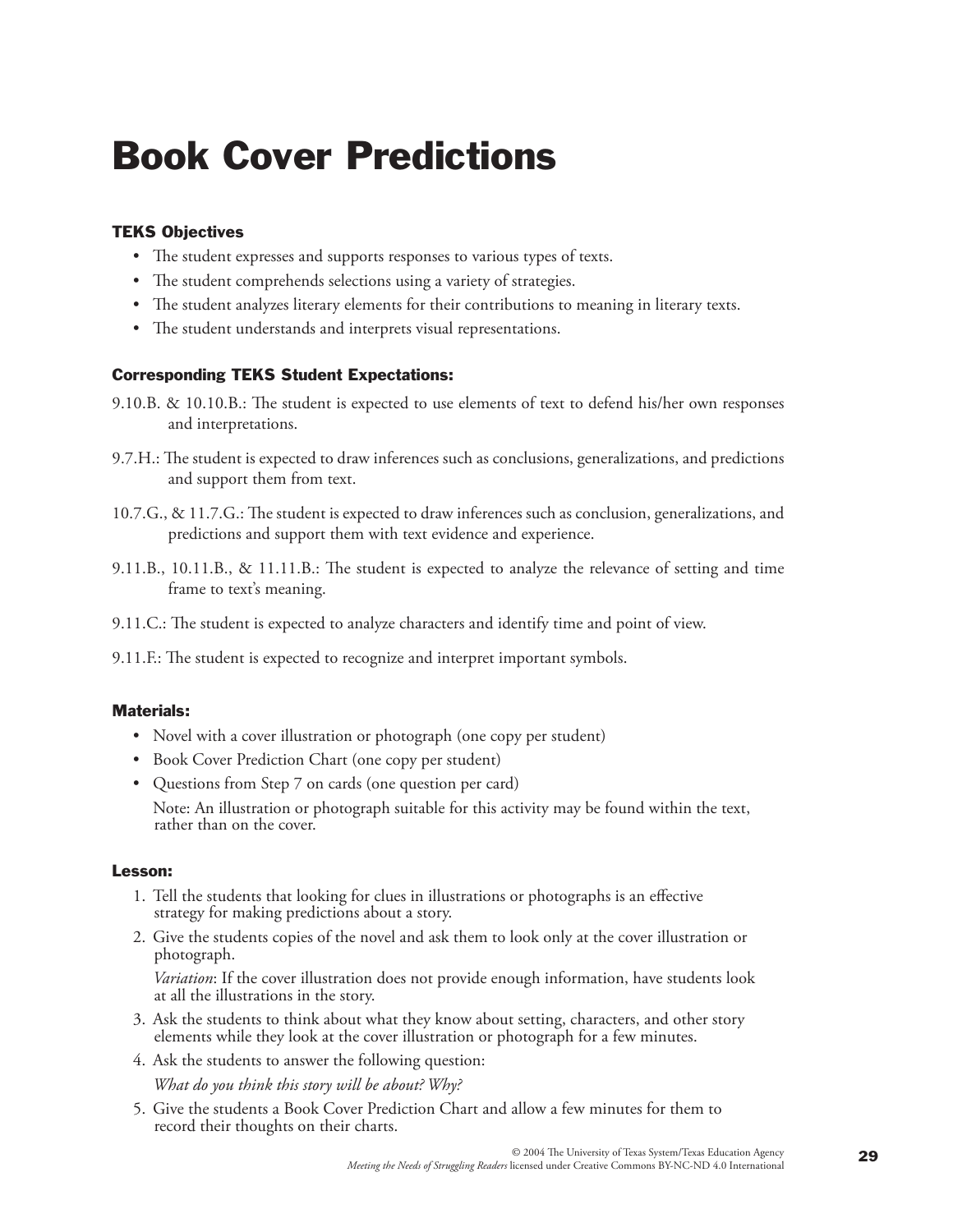- 6. Pair students and have each share their prediction chart with their partner for one minute (two minutes per pair). Students may add predictions to their charts.
- 7. Have pairs form groups of four and choose a question card. Give the small groups two minutes to generate an answer for their question(s). Then have a student from each group read the question and the class answer.

*What do you think is happening? Why?*

*Where do you think this story takes place?*

*What do you think is being said or done in this picture?*

*If it is a photograph, why do you think it was taken?*

*If it is a photograph, where and when was it taken? (setting)*

*What do you think the artist or photographer tried to capture in this picture? What is he or she trying to show us? What message do you think he or she wanted to convey?*

*If you were the subject of this picture, what would you be thinking or feeling? What makes you think that?*

*What information is missing in the picture? (What are you wondering about that would help you to better understand the artist's or photographer's message?)*

*What do you find interesting about this picture?*

*What about this picture makes you want to read this story?*

## Scaffold:

- Provide students with clues about the setting of the story.
- Use novels with elaborate covers.
- Use two pictures.
- Create a transparency of the prediction chart and fill it in during a class discussion. Allow students to refer to it while they fill out their charts.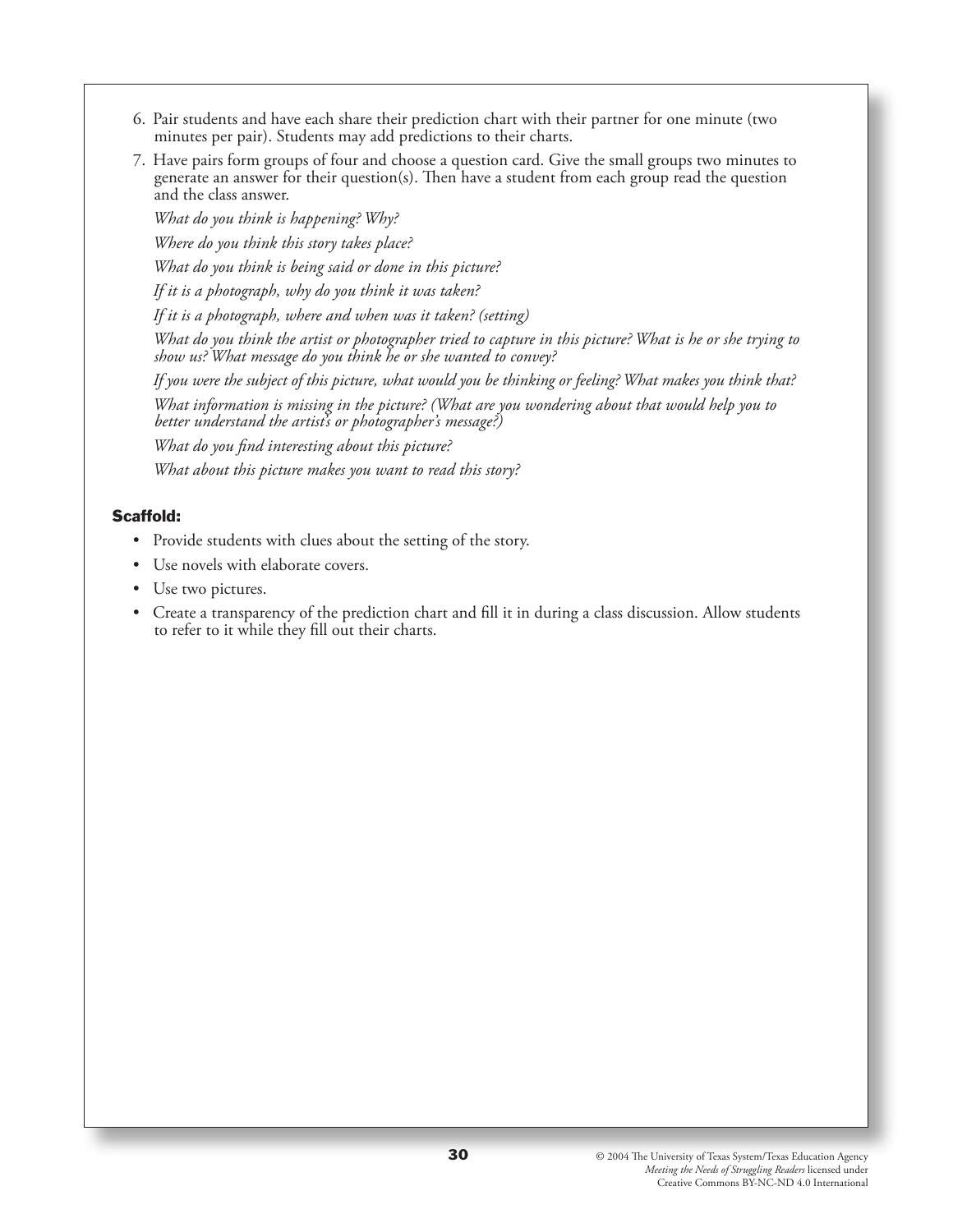# Book Cover Prediction

**Name(s):** Juan Calzada, María Luísa Lopez, John Schmídt, Larry Jones <sub>—</sub>

Date: \_\_\_\_\_\_\_\_\_\_\_\_\_\_\_\_\_\_\_\_\_\_\_\_\_\_\_\_\_\_\_\_\_\_\_\_\_\_\_\_\_\_\_\_\_\_\_\_\_\_\_\_\_\_\_\_\_\_\_\_\_\_\_ **January 17, 2003**

**Name of Reading Selection:**  $\frac{A \text{ Christmas Memory}}{A}$  by Truman Capote

| What is this story about?                                                                                                                                                                                                                                                                                                                                                                                                                                           | <b>My predictions:</b>                                                                                                                                                                                                                                                                                                            |
|---------------------------------------------------------------------------------------------------------------------------------------------------------------------------------------------------------------------------------------------------------------------------------------------------------------------------------------------------------------------------------------------------------------------------------------------------------------------|-----------------------------------------------------------------------------------------------------------------------------------------------------------------------------------------------------------------------------------------------------------------------------------------------------------------------------------|
| This story is about a family during winter.<br>This story takes place in the past, perhaps<br>in the 1940s. The story takes place in the<br>united States, someplace where it snows.<br>There are several characters, including a boy.<br>The family does not seem to be very well off<br>financially and is probably having trouble<br>buying Christmas presents. I can tell they<br>are not well off by the clothes they wear and<br>the small home they live in. | i thínk thís story ís about a famíly who does<br>not have enough money to buy Chrístmas<br>presents. The boy in the story will sell some<br>of his own belongings to gather money for<br>the presents.                                                                                                                            |
| My predictions with a partner:                                                                                                                                                                                                                                                                                                                                                                                                                                      | My group's question and answer:                                                                                                                                                                                                                                                                                                   |
| This story is about a boy and his mother who<br>do not have enough money to buy Chrístmas<br>presents. The mother in the story is either<br>ill, or has a drinking problem. The boy in<br>the story asks for help from others in the<br>community, such as the local storeowner.<br>Because of the characters' appearances, we<br>think that the boy and the mother will receive<br>assístance and have a good holíday season.                                      | If it is a photograph, where and when was it<br>taken? (setting)                                                                                                                                                                                                                                                                  |
|                                                                                                                                                                                                                                                                                                                                                                                                                                                                     | This story takes place in the winter some<br>years ago (perhaps in the 1940s or 50s).<br>The characters appear to be American, so the<br>pícture was most líkely taken ín the united<br>States. Because it is snowing, this picture<br>was probably not taken in Texas or Florida,<br>but in some other state where it snows. The |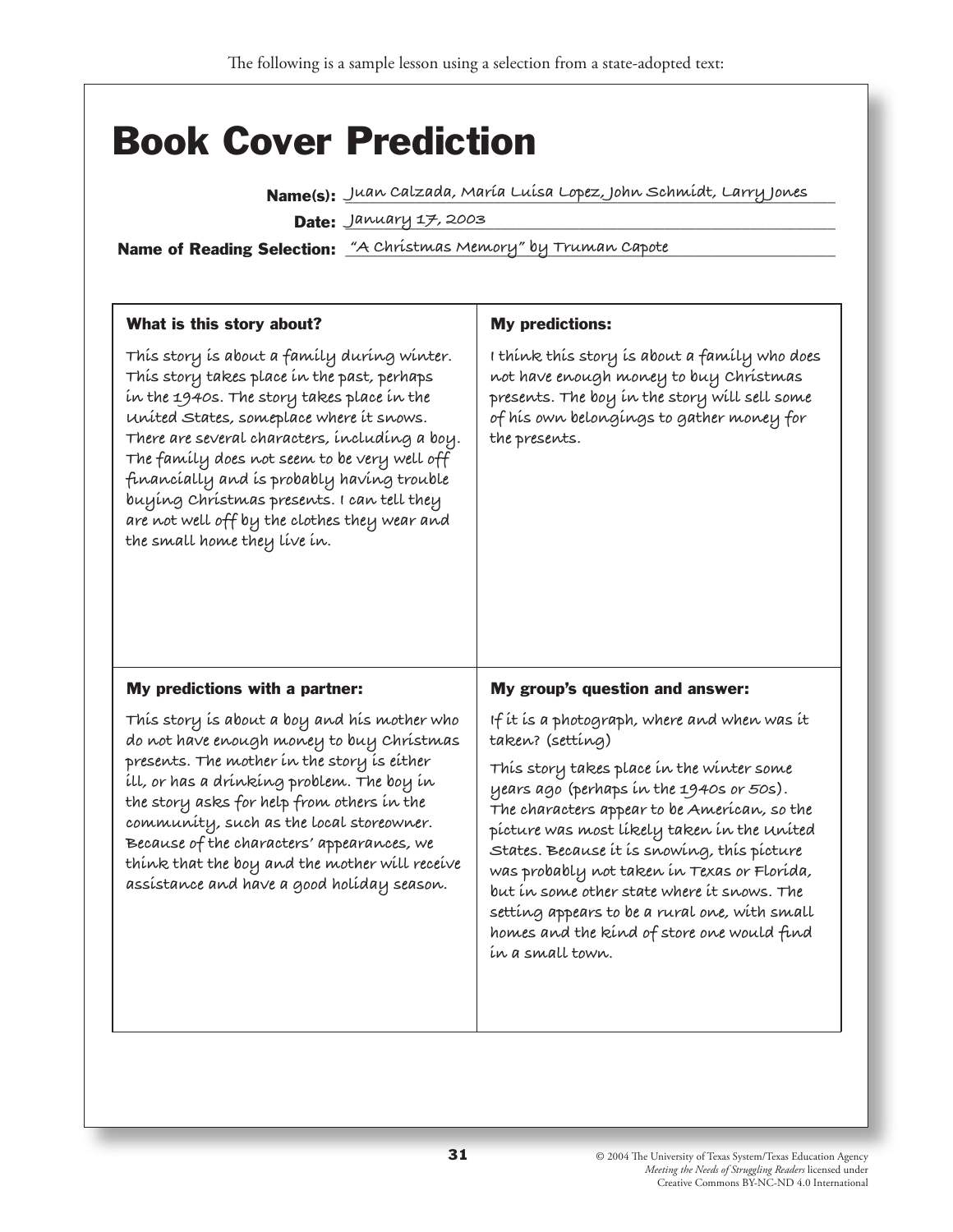# Question Cards for Step 7

(You may want to copy these on cardboard and have them laminated so they can be reused)

What do you think is happening? Why?

Where do you think this story takes place?

What do you think is being said or done in this picture?

If it is a photograph, why do you think it was taken?

If it is a photograph, where and when was it taken?

What do you think the artist or photographer tried to capture in this picture?

What is he or she trying to show us?

What message do you think he or she wanted to convey?

If you were the subject of this picture, what would you be thinking or feeling?

What makes you think that?

What information is missing in the picture?

(What are you wondering about that would help you to better understand the artist's or photographer's message?)

What do you find interesting about this picture?

What about this picture makes you want to read this story?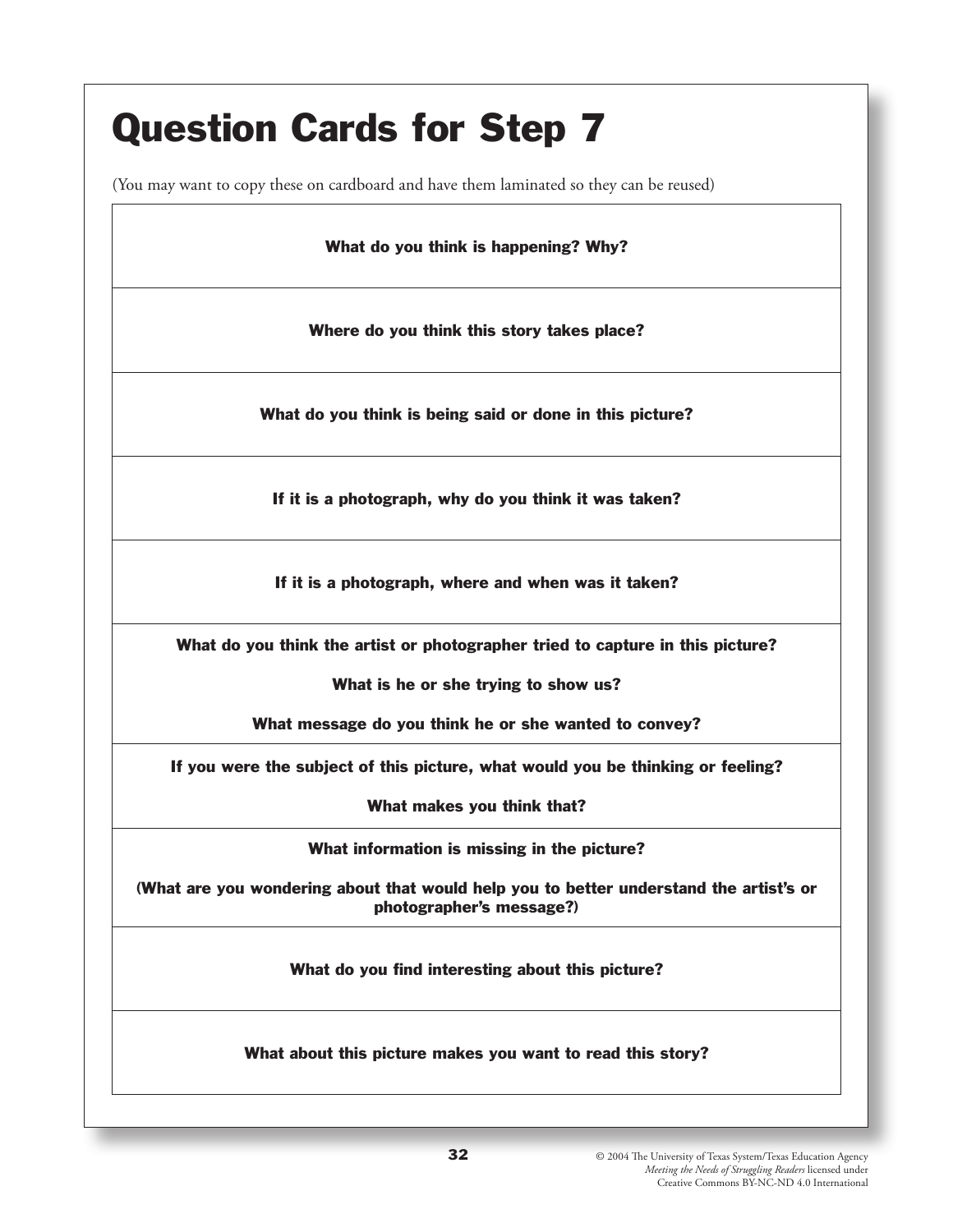| <b>Book Cover Prediction</b>   |                                 |  |  |  |
|--------------------------------|---------------------------------|--|--|--|
|                                |                                 |  |  |  |
|                                |                                 |  |  |  |
| What is this story about?      | <b>My predictions:</b>          |  |  |  |
|                                |                                 |  |  |  |
|                                |                                 |  |  |  |
|                                |                                 |  |  |  |
|                                |                                 |  |  |  |
| My predictions with a partner: | My group's question and answer: |  |  |  |
|                                |                                 |  |  |  |
|                                |                                 |  |  |  |
|                                |                                 |  |  |  |
|                                |                                 |  |  |  |

Adapted from University of Texas Center for Reading and Language Arts. (2002). *Effective instruction for secondary struggling readers: Research-based practices.* Austin, TX: Texas Education Agency.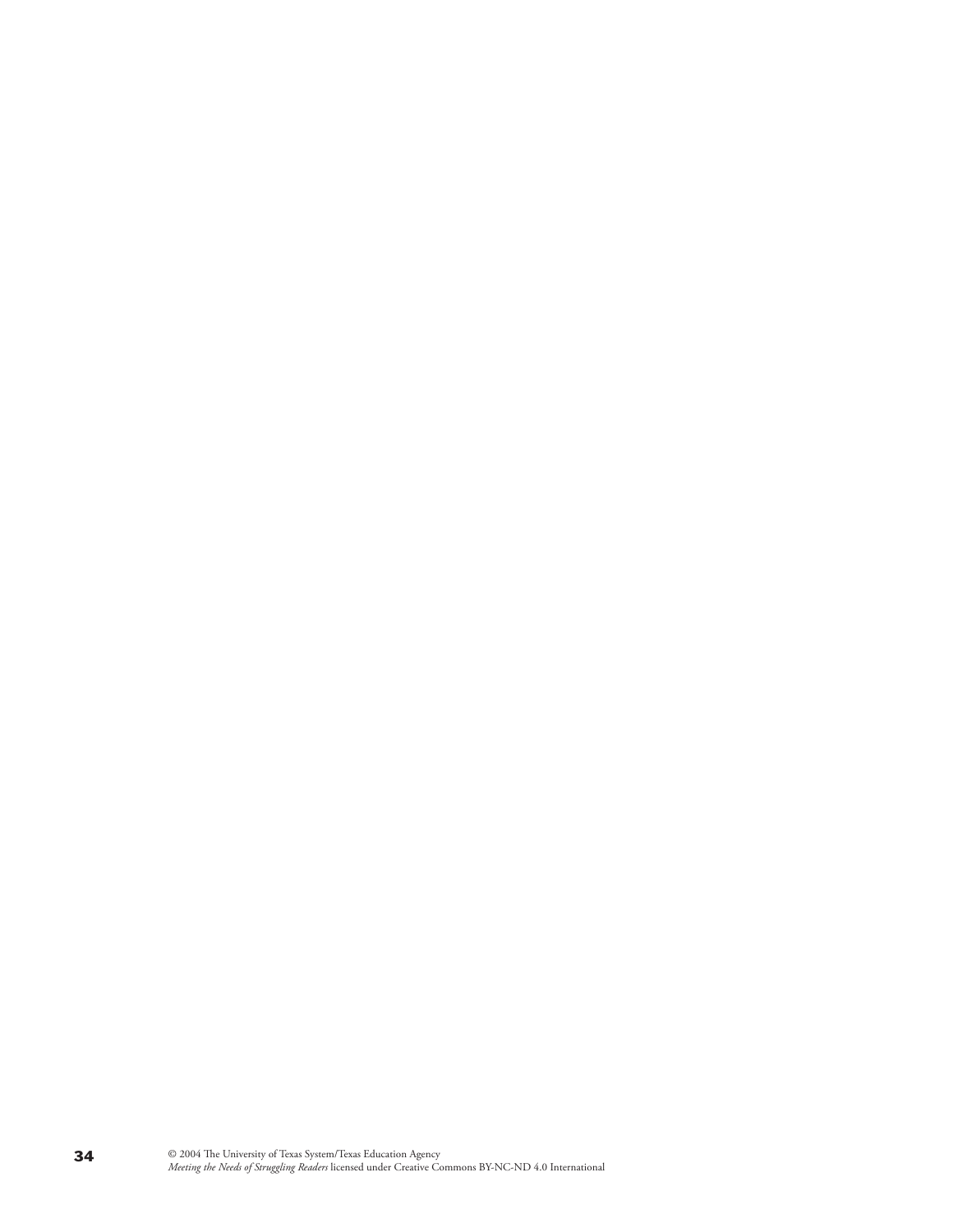# Comparison Guide

### TEKS Objectives:

- The student expresses and supports responses to various types of texts.
- The student analyzes literary elements for their contributions to meaning in literary texts.

### Corresponding TEKS Student Expectations:

- 9.10.B. & 10.10.B.: The student is expected to use elements of text to defend his/her own responses and interpretations.
- 9.11.A.: The student is expected to recognize the theme (general observation about life or human nature) within a text.
- 9.11.B., 10.11.B., & 11.11.B.: The student is expected to analyze the relevance of setting and time frame to text's meaning.
- 9.11.C.: The student is expected to analyze characters and identify time and point of view.
- 9.11.D.: The student is expected to identify basic conflicts.
- 9.11.E.: The student is expected to analyze the development of plot in narrative text.
- 9.8.D., 10.8.D., & 11.8.D.: The student is expected to interpret the possible influences of the historical context on a literary work.
- 10.11.C. & 11.11.C.: The student is expected to describe and analyze the development of plot and identify conflicts and how they are addressed and resolved.
- 10.7.G. & 11.7.G.: The student is expected to draw inferences such as conclusions, generalizations, and predictions and support them with text evidence and experience.

### Materials:

- 2 reading selections
- *• Comparison Guide*
- *• Comparison Guide* overhead

#### Lesson:

- 1. Explain to students that they will compare two selections they have already read (e.g., two poems, two plays, two novels, two newspaper articles).
- 2. Tell them that you will first complete a guide together so that you can model the steps. Place the blank copy of the *Comparison Guide* on the overhead. As you model completing the guide, think aloud various aspects of the reading selections (characters, plots, elements of literature) and elicit student responses and comments.
- 3. After completing the guide, model how to put it all together in a few sentences, summarizing the comparison.
- 4. Ask students to provide their personal opinions regarding the reading selections. Which did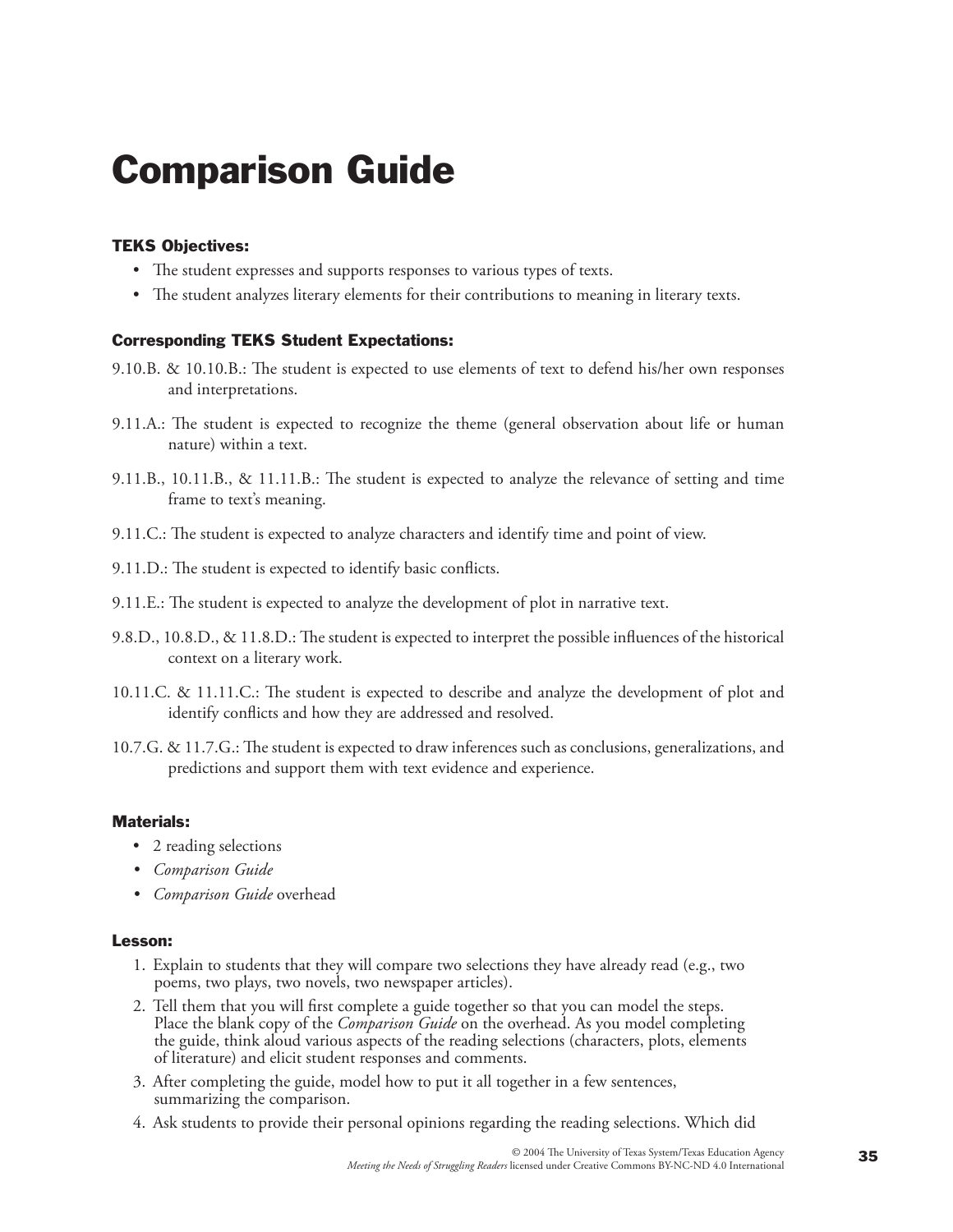they like best? Why? Call on a few students and then complete the last box of the guide.

The guide can be used to compare characters within or across reading selections, or to compare the use of certain literary elements, such as similes, metaphors, idioms, personification, etc.

#### Scaffold:

- Have students compare two movies before comparing two reading selections.
- When students are first using the guide, tell them which aspects of the reading selections to compare. This will narrow their focus and the task will seem less overwhelming. For example, the first time they complete the guide, tell them to only focus on the main characters in the stories being compared.
- Provide plenty of feedback and guidance as students work on their guides.
- Use shorter selections the first few times students use the guide.
- Have students work in pairs.

McCormick, S. (2003). *Instructing students who have literacy problems* (4th ed.). Upper Saddle River, NJ: Merrill Prentice Hall.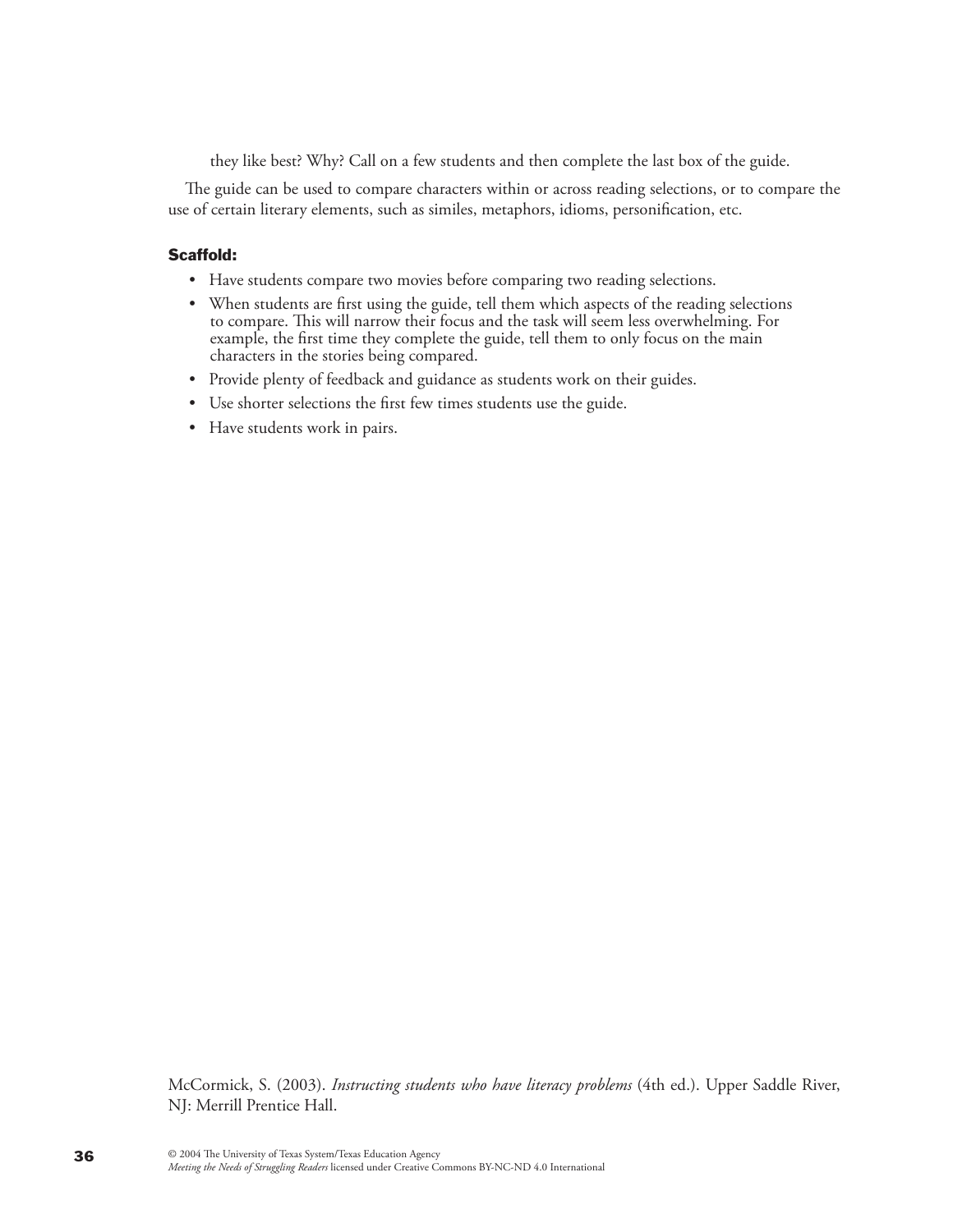# Comparison Guide Map

**Name:** John Garrett **1988** 

Date: February 6, 2003 **1990 1200 1200 1200 1200 121 122 123 124 124 125 126 126 126 126 126 126 126 126 126 12** 

**Reading Selections:** "Daily" by Naomi Shihab Nye and "I Wandered Lonely as a Cloud" by \_\_\_\_\_\_\_\_\_\_\_\_\_\_\_\_\_\_\_\_\_\_\_\_\_\_\_\_\_\_\_\_\_\_\_\_\_\_\_\_\_\_\_\_\_\_\_\_\_\_\_\_\_\_\_\_\_\_\_\_\_\_\_\_\_\_\_\_\_\_ **William Wordsworth**

# As you read think about: Poetry

# **Similarities**

1. **Both poems are describing actions.**

2. **Both poets are observant.**

3. **The mood in both is uplifting.**

4. **Both show reverence—one for women's work and one for nature.**

# Title **"Daily"**

Description **Describes the daily**  1. **This bed whose covers I straighten chores of women:**

2. **This table I dust**

Title **"I Wandered Lonely as a Cloud"**

**Description Describes various things in nature:**

- 1. **That floats on high over valleys and hills (clouds)**
- 2. **Fluttering and dancing in the breeze (daffodils)**

# **Differences**

1. **Shihab describes her own actions, while Wordsworth describes nature's actions.**

2. **Shihab describes things that must be done in a household, while Wordsworth describes natural events.**

3. **Shihab's is a catalog poem (list of images); Wordsworth's is not.**

4. **Wordsworth uses personification ("daffodils dancing") and similes ("wandered lonely as a cloud").**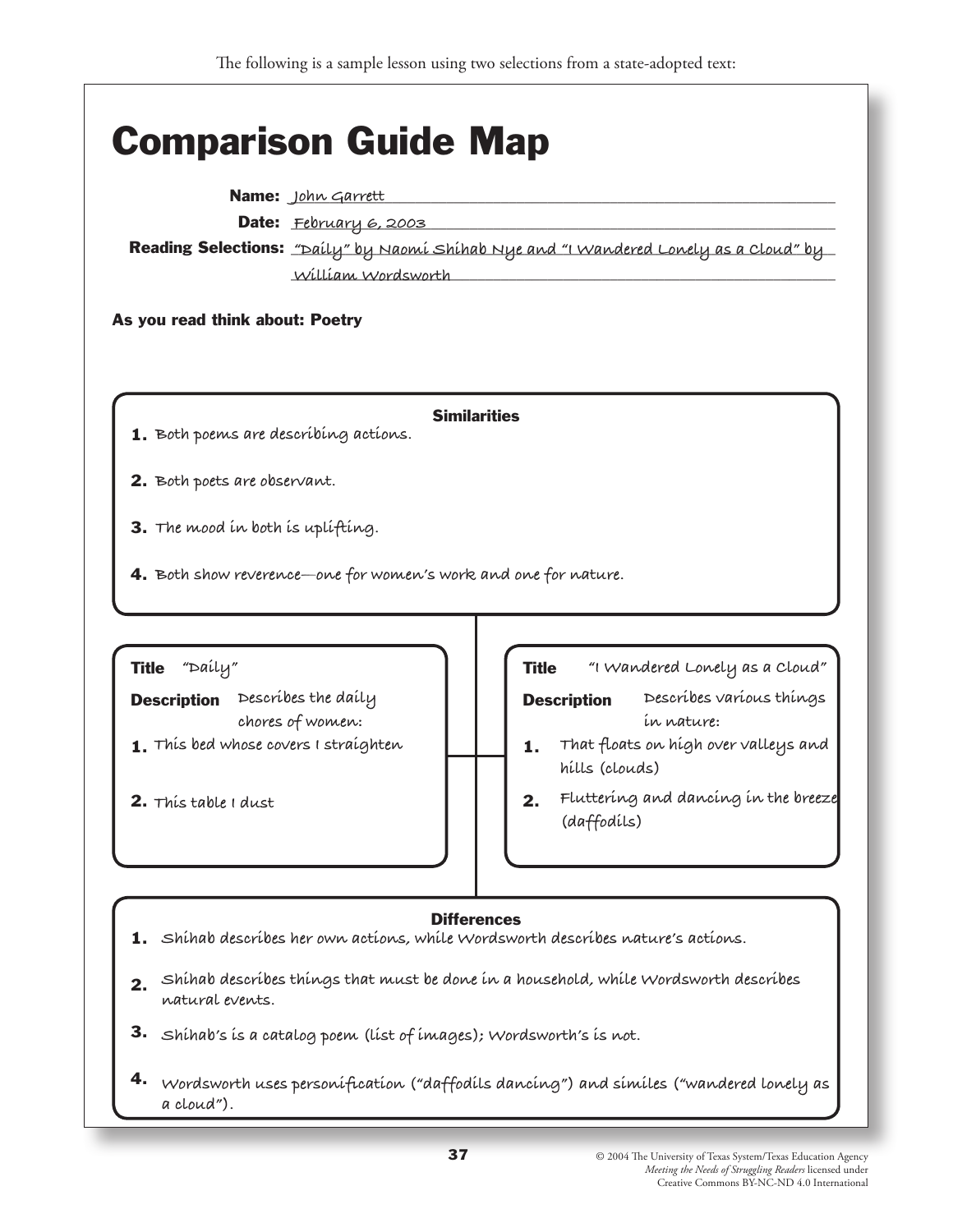# Summarize the information above:

 $\mathcal S$ híhab and Wordsworth's poems focus on everyday events, yet they descríbe women's chores  $\hspace{0.2cm}$ \_\_\_\_\_\_\_\_\_\_\_\_\_\_\_\_\_\_\_\_\_\_\_\_\_\_\_\_\_\_\_\_\_\_\_\_\_\_\_\_\_\_\_\_\_\_\_\_\_\_\_\_\_\_\_\_\_\_\_\_\_\_\_\_\_\_\_\_\_\_\_\_\_\_\_\_\_\_\_\_\_\_\_\_\_\_\_\_\_\_\_\_\_ **and daffodils as beautiful happenings. Shihab's is a catalog poem, while Wordsworth's includes**  personification and similes. Both poems help the reader pay closer attention to everyday events **compatible to** \_\_\_\_\_\_\_\_\_\_\_\_\_\_\_\_\_\_\_\_\_\_\_\_\_\_\_\_\_\_\_\_\_\_\_\_\_\_\_\_\_\_\_\_\_\_\_\_\_\_\_\_\_\_\_\_\_\_\_\_\_\_\_\_\_\_\_\_\_\_\_\_\_\_\_\_\_\_\_\_\_\_\_\_\_\_\_\_\_\_\_\_\_ **and find the beauty in them.**

 $\_$  ,  $\_$  ,  $\_$  ,  $\_$  ,  $\_$  ,  $\_$  ,  $\_$  ,  $\_$  ,  $\_$  ,  $\_$  ,  $\_$  ,  $\_$  ,  $\_$  ,  $\_$  ,  $\_$  ,  $\_$  ,  $\_$  ,  $\_$  ,  $\_$  ,  $\_$  ,  $\_$  ,  $\_$  ,  $\_$  ,  $\_$  ,  $\_$  ,  $\_$  ,  $\_$  ,  $\_$  ,  $\_$  ,  $\_$  ,  $\_$  ,  $\_$  ,  $\_$  ,  $\_$  ,  $\_$  ,  $\_$  ,  $\_$  ,

# Personal critique:

<u>I líked Wordsworth's poem better. I líke how he talks about daffodíls dancíng and lonely clouds. </u>

 $\_$  ,  $\_$  ,  $\_$  ,  $\_$  ,  $\_$  ,  $\_$  ,  $\_$  ,  $\_$  ,  $\_$  ,  $\_$  ,  $\_$  ,  $\_$  ,  $\_$  ,  $\_$  ,  $\_$  ,  $\_$  ,  $\_$  ,  $\_$  ,  $\_$  ,  $\_$  ,  $\_$  ,  $\_$  ,  $\_$  ,  $\_$  ,  $\_$  ,  $\_$  ,  $\_$  ,  $\_$  ,  $\_$  ,  $\_$  ,  $\_$  ,  $\_$  ,  $\_$  ,  $\_$  ,  $\_$  ,  $\_$  ,  $\_$  ,

 $\_$  ,  $\_$  ,  $\_$  ,  $\_$  ,  $\_$  ,  $\_$  ,  $\_$  ,  $\_$  ,  $\_$  ,  $\_$  ,  $\_$  ,  $\_$  ,  $\_$  ,  $\_$  ,  $\_$  ,  $\_$  ,  $\_$  ,  $\_$  ,  $\_$  ,  $\_$  ,  $\_$  ,  $\_$  ,  $\_$  ,  $\_$  ,  $\_$  ,  $\_$  ,  $\_$  ,  $\_$  ,  $\_$  ,  $\_$  ,  $\_$  ,  $\_$  ,  $\_$  ,  $\_$  ,  $\_$  ,  $\_$  ,  $\_$  ,

 $\_$  ,  $\_$  ,  $\_$  ,  $\_$  ,  $\_$  ,  $\_$  ,  $\_$  ,  $\_$  ,  $\_$  ,  $\_$  ,  $\_$  ,  $\_$  ,  $\_$  ,  $\_$  ,  $\_$  ,  $\_$  ,  $\_$  ,  $\_$  ,  $\_$  ,  $\_$  ,  $\_$  ,  $\_$  ,  $\_$  ,  $\_$  ,  $\_$  ,  $\_$  ,  $\_$  ,  $\_$  ,  $\_$  ,  $\_$  ,  $\_$  ,  $\_$  ,  $\_$  ,  $\_$  ,  $\_$  ,  $\_$  ,  $\_$  ,

\_\_\_\_\_\_\_\_\_\_\_\_\_\_\_\_\_\_\_\_\_\_\_\_\_\_\_\_\_\_\_\_\_\_\_\_\_\_\_\_\_\_\_\_\_\_\_\_\_\_\_\_\_\_\_\_\_\_\_\_\_\_\_\_\_\_\_\_\_\_\_\_\_\_\_\_\_\_\_\_\_\_\_\_\_\_\_\_\_\_\_\_\_ **His use of personification really helps the reader paint a picture in his mind.**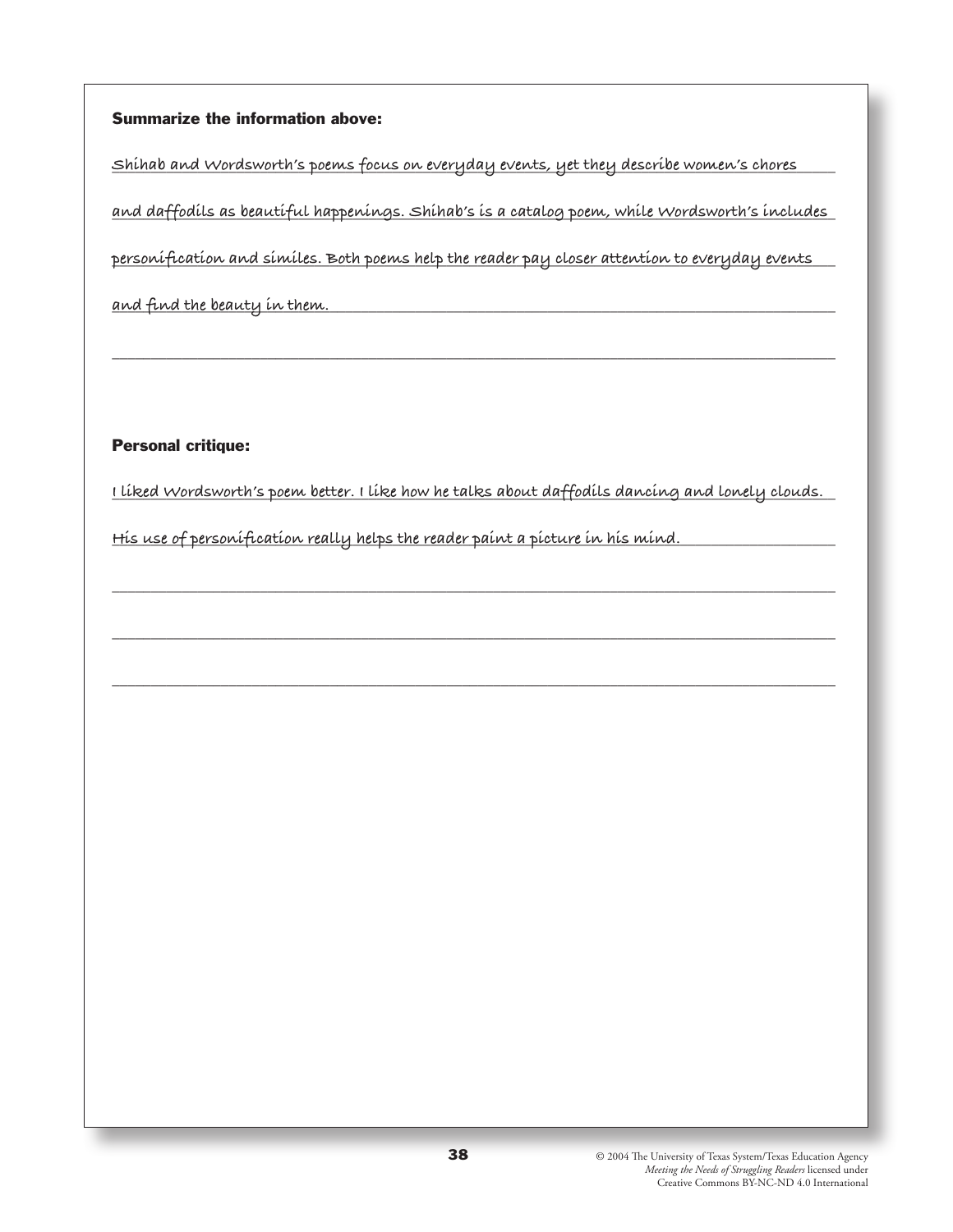| <b>Comparison Guide Map</b>     |                     |
|---------------------------------|---------------------|
|                                 |                     |
|                                 |                     |
|                                 |                     |
| As you read think about: Poetry |                     |
| 1.                              | <b>Similarities</b> |
| 2.                              |                     |
| 3.                              |                     |
| 4.                              |                     |
| <b>Title</b>                    | <b>Title</b>        |
| <b>Description</b>              | <b>Description</b>  |
| 1.                              | 1.                  |
| 2.                              | 2.                  |
|                                 |                     |
| 1.                              | <b>Differences</b>  |
| 2.                              |                     |
| 3.                              |                     |
| 4.                              |                     |
|                                 |                     |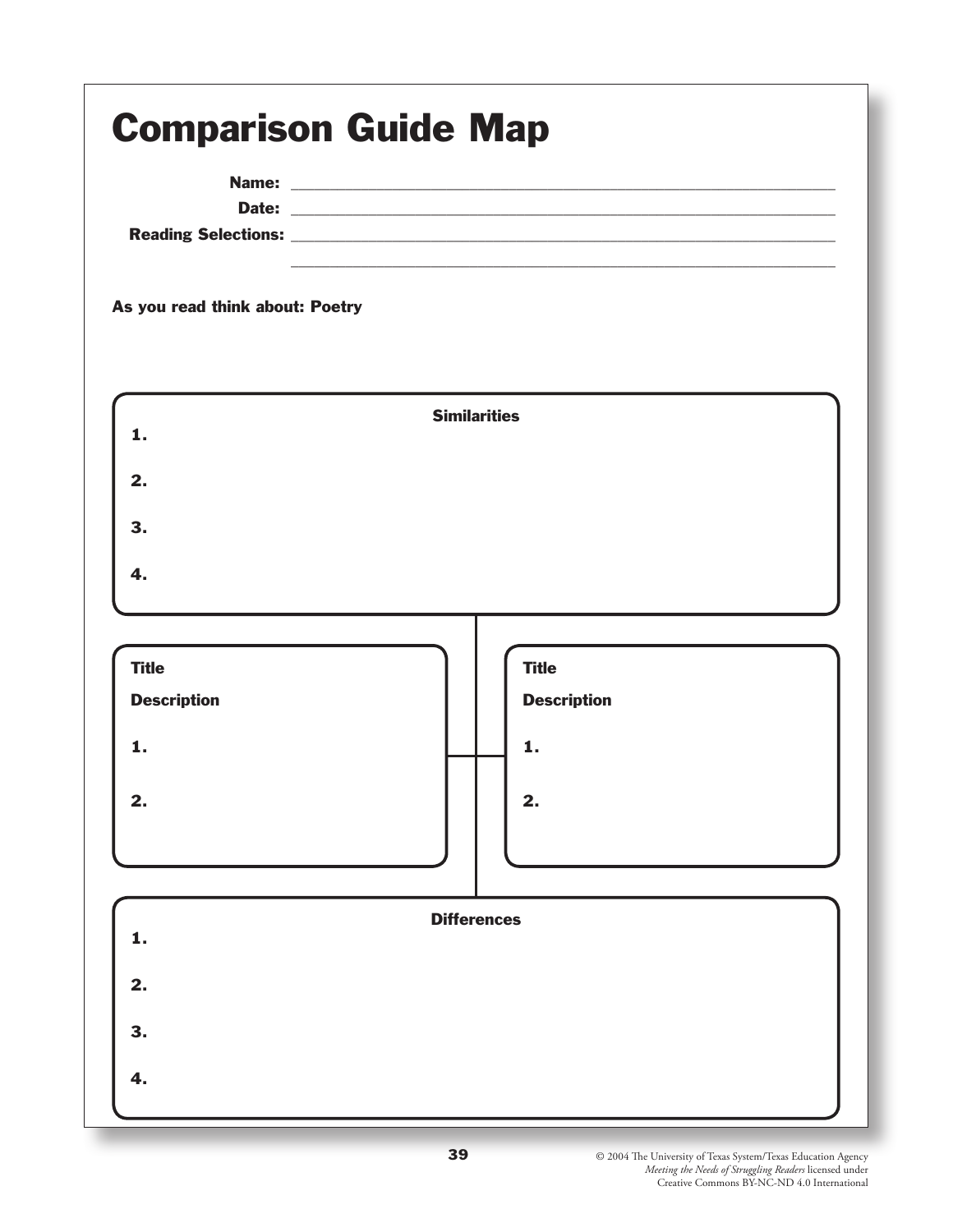| <b>Summarize the information above:</b> |  |  |  |
|-----------------------------------------|--|--|--|
|                                         |  |  |  |
|                                         |  |  |  |
|                                         |  |  |  |
|                                         |  |  |  |
|                                         |  |  |  |
|                                         |  |  |  |
|                                         |  |  |  |
| <b>Personal critique:</b>               |  |  |  |
|                                         |  |  |  |
|                                         |  |  |  |
|                                         |  |  |  |
|                                         |  |  |  |
|                                         |  |  |  |
|                                         |  |  |  |
|                                         |  |  |  |
|                                         |  |  |  |
|                                         |  |  |  |
|                                         |  |  |  |
|                                         |  |  |  |
|                                         |  |  |  |
|                                         |  |  |  |
|                                         |  |  |  |
|                                         |  |  |  |
|                                         |  |  |  |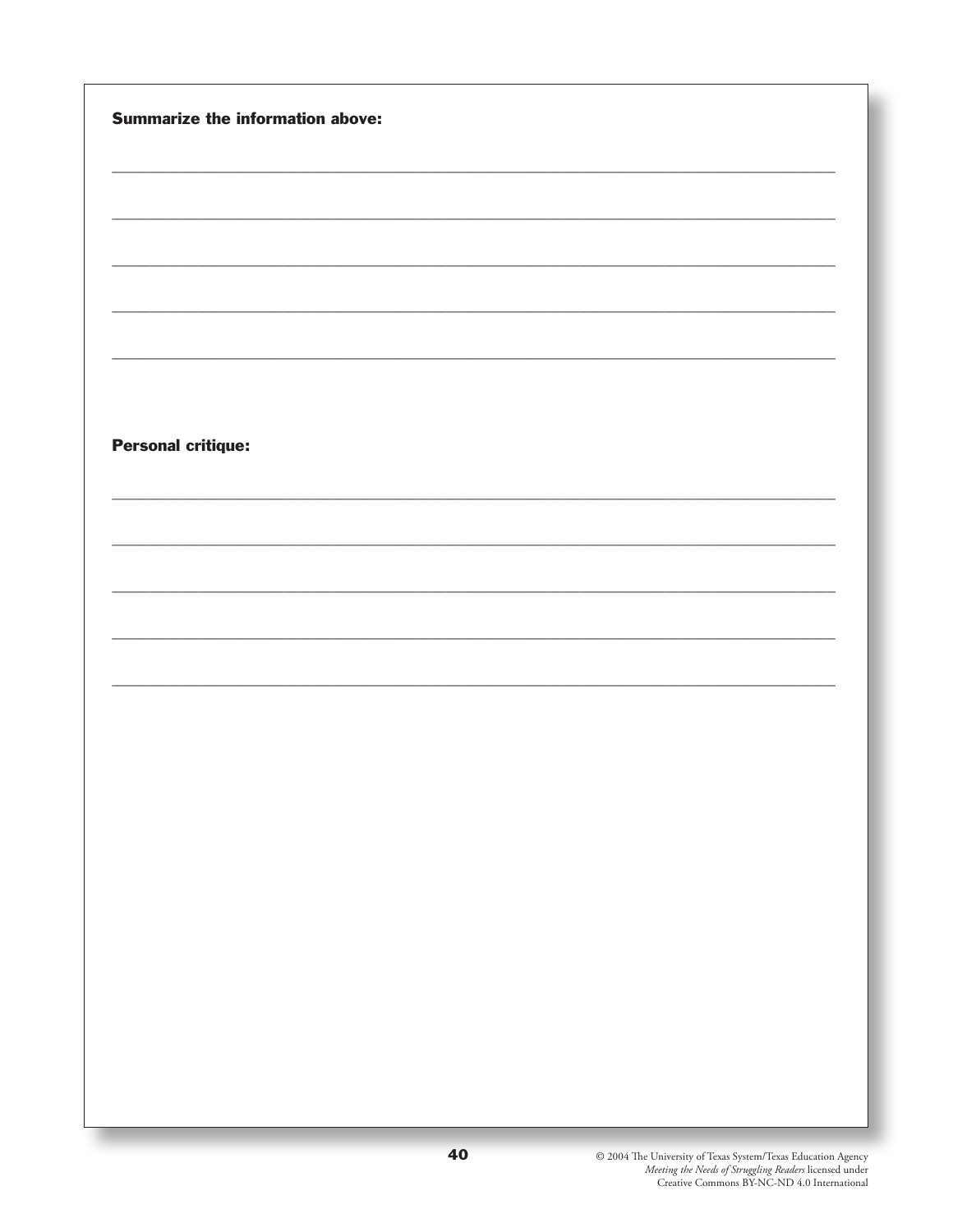# Concept Definition Map

# TEKS Objectives:

- The student uses a variety of strategies to read unfamiliar words and to build vocabulary.
- The student acquires an extensive vocabulary through reading and systematic word study.

### Corresponding TEKS Student Expectations:

9.6.C., 10.6.C., & 11.6.C.: The student is expected to apply meanings of prefixes, roots, and suffixes in order to comprehend.

### Materials:

- List of vocabulary words from reading selection
- Concept Definition Maps

### Lesson:

- 1. Explain to your students that to understand the meaning of new words, they need to understand the components of the definition. Tell them that using a Concept Definition Map will help them gain a deeper understanding of words. To complete a Concept Definition Map they will need to answer three questions:
	- *(1) What is it?*
	- *(2) What is it like?*
	- *(3) What are some examples?*
- 2. Begin by using a familiar word, such as *sherbert*. Show them the map and complete it together.



© 2004 The University of Texas System/Texas Education Agency *Meeting the Needs of Struggling Readers* licensed under Creative Commons BY-NC-ND 4.0 International <sup>41</sup>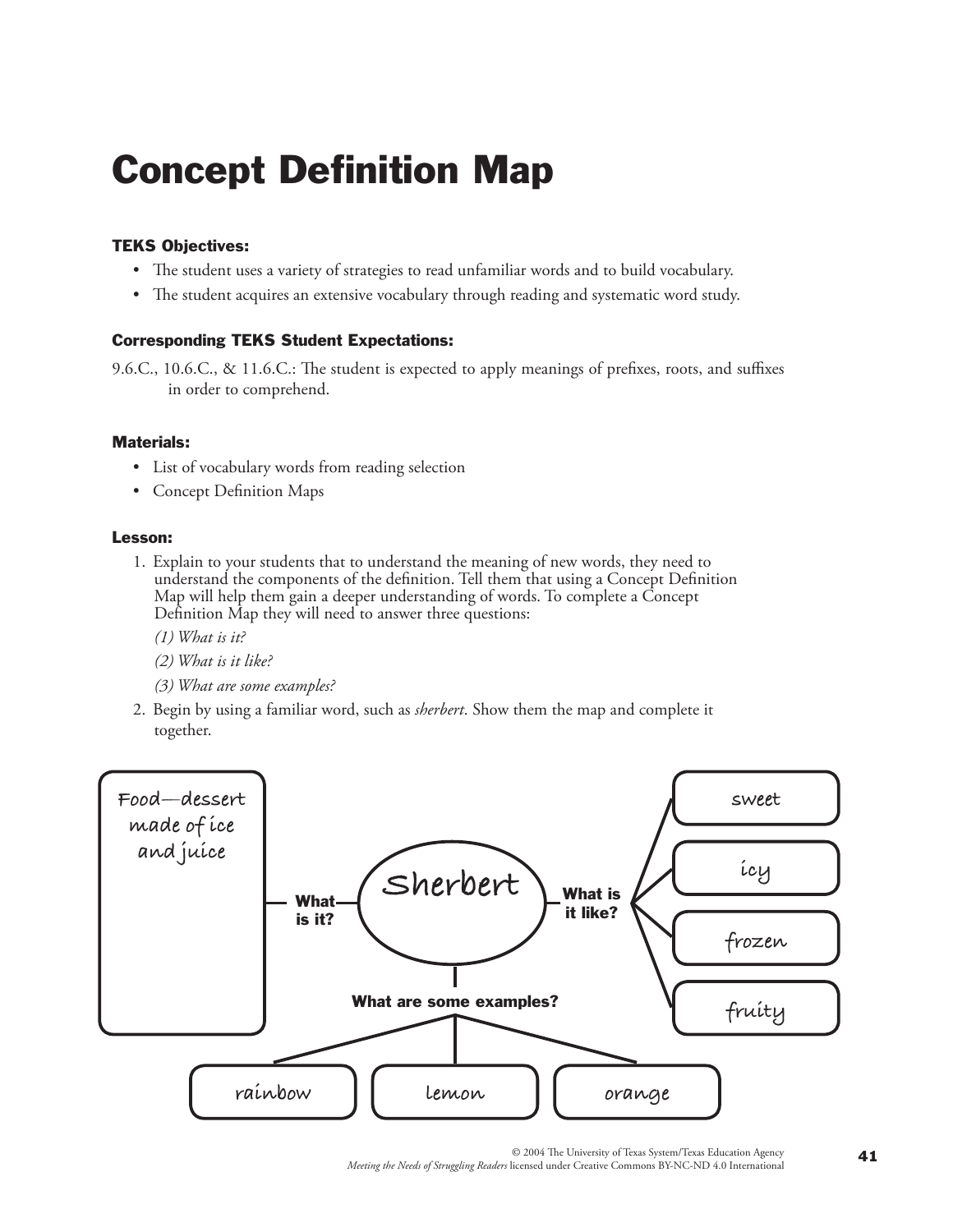3. Together, write a definition for sherbet, such as:

*Sherbert is a dessert made of ice and juice. It is frozen, icy, sweet, and fruity. Some of the flavors that sherbert comes in are rainbow, lemon, and orange.*

- 4. Pair students and have them work on other words.
- 5. Once students have become proficient at using the Concept Definition Map, you can use it to introduce words and concepts that appear in stories and reading selections that students will be reading or have read.
- 6. Depending on the word or concept being learned, you may vary the Concept Definition Map to promote deeper understanding. Some variations are included below.

#### Example of Character Definition Map:



#### Your Description of the Character:

\_\_\_\_\_\_\_\_\_\_\_\_\_\_\_\_\_\_\_\_\_\_\_\_\_\_\_\_\_\_\_\_\_\_\_\_\_\_\_\_\_\_\_\_\_\_\_\_\_\_\_\_\_\_\_\_\_\_\_\_\_\_\_\_\_\_\_\_\_\_\_\_\_\_\_\_\_\_ **Juan Lopez, a surgeon for the last 20 years, is a loving husband and father of three** 

\_\_\_\_\_\_\_\_\_\_\_\_\_\_\_\_\_\_\_\_\_\_\_\_\_\_\_\_\_\_\_\_\_\_\_\_\_\_\_\_\_\_\_\_\_\_\_\_\_\_\_\_\_\_\_\_\_\_\_\_\_\_\_\_\_\_\_\_\_\_\_\_\_\_\_\_\_\_ **young children. He is serious and hard-working, never missing work, and treating each** 

\_\_\_\_\_\_\_\_\_\_\_\_\_\_\_\_\_\_\_\_\_\_\_\_\_\_\_\_\_\_\_\_\_\_\_\_\_\_\_\_\_\_\_\_\_\_\_\_\_\_\_\_\_\_\_\_\_\_\_\_\_\_\_\_\_\_\_\_\_\_\_\_\_\_\_\_\_\_ **patient as if he were the first. When faced with following the hospital rules or treating** 

\_\_\_\_\_\_\_\_\_\_\_\_\_\_\_\_\_\_\_\_\_\_\_\_\_\_\_\_\_\_\_\_\_\_\_\_\_\_\_\_\_\_\_\_\_\_\_\_\_\_\_\_\_\_\_\_\_\_\_\_\_\_\_\_\_\_\_\_\_\_\_\_\_\_\_\_\_\_ **a young patient, Juan decides to offer his services free of charge and save the life of his** 

#### young pacient. **young patient.**

Schwartz, R. M., & Raphael, T. E. (1985). Concept of definition: A key to improving students' vocabulary. *The Reading Teacher, 39*(2), 198-205.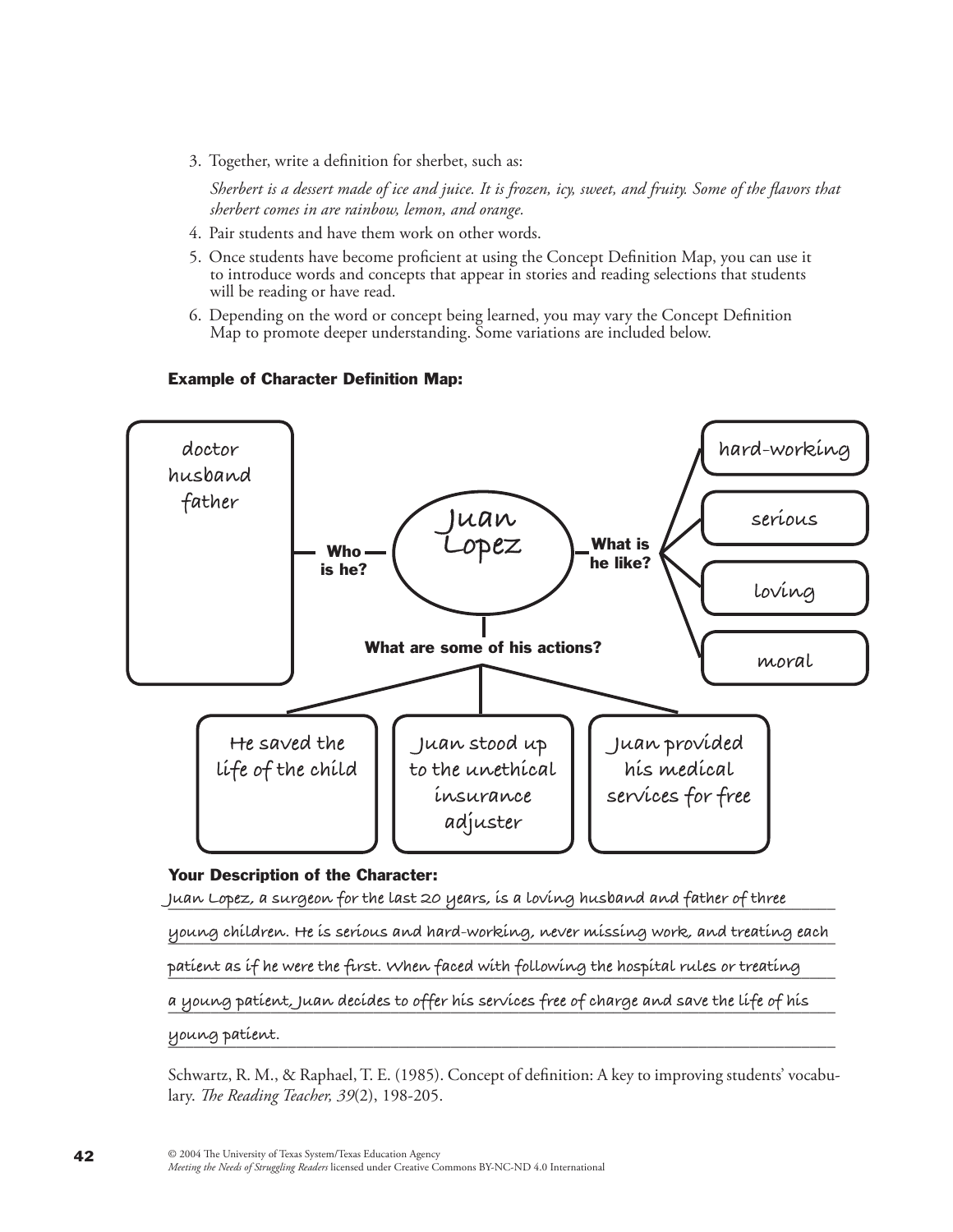|                         | <b>Concept Definition Map</b>                                                                                             |
|-------------------------|---------------------------------------------------------------------------------------------------------------------------|
| <b>Your Definition:</b> | <b>What is</b><br>What<br>-it like?<br>is it?<br>(properties)<br>(category)<br>What are some examples?<br>(illustrations) |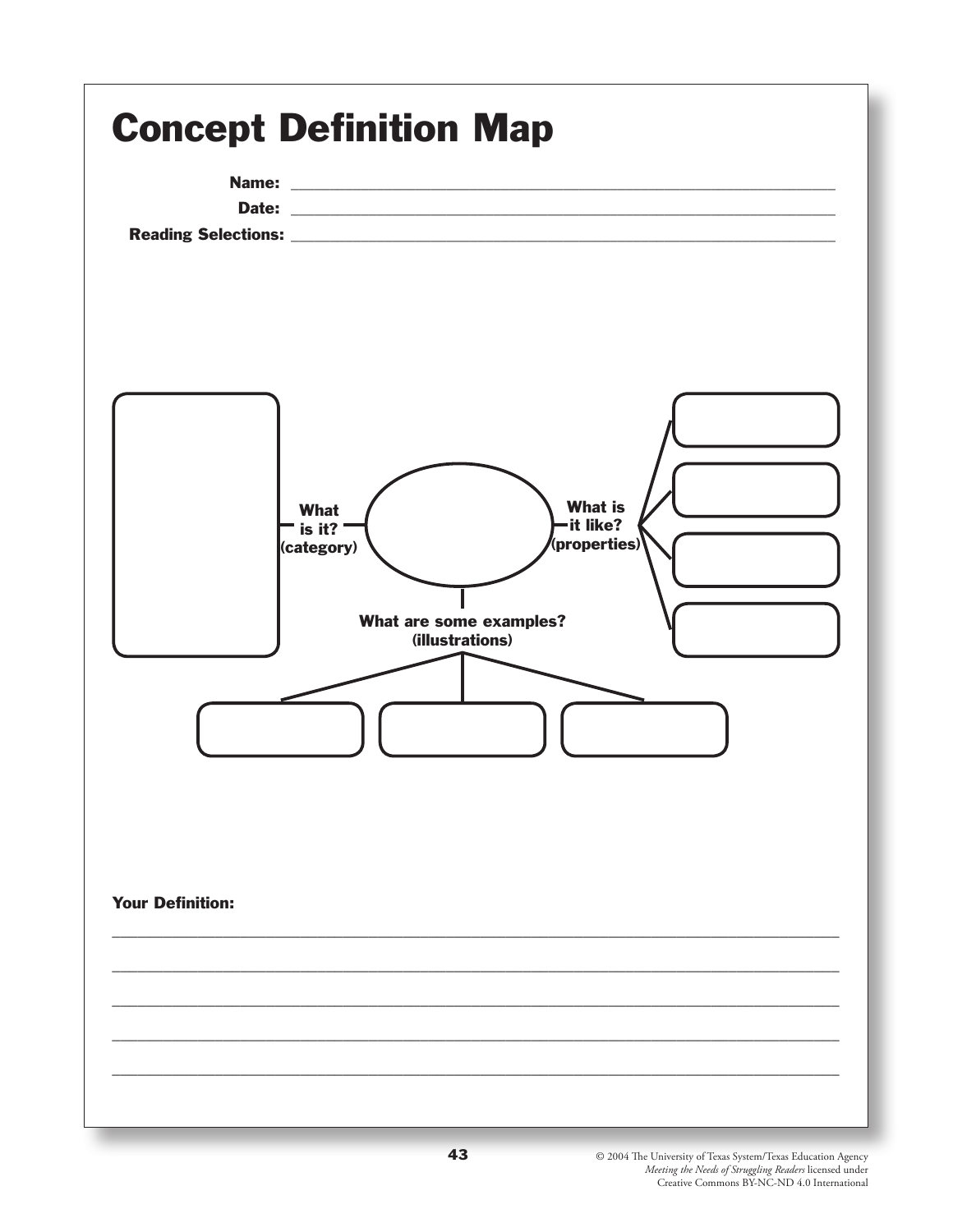|                                    | <b>Character Definition Map</b>                                                     |
|------------------------------------|-------------------------------------------------------------------------------------|
|                                    |                                                                                     |
| Your Description of the Character: | <b>What is</b><br><b>Who</b><br>he like?<br>is he?<br>What are some of his actions? |
|                                    |                                                                                     |
|                                    |                                                                                     |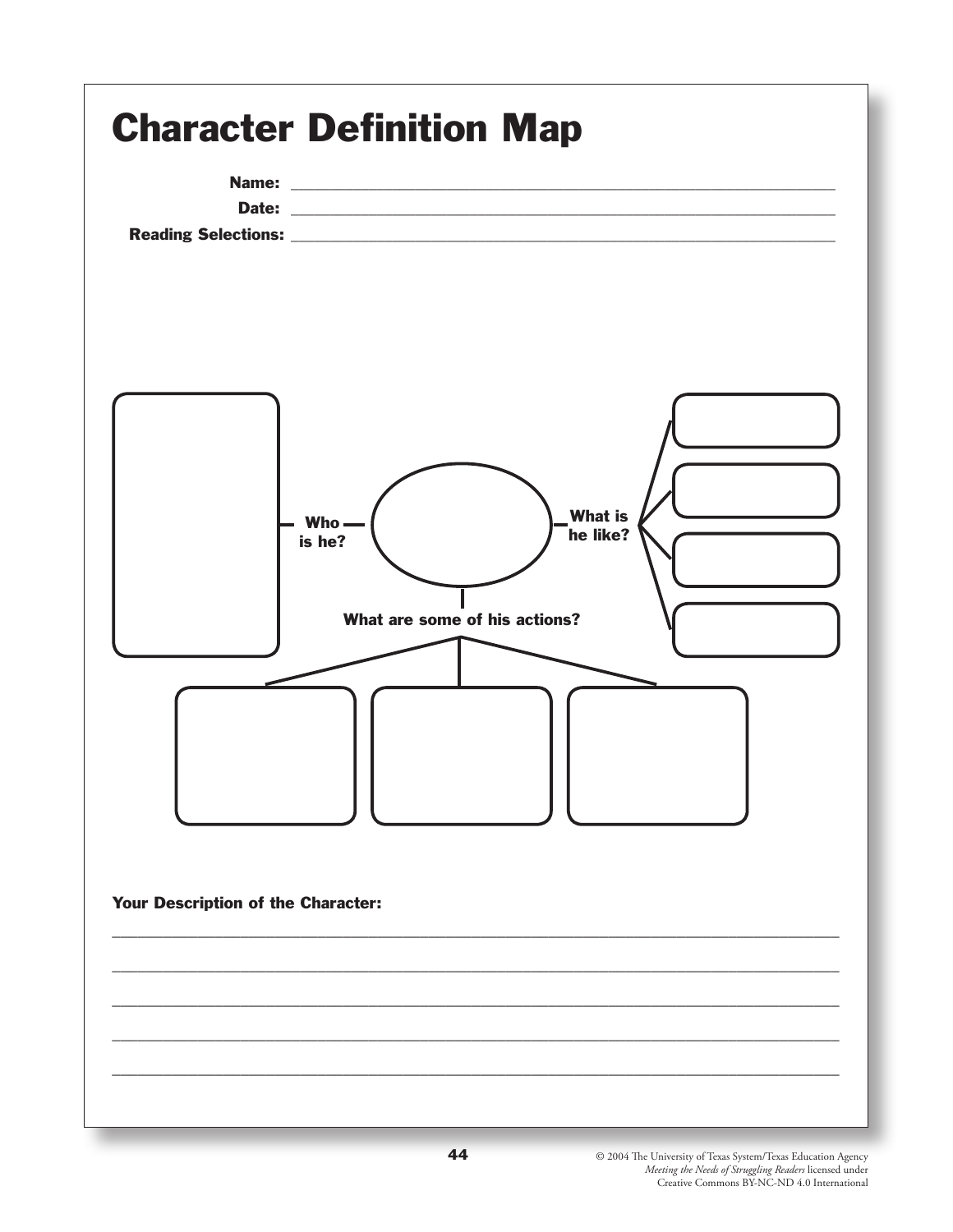# Concept Guide

# TEKS Objectives:

The student comprehends selections using a variety of strategies.

### Corresponding TEKS Student Expectations:

- 9.7.F.: The student is expected to identify main ideas and their supporting details
- 9.7.H.: The student is expected to draw inferences such as conclusions, generalizations, and predictions and support them from text.
- 10.7.G. & 11.7.G.: The student is expected to draw inferences such as conclusions, generalizations, and predictions and support them with text evidence and experience.

#### Materials:

- Appropriate reading materials/text
- Teacher-designed concept guide

#### Lesson:

- 1. Write several statements regarding the selection students will be reading. These statements should activate students' background knowledge, pique their interest, and require careful consideration.
- 2. Students read the selection on their own.
- 3. Students can either work on their own or in pairs to determine which statements are supported by the passage. Students write an  ${}^{k}A$ " next to the statements that they agree are supported by information in the passage.
- 4. In Part II, the students write a checked statement at the top of each statement chart and then add details from the text on the lines in the chart. They include the page number on which the supporting information was found.

#### Scaffold:

- Copy the *Concept Guide* form on an overhead and complete parts 1 and 2 together with the class. Model the entire process for the students, thinking aloud as you do so.
- As you model the steps involved, caution that only statements directly supported by the text should be selected. There are some statements that the reader may agree with; however, if they cannot be supported by the text, then they should not be selected.
- Pair students for part 1, 2, or both.
- The first few times students practice using the Concept Guide, have them use short selections.

Wood, K. D., Lapp, D., & Flood, J. (1992). *Guiding readers through text: A review of study guides.* Newark, DE: International Reading Association.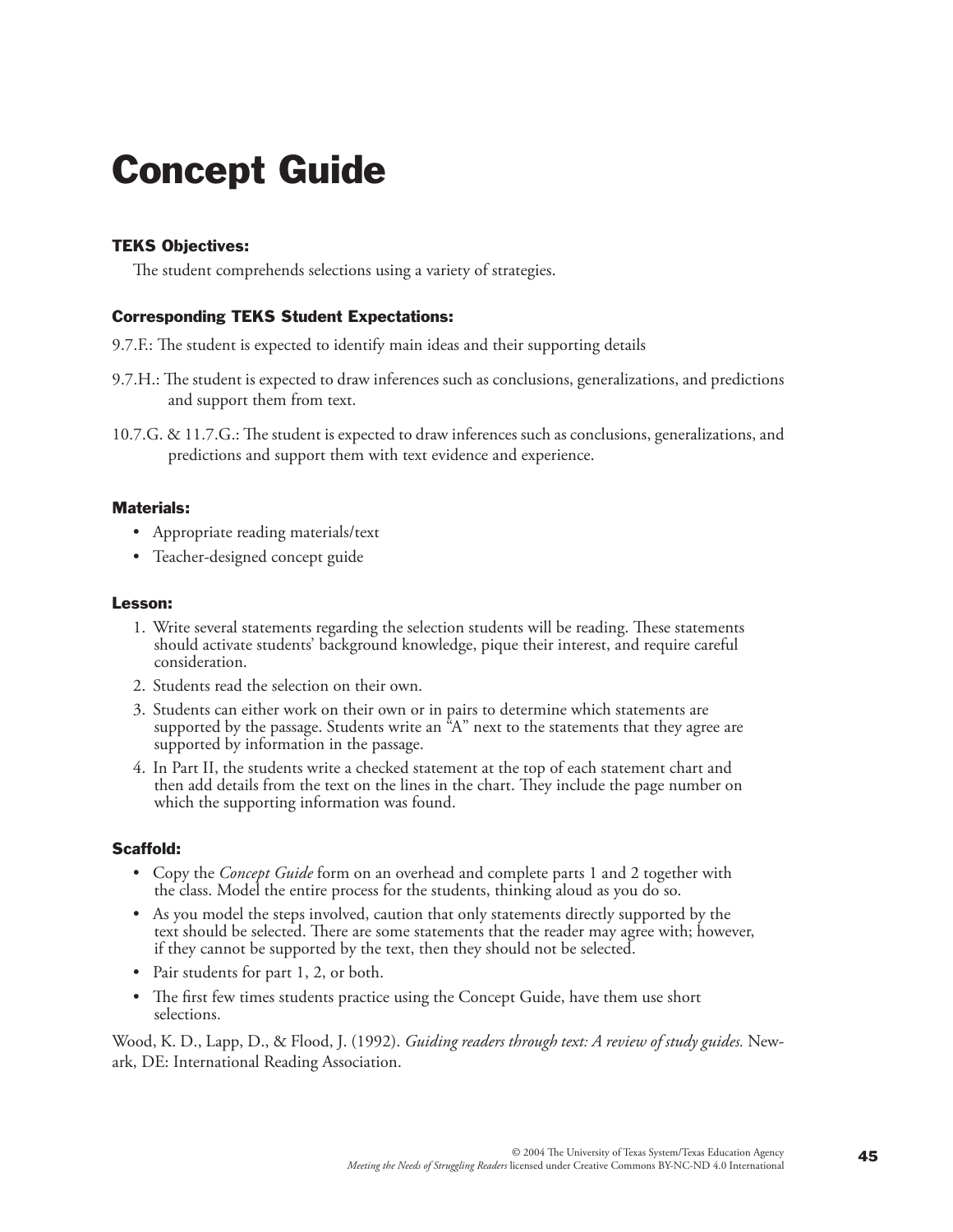# Concept Guide

Name: \_\_\_\_\_\_\_\_\_\_\_\_\_\_\_\_\_\_\_\_\_\_\_\_\_\_\_\_\_\_\_\_\_\_\_\_\_\_\_\_\_\_\_\_\_\_\_\_\_\_\_\_\_\_\_\_\_\_\_\_\_\_\_\_\_\_\_\_\_\_

Date: \_\_\_\_\_\_\_\_\_\_\_\_\_\_\_\_\_\_\_\_\_\_\_\_\_\_\_\_\_\_\_\_\_\_\_\_\_\_\_\_\_\_\_\_\_\_\_\_\_\_\_\_\_\_\_\_\_\_\_\_\_\_\_\_\_\_\_\_\_\_

**Reading Selection:** <u>"Thank You, M'am" by Langston Hughes</u> \_\_\_\_\_\_\_\_\_\_\_\_\_\_\_\_\_\_\_\_\_\_\_\_\_\_\_

# Part I

Read *"*Thank You, M'am" in your book (pages 120–124). Then put an *A* next to the statement if you agree that it is specifically supported by the reading.

- \_\_\_\_\_ 1. Mrs. Jones was afraid of the boy who tried to steal her purse.
- A 2. The boy looked disheveled.
- \_\_\_\_\_ 3. The boy did not eat the food Mrs. Jones gave him because he was too afraid to eat.
- \_\_\_\_\_ 4. Mrs. Jones liked Roger because he reminded him of her own son.
- A 5. Mrs. Jones is a kind and compassionate woman.
- \_\_\_\_\_ 6. Roger learned his lesson and never again stole from others.
- \_\_\_\_\_ 7. Roger probably has no morals and is a bad person.
- \_\_\_\_\_ 8. Mrs. Jones should report Roger to the police.
- \_\_\_\_\_ 9. Mrs. Jones was trying to help Roger become a better person.
- \_\_\_\_\_ 10. Roger will probably never forget Mrs. Jones.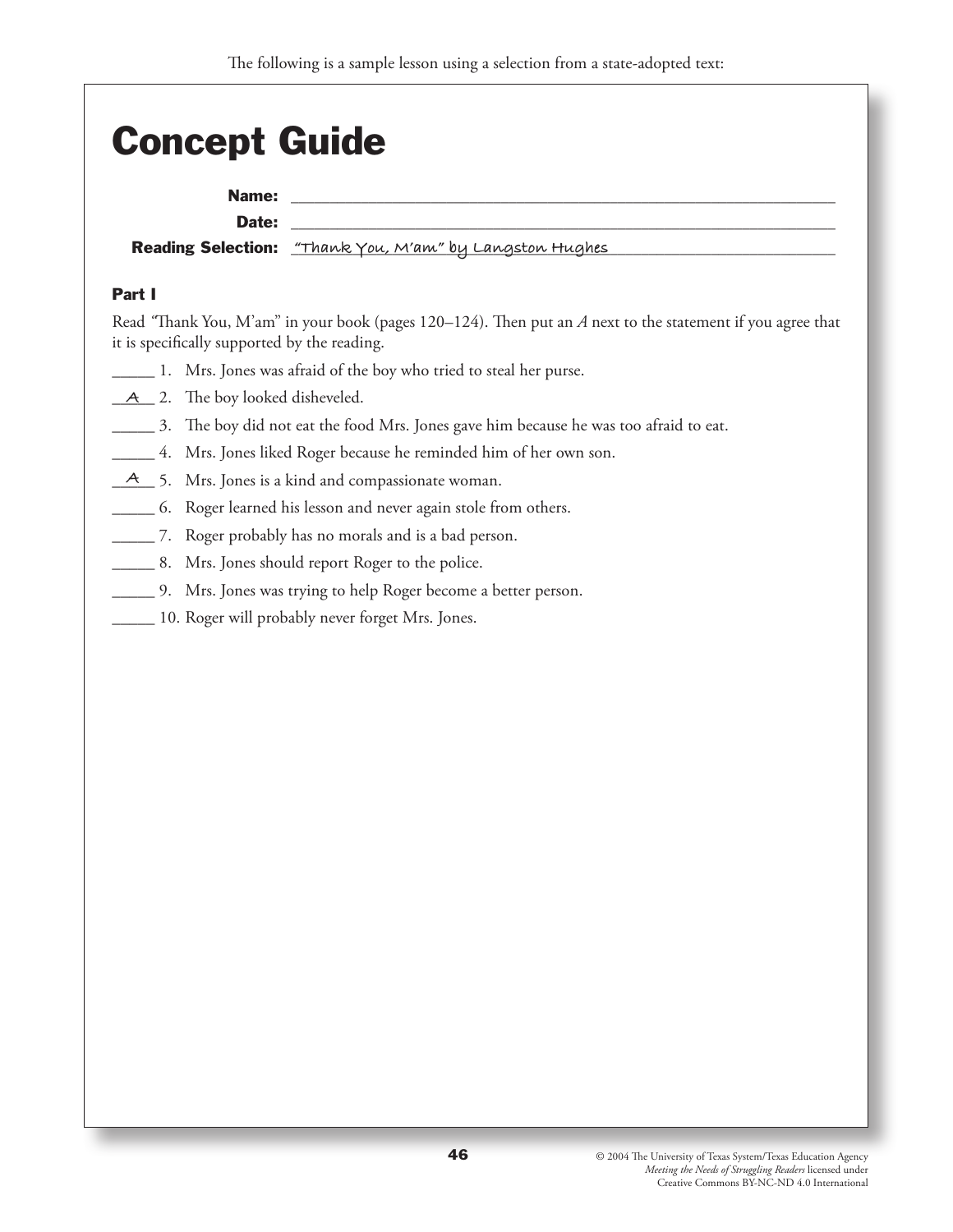# Part II

Fill in the statement charts below by writing each statement supported by the reading. Then find the details that support each concept and write them on the chart. Include the page number where you found the supporting information.

| Statement 5. Mrs. Jones is a kind and compassionate woman.                                                   |            |
|--------------------------------------------------------------------------------------------------------------|------------|
| <b>Supporting Details</b>                                                                                    | Page found |
| a) Mrs. Jones had Roger wash his face (telling him to wait for warm water).                                  | p.120      |
|                                                                                                              | p. 121     |
| c) Mrs. Jones served Roger dinner.                                                                           | p.121      |
| d) Mrs. Jones díd not ask Roger anything about where he lived, or his folks,                                 |            |
| <u>or anything else that would embarrass him. ____________________________</u>                               | p.120      |
| e) Mrs. Jones gave Roger \$10.00 so he could buy blue suede shoes                                            | p. 121     |
| <b>Supporting Details</b>                                                                                    | Page found |
| a) Roger's face is dirty.                                                                                    | D. 121     |
| b) He Looked frail and willow-wild.                                                                          | D.121      |
| c) Ms. Jones asked him to comb his hair.<br><u> 1980 - Jan James James Barnett, fransk politik (d. 1980)</u> | p. 121     |
|                                                                                                              |            |
|                                                                                                              |            |
|                                                                                                              |            |
|                                                                                                              |            |
|                                                                                                              |            |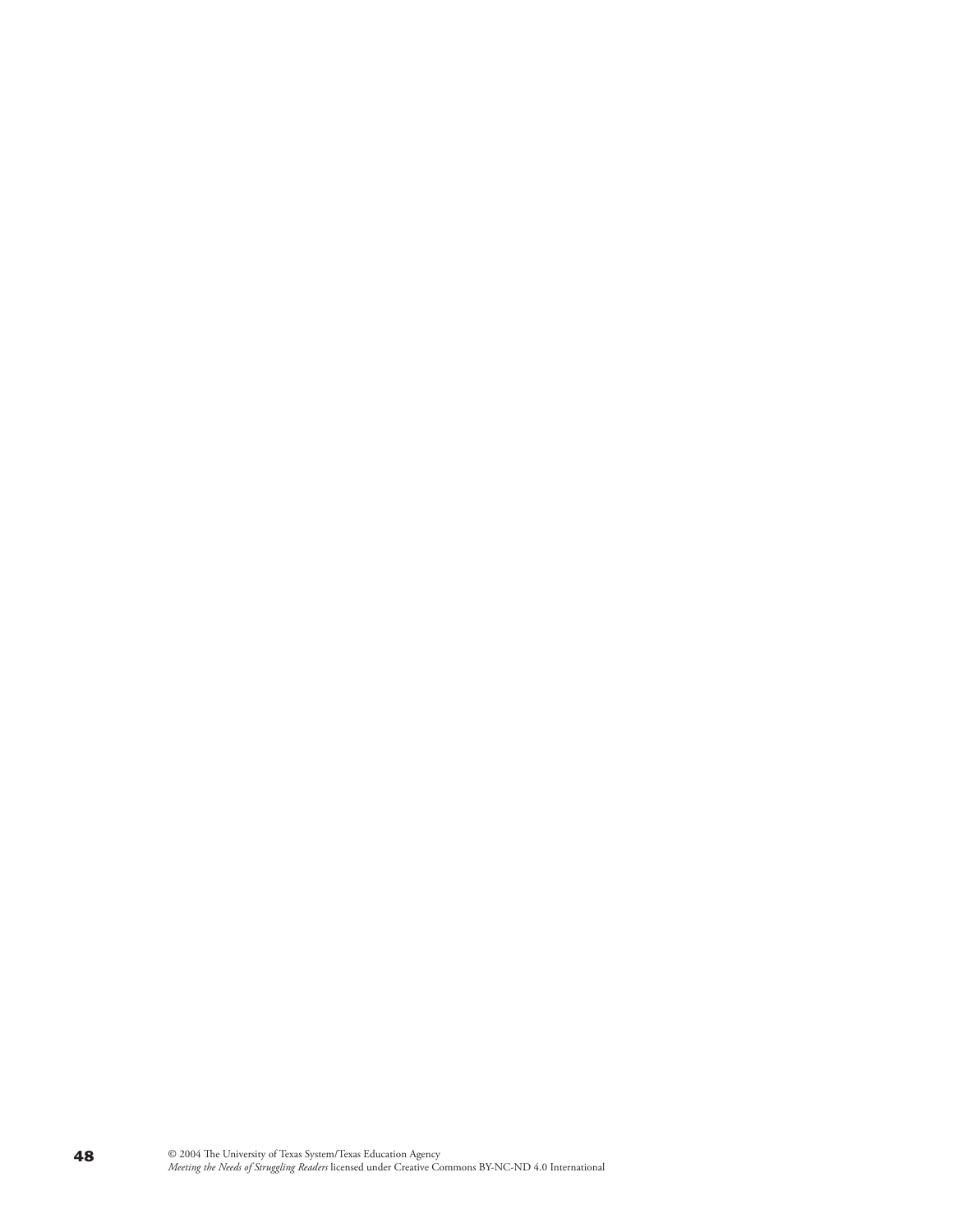# Detecting Bias

# TEKS Objectives:

- The student comprehends selections using a variety of strategies.
- The student reads extensively and intensively for different purposes in varied sources, including world literature.
- The student reads critically to evaluate texts.

### Corresponding TEKS Student Expectations:

- 9.12.A.: The student is expected to analyze characteristics of text, including its structure, word choices, and intended audience.
- 9.12.D.: The student is expected to analyze texts such as editorials, documentaries, and advertisements for bias and use of common persuasive techniques.
- 9.19.B., 10.19.B., & 11.19.B.: The student is expected to analyze relationships, ideas, and cultures as represented in various media.
- 9.19.C., 10.19.C., & 11.19.C.: The student is expected to distinguish the purposes of various media forms such as informative texts, entertaining texts, and advertisements.

#### Materials:

- Video with seven examples of commercials
- TV
- VCR
- Newspapers and magazines
- Appropriate reading materials/text

#### Lesson:

- 1. Begin by discussing with your students several popular TV commercials. Possible prompts/ questions to guide your discussion:
	- *Tell me about your favorite commercials. Why is that your favorite commercial?*
	- *What is the purpose of commercials on TV?*
	- *Are all commercials effective in convincing viewers to buy their product? Why? What are some examples of commercials that convinced you to buy their products? Has a commercial ever convinced you to buy a product you didn't really need?*
	- *Share with your class an instance when a TV commercial convinced you to buy a certain product, and explain why.*
- 2. Videotape several commercials and show them to your class. For example, show students a commercial of a local car dealer who tells viewers about the great cars he has for sale and why his prices are better than those of other dealers.
	- *What did you think of this commercial? Why?*
	- *Would you be more or less inclined to buy a car from this dealership after seeing this commercial?*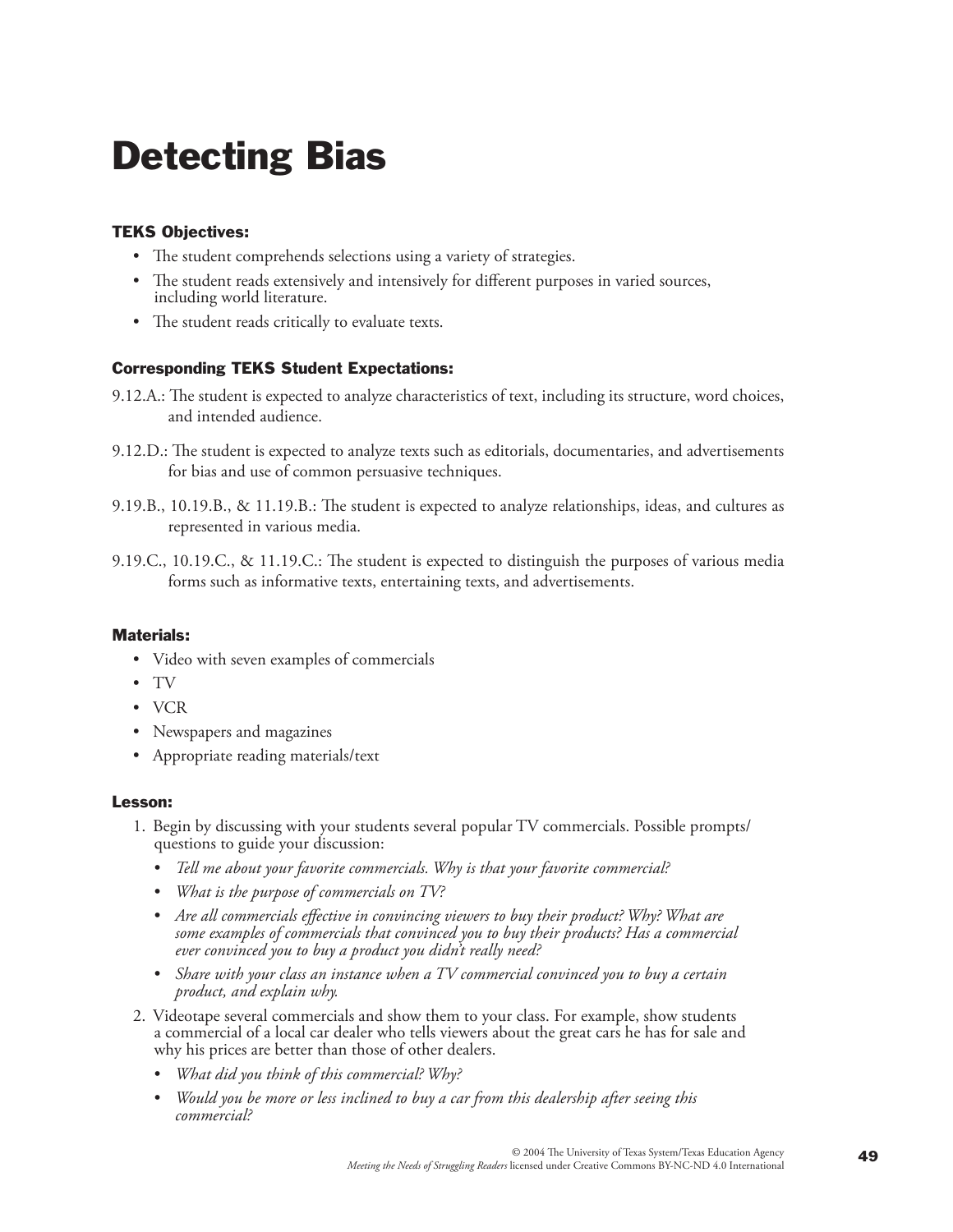- *What was the dealer's goal in making this commercial? (to persuade; review persuasive writing)*
- *What did he do to try to accomplish this goal?*
- 3. Explain to students that some words in commercials, textbooks, and everyday conversations are "loaded" with bias. That is, they express or insinuate an opinion, judgment, or belief. Some of these words are easy to recognize, yet others are trickier.

#### Scaffold:

Some of your students may not be aware that bias can either be *positive* ( in favor of a person, idea, product, etc.) or *negative* (against a person, idea, product, etc.). Many students incorrectly believe that bias is always against something or someone. Spend some time clearly explaining bias and how it is used, and provide several examples for each.

- 4. Have students take out a sheet of paper and tell them that you will be showing them the same commercial once again. Ask them, as they watch, to write down all the words that show bias (e.g., *unique, special, affordable, quality*). Show the commercial once more.
- 5. Write student responses on the board and ask students to justify their answers.
- 6. Once all words are listed, have students briefly turn to their neighbor and decide which words are most obviously biased and which are subtle and easy to miss. Discuss student responses.
- 7. Repeat steps 4-6 several times. Use commercials that are obvious in their approach and others that are more subtle.
- 8. Explain to your class that evaluating commercials and becoming aware of words that carry bias will provide them with practice and skills that they can then apply to their reading. For homework, tell students to choose five commercials as they watch TV. For each commercial, have them write a brief description, the main idea, and three words "loaded" with bias.
- 9. Explain to students that as they read, they should be aware of "loaded" words- biased words authors use to try to persuade the reader. Often readers think, *"If it's printed, it must be true!"* This is particularly common if the writing appears in a serious-looking book or a prestigious newspaper or magazine. Often readers confuse persuasive text with informational text because they are not aware of "loaded" words.
- 10. Write on the board:

*The lab is using people for (inhumane, medical) tests.*

*My grandmother is extraordinarily (feisty, active) for her age.*

*The new home will (wipe out, use up) all of our savings.* 

- 11. Select a student to read each sentence twice: once using the first word in the parentheses, and once using the second word in the parentheses.
- 12. Ask students to choose which of the words or phrases in the parentheses carry the most bias and explain why. Discuss student responses.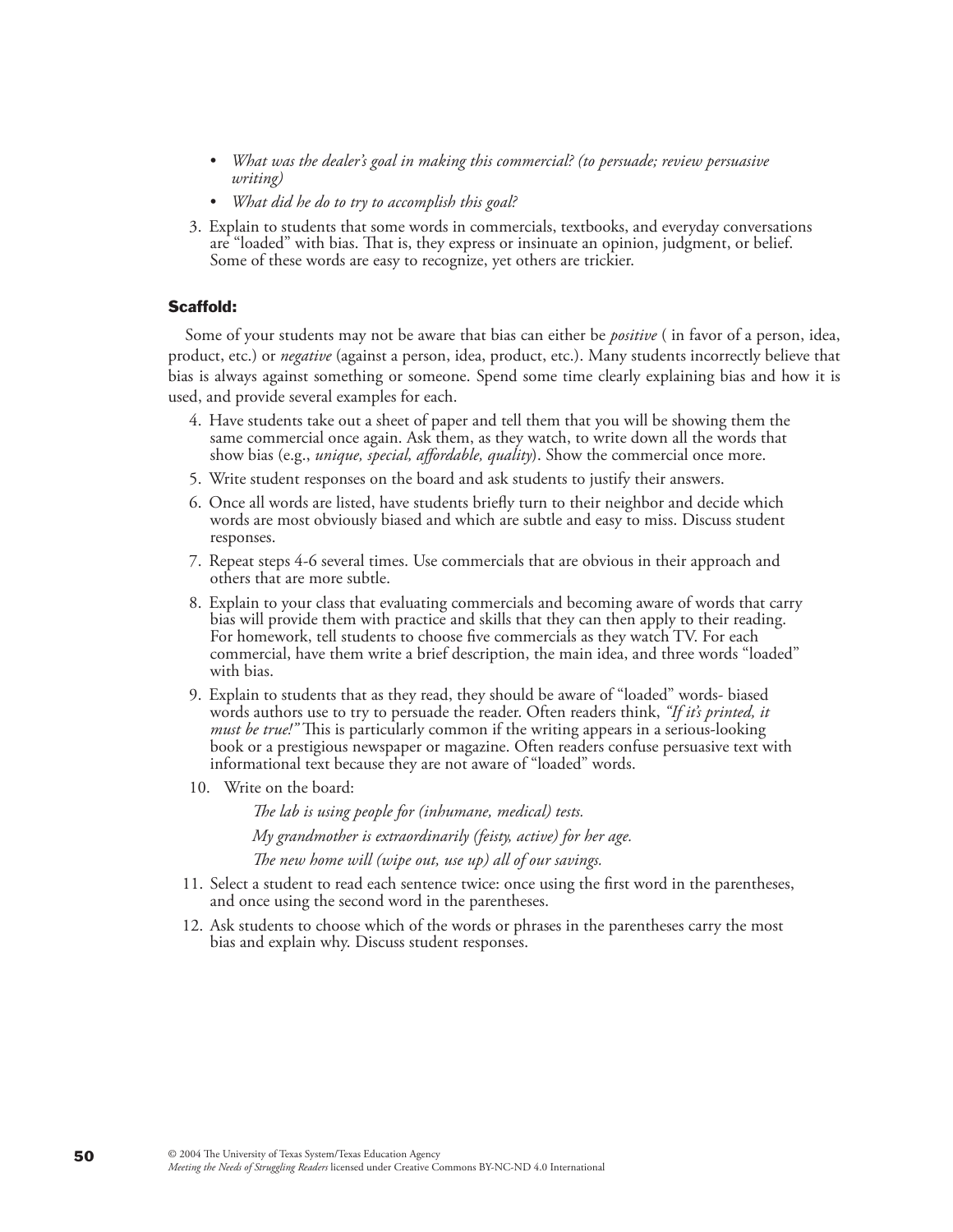#### Scaffold:

If students are having difficulty identifying biased words, read the sentence both ways, adding gestures and intonation to exaggerate the difference in meaning.

- 13. Distribute copies of several newspaper and magazine advertisements. Have students work in pairs and give each one a copy of an ad. Ask students to write down all the words that show bias.
- 14. Ask students to rank their words from most "loaded" to least "loaded."
- 15. After several days of practicing with TV and print ads, bring in newspaper stories and editorials. Again, divide the students into pairs or small groups and ask them to highlight "loaded" words and to rewrite the sentence using less biased language. For example:

#### Neighborhood Association Complains About Messy Neighbors

*It seems some residents of Sun City are not paying enough attention to their yards. The Sun City Neighborhood Association has voted on a resolution that would fine residents who don't take care of their patios and yards. One member of the association said, "People who do not keep their yards looking nice are irresponsible and inconsiderate." When asked about the new resolution, a non-member resident complained, "These people are always coming up with new ridiculous laws and fines. It is obvious that the members of the association do not have full-time jobs like the rest of us."*

Biased sentence: *These people are always coming up with new ridiculous laws and fines.*

Rewritten sentence: *These people are always coming up with new unreasonable laws and fines.*

#### Scaffold:

The first few times students complete this activity, make a thesaurus available for their use.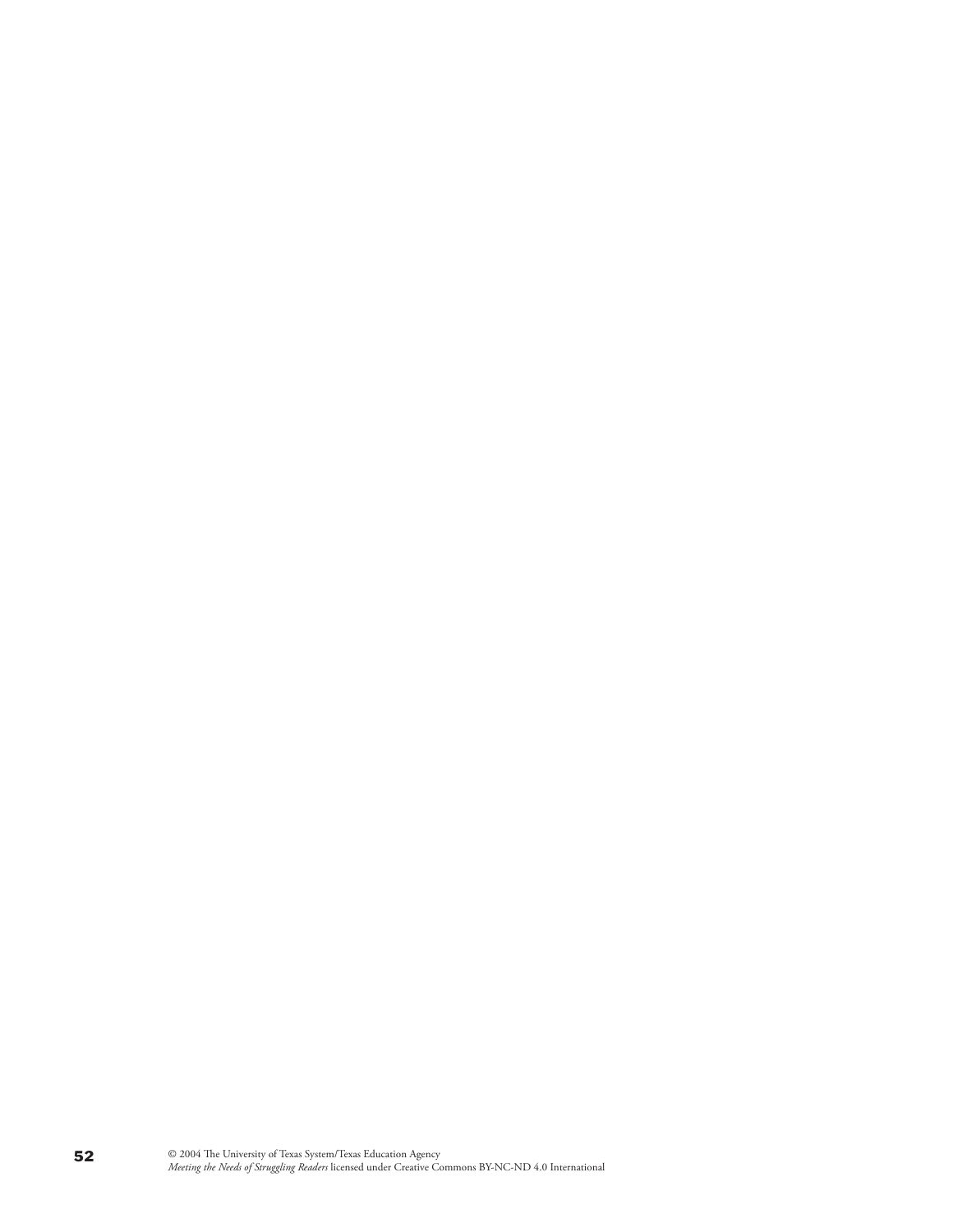# Excerpt Log

### TEKS Objectives:

• The student analyzes literary elements for their contributions to meaning in literary texts.

#### Corresponding TEKS Student Expectations:

- 9.11.A.: The student is expected to recognize the theme (general observation about life or human nature) within a text.
- 10.11.A.: The student is expected to compare and contrast varying aspects of texts such as themes, conflicts, and allusions.
- 11.11A.: The student is expected to compare and contrast aspects of texts such as themes, conflicts, and allusions both within and across texts.
- 9.11.B., 10.11.B., & 11.11.B.: The student is expected to analyze the relevance of setting and time frame to text's meaning.
- 9.11.C.: The student is expected to analyze characters and identify time and point of view.
- 10.11.C. & 11.11.C.: The student is expected to describe the development of plot and identify conflicts and how they are addressed and resolved.
- 9.11.D.: The student is expected to identify basic conflicts.
- 10.11.E. & 11.11.E.: The student is expected to connect literature to historical contexts, current events and his/her own experiences.
- 9.11.E.: The student is expected to analyze the development of plot in narrative text.

### Materials:

- Novel
- Excerpt Log

#### Lesson:

*Grouping:* Whole class, small group

- 1. Choose an excerpt from a novel that provides clues to the setting, characters, primary conflict, and theme.
- 2. Have the students read the excerpt and identify clues about the setting, characters, primary conflict, and theme.
- 3. Divide the students into small groups and assign one of the topics (setting, characters, primary conflict, or theme) to each group. Have the groups complete the Excerpt Log for their assigned topic.
- 4. Post four pieces of chart paper, each labeled with one topic, around the room. Have a member from each group record the group's main points and predictions for their topic (more than one group may need to write on the same chart paper).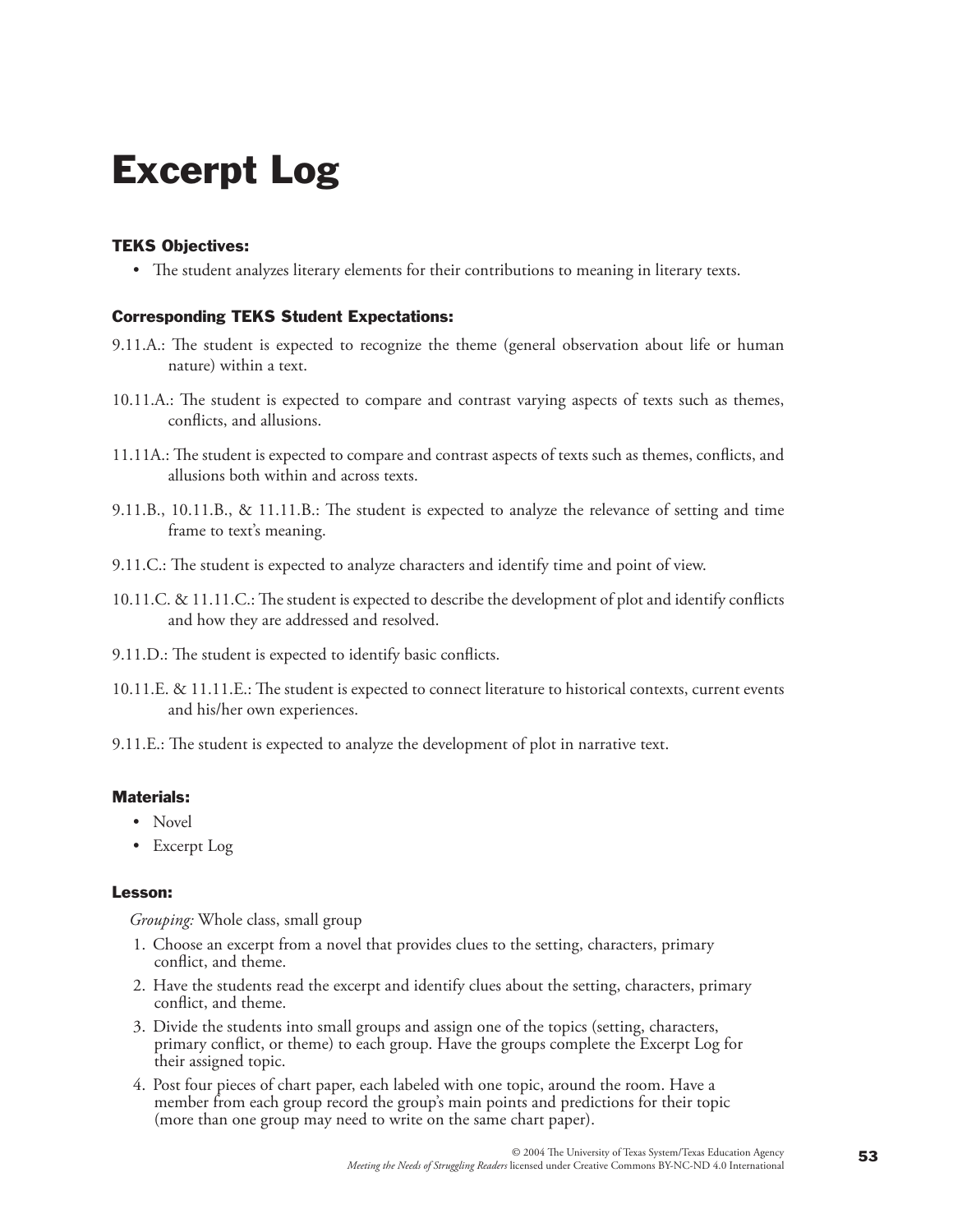- 5. Ask students to compare their responses with those of other groups that worked on the same topic, and add missing ideas to their log.
- 6. Have students read all of the posted main ideas and predictions and discuss the following questions:
	- *How have the characters developed? Can you find a quotation from the excerpt that shows this?*
	- *What did you learn about the setting (i.e., time period, location)?*
	- *How has the conflict developed?*
	- *What factors have contributed to the conflict?*
	- *What evidence did you find about the theme of this novel?*

#### Scaffold:

- For the first few times students complete this activity, ask them to complete only one of the four sections. As students become more proficient and get more practice, add the next section, and so forth.
- Create a poster of discussion questions.
- Allow students to work with partners.
- Model each step by thinking aloud. For example, show how you use clues from the text to find information related to setting, clues, or characters.
- Create a transparency of the Excerpt Log and fill it in during the students' discussion.
- Choose the first section of the novel to read rather than an excerpt.
- Have the students use an excerpt from a novel they have already read.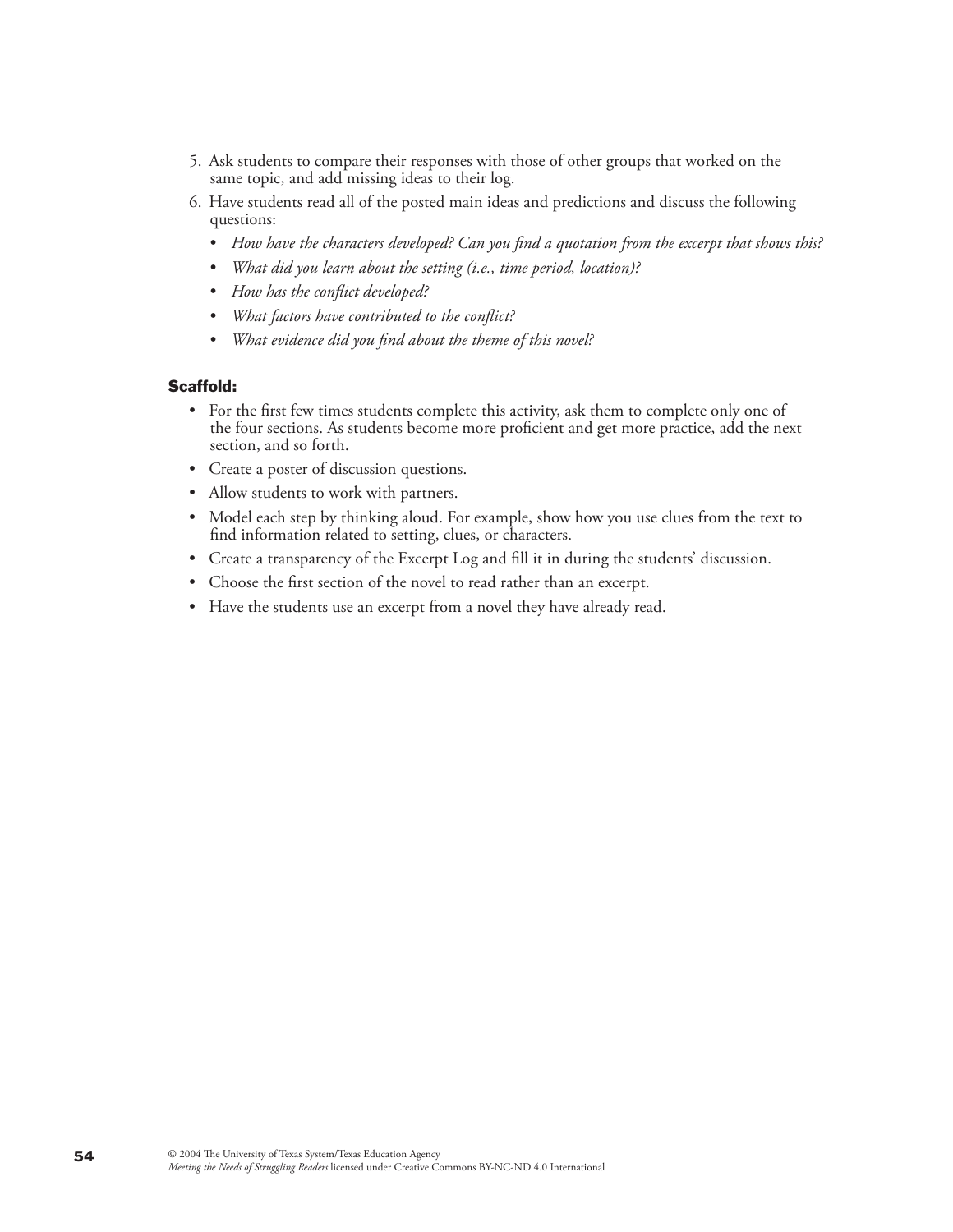| <b>Assignment (circle your topic):</b><br><b>Setting Characters Conflict Theme</b>                                    |                                                                                                                                                                          |  |
|-----------------------------------------------------------------------------------------------------------------------|--------------------------------------------------------------------------------------------------------------------------------------------------------------------------|--|
| <u> 1989 - Johann Stoff, deutscher Stoff, der Stoff, der Stoff, der Stoff, der Stoff, der Stoff, der Stoff, der S</u> | <u> 1999 - Jan James James Sandar (j. 1989)</u><br><u> 1980 - Jan Samuel Barbara, margaret eta batean batean batean batean batean batean batean batean batean batean</u> |  |
|                                                                                                                       |                                                                                                                                                                          |  |
| What I already know about my topic:                                                                                   |                                                                                                                                                                          |  |
| 1.                                                                                                                    |                                                                                                                                                                          |  |
|                                                                                                                       | 2.                                                                                                                                                                       |  |
|                                                                                                                       | 3.<br>What I just learned about my topic:<br>1.<br>2 <sub>1</sub><br>3.<br>What I predict will happen about my topic:                                                    |  |
|                                                                                                                       |                                                                                                                                                                          |  |
|                                                                                                                       |                                                                                                                                                                          |  |
|                                                                                                                       |                                                                                                                                                                          |  |
|                                                                                                                       |                                                                                                                                                                          |  |
|                                                                                                                       |                                                                                                                                                                          |  |
|                                                                                                                       |                                                                                                                                                                          |  |
|                                                                                                                       |                                                                                                                                                                          |  |
|                                                                                                                       |                                                                                                                                                                          |  |
|                                                                                                                       |                                                                                                                                                                          |  |
|                                                                                                                       |                                                                                                                                                                          |  |
|                                                                                                                       |                                                                                                                                                                          |  |
|                                                                                                                       |                                                                                                                                                                          |  |
|                                                                                                                       |                                                                                                                                                                          |  |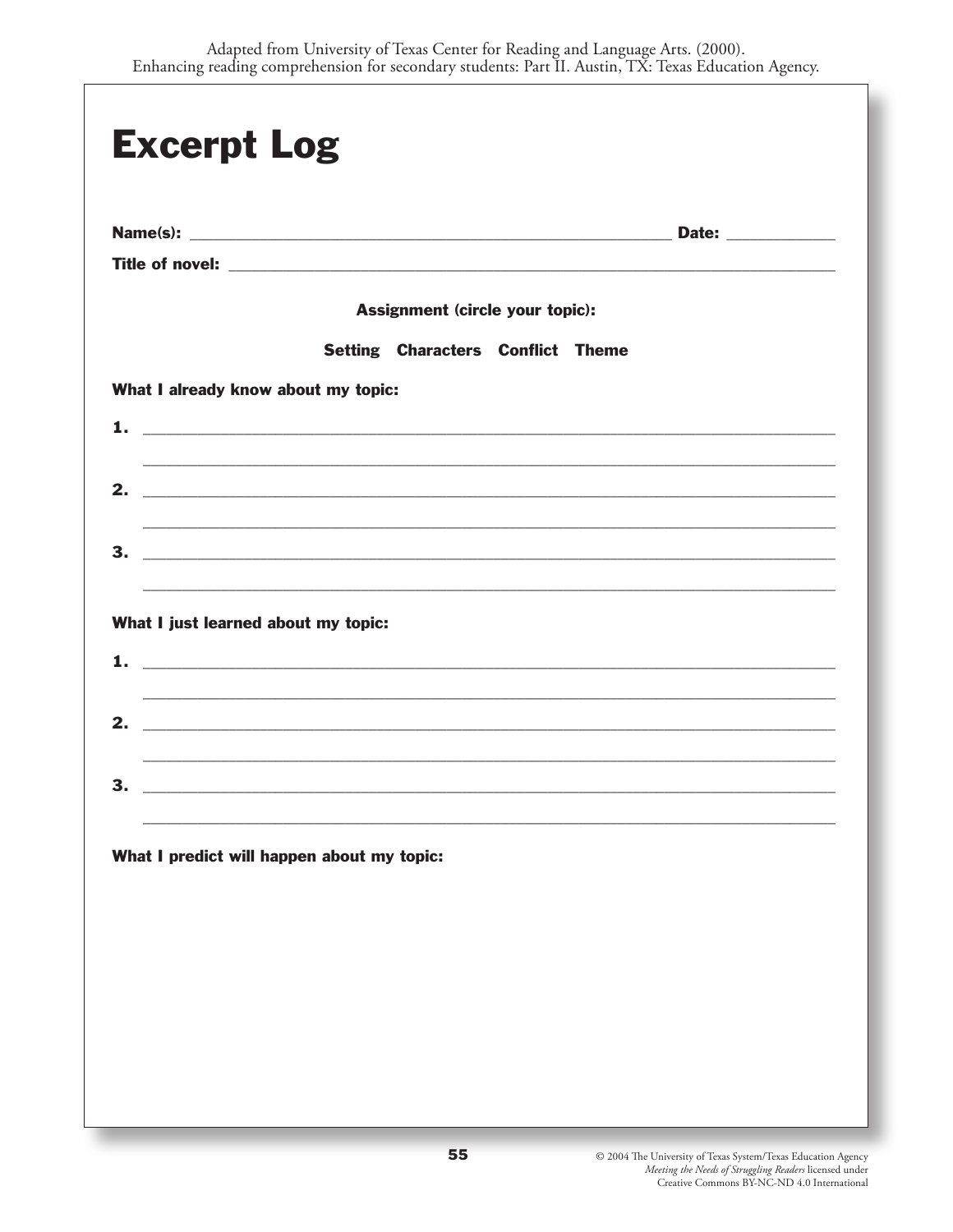| because experience and the set of the set of the set of the set of the set of the set of the set of the set of                                                                                                                 |  |
|--------------------------------------------------------------------------------------------------------------------------------------------------------------------------------------------------------------------------------|--|
|                                                                                                                                                                                                                                |  |
|                                                                                                                                                                                                                                |  |
|                                                                                                                                                                                                                                |  |
| How is this topic same as/different from my own experiences:                                                                                                                                                                   |  |
|                                                                                                                                                                                                                                |  |
| because experience and the contract of the contract of the contract of the contract of the contract of the contract of the contract of the contract of the contract of the contract of the contract of the contract of the con |  |
| 2. Same as $\overline{\qquad \qquad }$                                                                                                                                                                                         |  |
|                                                                                                                                                                                                                                |  |
|                                                                                                                                                                                                                                |  |
|                                                                                                                                                                                                                                |  |
|                                                                                                                                                                                                                                |  |
|                                                                                                                                                                                                                                |  |
|                                                                                                                                                                                                                                |  |
|                                                                                                                                                                                                                                |  |
|                                                                                                                                                                                                                                |  |
|                                                                                                                                                                                                                                |  |
|                                                                                                                                                                                                                                |  |
|                                                                                                                                                                                                                                |  |
|                                                                                                                                                                                                                                |  |
|                                                                                                                                                                                                                                |  |
|                                                                                                                                                                                                                                |  |
|                                                                                                                                                                                                                                |  |
|                                                                                                                                                                                                                                |  |
|                                                                                                                                                                                                                                |  |
|                                                                                                                                                                                                                                |  |
|                                                                                                                                                                                                                                |  |
|                                                                                                                                                                                                                                |  |
|                                                                                                                                                                                                                                |  |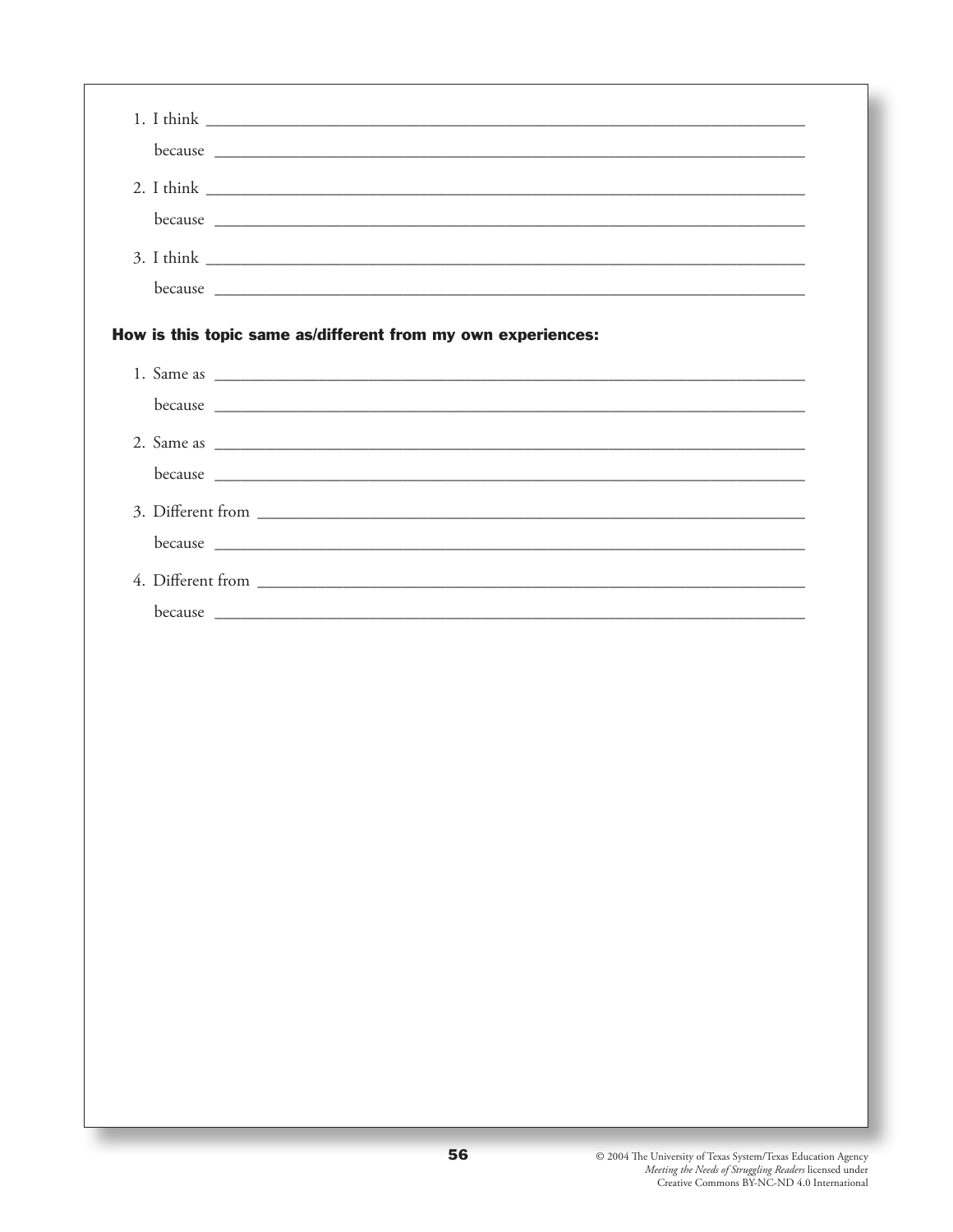# Figuring Out Figurative Language

# TEKS Objectives:

• The student analyzes literary elements for their contributions to meaning in literary texts.

### Corresponding TEKS Student Expectations:

9.11.G.: The student is expected to recognize and interpret poetic elements like metaphor, simile, personification, and effect of sound on meaning.

#### Materials:

- Reading material
- Paper or notebook
- Pen or pencil

#### Lesson:

1. Write two sentences, one with a simile and one with a metaphor. For example:

*My car is as fast as a cheetah.*

*My car is a cheetah.*

- 2. Explain that both sentences include comparisons, but that the second does not include the word *fast*. Tell your students that the first sentence is a simile and the second is a metaphor.
- 3. To change a metaphor into a simile, students must find the missing word that makes sense. Provide them with a second example and ask your students to come up with a word that makes the comparison clearer. For example:

*My headache is a stampede of elephants.*

Possible responses might include:

*My headache is as crushing as a stampede of elephants.*

*My headache is as strong as a stampede of elephants.*

- 4. Provide students with a list of metaphors and have them work in pairs to come up with words that fit each one.
- 5. Call for various responses, write them on the board, and discuss which make a clear connection between the two subjects, feelings, or places being compared. Point out that metaphors often evoke mental images in readers. As students discuss the various answers on the board, ask them to consider the mental images resulting from their responses.
- 6. Once students have learned the difference between metaphors and similes, have them practice the same activity using metaphors and similes from their text. Begin by modeling what you want them to do.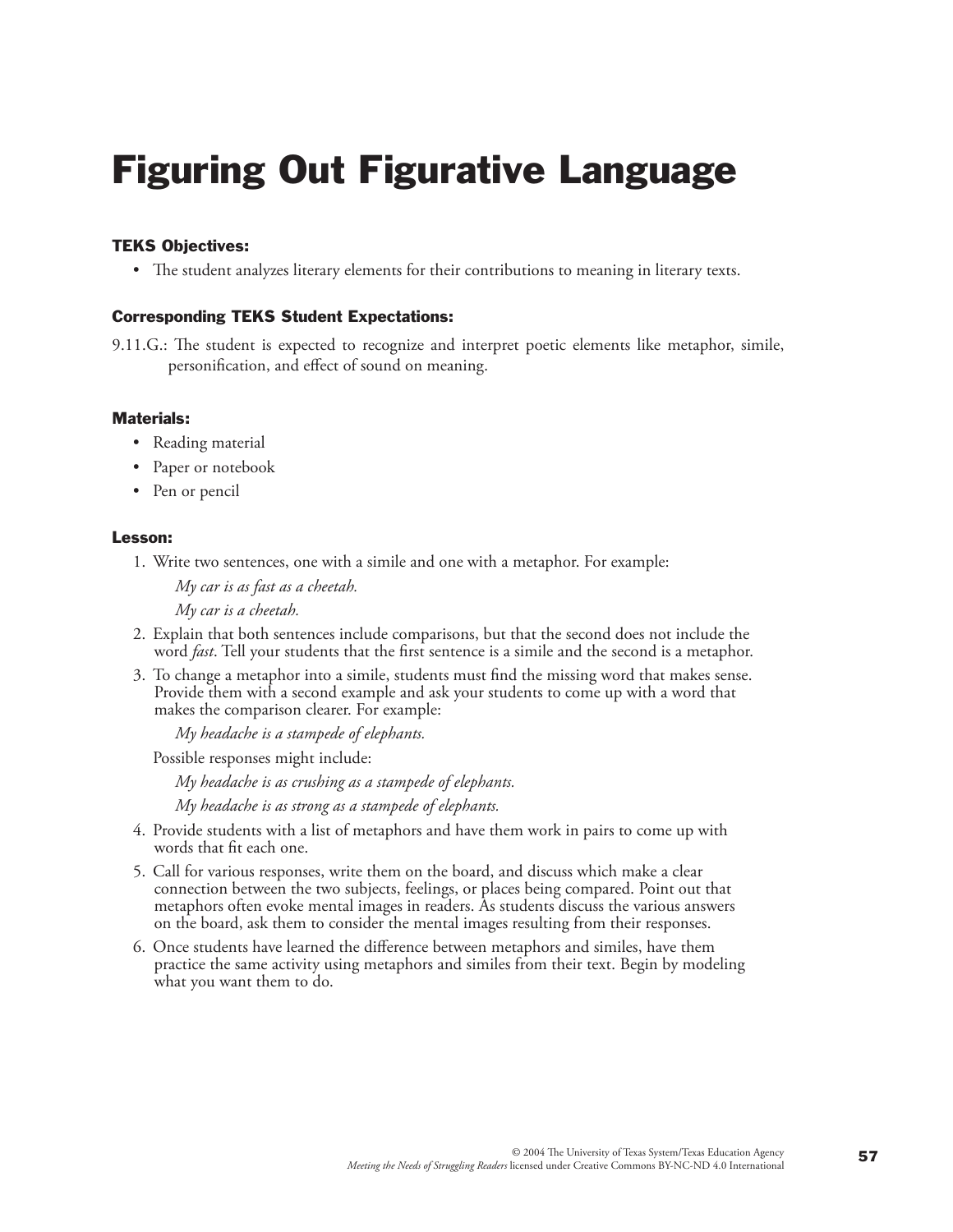A play which appears in a state-adopted text, such as *Romeo and Juliet*, is an excellent venue for the discussion of metaphors and similes.

Write the following phrases from *Romeo and Juliet* on the board:

*The brightness of her cheek would shame those stars*

*As daylight doth a lamp.*

*The time and my intents are savage-wild*

*O, he's a lovely gentleman!*

*I love thee better than myself* 

*Death lies on her like an untimely frost*

*And shrieks like mandrakes* 

*He's a flower…a very flower.*

- 7. Do a think-aloud with the first sentence. For example, *"This is a simile because it includes the word* as*. The two things being compared are the light from Juliet's cheeks and daylight. That is, Juliet's face is brighter than a star, just like daylight is brighter than a lamp*."
- 8. Ask students to turn to their neighbors and follow the same procedure with the rest of the phrases on the board. For each, they must decide whether it is a simile or a metaphor, why, and what is being compared.
- 9. Call on several pairs to share their responses.
- 10. Ask pairs to re-read Act I and write all the similes and metaphors they find. For each one, they will label it as a simile or metaphor, explain why it is one or the other, and list the two things being compared. This activity will be much more effective if the selection chosen is one that has already been read and discussed.

#### Teaching Ideas:

- Have your students write poetry using metaphors.
- Have your class design an alphabet book for younger readers. Divide your class into pairs and assign a letter of the alphabet to each. Ask each pair to write a metaphor using a word that begins with their letter and include an illustration of the metaphor. For example, the page for the letter 'S' might read, *Sally's smile is a banana.* Students would then draw a picture of a smiling girl with a banana for a mouth. Each page should include a metaphor and illustration. Donate the book to the students at the nearest elementary school.

#### Scaffold:

- Before developing lessons to teach your students how to interpret figurative language, determine why they are having difficulty with this skill. Activities designed to teach the difference between figurative and literal language will not assist your students if they lack the necessary specific word knowledge. If this is the case, identify the metaphors and similes in the text before beginning the reading. Teach the vocabulary necessary to understand the figurative language.
- Teach similes and metaphors separately, since students often confuse them. Teach one to mastery and then introduce the next.
- Figurative language can be especially challenging to your ELL students. Even though these students are in high school, do not underestimate the usefulness of illustrations when introducing figurative language.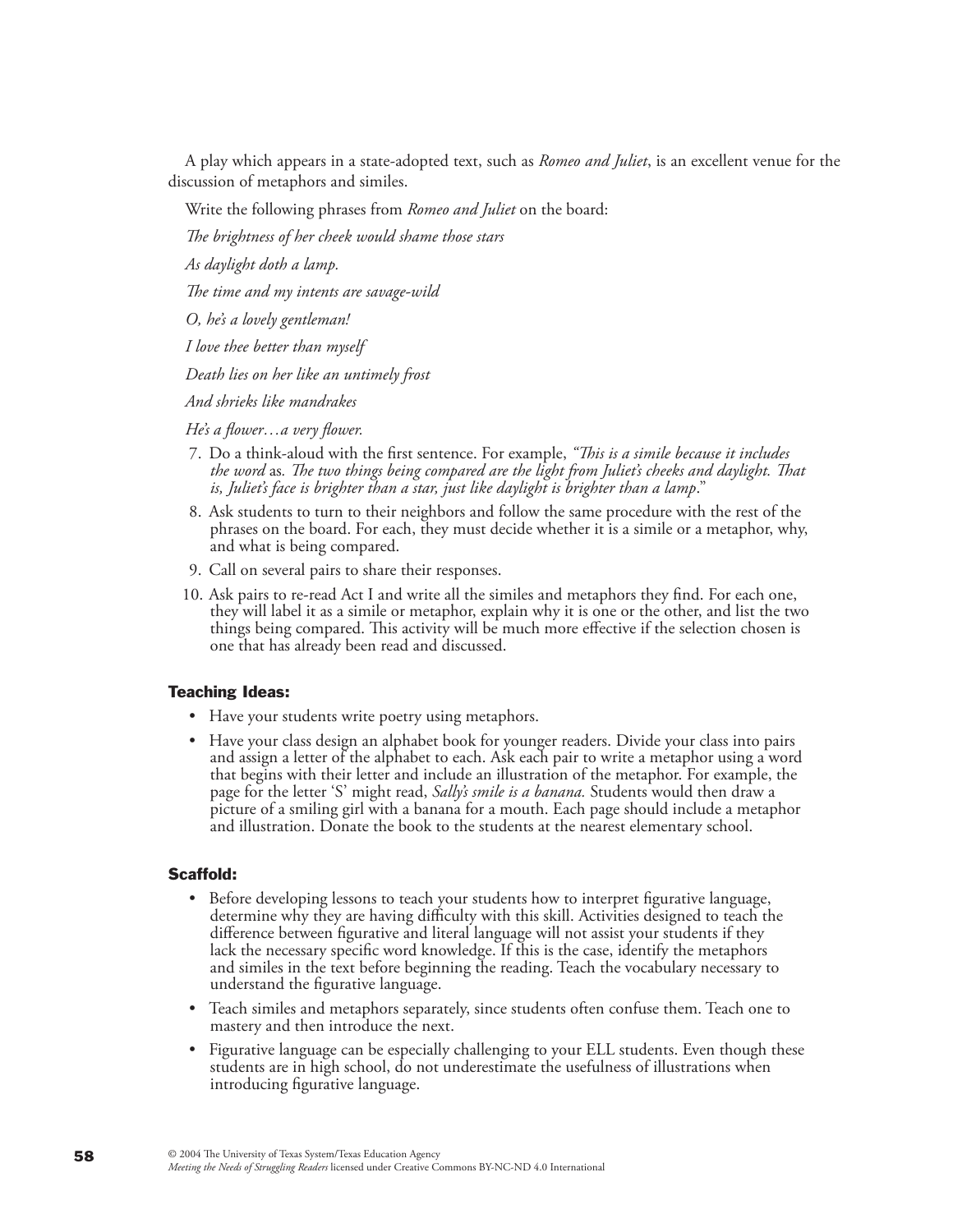# Finding Main Ideas

# TEKS Objectives:

• The student comprehends selections using a variety of strategies.

### Corresponding TEKS Student Expectations:

- 9.7.F.: The student is expected to identify main ideas and their supporting details.
- 9.7.H.: The student is expected to draw inferences such as conclusions, generalizations, and predictions and support them from text.
- 10.7.G. & 11.7.G.: The student is expected to draw inferences such as conclusions, generalizations, and predictions and support them with text evidence and experience.

### Materials:

- Appropriate reading materials/text
- Newspaper articles of various lengths

### Lesson:

- 1. When teaching students how to find the main idea it is best to begin with single paragraphs and gradually move on to longer passages. At first, choose paragraphs in which the topic sentence is directly stated. Use think-alouds as you model how to find the main idea. Engage students in a discussion about the process to follow when selecting a main idea.
- 2. Once students have reached mastery with main ideas that are directly stated, select some paragraphs with implicitly stated main ideas. The key to this strategy's success is the discussion that occurs as the class completes the activity. First, model the entire process on the overhead or board. Use think-alouds and directly explain all the steps involved in finding the main idea. Elicit student responses. Have students justify their answers and then reach consensus as to which of the proposed responses is the best main idea.

### Scaffold:

- If students continue to have difficulty finding main ideas that are not explicitly stated, write the main idea and supporting details on strips of paper. Have students work in pairs to arrange the strips in an outline to show the main idea and supporting details.
- Once students have gained proficiency arranging the strips, introduce outlining techniques in which students clearly indicate the difference between main and supporting details.
- Ask key questions (such as what, when, who, why) to promote thinking and assist students in finding implicit main ideas. In some cases, the answers to these questions can be combined to form a main idea.
- 3. Cut out various one-paragraph articles from the newspaper, leaving out the headline. Distribute the articles and have students work in pairs to come up with headlines for their pieces.
- 4. To move students on to longer reading selections, use the same strategies used with paragraphs, but with some adaptations. Explain to students that the main idea of each paragraph now becomes one of the supporting details of the main idea (or thesis statement) for the whole passage.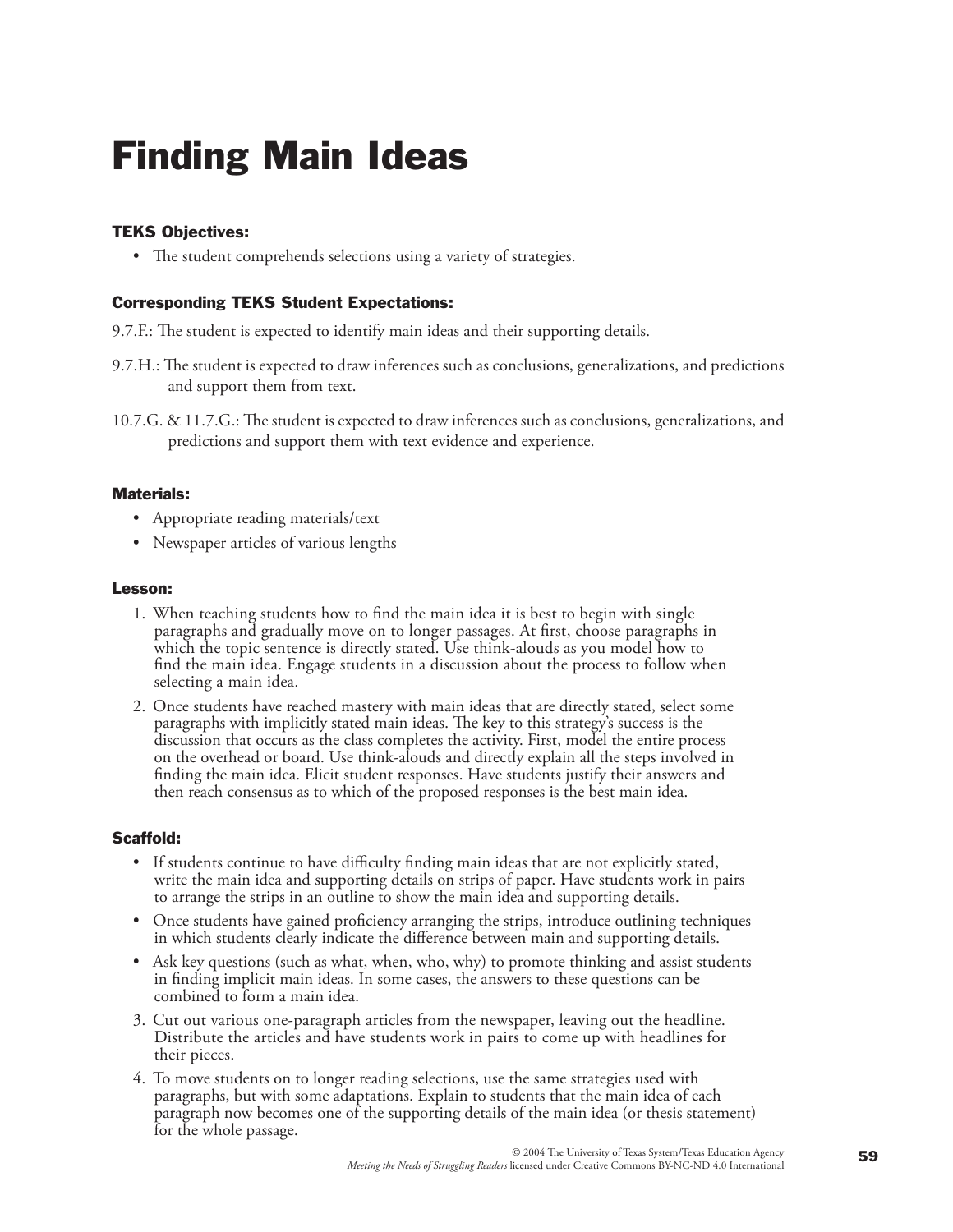#### Scaffold:

- Use a diagram or visual representation to make clear that what had been main ideas in paragraphs will now become the details in a longer reading selection.
- Use sentence strips that include the main idea for each paragraph (which will now be the supporting details) and a thesis statement for the entire selection.
- 5. Repeat Step 3, using longer newspaper articles without headlines. Working in pairs, students are to come up with a headline for their selection.
- 6. After students practice with newspaper articles, move them on to other reading materials.

#### Scaffold:

- Use clear and explicit language when providing students with directions.
- Continually monitor students as they work so that you can provide guided practice.
- Provide plenty of opportunities for independent practice using authentic materials.
- Provide students with corrective feedback as they work, and provide direct assistance in deciding why an answer is right or wrong.
- The discussion between you and the students will provide insight into the process of selecting main ideas. Class discussions are much more effective than having students independently read a paragraph and then select the main idea. These discussions, along with use of explicit instruction, will make the steps visible to students, and they will begin to internalize the steps as they have more opportunities to practice and engage in collaborative efforts.
- Use diagrams and other visuals to represent the relationships among main ideas and supporting details. Visual representations will make the relationships between main ideas, thesis statements, and supporting details concrete for students (see sample form below).

Baumann, J. F. (1984). The effectiveness of direct instruction paradigm for teaching main idea comprehension. *Reading Research Quarterly, 20,* 93-115.

McCormick, S. (2003). *Instructing students who have literacy problems.* Upper Saddle River, NJ: Merrill Prentice Hall.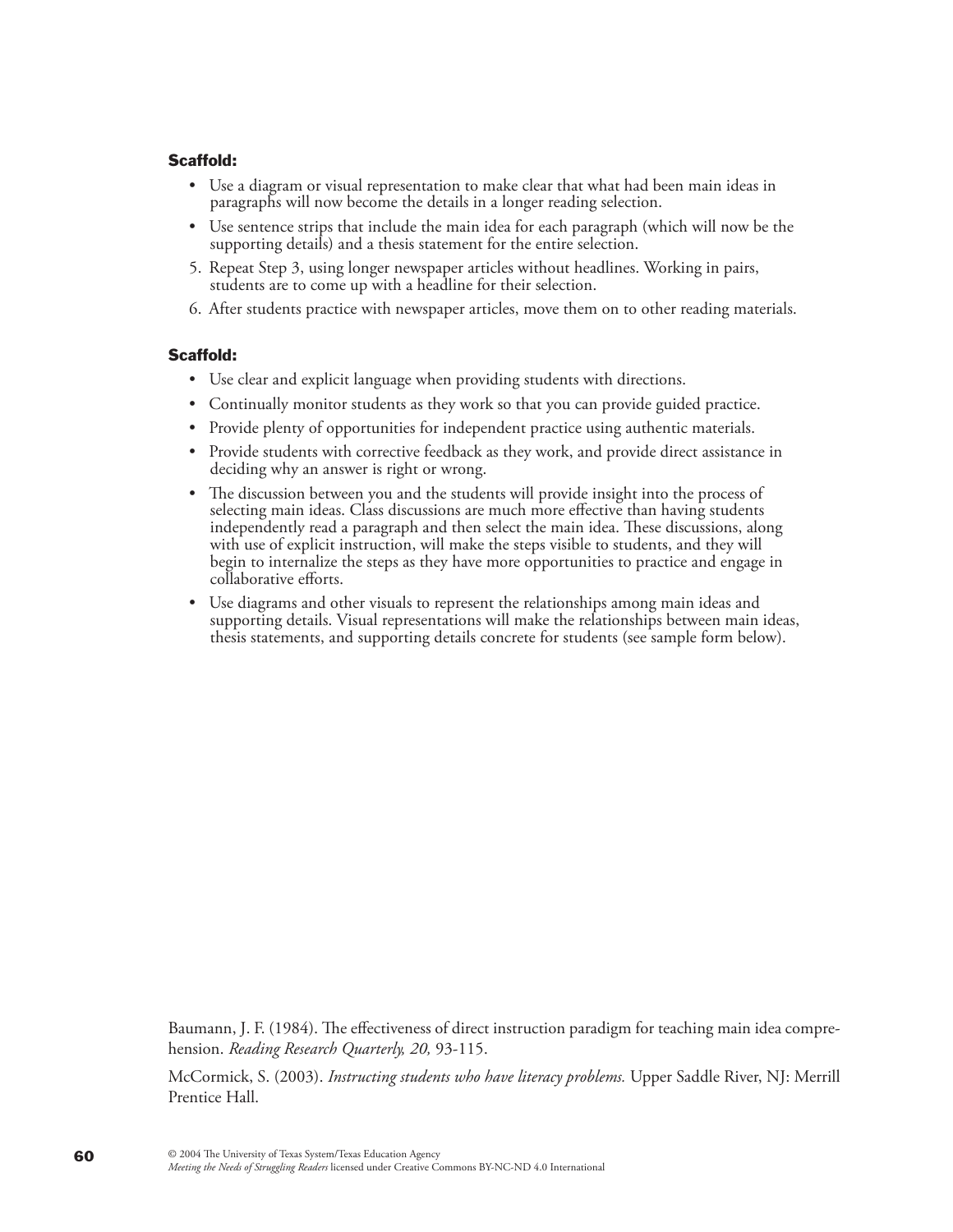| <b>Author:</b><br><b>Paragraph 1</b> Is paragraph 1 an introductory paragraph? $\#$ Yes $\#$ No                 |  |
|-----------------------------------------------------------------------------------------------------------------|--|
| Explicitly stated? $*$ Yes $*$ No                                                                               |  |
|                                                                                                                 |  |
|                                                                                                                 |  |
|                                                                                                                 |  |
| Paragraph 2                                                                                                     |  |
| Explicitly stated? $*$ Yes $*$ No                                                                               |  |
|                                                                                                                 |  |
|                                                                                                                 |  |
|                                                                                                                 |  |
|                                                                                                                 |  |
|                                                                                                                 |  |
| <b>Paragraph 3</b> Is paragraph 3 a concluding paragraph? $\#$ Yes $\#$ No<br>Explicitly stated? $*$ Yes $*$ No |  |
|                                                                                                                 |  |
|                                                                                                                 |  |
|                                                                                                                 |  |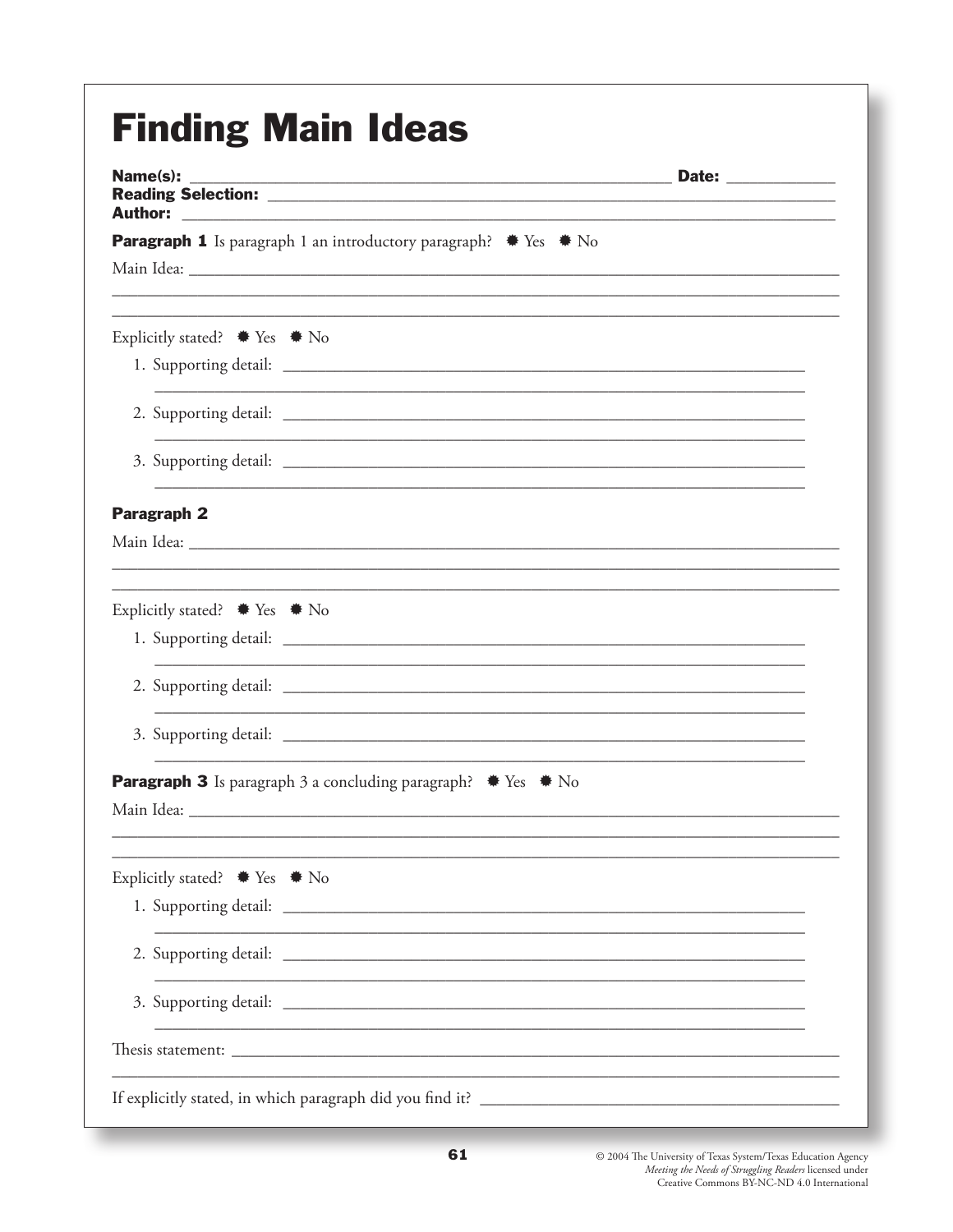| Explicitly stated? $\#$ Yes $\#$ No |  |                                                                                                                       |  |
|-------------------------------------|--|-----------------------------------------------------------------------------------------------------------------------|--|
|                                     |  |                                                                                                                       |  |
|                                     |  |                                                                                                                       |  |
|                                     |  |                                                                                                                       |  |
| Paragraph 5                         |  |                                                                                                                       |  |
|                                     |  |                                                                                                                       |  |
|                                     |  |                                                                                                                       |  |
| Explicitly stated? $*$ Yes $*$ No   |  |                                                                                                                       |  |
|                                     |  |                                                                                                                       |  |
|                                     |  |                                                                                                                       |  |
|                                     |  |                                                                                                                       |  |
|                                     |  |                                                                                                                       |  |
| Paragraph 6                         |  |                                                                                                                       |  |
|                                     |  |                                                                                                                       |  |
| Explicitly stated? * Yes * No       |  |                                                                                                                       |  |
|                                     |  |                                                                                                                       |  |
|                                     |  | <u> 1989 - Johann Stoff, deutscher Stoff, der Stoff, der Stoff, der Stoff, der Stoff, der Stoff, der Stoff, der S</u> |  |
|                                     |  |                                                                                                                       |  |
|                                     |  |                                                                                                                       |  |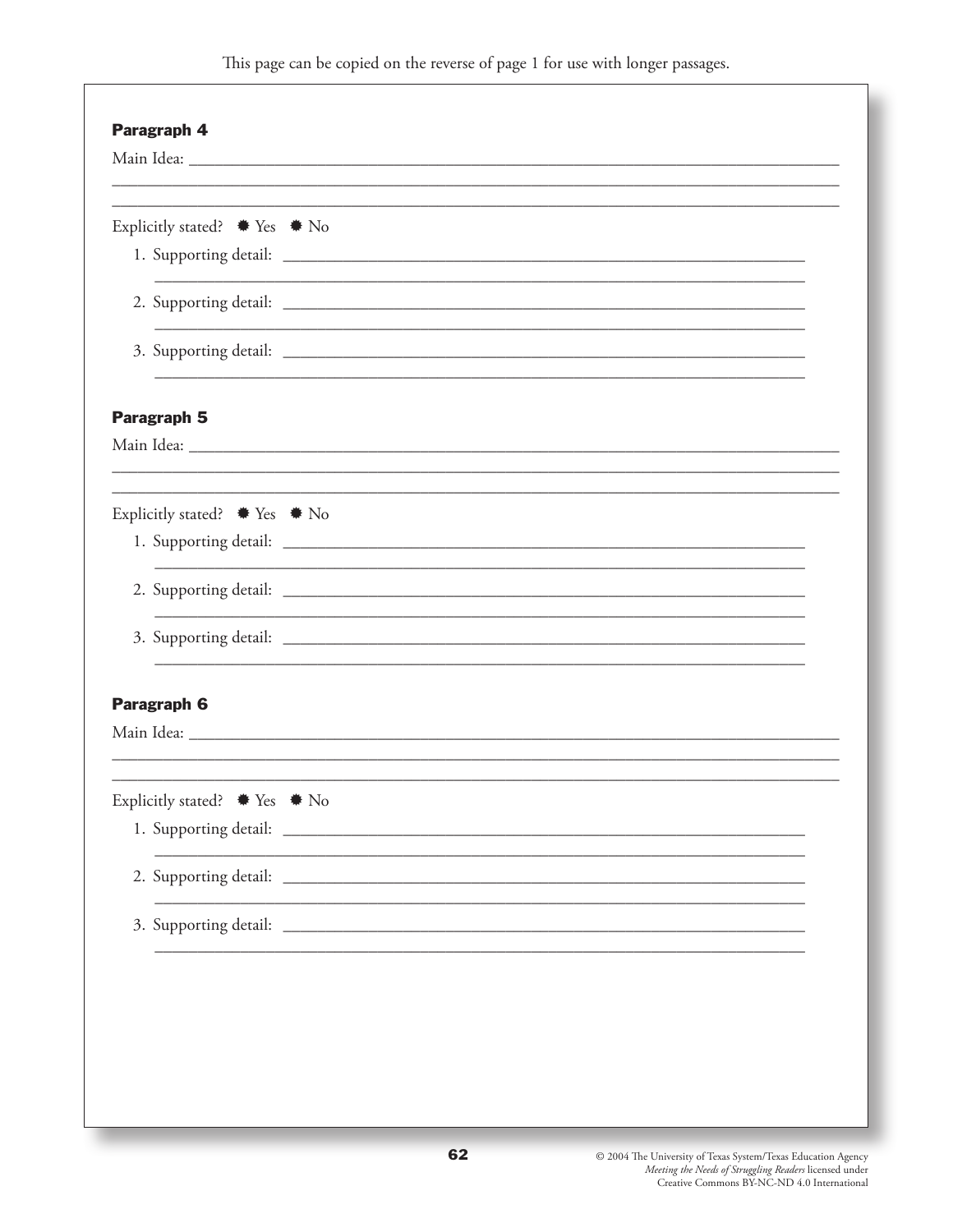# Arguments: Are They Logical?

# TEKS Objectives:

• The student reads critically to evaluate texts.

### Corresponding TEKS Student Expectations:

9.12.C.: The student is expected to analyze text to evaluate the logical argument and to determine the mode of reasoning used such as induction and deduction.

### Materials:

- Reading material
- Paper or notebook
- Taped TV commercials (optional)
- Newspaper editorials (optional)

#### Introduction:

Recognizing logical or sound arguments may be difficult for many of your students. However, recognizing illogical or unsound arguments may be much easier. Begin by introducing to your students the different types of illogical arguments and providing plenty of practice with each.

#### Lesson:

- 1. Ask students to describe an ongoing argument they've been having with their parents (e.g., curfew, whether or not they should be allowed to drive, etc.).
- 2. Explain that one way to improve their chances of winning an argument is by examining the validity of the opposing arguments. Tell your students that arguments are either logical or illogical (sound or unsound). Even very smart-sounding statements made by highly educated people may be illogical or unsound. This may also be the case when arguments appear in print.
- 3. Introduce the different types of illogical or unsound arguments with several examples for each. Here are some (but not all) types of illogical arguments.
	- a. The stated conclusion is not necessarily a logical result of the facts presented, that is, "it doesn't follow."

*María has been a superb older sister; therefore, she will make a fine mother.*

- b. Everybody else does it, so it must be true, or right, or good (the bandwagon effect). *Everybody is skipping class, so I should too.*
- c. A statement based on insufficient evidence (generalization).

*That bald man was so rude to me. From now on I'm avoiding all bald men.*

d. The statement attacks a person's character or circumstances rather than the issue.

*I would never trust our school counselor with my personal problems. She is always late to work and her sense of style is outdated.*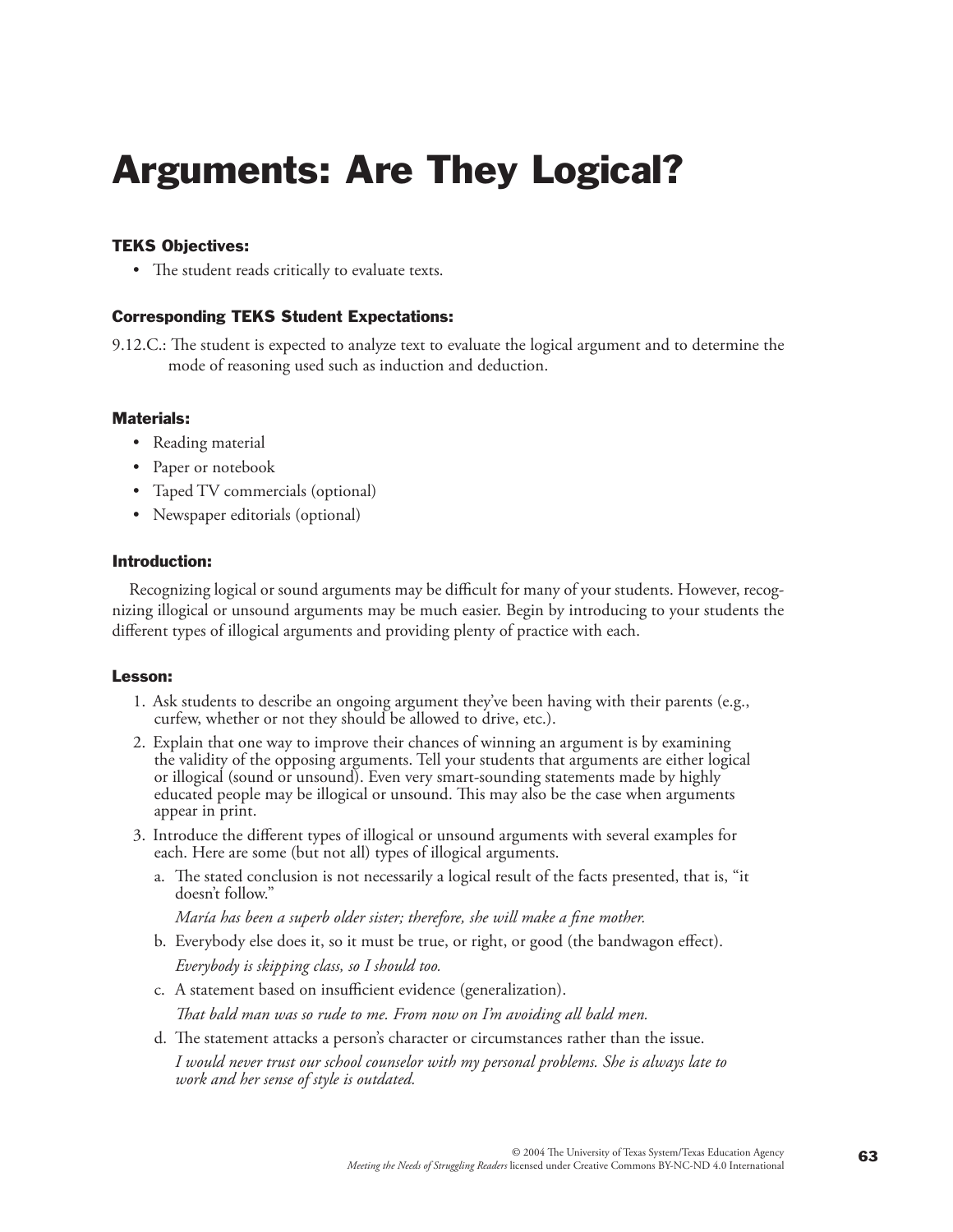#### Teaching Ideas:

- 1. Present an issue to the class and ask them to come up with illogical arguments and to identify which type of illogical argument they are using.
- 2. Watch a presidential debate and ask students to identify any illogical arguments used by the candidates.
- 3. Break the class into small groups. Provide each group with the editorial section of the newspaper and ask them to find and identify any illogical arguments being used.
- 4. Provide students with a list of illogical arguments. Ask them to change each argument into a logical one.
- 5. Bring in several taped TV commercials and discuss with students the use of illogical arguments in the media.

#### Scaffold:

- Present one or two types of illogical arguments at a time and teach to mastery before moving on to the next one.
- Use several examples and non-examples. The use of non-examples will assist students in refining their understanding of the various types of illogical arguments.
- Provide scaffolding by first using statements that are easily identified as illogical arguments (e.g., *I don't like you, therefore you're wrong*). Then slowly introduce more complex and less obvious statements.
- Begin by asking students to examine lists of isolated statements. As students become more proficient in identifying illogical arguments, use passages and longer reading materials.
- When asking students to identify the type of illogical argument, always ask them to justify their response.
- For those students having difficulty with this skill, prepare an index card listing each type of illogical argument, followed by key words and an example.

Adapted from Johnson, B. E. (1998). *The reading edge: Thirteen ways to build reading comprehension.*  New York: Houghton Mifflin Company.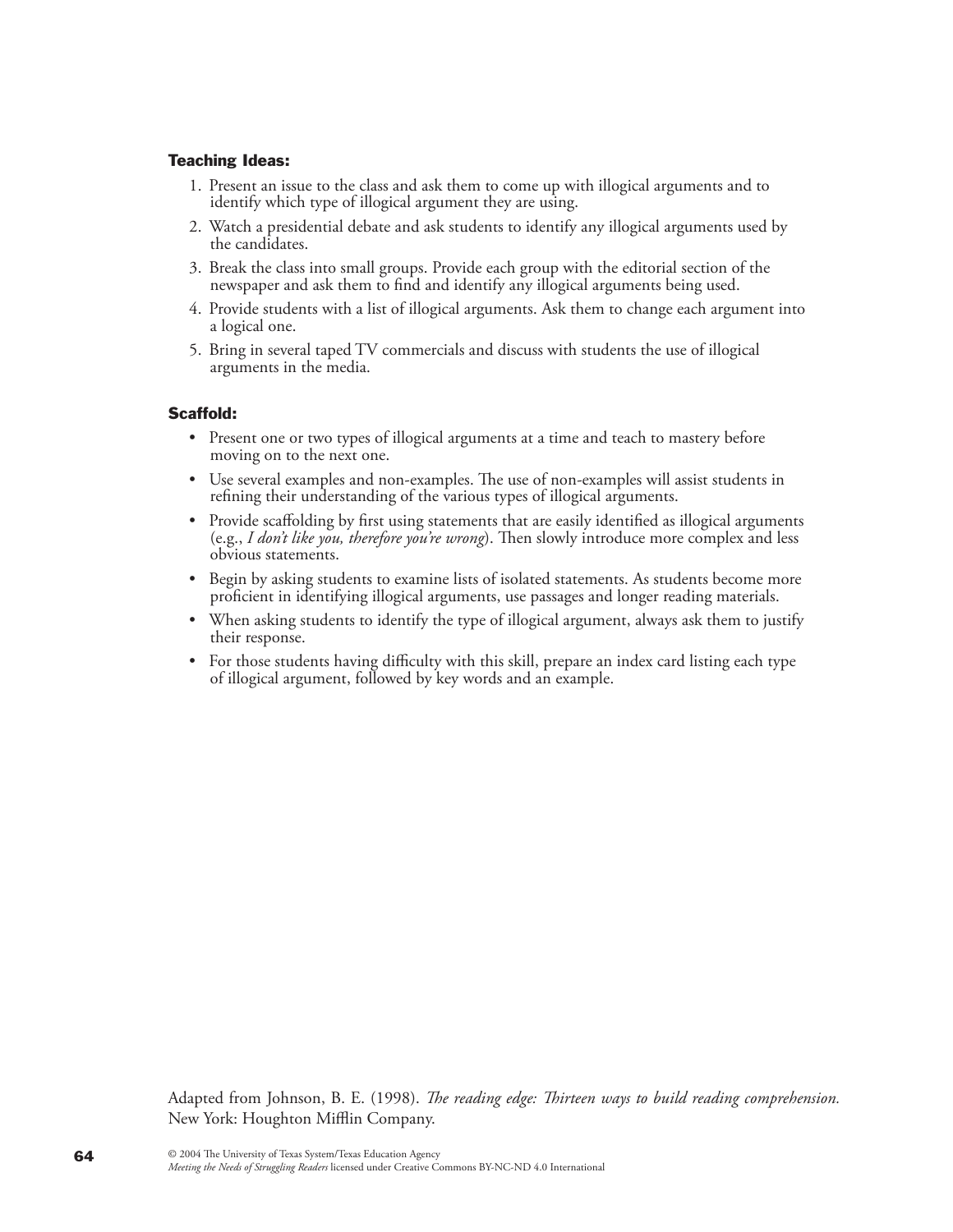# Main Idea Record

# TEKS Objectives:

• The student comprehends selections using a variety of strategies.

# Corresponding TEKS Student Expectations:

9.7.F.: The student is expected to identify main ideas and their supporting details.

- 9.7.H.: The student is expected to draw inferences such as conclusions, generalizations, and predictions and support them from text.
- 10.7.G. & 11.7.G.: The student is expected to draw inferences such as conclusions, generalizations, and predictions and support them with text evidence and experience.

### Materials:

- Novel
- *• Main Idea Record*

### Introduction:

This activity teaches students how to determine the main idea of a meaningful section of text (e.g., chapter, scene) and to make and evaluate predictions.

#### Lesson:

- 1. Ask the students to read the first meaningful section (e.g., chapter, scene) of the novel.
- 2. Tell students they are going to *Get the Gist* of the section (see *Get the Gist* lesson). Review how to *Get the Gist* by having a discussion about **who** or **what** the section is about. Ask students to:
	- Identify **who** or **what** the section is about.
	- Identify what is important about the **who** or **what.**
- 3. Lead students in developing a main idea statement about the **who** or the **what**. Record it on the board. Have students record it in their *Main Idea Record*.
- 4. Lead a discussion in critiquing the main idea according to the following criteria:
	- Most important information
	- In my own words
	- No more than ten words
- 5. Have students skim the section for quotations that confirm the main idea statement. Call on students to share their quotations. Students should provide the page number and read the passage. Record the quotations on the board. Have students record them in their *Main Idea Record*.
- 6. Ask students to think of images of the main idea and illustrate them on *Main Idea Record.*
- 7. Ask students to brainstorm a title for the section using their main ideas and quotations. Have students share their ideas and decide on a title. Write it on the board and have students write it at the top of their *Main Idea Record*.
- 8. Draw a simple chart to be used during the entire novel.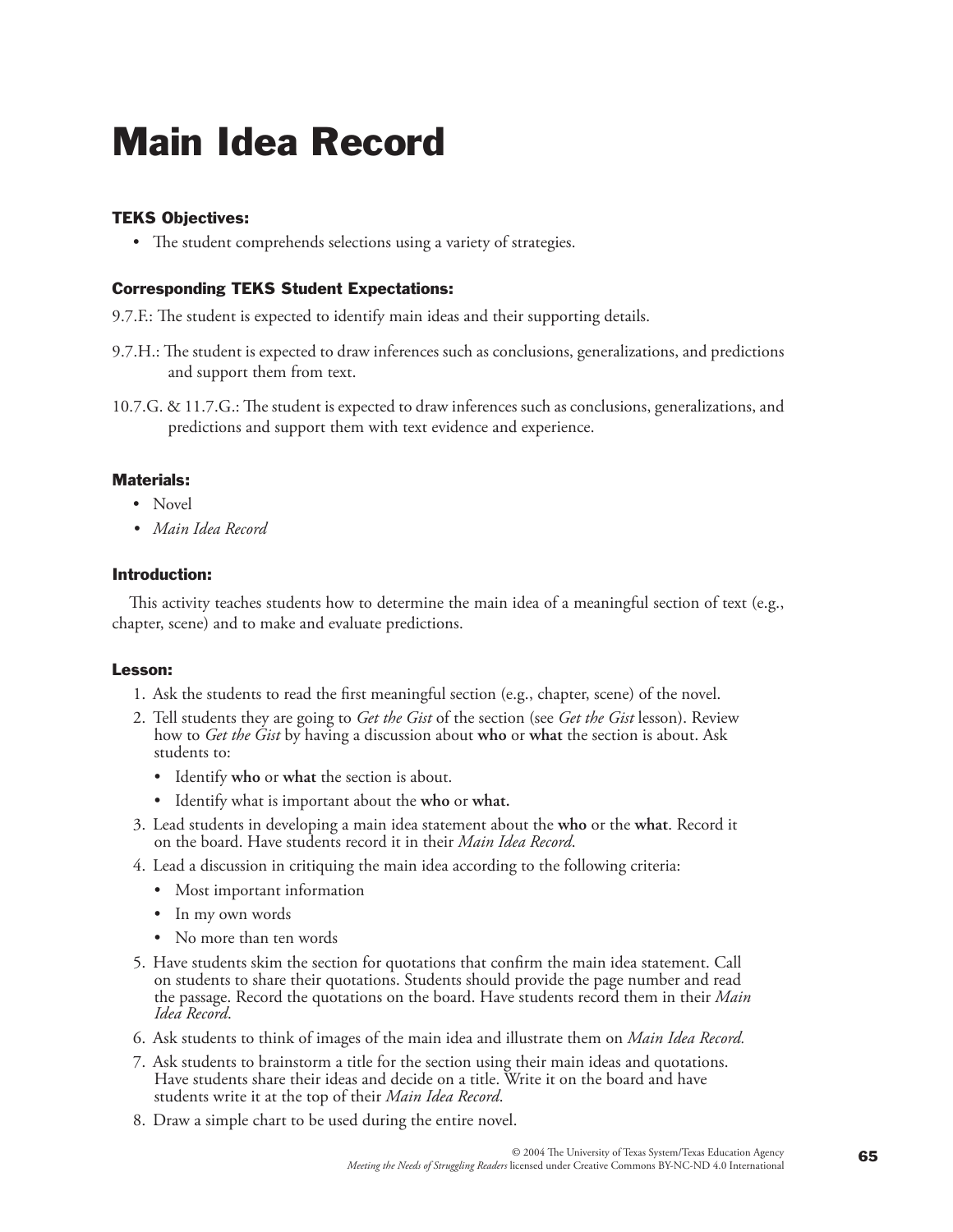| <b>Prediction</b> | <b>Quotation</b> | <b>Evaluation</b> |
|-------------------|------------------|-------------------|
|                   |                  |                   |
|                   |                  |                   |
|                   |                  |                   |
|                   |                  |                   |

Lead the students in making one or two predictions about the novel based on the first section. Students should be able to provide quotations from the text to support their prediction. After the second section of the novel, the students can evaluate their predictions and make further predictions.

9. Continue this procedure with the remaining sections of the novel.

Adapted from University of Texas Center for Reading and Language Arts. (2002). Effective instruction for secondary struggling readers: Research-based practices. Austin, TX: Texas Education Agency.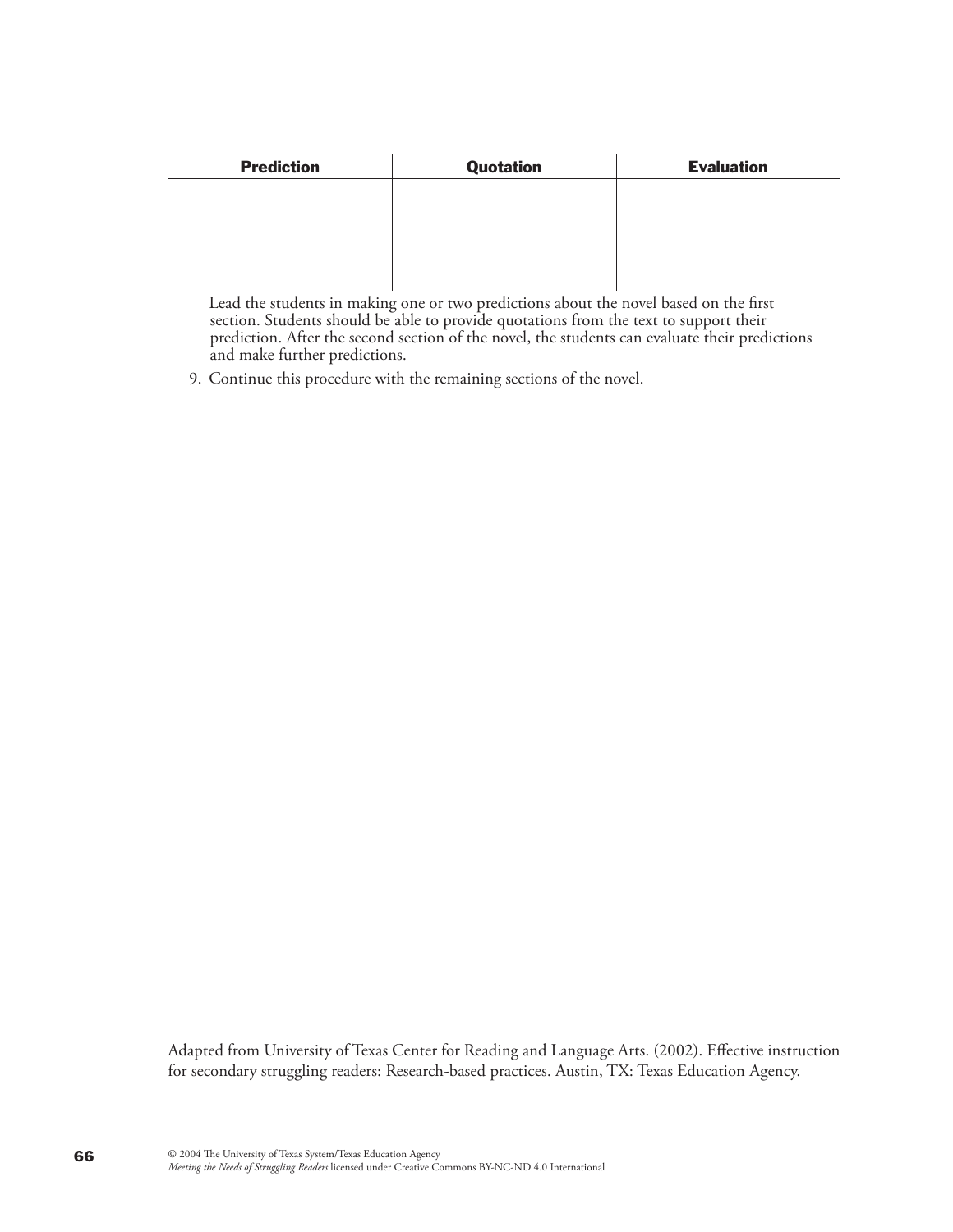# Main Idea Record

Name(s): Luísa Morales

**Date:**  $\frac{9}{17}$ /02

**Chapter title:** \_Act I, Scenes 1 § 2 of the "Miracle Worker" by William Gibson \_\_\_\_\_\_\_\_\_\_\_\_\_\_\_\_\_\_\_\_

### Quotation that supports the main idea:

\_\_\_\_\_\_\_\_\_\_\_\_\_\_\_\_\_\_\_\_\_\_\_\_\_\_\_\_\_\_\_\_\_\_\_\_\_\_\_\_\_ **"Doctor, don't be merely considerate, will**  \_\_\_\_\_\_\_\_\_\_\_\_\_\_\_\_\_\_\_\_\_\_\_\_\_\_\_\_\_\_\_\_\_\_\_\_\_\_\_\_\_ **my girl be all right?" p. 637**

\_\_\_\_\_\_\_\_\_\_\_\_\_\_\_\_\_\_\_\_\_\_\_\_\_\_\_\_\_\_\_\_\_\_\_\_\_\_\_\_\_ \_\_\_\_\_\_\_\_\_\_\_\_\_\_\_\_\_\_\_\_\_\_\_\_\_\_\_\_\_\_\_\_\_\_\_\_\_\_\_\_\_

### Quotation that supports the main idea:

\_\_\_\_\_\_\_\_\_\_\_\_\_\_\_\_\_\_\_\_\_\_\_\_\_\_\_\_\_\_\_\_\_\_\_\_\_\_\_\_\_ **"She can't see. Look at her eyes, (She**  \_\_\_\_\_\_\_\_\_\_\_\_\_\_\_\_\_\_\_\_\_\_\_\_\_\_\_\_\_\_\_\_\_\_\_\_\_\_\_\_\_ **takes the lamp from him, moves it before**  \_\_\_\_\_\_\_\_\_\_\_\_\_\_\_\_\_\_\_\_\_\_\_\_\_\_\_\_\_\_\_\_\_\_\_\_\_\_\_\_\_ **the child's face). She can't see!" p. 638**

\_\_\_\_\_\_\_\_\_\_\_\_\_\_\_\_\_\_\_\_\_\_\_\_\_\_\_\_\_\_\_\_\_\_\_\_\_\_\_\_\_

Quotation that supports the main idea:

\_\_\_\_\_\_\_\_\_\_\_\_\_\_\_\_\_\_\_\_\_\_\_\_\_\_\_\_\_\_\_\_\_\_\_\_\_\_\_\_\_ **"Main thing is the fever is gone, these**  \_\_\_\_\_\_\_\_\_\_\_\_\_\_\_\_\_\_\_\_\_\_\_\_\_\_\_\_\_\_\_\_\_\_\_\_\_\_\_\_\_ **things come and go in infants, never**  \_\_\_\_\_\_\_\_\_\_\_\_\_\_\_\_\_\_\_\_\_\_\_\_\_\_\_\_\_\_\_\_\_\_\_\_\_\_\_\_\_ **know why. Call it acute congestion of the** 

\_\_\_\_\_\_\_\_\_\_\_\_\_\_\_\_\_\_\_\_\_\_\_\_\_\_\_\_\_\_\_\_\_\_\_\_\_\_\_\_\_ **stomach and brain." p. 637**

# Quotation that supports the main idea:

\_\_\_\_\_\_\_\_\_\_\_\_\_\_\_\_\_\_\_\_\_\_\_\_\_\_\_\_\_\_\_\_\_\_\_\_\_\_\_\_\_ **"Or hear. When I screamed she didn't** 

\_\_\_\_\_\_\_\_\_\_\_\_\_\_\_\_\_\_\_\_\_\_\_\_\_\_\_\_\_\_\_\_\_\_\_\_\_\_\_\_\_ **blink. Not an eyelash—she can't hear**  \_\_\_\_\_\_\_\_\_\_\_\_\_\_\_\_\_\_\_\_\_\_\_\_\_\_\_\_\_\_\_\_\_\_\_\_\_\_\_\_\_ **you!" p. 638**

\_\_\_\_\_\_\_\_\_\_\_\_\_\_\_\_\_\_\_\_\_\_\_\_\_\_\_\_\_\_\_\_\_\_\_\_\_\_\_\_\_

### Illustration of the Main Idea



Main Idea

\_\_\_\_\_\_\_\_\_\_\_\_\_\_\_\_\_\_\_\_\_\_\_\_\_\_\_\_\_\_\_\_\_\_\_\_\_\_\_\_\_\_\_\_\_\_\_\_\_\_\_\_\_\_\_\_\_\_\_\_\_\_\_\_\_\_\_\_\_\_\_\_\_\_\_\_\_\_\_\_\_\_\_\_\_\_\_\_ \_\_\_\_\_\_\_\_\_\_\_\_\_\_\_\_\_\_\_\_\_\_\_\_\_\_\_\_\_\_\_\_\_\_\_\_\_\_\_\_\_\_\_\_\_\_\_\_\_\_\_\_\_\_\_\_\_\_\_\_\_\_\_\_\_\_\_\_\_\_\_\_\_\_\_\_\_\_\_\_\_\_\_\_\_\_\_\_

\_\_\_\_\_\_\_\_\_\_\_\_\_\_\_\_\_\_\_\_\_\_\_\_\_\_\_\_\_\_\_\_\_\_\_\_\_\_\_\_\_\_\_\_\_\_\_\_\_\_\_\_\_\_\_\_\_\_\_\_\_\_\_\_\_\_\_\_\_\_\_\_\_\_\_\_\_\_\_\_\_\_\_\_\_\_\_\_ **Helen Keller is a child with many medical problems and several disabilities.**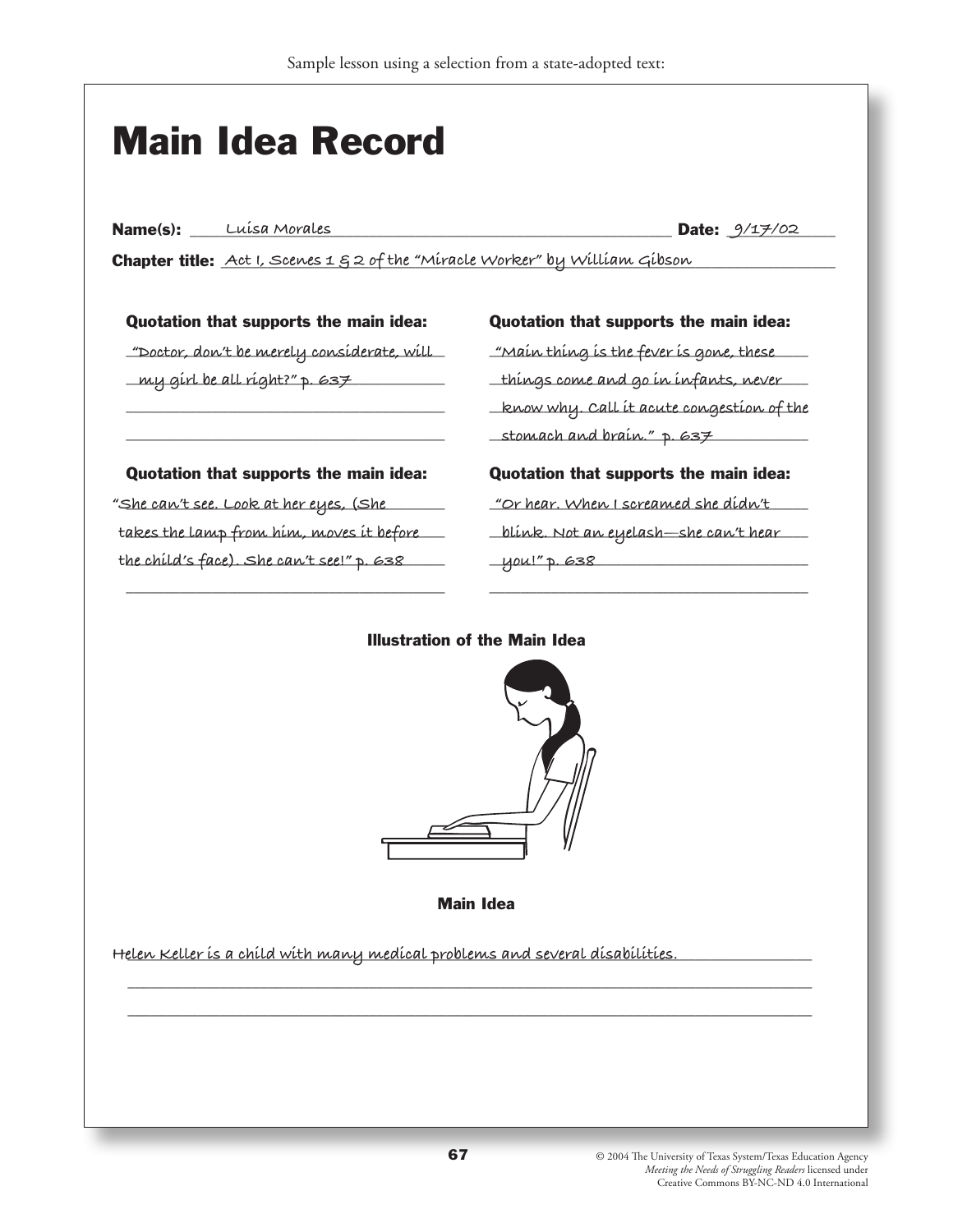Sample lesson, continued

- 7. Possible title for play, based on Scene 1:
	- *A Child of Misfortune*
- 8. Lead the students in making one or two predictions about the play based on the first section. Students should be able to provide quotations from the text to support their prediction. After the second section of the play, the students can evaluate their predictions and make further predictions.

| <b>Prediction</b>                                                         | <b>Quotation</b>                                                                                                                                                                                                                                                                                            | <b>Evaluation</b>                                                                                                                                                                                   |
|---------------------------------------------------------------------------|-------------------------------------------------------------------------------------------------------------------------------------------------------------------------------------------------------------------------------------------------------------------------------------------------------------|-----------------------------------------------------------------------------------------------------------------------------------------------------------------------------------------------------|
| Helen's parents have a<br>hard time dealing with her<br>medical problems. | "They have been through a<br>long vigil, and it shows<br>in their tired bearing and<br>disarranged clothing."<br>"Doctor, don't be merely<br>consíderate, will my girl be<br>all ríght?"<br>"And now, still staring,<br>Kate screamsKate<br>screams again, her look<br>intent on the baby and<br>terríble." | Because of the pain of their<br>daughter's disabilities, the<br>parents become distant and<br>rely heavily on nannies to<br>provide for Helen.                                                      |
| Helen will be unable to talk<br>because she cannot hear or<br>see.        | "Or hear. When I screamed<br>she dídn't blínk. Not an<br>eyelash—she can't hear<br>you!"                                                                                                                                                                                                                    | Throughout the entire<br>play, Helen never recovers<br>her ability to hear or see;<br>however, she is able to<br>pronounce some words<br>with the assistance and<br>teachings of Annie<br>Sullivan. |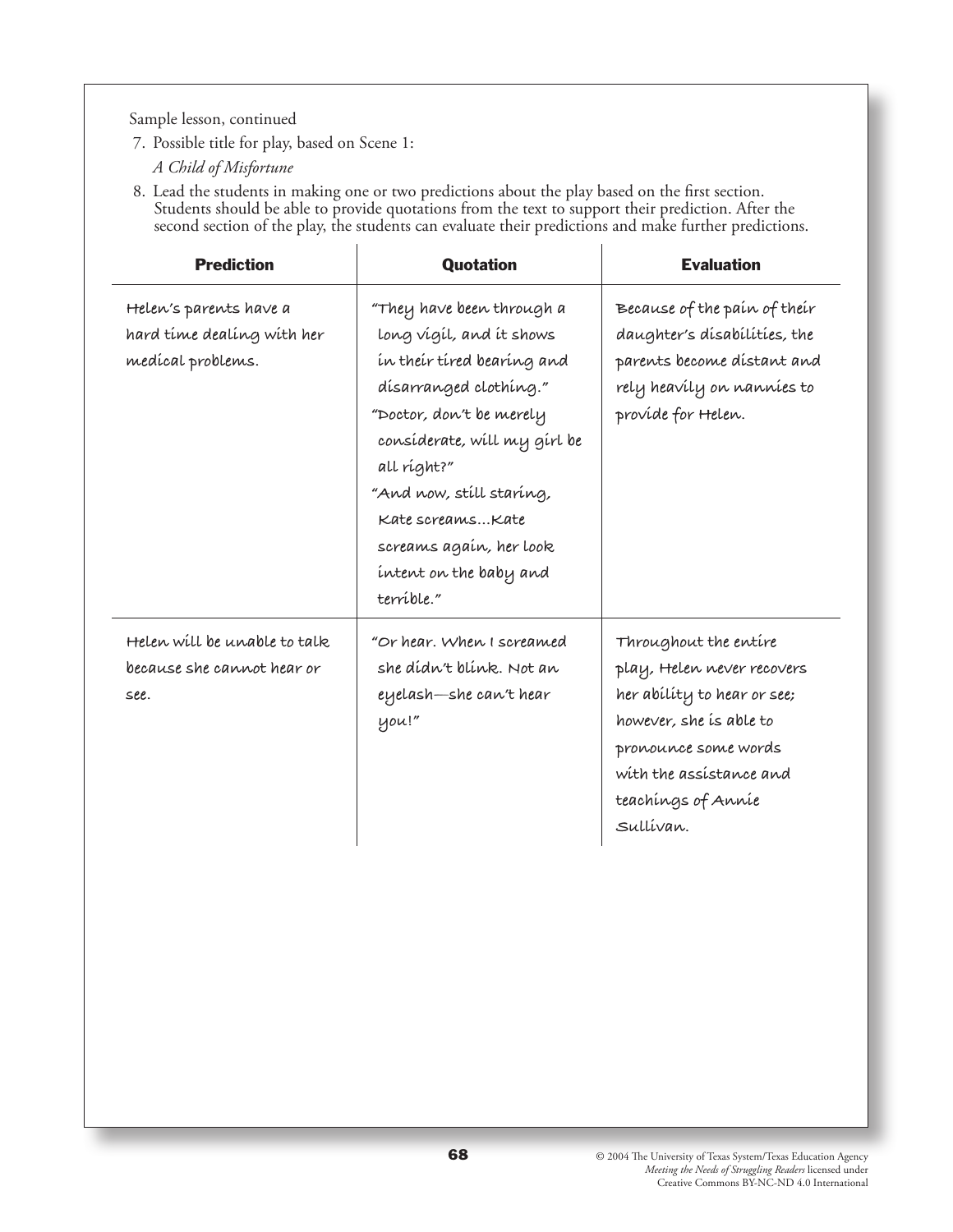|                                        | Date: _____________                    |
|----------------------------------------|----------------------------------------|
| Quotation that supports the main idea: | Quotation that supports the main idea: |
| Quotation that supports the main idea: | Quotation that supports the main idea: |
|                                        |                                        |
|                                        | <b>Illustration of the Main Idea</b>   |
|                                        |                                        |
|                                        |                                        |
|                                        | <b>Main Idea</b>                       |
|                                        |                                        |
|                                        |                                        |
|                                        |                                        |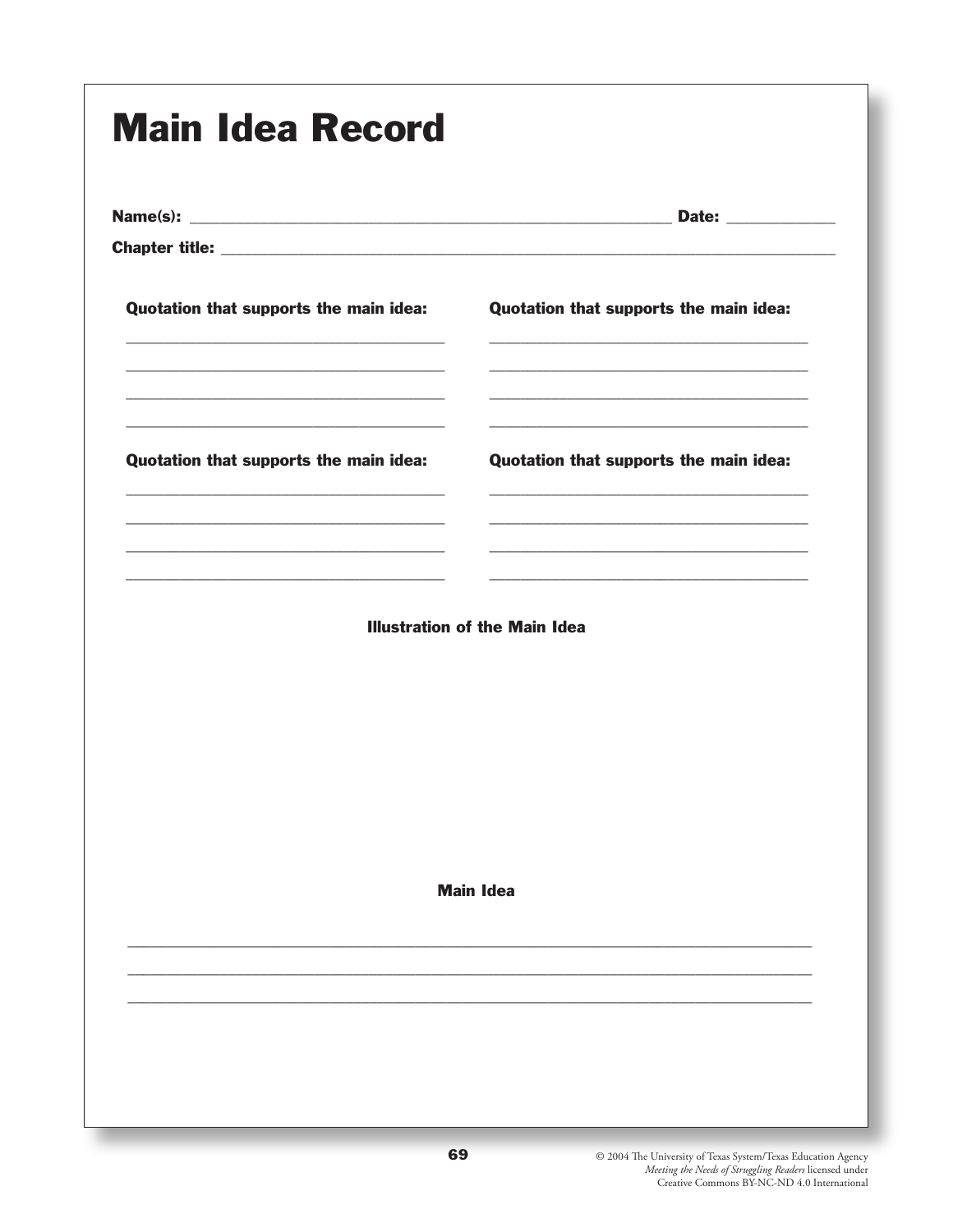70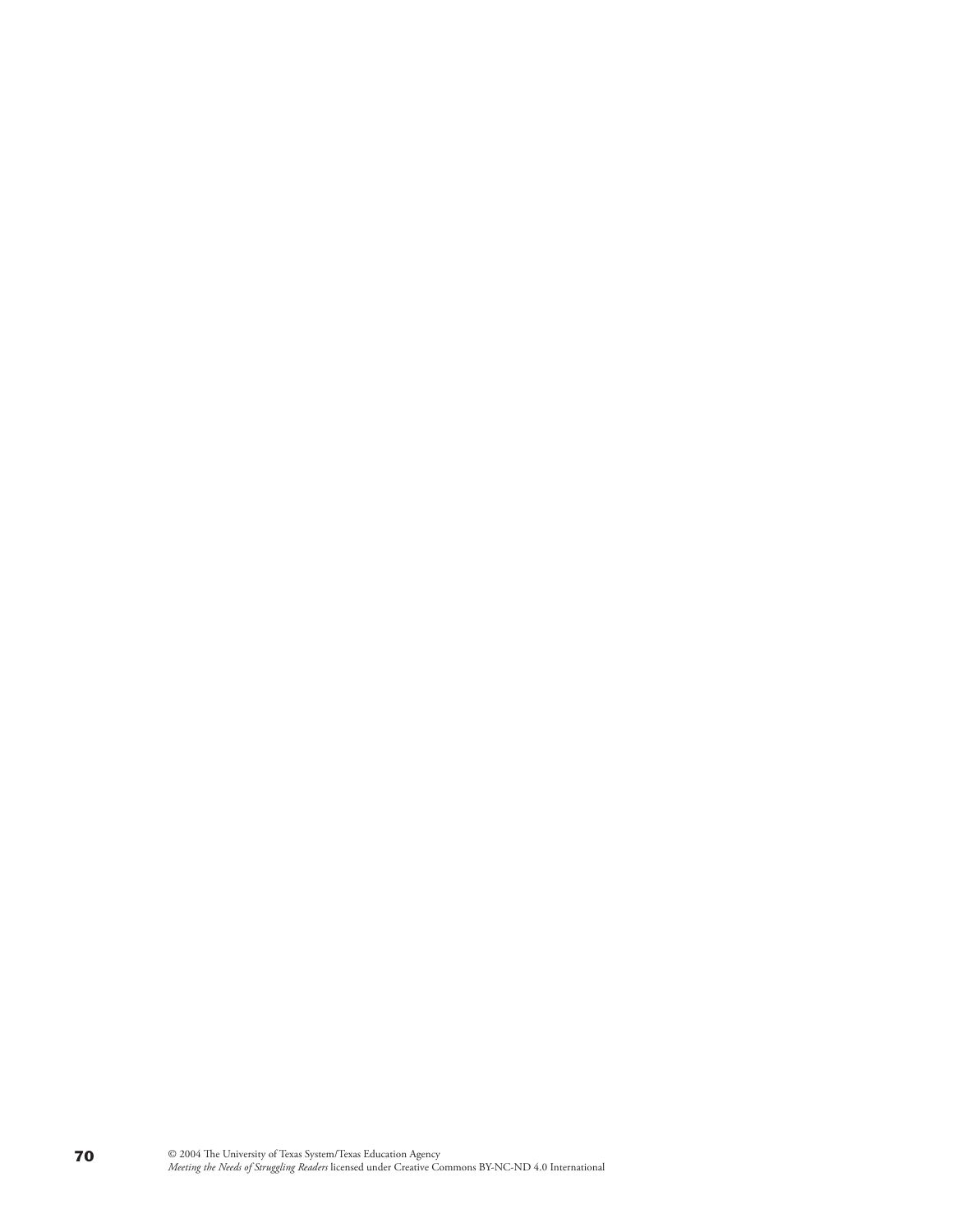# Mental Imagery

### TEKS Objectives:

- The student expresses and supports responses to various types of texts.
- The student comprehends selections using a variety of strategies.

#### Corresponding TEKS Student Expectations:

- 9.10.B. & 10.10.B.: The student is expected to use elements of text to defend his/her own responses and interpretations.
- 9.11.A.: The student is expected to recognize the theme (general observation about life or human nature) within a text.
- 9.11.B., 10.11.B., & 11.11.B.: The student is expected to analyze the relevance of setting and time frame to text's meaning.
- 9.11.C.: The student is expected to analyze characters and identify time and point of view.
- 9.11.D.: The student is expected to identify basic conflicts.
- 10.11.C. & 11.11.C.: The student is expected to describe and analyze the development of plot and identify conflicts and how they are addressed and resolved.
- 9.7.H.: The student is expected to draw inferences such as conclusions, generalizations, and predictions and support them from text.
- 10.7.G.. & 11.7.G.: The student is expected to draw inferences such as conclusions, generalizations, and predictions and support them with text evidence and experience.

#### Materials:

- Appropriate reading materials/text
- Mental Imagery Logs

#### Lesson:

- 1. Begin by having students create mental images of familiar objects. Ask students to close their eyes and form a picture of a car, a dog, or a house. Tell them that as they picture the object, they should think about how the object looks, sounds, feels, and smells. Encourage students to personalize their responses.
- 2. Next, read aloud a sentence to the students, such as *"The windows in the enormous mansion were decorated with plush red curtains, which fell onto the marble floor."* Have students visualize images from the sentence. Ask students to identify the words that are necessary to form the mental picture. (For this example, *windows, enormous, mansion, plush, red, curtains, marble floor*.)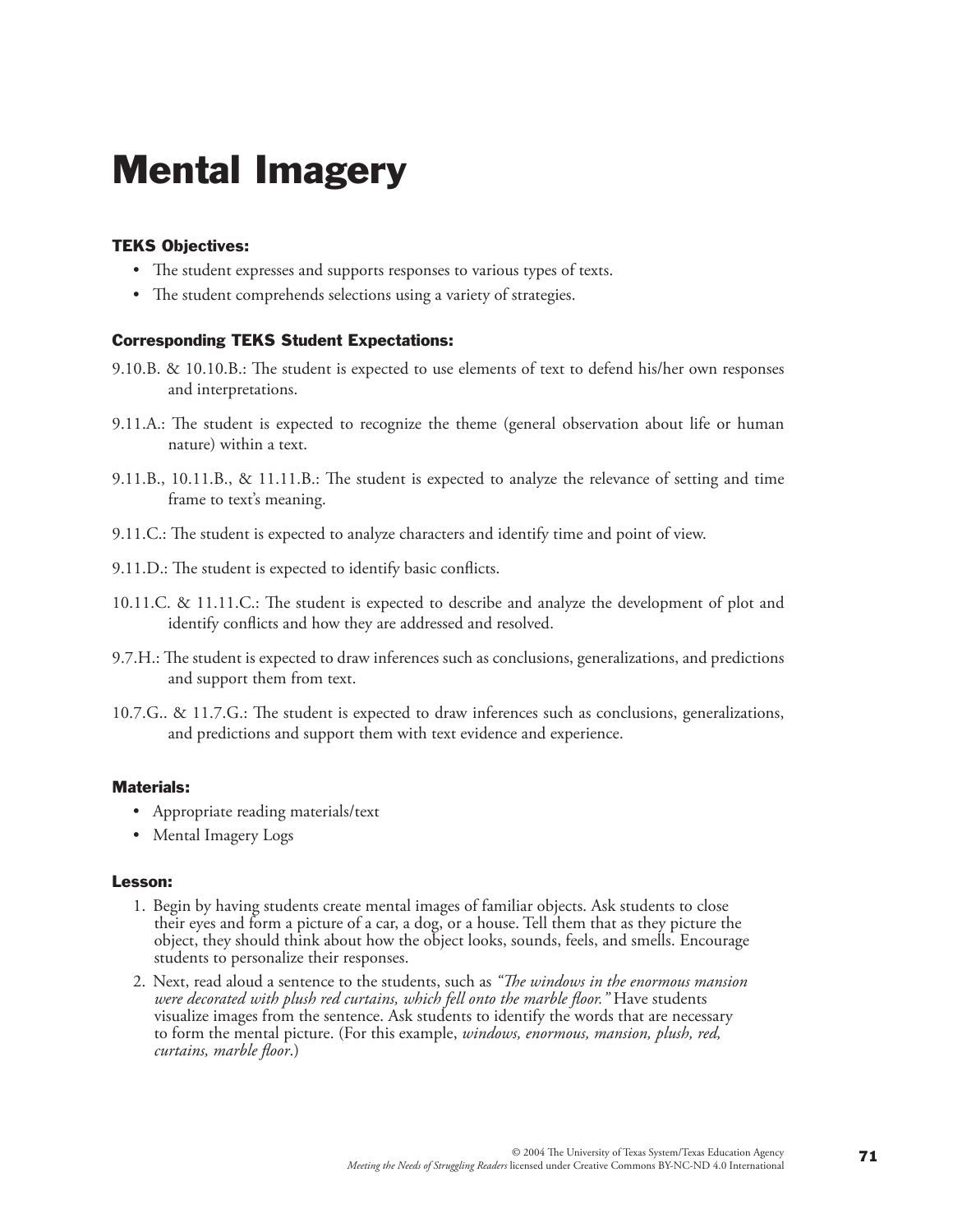3. As students form their mental images, ask questions such as:

*What do you see?*

*What does it smell like?*

*How bright/dark is it in your image?*

*What do you feel?*

- 4. Choose a short passage or several sentences from the reading selection. Tell students to read the short passage and to form a mental image. Have them write a description of their image that includes sensory references, such as sight, smell, touch, etc.
- 5. Call on several students to share their descriptions and explain what in the passage led them to the various aspects of their mental image. For example, if a student describes a home as "lonely," ask for an explanation of what in the passage gives the impression that the home is a lonely place.
- 6. Have students finish reading the selection silently. Then, ask them to modify or add to their description.

#### Scaffold:

- If students have difficulty describing the mental images derived from sentences, spend more time practicing with mental images derived from concrete objects.
- Have students work in pairs to read a passage or selection. Ask them to stop after two or three paragraphs and create a mental image. They describe their mental image to each other and then continue reading the next several paragraphs, repeating this procedure. Once students have finished reading, each pair will write a summary that includes sensory references, elaborations, and inferred details, whenever appropriate.
- Preview the passage and mark the places in the reading where it makes sense to stop and create a mental image. Before students begin reading, indicate where you want them to stop and make mental images.
- Have students underline (or write on a separate sheet of paper) the key words used to create their mental images. These words can be used later in their descriptions and summaries.

McNeil, J. D. (1987). *Reading comprehension: New directions for classroom practice* (2nd ed.). Glenview, IL: Scott Foresman.

Wood, K. D., & Harmon, J. M. (2002). *Strategies for integrating reading and writing in middle and high school classrooms*. Westerville, OH: National Middle School Association.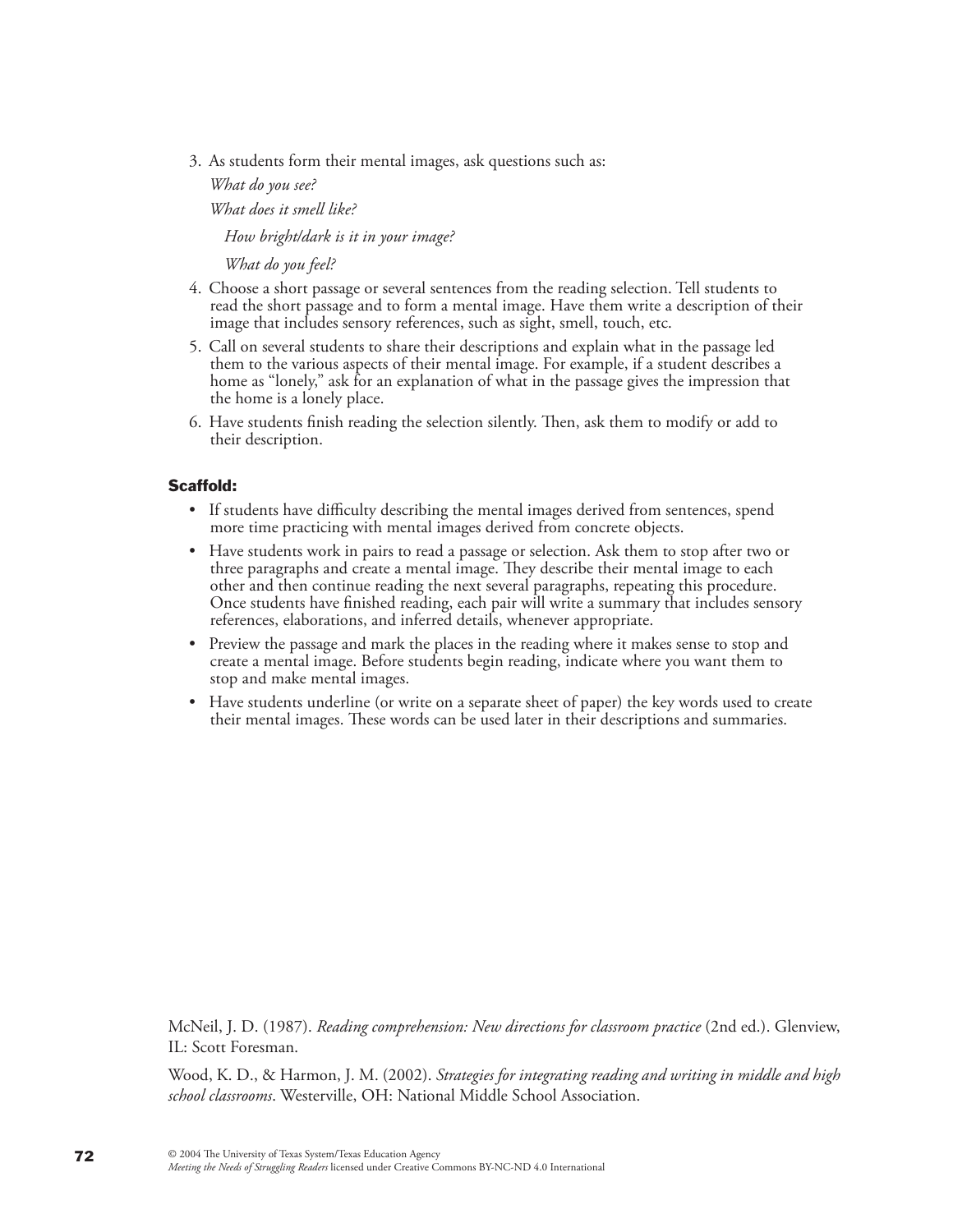# *Marigolds* by Eugenia W. Collier

*"Each morning our mother and father trudged wearily down the dirt road and around the bend, she to her domestic job, he to his daily unsuccessful quest for work"* (p. 92).

# Teacher Probing Questions Teacher Probing Questions

1. Describe the mother and father. What might their dress look like?

What do you think might be their demeanor? What are their surroundings like?

2. How do you envision the narrator?

Student A: The father is tall and thin. He has slumped shoulders.

Student B: He is wearing overalls and a long-sleeved plaid shirt.

Student C: The mother is shorter and not as thin.

Student D: She is wearing an old dress.

Student E: Both are tired after so many years of hard work.

Student F: They have accepted their fate and work hard.

Student G: Their surroundings look barren. The land is light brown with little patches of long grass.

Student H: She is a teenager who is beginning to understand their situation.

Student I: She is very well-behaved and helps her parents because she knows how hard they work.

Student J: She is tall and thin like her father, but her face has some of her mother's roundness.

Student K: She is angry at her family's plight.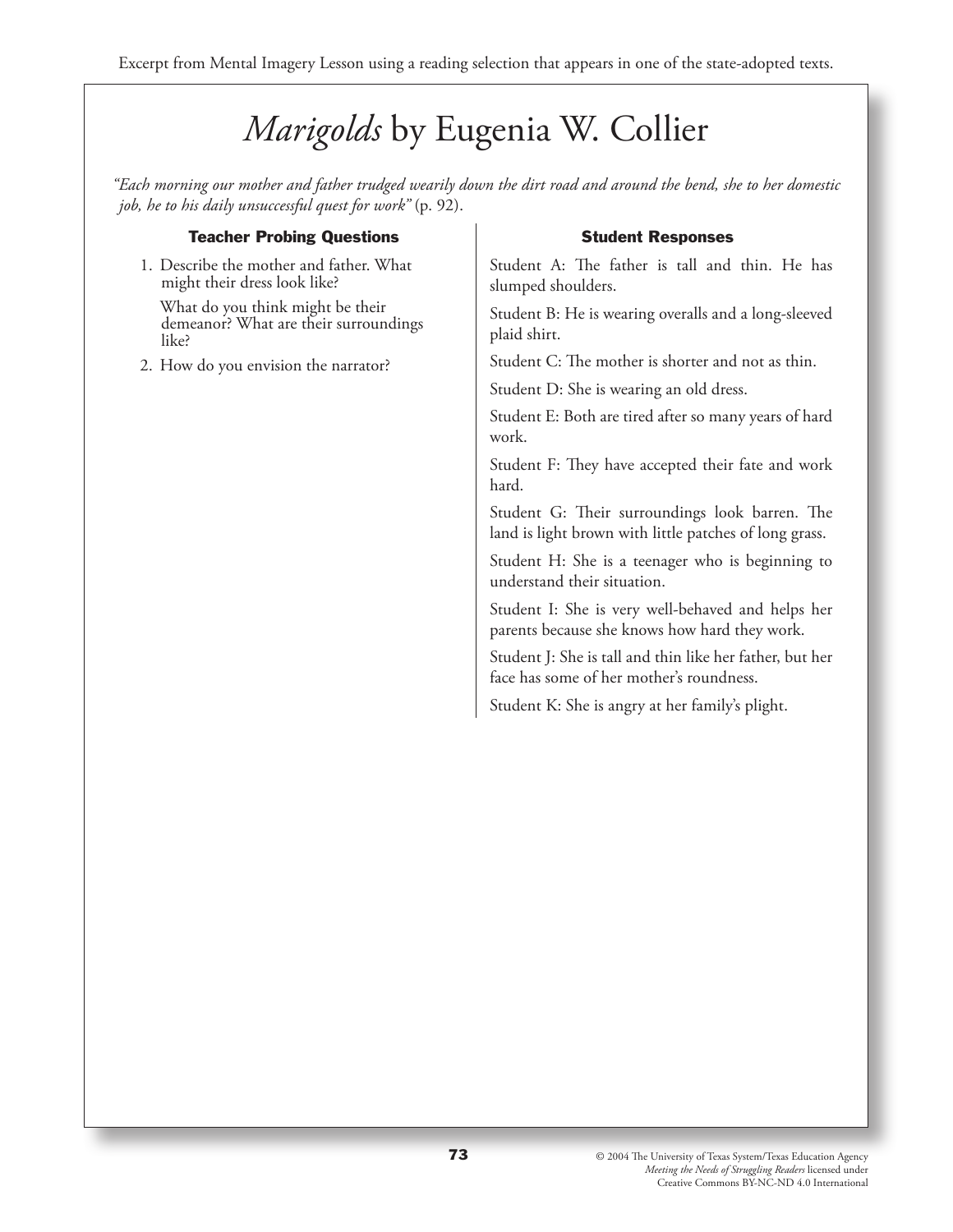## Class inferences and description based on the mental images:

The girl and her family lived in a barren place, surrounded by poverty. Her parents were hard- working folks who had to work long days to make ends meet.

As she entered puberty, the girl was beginning to understand her station in life and did not like it. She felt an anger stirring inside her because of the injustice around her. Her parents, who worked for others day in and day out, had nothing to show for it. Their worn-out clothes and tired bodies were a daily reminder of all the things they did not have.

### Modified mental images after reading "Marigolds" by Eugenia W. Collier:

| ,我们也不能在这里的人,我们也不能在这里的人,我们也不能在这里的人,我们也不能在这里的人,我们也不能在这里的人,我们也不能在这里的人,我们也不能在这里的人,我们也 |  |  |  |
|-----------------------------------------------------------------------------------|--|--|--|
|                                                                                   |  |  |  |
|                                                                                   |  |  |  |
|                                                                                   |  |  |  |
| 一个人的人,我们就是一个人的人,我们就是一个人的人,我们就是一个人的人,我们就是一个人的人,我们就是一个人的人,我们就是一个人的人,我们就是一个人的人。""我们  |  |  |  |
|                                                                                   |  |  |  |
|                                                                                   |  |  |  |
|                                                                                   |  |  |  |
|                                                                                   |  |  |  |
|                                                                                   |  |  |  |
|                                                                                   |  |  |  |
|                                                                                   |  |  |  |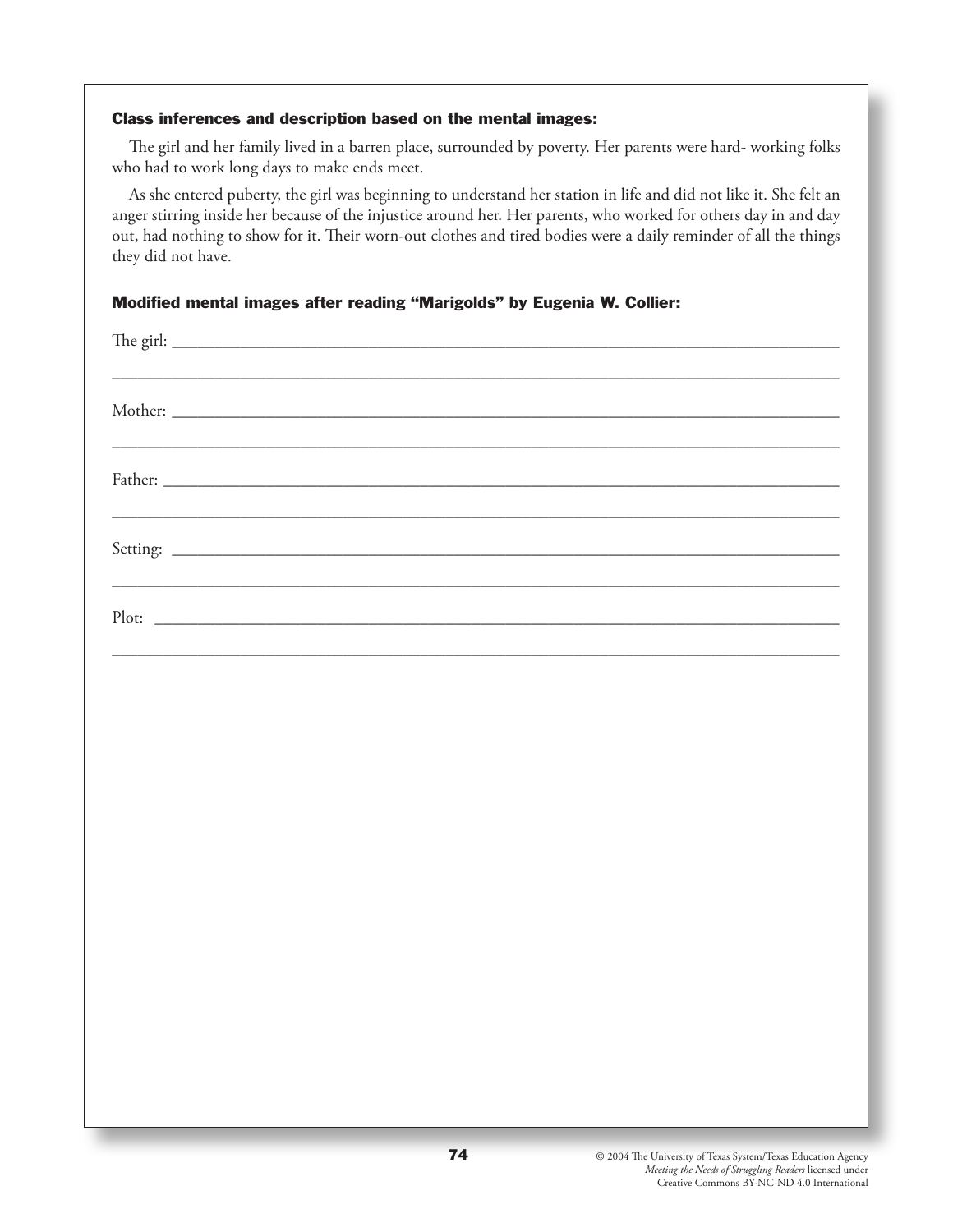|  | <b>Mental Imagery Log</b> |  |
|--|---------------------------|--|
|--|---------------------------|--|

| Excerpt from reading selection (p. ____)                                                                                                                         |  |
|------------------------------------------------------------------------------------------------------------------------------------------------------------------|--|
|                                                                                                                                                                  |  |
|                                                                                                                                                                  |  |
|                                                                                                                                                                  |  |
|                                                                                                                                                                  |  |
|                                                                                                                                                                  |  |
| <b>Before reading</b><br>1. Underline the key words in the excerpt.                                                                                              |  |
| 2. Create a mental image of the excerpt.                                                                                                                         |  |
| 3. Write a description of your image. What does it look like? What does it smell like? What does it feel<br>like? What does it sound like? Describe the setting. |  |
|                                                                                                                                                                  |  |
|                                                                                                                                                                  |  |
|                                                                                                                                                                  |  |
|                                                                                                                                                                  |  |
| <b>After reading</b>                                                                                                                                             |  |
| 4. Now that you have finished reading the passage, has your mental image changed? How?                                                                           |  |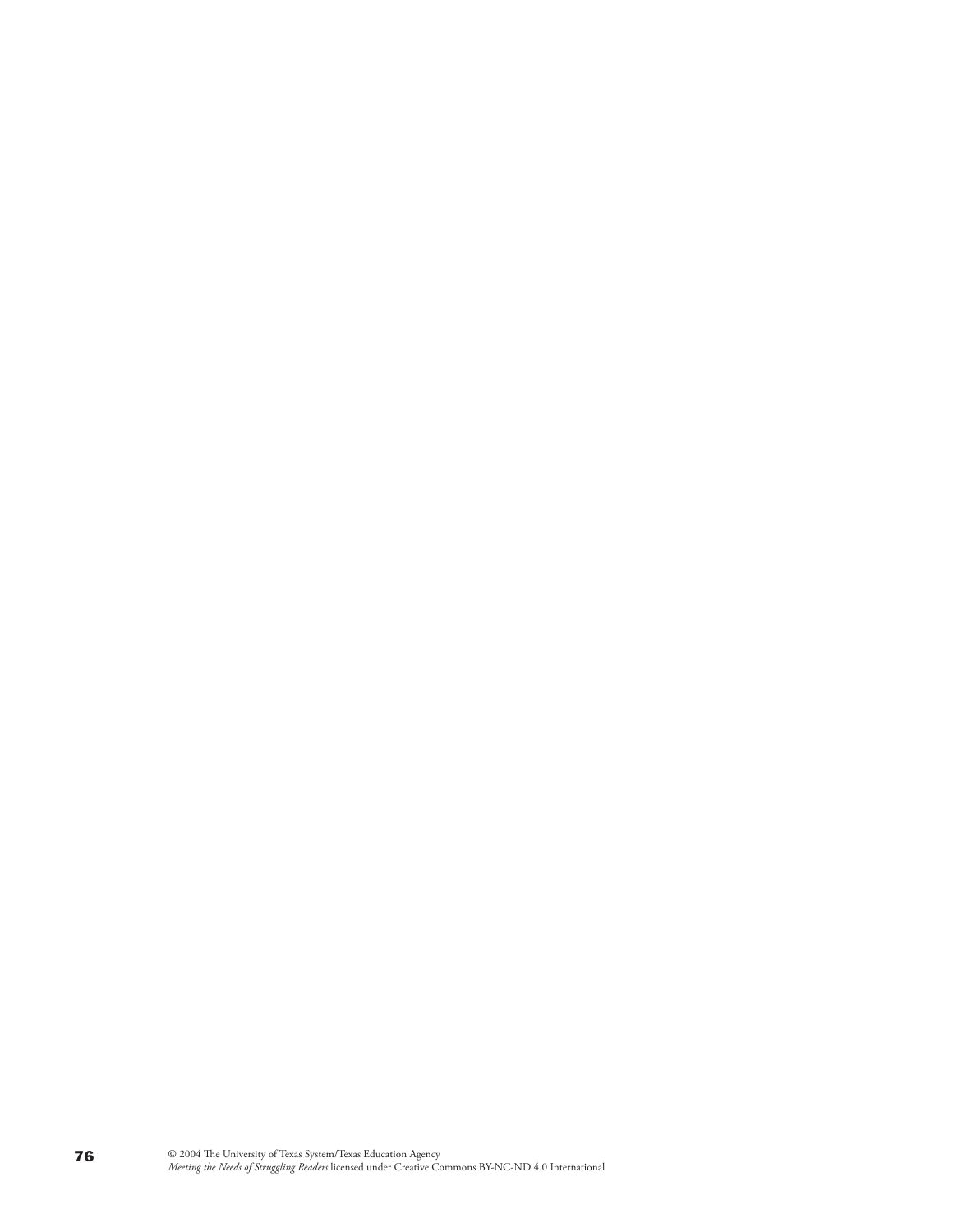# Preview Log

### TEKS Objectives:

- The student expresses and supports responses to various types of texts.
- The student analyzes literary elements for their contributions to meaning in literary texts.

### Corresponding TEKS Student Expectations:

- 9.10.B. & 10.10.B.: The student is expected to use elements of text to defend his/her own responses and interpretations.
- 9.11.A.: The student is expected to recognize the theme (general observation about life or human nature) within a text.
- 9.11.B., 10.11.B., & 11.11.B.: The student is expected to analyze the relevance of setting and time frame to text's meaning.
- 9.11.C.: The student is expected to analyze characters and identify time and point of view.
- 9.11.D.: The student is expected to identify basic conflicts.
- 9.11.E.: The student is expected to analyze the development of plot in narrative text.
- 9.8.D., 10.8.D., & 11.8.D.: The student is expected to interpret the possible influences of the historical context on a literary work.
- 10.11.C. & 11.11.C.: The student is expected to describe and analyze the development of plot and identify conflicts and how they are addressed and resolved.
- 10.7.G. & 11.7.G.: The student is expected to draw inferences such as conclusions, generalizations, and predictions and support them with text evidence and experience.

### Introduction:

This activity teaches students how to preview text through brainstorming, developing vocabulary, building background knowledge, and making predictions.

### Materials:

- Expository text
- Overhead projector
- Overhead marker
- Preview Logs
- Transparency of Preview Log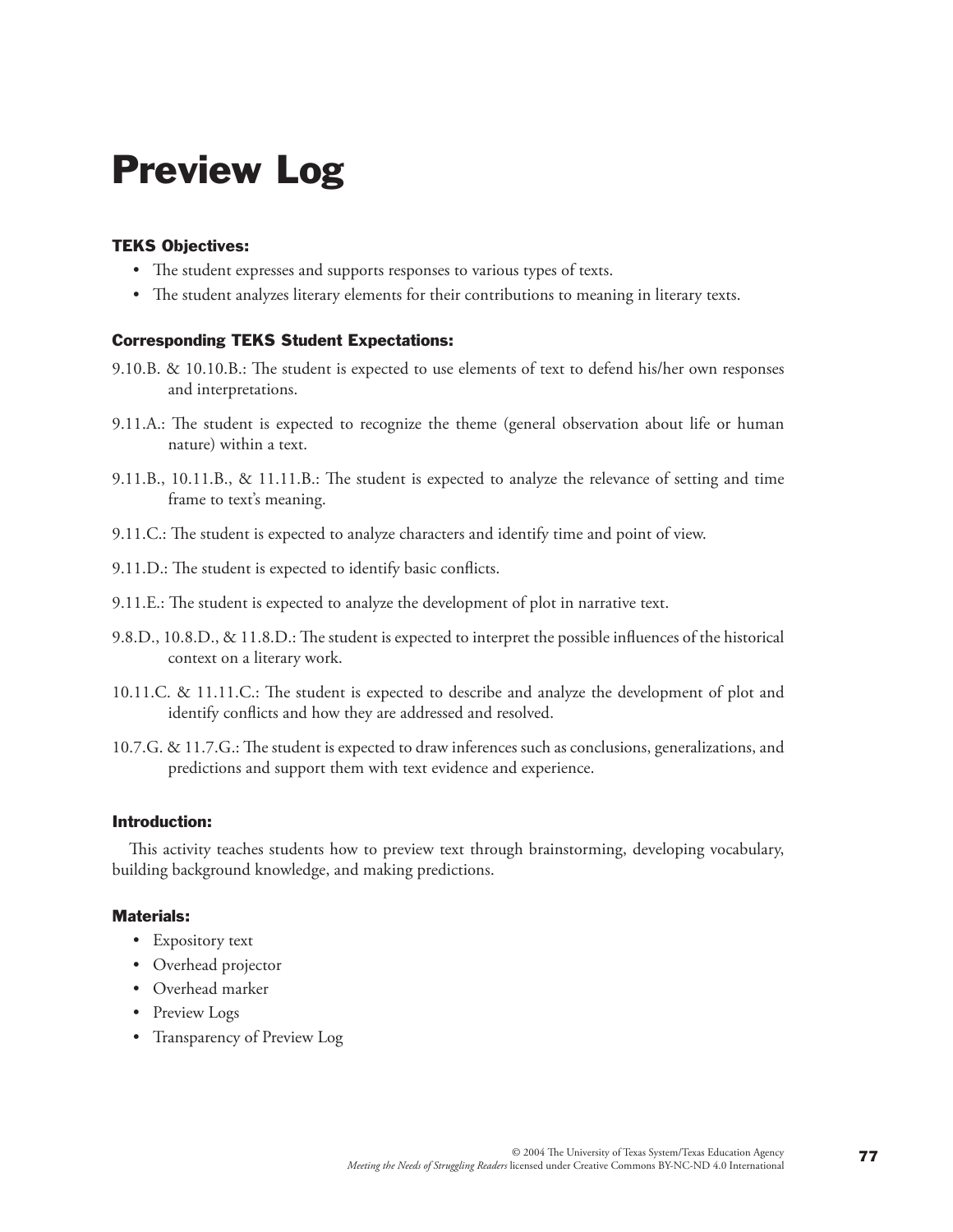#### Lesson:

*Grouping*: Small groups

- 1. Introduce the topic of the lesson to the students and record it on the top of the transparency. Ask the students to record it on the top of their Preview Logs.
- 2. Give each group two minutes to brainstorm how this topic relates to previous lessons and what they already know about the topic from other lessons, friends, movies, independent reading, and/or family members. Instruct the students to record their ideas in the first box of their Preview Logs.
- 3. Ask for brainstormed items from each group and record them in the first box on the transparency.
- 4. Introduce and write three to five key vocabulary words and their definitions in the second box of the transparency. Have the students record the key vocabulary words along with their definitions in the second box of their Preview Logs. Ask them to think of an antonym for each word, sentence containing the words, or a visual image, and record it on their logs.
- 5. Introduce and discuss any unfamiliar proper nouns from the passage to be read.
- 6. Pass out copies of the passage or direct the students to the passage to be read in their textbooks.
- 7. Lead the students in scanning the passage for clues or physical features, such as the title, subtitle, headings, subheadings, and/or pictures that could be used to make predictions about the passage.
- 8. Ask each group to make two predictions regarding what they think they are going to learn about in the passage. Have the students record them in the last box of their Preview Logs and check the box or boxes to show what clues they used to make their predictions.
- 9. Ask for predictions and record them in the last box on the transparency. Return to the predictions at the conclusion of reading to see how close the predictions were to what actually happened.

#### Scaffold:

- Review information from previous lessons that relate to the new topic.
- Reduce the number of new vocabulary words.
- Using a think-aloud, lead the students in scanning the passage for clues or physical features that could be used to make predictions about the passage.
- Use an expository text with numerous relevant clues, such as physical descriptions, that facilitate making predictions.
- Use prompts and cues to guide the students in making two predictions regarding what they think they are going to learn about in the passage.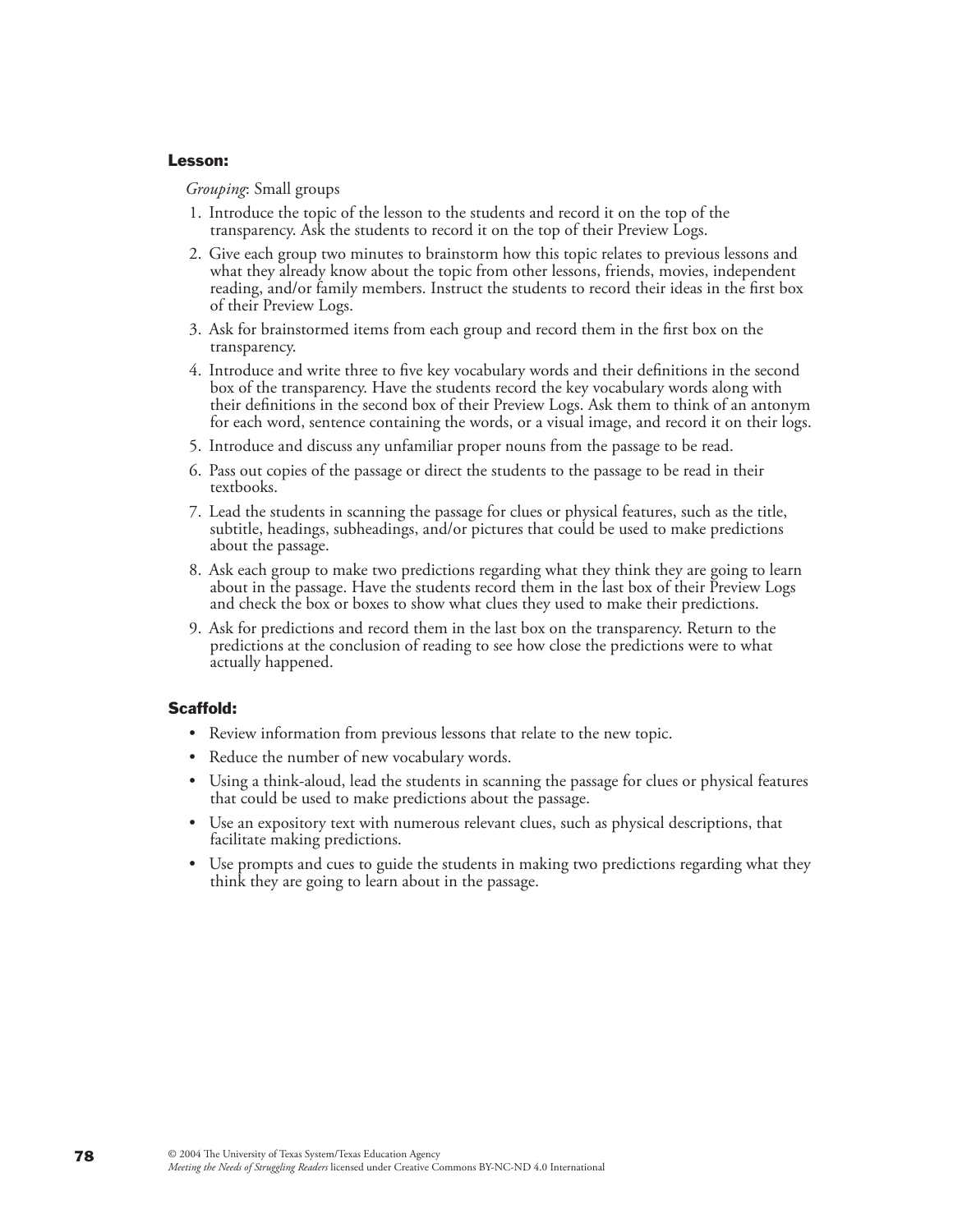# Preview Log

| <b>Name:</b>                               | Date:                         |
|--------------------------------------------|-------------------------------|
| <b>Title:</b> "Birds" by Daphne du Maurier | <b>Topic:</b> Attacking birds |

### How does this topic relate to previous lessons? What do I already know?

**I don't recall any other stories that we've read about invading birds. However, we did read about the locust in Africa and the damage it was causing farmers and their crops. I saw Alfred Hitchcock's movie, "The Birds," many years ago. This movie was about how birds all of a sudden and without provocation attack the residents of a small town.**

 $\mathbf{I}$ 

| <b>Key Vocabulary word and definition</b>       | Antonym, sentence, or illustration                                                                     |
|-------------------------------------------------|--------------------------------------------------------------------------------------------------------|
| 1. dísposítíon: personalíty or temperament      | After his girlfriend's death, Bob's disposition<br>has changed from easy-going to sullen and<br>angry. |
| 2. placíd: calm, untroubled                     | Antonym: nervous, anxíous                                                                              |
| 3. recounted: descríbed in detail; narrated     | As soon as Davíd arrived, he recounted all of<br>his adventures during camp.                           |
| 4. sullen: gloomy                               | Antonym: cheerful                                                                                      |
| 5. deft: skíllful ín a quíck, sure and easy way | Lísa ís so deft at cookíng, we all would rather<br>go to her house for the holidays.                   |

### Unfamiliar proper nouns:

**Plymouth Mrs. Trigg Cornwall, England Nat Hocken The Guardian**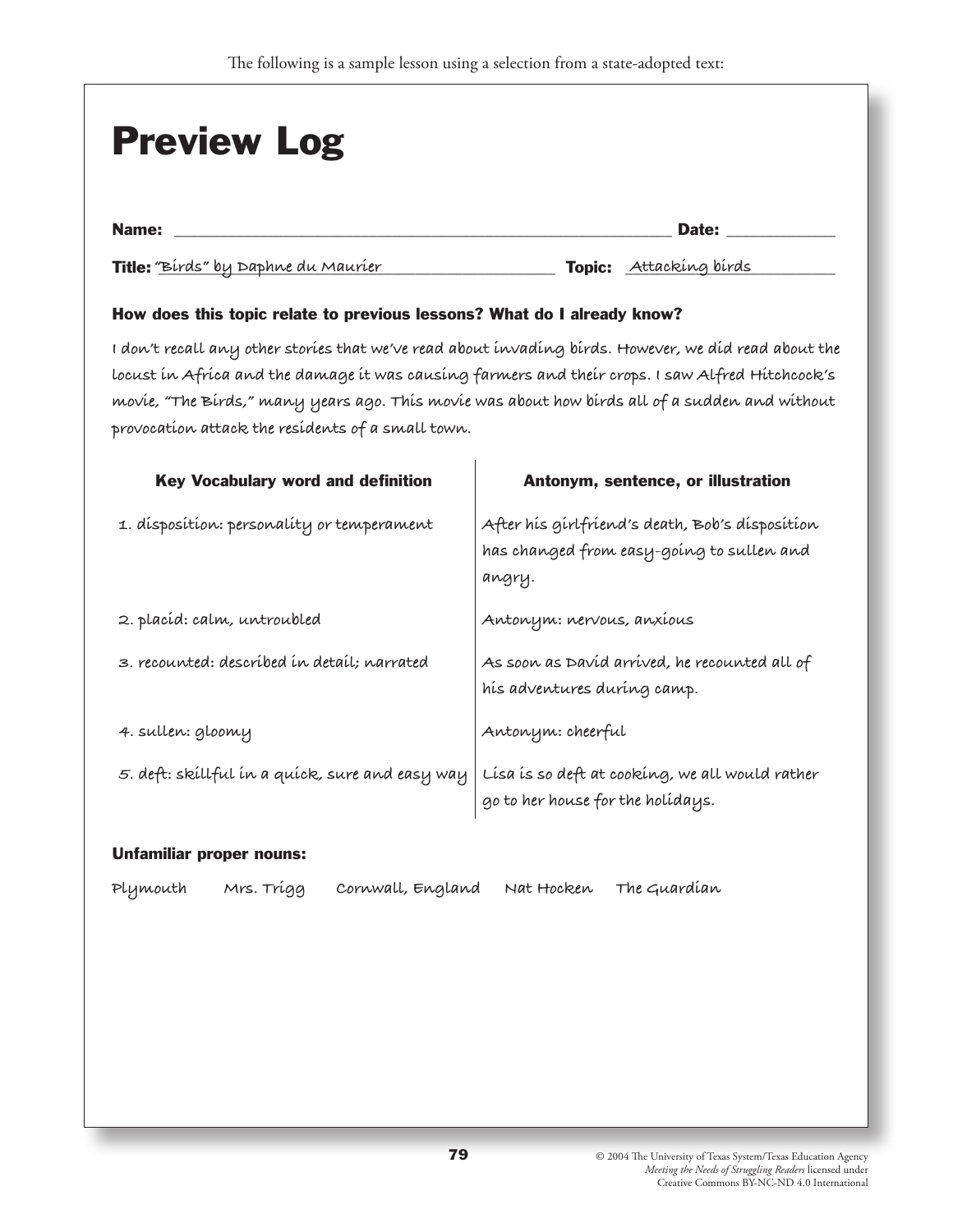# Predictions:

# 1. I think this story is going to be about…

**Birds that attack a town.**

I got this idea from:

 $\underline{\mathsf{x}}$  title

\_\_\_\_ illustrations **X**

\_\_\_\_ subheadings/chapter titles

\_\_\_\_\_ other: \_\_\_\_\_\_\_\_\_\_\_\_\_\_\_\_\_\_\_\_\_\_\_\_\_\_\_\_\_\_\_\_\_\_\_\_\_\_ **X The Alfred Hitchcock movie**

# 2. Read first three pages (47–49) of "Birds" and Get the Gist:

**Nat, a war veteran and farmer, has noticed that the birds are becoming restless. That night, birds enter his home and attack him and his children.**

# 3. What will happen next?

**The bird attacks will become more frequent and more intense. Birds will begin to attack people in the town and folks will become nervous and upset. As the danger increases, Nat and his family will leave town to escape the birds.**

Adapted from University of Texas Center for Reading and Language Arts. (2000). *Enhancing reading comprehension for secondary students: Part II.* Austin, TX: Texas Education Agency.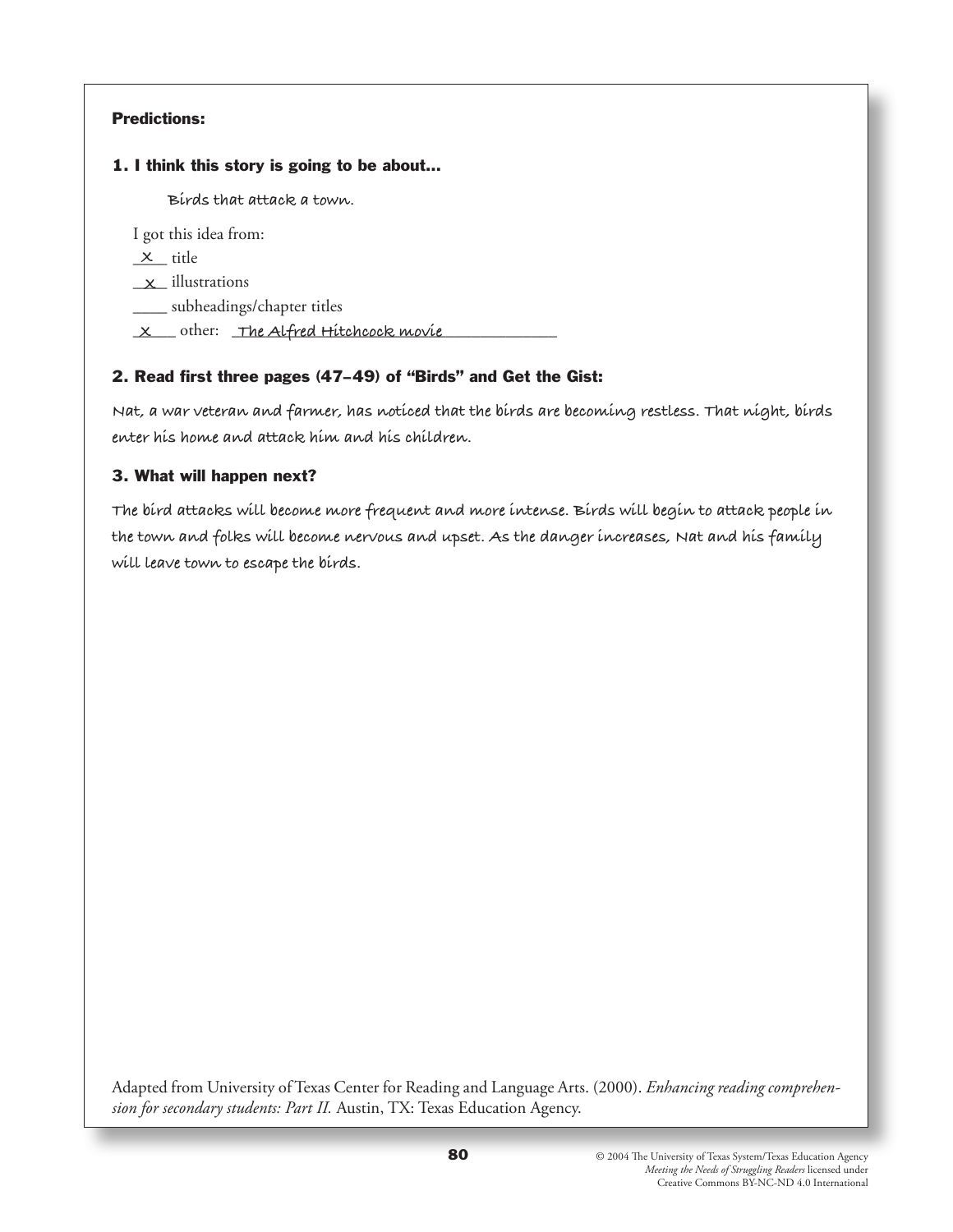# Question-Answer Relationships

### TEKS Objectives:

- The student comprehends selections using a variety of strategies.
- The student reads extensively and intensively for different purposes in varied sources, including world literature.
- The student reads critically to evaluate texts.
- The student expresses and supports responses to various types of texts.
- The student comprehends selections using a variety of strategies.

### Corresponding TEKS Student Expectations:

- 9.10.B. & 10.10.B.: The student is expected to use elements of text to defend his/her own responses and interpretations.
- 9.7.H.: The student is expected to draw inferences such as conclusions, generalizations, and predictions and support them from text.
- 10.7.G. & 11.7.G.: The student is expected to draw inferences such as conclusions, generalizations, and predictions and support them with text evidence and experience.
- 9.11.B., 10.11.B., & 11.11.B.: The student is expected to analyze the relevance of setting and time frame to text's meaning.
- 9.11.C.: The student is expected to analyze characters and identify time and point of view.

### Introduction:

Using QARs allows students to independently analyze a text-related question and provide the appropriate answer. Once students gain independence in answering questions, you can teach them how to pose their own questions.

### Materials:

- Several reading selections of various lengths
- Questions and answers for each passage of each QAR type
- Question-Answer Relationship Guide

### Lesson:

- 1. Tell your students that today they will learn about reading-related questions. Explain that there are several types of questions and that understanding the differences among them will make finding answers much easier. Questions about a reading selection make different demands on the reader. Some require basic recall, while others require drawing conclusions or making inferences. Understanding the various types of questions will improve students' ability to retain information and enhance their comprehension.
- 2. Go over the *Question-Answer Relationship Guide* and explain that there are several types of questions: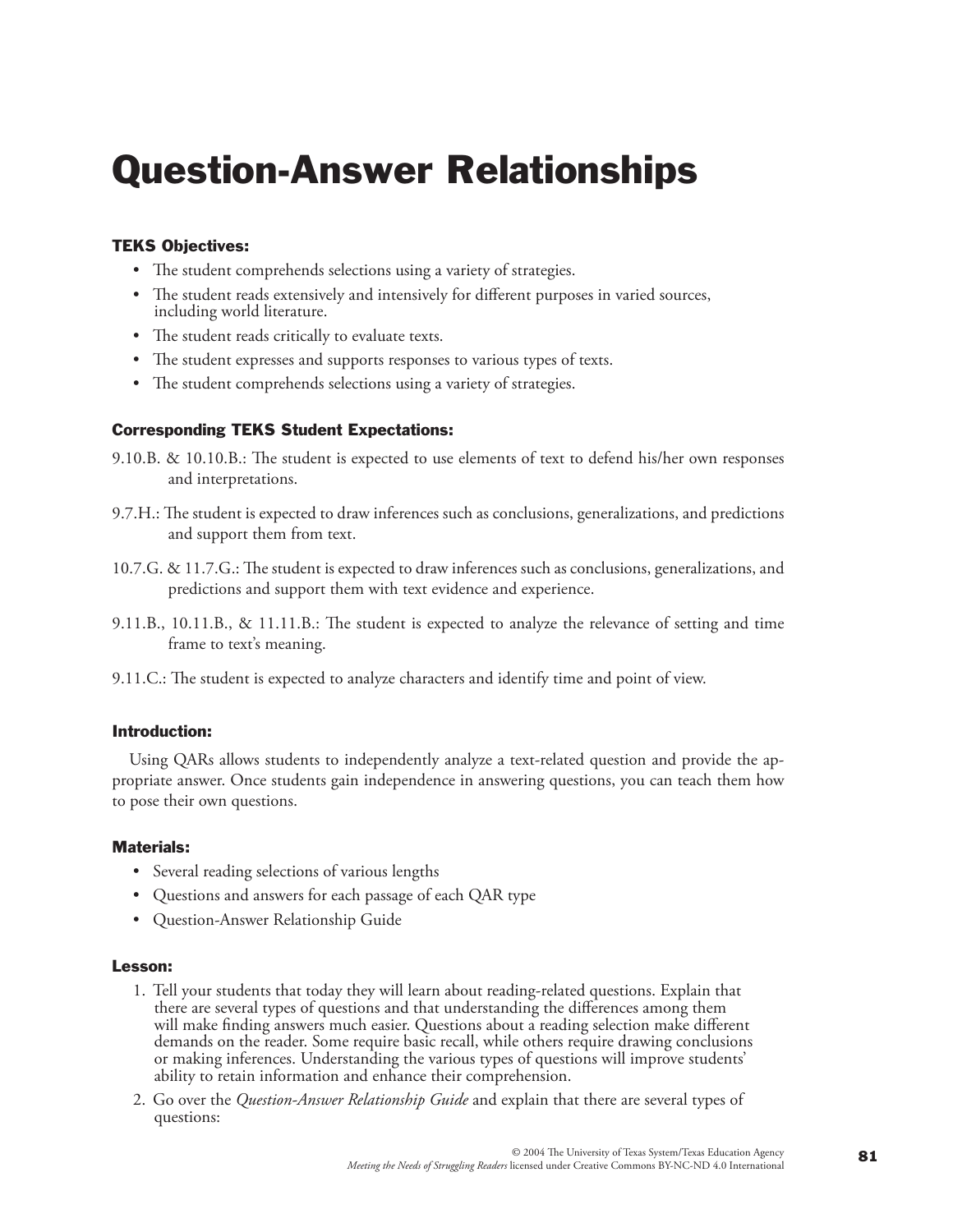**In the Book:** Questions that can be answered using information from the text. There are two types:

- *Right There:* The information needed to answer *Right There* questions can be found in one place in the reading selection; that is, the information is right there. Answering *Right There*  questions is usually easy and requires little thinking or effort.
- *Think and Search:* The information required to answer *Think and Search* questions is found in more than one place in the reading and requires putting various pieces of information together. These questions require that a conclusion be drawn.

**In My Head:** Questions that can be answered with information based on prior student knowledge and experiences. In My Head questions require more thought than In The Book questions. There are also two types:

- *Author and You:* When answering *Author and You* questions, students need to add their own knowledge and experiences to information from the story. The answers cannot be found in the selection, but reading the selection is necessary to answer *Author and You* questions. These questions require that inferences be drawn using text details plus the student's prior knowledge.
- *On My Own:* To answer this type of question, students rely on their own knowledge and experience, and it is not necessary to read the selection in order to answer the questions. These questions may require the student to make an evaluation or to be creative.
- 3. Give students a short reading selection, four questions (one of each type), four answers, and a blank *QAR Guide*. Model labeling each question and placing it under the appropriate heading (e.g., *Author and You*, *On My Own*, etc.). As you think aloud, model how to find the correct response for each question.
- 4. With a new selection, set of questions and answers, and a fresh *QAR guide*, repeat the last step. This time have students work in pairs to place each question under the correct heading. Call on pairs to share their responses and to explain the placement of questions in the guide.
- 5. Repeat Step 4, but this time do not provide students with the answers. Students now must supply the responses and place each question under the correct heading.
- 6. After students have had plenty of practice with paragraphs, provide them with longer texts containing more questions. Guide the students through an initial QAR as a review. Then students work through remaining exercises while you provide each pair with feedback on QAR selection and answer accuracy.
- 7. Now students are ready to move on to chapters or a full story broken into four segments, each followed by six questions—two per QAR category. The first segment is completed by the class and serves as a review. The second is completed by each student, but corrected by the group. The remaining two segments are completed by each student, with appropriate teacher monitoring and scaffolding.

#### Scaffold:

- Allow students who are having difficulty to repeat each step before moving on to the next.
- At first, scaffold students' learning by using easier and shorter passages.
- Surround each activity with lots of discussion and think-alouds. By discussing each step, you will make your thinking visible.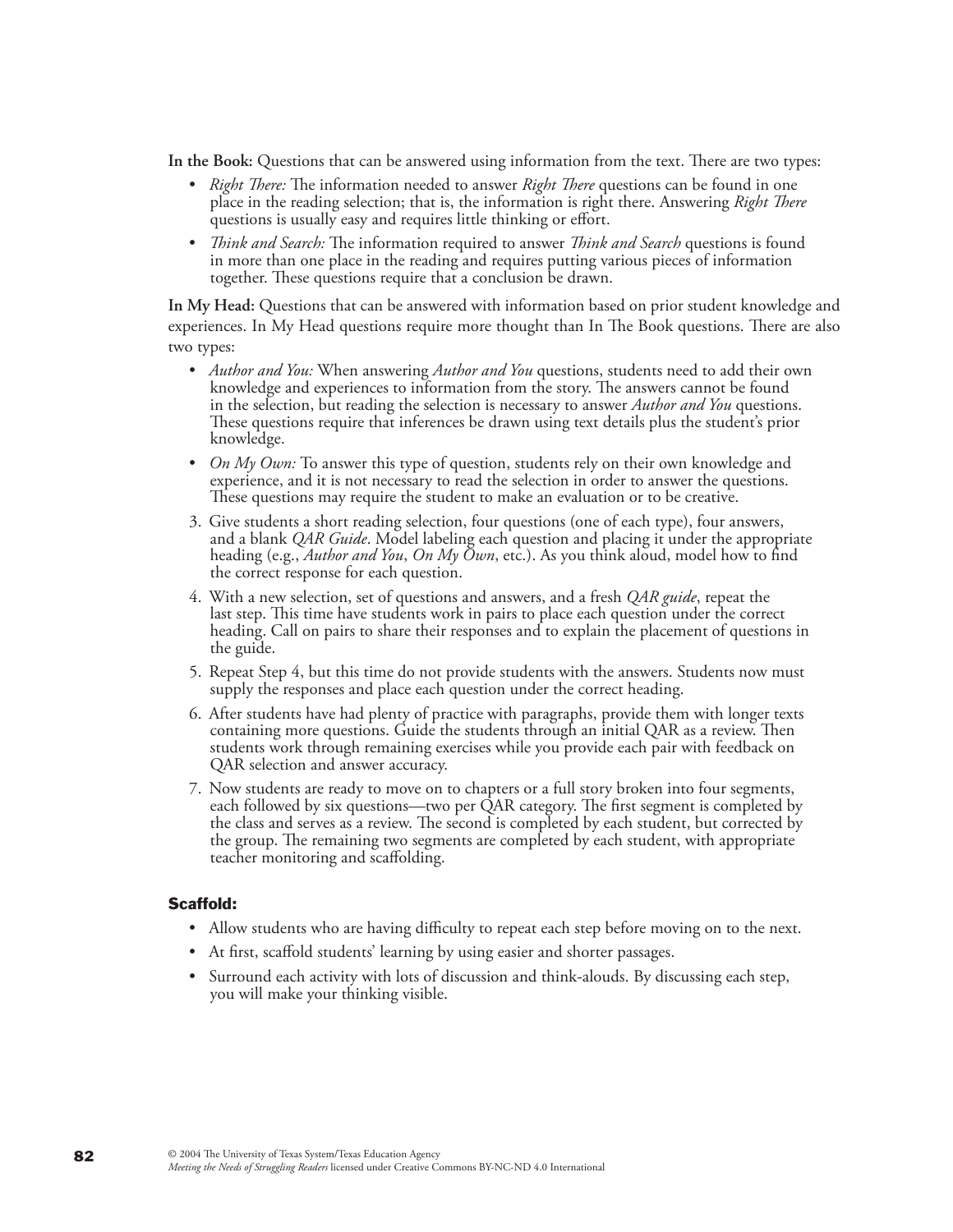# Question-Answer Relationship Guide

| Name(s):                                                                                                                                                                                                                                                                                                                                                                                                                                                                                                                                                                                                                                                                                                                                                                                                                                                                                                                                               | Date:                                                                                                                                                                                                                                                                                                                                                                                              |
|--------------------------------------------------------------------------------------------------------------------------------------------------------------------------------------------------------------------------------------------------------------------------------------------------------------------------------------------------------------------------------------------------------------------------------------------------------------------------------------------------------------------------------------------------------------------------------------------------------------------------------------------------------------------------------------------------------------------------------------------------------------------------------------------------------------------------------------------------------------------------------------------------------------------------------------------------------|----------------------------------------------------------------------------------------------------------------------------------------------------------------------------------------------------------------------------------------------------------------------------------------------------------------------------------------------------------------------------------------------------|
| Reading Selection: "The Washwoman" by Isaac Bashevis Singer                                                                                                                                                                                                                                                                                                                                                                                                                                                                                                                                                                                                                                                                                                                                                                                                                                                                                            |                                                                                                                                                                                                                                                                                                                                                                                                    |
| <b>In The Book QARs</b>                                                                                                                                                                                                                                                                                                                                                                                                                                                                                                                                                                                                                                                                                                                                                                                                                                                                                                                                | <b>In My Head QARs</b>                                                                                                                                                                                                                                                                                                                                                                             |
| <b>Right There</b><br>The answer is in the text, usually easy to find. The<br>words used to make up the question and answer are<br>right there, in the same sentence. Example:<br>How old was the washwoman who took care of the<br>family's laundry?                                                                                                                                                                                                                                                                                                                                                                                                                                                                                                                                                                                                                                                                                                  | <b>Author and You</b><br>The answer is not in the text. You need to think<br>about what the author is telling you and what you<br>already know. Example:<br>Why did the washwoman make such a strong impression<br>on the little boy who narrates the story?                                                                                                                                       |
| The washwoman was past 70 when she began doing the<br>wash for the family.                                                                                                                                                                                                                                                                                                                                                                                                                                                                                                                                                                                                                                                                                                                                                                                                                                                                             | Even though the woman was of such an advanced age, she<br>did not want to be a burden to others. She worked much<br>harder than any person of her age should. Her concern with<br>finishing her work and returning the laundry to its owners<br>prolonged her life until her responsibilities were completed.                                                                                      |
| <b>Think and Search (Putting it Together)</b><br>The answer is in the reading; however, you need to<br>put together several pieces of information to find it.<br>Words for the question and words for the answer are<br>not found in the same sentence (sometimes, not on<br>the same page). They come from different places in<br>the reading. Example:<br>What things did the washwoman do that made her such<br>a good launderer?<br>Every piece of linen sparkled like polished silver.<br>٠<br>Every piece was neatly ironed.<br>She charged no more than the others did. The<br>٠<br>woman had no faucet where she lived but had<br>to bring in the water from a pump.<br>She scrubbed thoroughly in a washtub, rinsed<br>٠<br>with washing soda, soaked, boiled in an<br>enormous pot, starched, and then ironed.<br>Every piece was handled ten times or more.<br>She had to carry the laundry up to the attic<br>and hang it on clotheslines. | On My Own<br>The answer is not in the reading. You can even an-<br>swer this question without reading the selection. You<br>need to use your own experiences and prior knowl-<br>edge. Example:<br>What are the traits of a hard worker?<br>A hard worker is one who is always punctual, completes<br>all work, is responsible, gets along with co-workers, and<br>enjoys doing his/her work well. |
| learning. Newark, DE: International Reading Association.                                                                                                                                                                                                                                                                                                                                                                                                                                                                                                                                                                                                                                                                                                                                                                                                                                                                                               | Moore, D. W., Readence, J. E., & Rickelman, R. J. (1989). Prereading activities for content area reading and                                                                                                                                                                                                                                                                                       |
| Raphael, T. E. (1982). Question-answering strategies for children. Reading Teacher, 38, 186-190.                                                                                                                                                                                                                                                                                                                                                                                                                                                                                                                                                                                                                                                                                                                                                                                                                                                       |                                                                                                                                                                                                                                                                                                                                                                                                    |

Raphael, T. E. (1984). Teaching learners about sources of information for answering comprehension questions. *Journal of Reading, 27*, 303-311.

Raphael, T. E. (1986). Teaching question-answer relationships, revisited. *Reading Teacher, 39*, 516-522.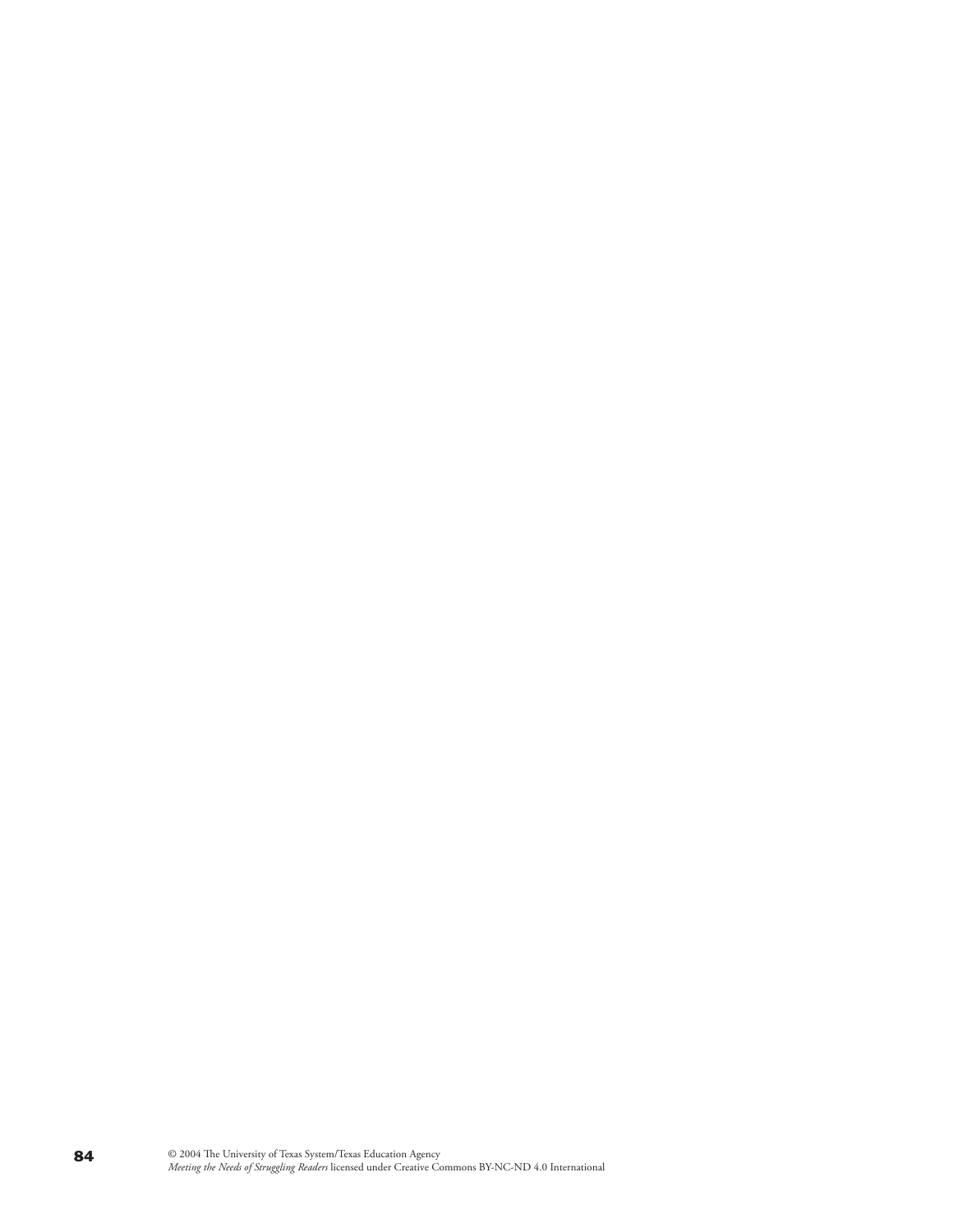# Reaction Guide

### TEKS Objectives:

- The student comprehends selections using a variety of strategies.
- The student reads critically to evaluate texts.
- The student expresses and supports responses to various types of texts.
- The student comprehends selections using a variety of strategies.

### Corresponding TEKS Student Expectations:

9.7.F.: The student is expected to identify main ideas and their supporting details.

- 9.10.B. & 10.10.B.: The student is expected to use elements of text to defend his/her own responses and interpretations.
- 9.11.B., 10.11.B., & 11.11.B.: The student is expected to analyze the relevance of setting and time frame to text's meaning.
- 9.11.C.: The student is expected to analyze characters and identify time and point of view.
- 9.7.H.: The student is expected to draw inferences such as conclusions, generalizations, and predictions and support them from text.
- 10.7.G. & 11.7.G.: The student is expected to draw inferences such as conclusions, generalizations, and predictions and support them with text evidence and experience.

### Materials:

- Appropriate reading materials/text
- Reaction Guide

### Lesson:

Note: Teaching students about logical arguments prior to this lesson will provide them with background knowledge (see *Arguments: Are They Logical?*).

- 1. Read the selection and select the key concepts that underlie the piece.
- 2. Write thought-provoking statements related to the reading selection.
- 3. Include two columns, one to be completed before reading and one to be completed after reading.
- 4. Distribute copies of the statements.
- 5. Have students work in pairs. Ask students to read the statements together and to discuss whether or not they agree with each. Explain that it is not necessary that they agree with each other, but that they must explain to their partner why they disagree or agree with each statement. Even though they are working in pairs, each student should complete their own Reaction Guide. If they agree with the statement, they are to put a checkmark under the *Before Reading* column.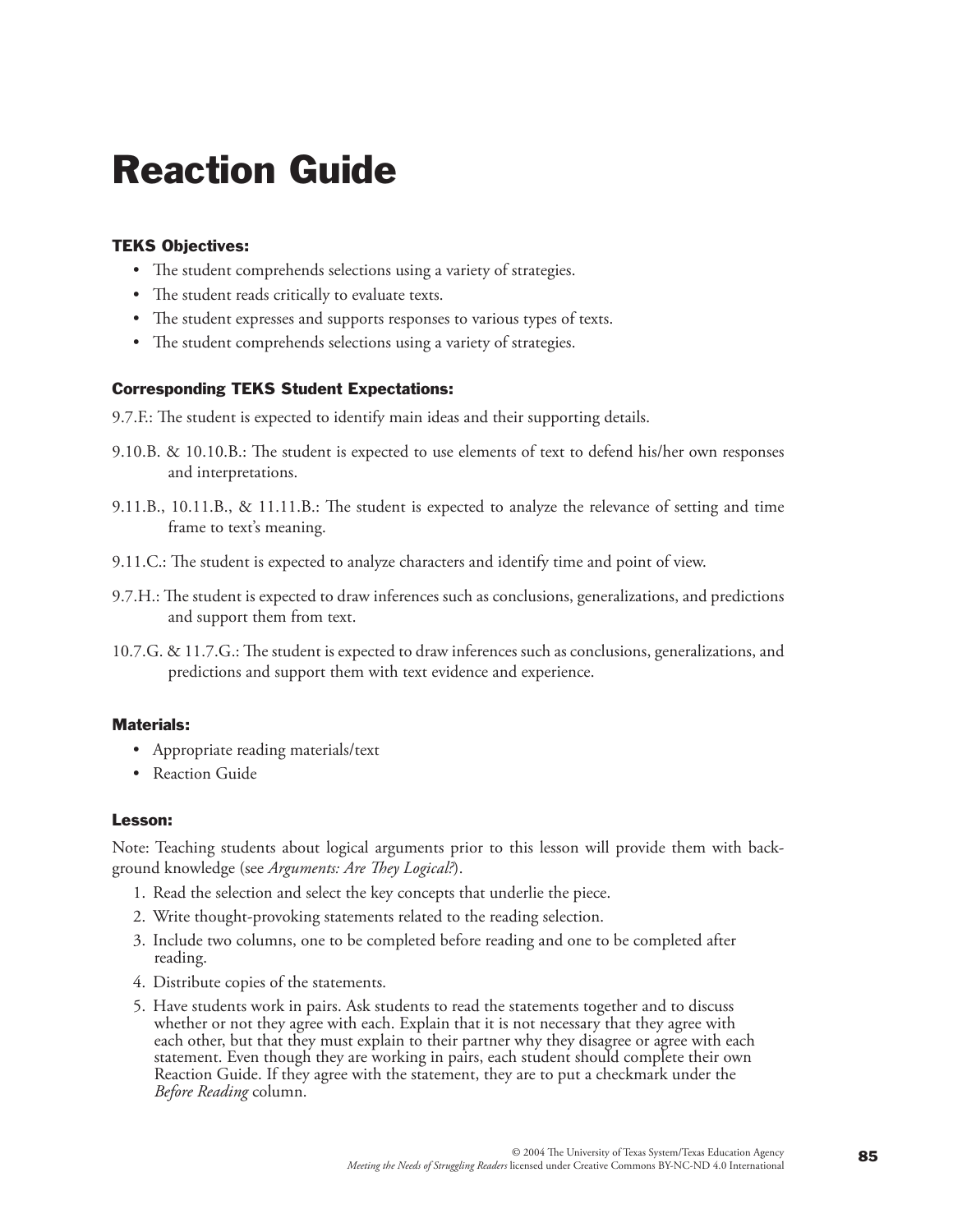- 6. Explain to students that there are no right or wrong answers. Encourage students to listen to others' opinions without criticism. Instead, they should explain their responses, and whenever possible, provide evidence to support their point of view.
- 7. Once students have completed the *Before Reading* column, engage the class in a discussion. Ask students to share their responses and to explain why they agree or disagree with each statement.
- 8. Have students read the selection independently.
- 9. Working again in pairs, students repeat Step 5, but this time they fill in the *After Reading* column.
- 10. Bring the class together and have a second class discussion. As students share their responses, ask them to cite examples from the reading selection to support their answers.

Readence, J. B., Bean, T. W., & Baldwin, R. S. (1998). *Content area literacy: An integrated approach*. Dubuque, IA: Kendall/Hunt.

Wood, K. D., & Harmon, J. M. (2002). *Strategies for integrating reading and writing in middle and high school classrooms*. Westerville, OH: National Middle School Association.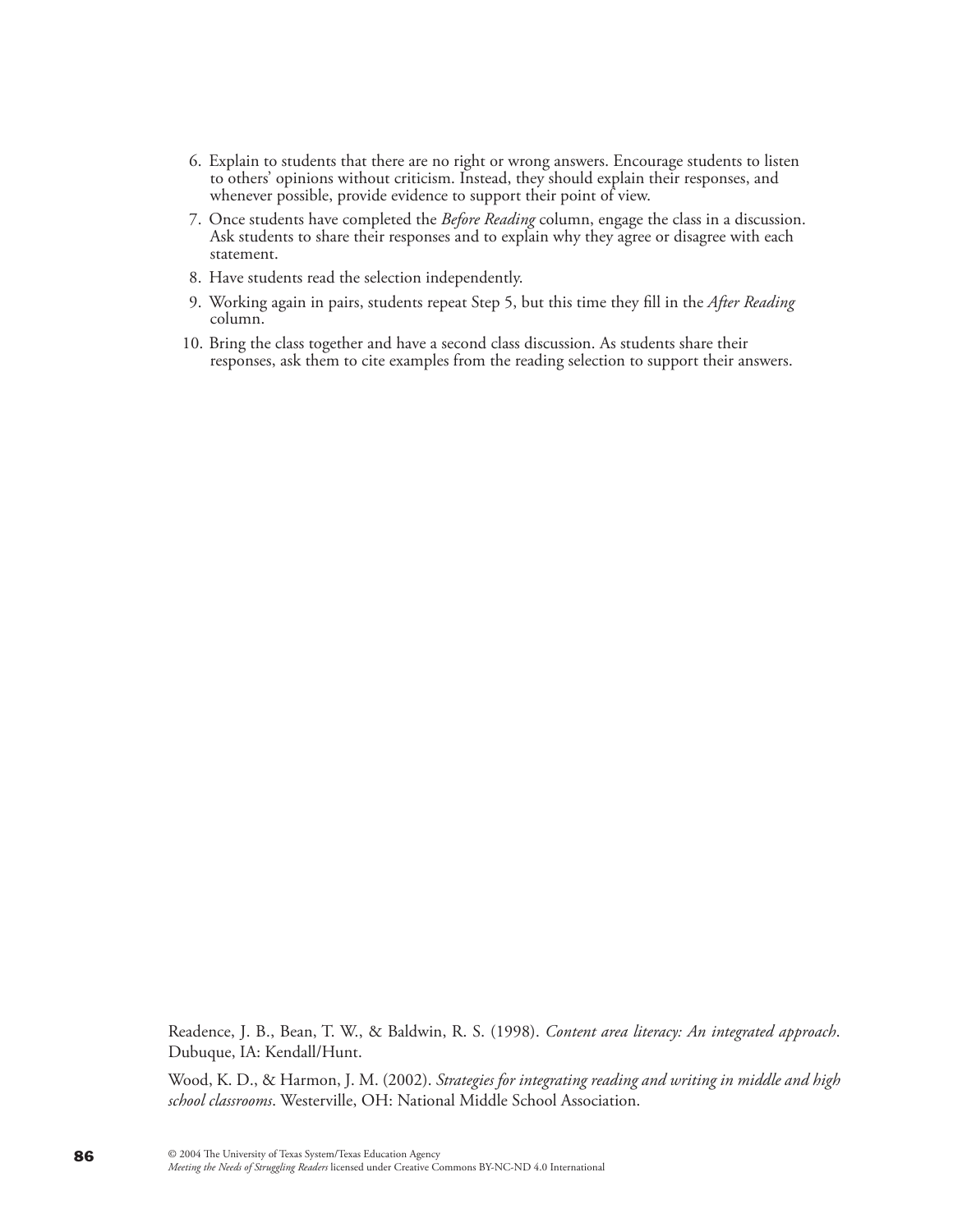| Name:                                                                                                                                                                                 |                       |                      |
|---------------------------------------------------------------------------------------------------------------------------------------------------------------------------------------|-----------------------|----------------------|
| Title: "The Gift of the Magi"                                                                                                                                                         |                       |                      |
| Read the following statements and place a checkmark if you agree with the statement under the Before Read-<br>ing column.                                                             |                       |                      |
| Read "The Gift of the Magi" by O. Henry and place a checkmark if you agree with the statement under the After<br>Reading column. Did your responses change after reading the passage? |                       |                      |
|                                                                                                                                                                                       | <b>Before Reading</b> | <b>After Reading</b> |
| 1. It's better to give than to receive.                                                                                                                                               |                       |                      |
| 2. Love is unselfish.                                                                                                                                                                 |                       |                      |
| 3. When giving gifts, it's the thought that counts.                                                                                                                                   |                       |                      |
| 4. You should always work to have better things.                                                                                                                                      |                       |                      |
| 5. A true gift requires sacrifice.                                                                                                                                                    |                       |                      |
| 6. You should always give gifts to your loved ones on<br>important occasions, even when doing so will put<br>you in debt.                                                             |                       |                      |
| If you changed one or more of your responses after reading the selection, explain what in the story made you<br>change your mind.                                                     |                       |                      |
|                                                                                                                                                                                       |                       |                      |
|                                                                                                                                                                                       |                       |                      |
|                                                                                                                                                                                       |                       |                      |
|                                                                                                                                                                                       |                       |                      |
|                                                                                                                                                                                       |                       |                      |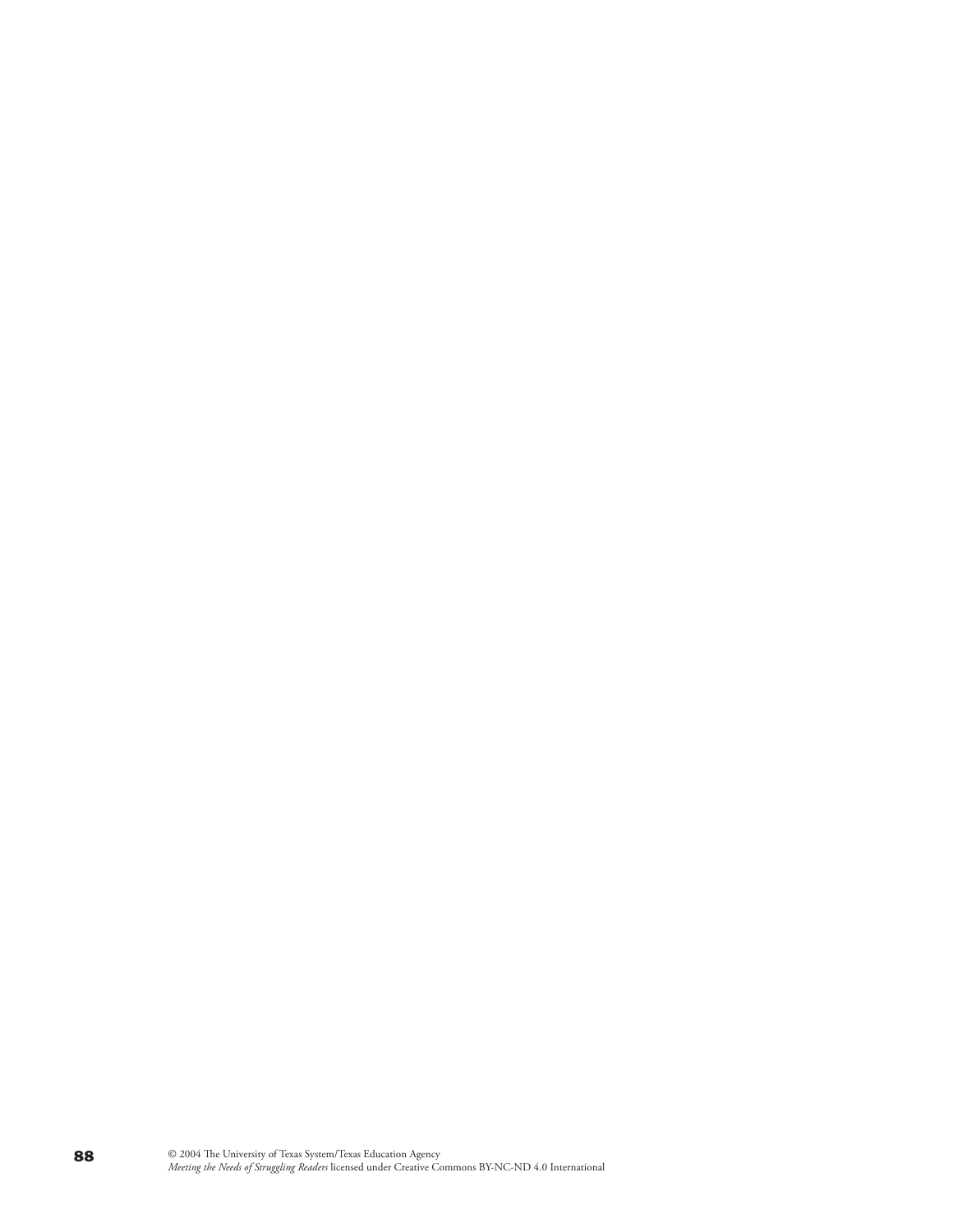# Story Impressions

### TEKS Objectives:

- The student comprehends selections using a variety of strategies.
- The student analyzes literary elements for their contributions to meaning in literary texts.
- The student expresses and supports responses to various types of texts.
- The student reads critically to evaluate texts.

### Corresponding TEKS Student Expectations:

- 9.10.B. & 10.10.B.: The student is expected to use elements of text to defend his/her own responses and interpretations.
- 9.11.A.: The student is expected to recognize the theme (general observation about life or human nature) within a text.
- 9.11.C.: The student is expected to analyze characters and identify time and point of view.
- 9.11.E.: The student is expected to analyze the development of plot in narrative text.
- 10.11.C.: The student is expected to describe and analyze the development of plot and identify conflicts and how they are addressed and resolved.
- 9.7.H.: The student is expected to draw inferences such as conclusions, generalizations, and predictions and support them from text.
- 10.7.G. & 11.7.G.: The student is expected to draw inferences such as conclusions, generalizations, and predictions and support them with text evidence and experience.

### Materials:

- Appropriate reading materials/text
- *• Story Impressions Guide*

### Introduction:

This activity helps to activate students' schema. It promotes students' interest as they make predictions and compare their own story to the one in the text.

### Lesson:

- 1. The teacher selects words or phrases that represent important characters, settings, and key elements of the plot of a narrative the students will read.
- 2. List clue words according to their sequence in the narrative, with arrows indicating the direction of the action.
- 3. The students then use these words to compose their own stories—their versions of what the upcoming story will be about.
- 4. After reading the selection, students compare their story to the one in their text. Students describe similarities and differences, including setting, characters, plot, etc.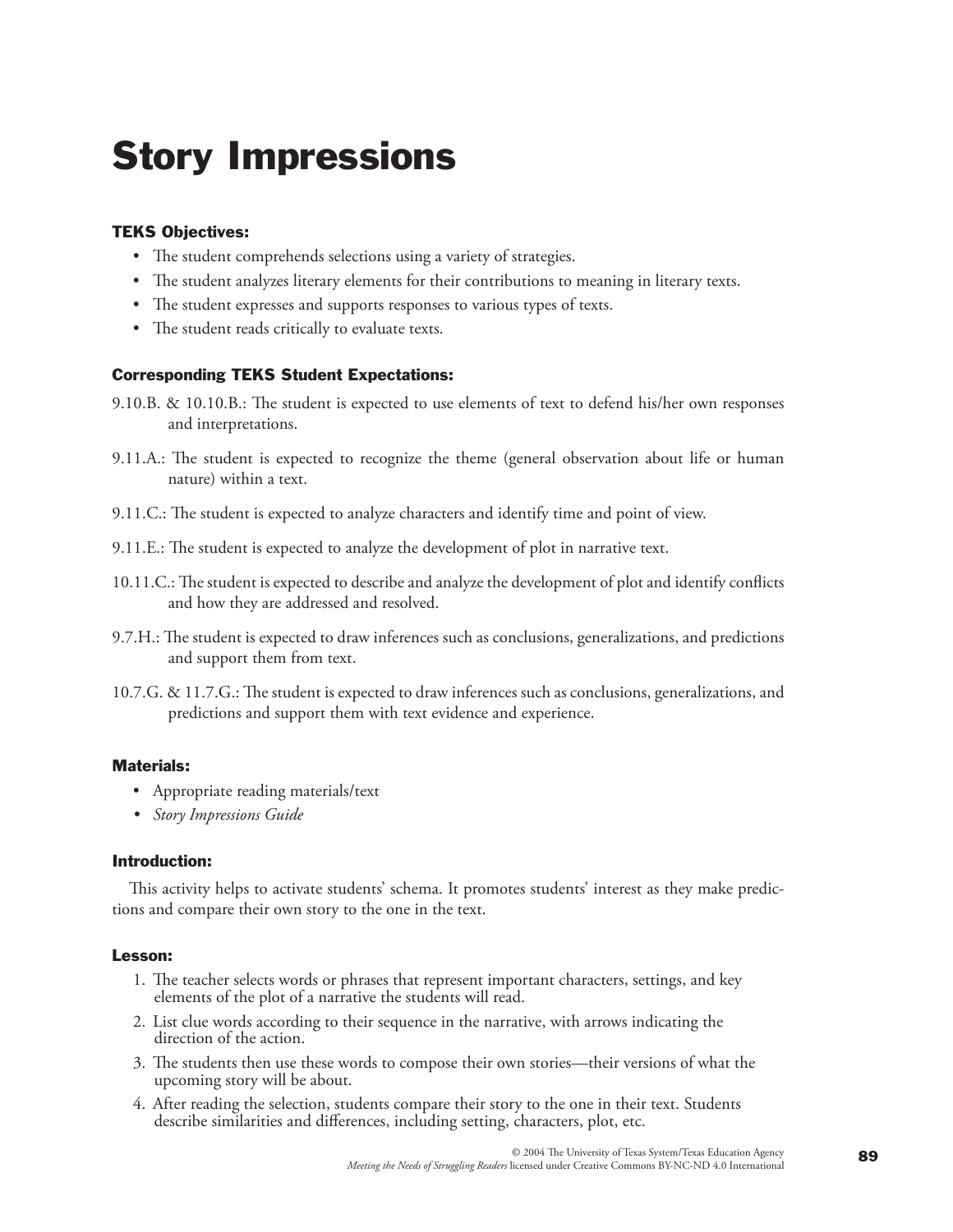### Scaffold:

- Ask students to discuss movie previews they have recently seen in the theater. Then ask them to predict what the movie will be about. Discuss with students whether predictions based on previews are always correct.
- Before students write their story impressions independently, create several stories with the class or with a small group, providing lots of guidance in the form of think-alouds and modeling.

McGinley, W. J., & Denner, P. R. (1987). Story impressions: A prereading/writing activity. *Journal of Reading, 31*, 248-253.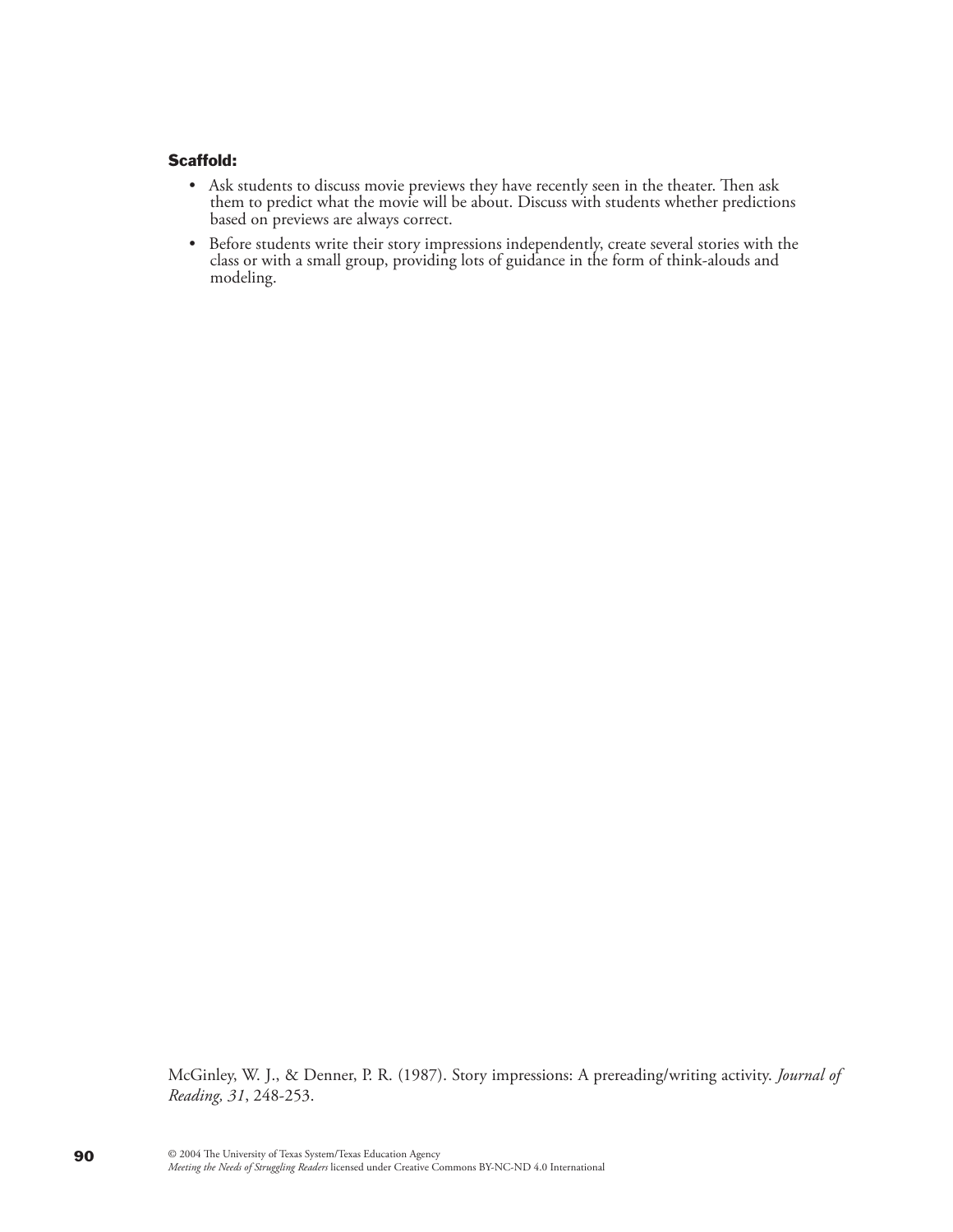# Story Impressions

### Name: Marísa Sanders

**Date:** November 2

### Directions:

The words and phrases below were taken from \_\_\_\_\_\_\_\_\_\_\_\_\_\_\_\_\_\_\_\_\_\_\_\_\_\_\_\_\_\_\_\_\_\_\_\_\_\_\_\_\_, a **"The Princess and the Tin Box," by James Thurber**story that you will soon read. Using the words on the left column, make up your own story. Then read the story and compare your prediction to the author's story. Describe some of the similarities and differences between the two.

far country

king prettiest princess gold, platinum, silver toys nightingale sang sapphire/topaz bathroom marriage first prince solid gold apple second prince diamond nightingale third prince great jewel box fourth prince gigantic ruby heart fifth prince small tin box great interest and delight selection wedding

### My story

**A long time ago there lived a king and queen who were the parents of the prettiest princess in their far away country. They were very wealthy and lived in a beautiful castle full of the most luxurious furniture and clothes that money could buy. The walls had encrusted gems and the bathroom was adorned with sapphire and topaz. The castle had many servants who took care of the family and made sure they only received the best of things and care. The princess' toys were all made of gold, platinum, or silver. She had a nightingale in a golden cage that sang to her every night.** 

**When the princess reached marrying age, all the princes from around the land came to offer their love. The first prince showed her a garden full of solid gold apples. The second prince took her to his castle where he had a nightingale adorned with diamonds. The third prince gave her a great jewel box as a present. The fourth prince told her that if she married him, he would give her a gigantic pendant in the shape of a heart made of rubies. But the fifth prince was poor and gave her only a tin box. However, the princess could see in his eyes goodness and honesty and was moved because he had made the present he'd brought, while the rest had obtained theirs with their riches.**

**With great interest and delight the princess shared with her nightingale the difficult choice she was about to make. The nightingale in the golden cage advised the princess to follow her heart and to choose the prince who had used his own hands and talent to make the gift.**

**Although the queen and king were disappointed at their daughter's selection, they were so delighted to see her so happy and in love that they soon agreed to the marriage.**

**The prettiest princess and the tin-box prince married in a beautiful ceremony. After the wedding the tin-box prince confessed that he was indeed wealthy, but that wanted a wife who would marry him for love and not for his belongings. The tin-box prince and the prettiest princess lived happily ever after.**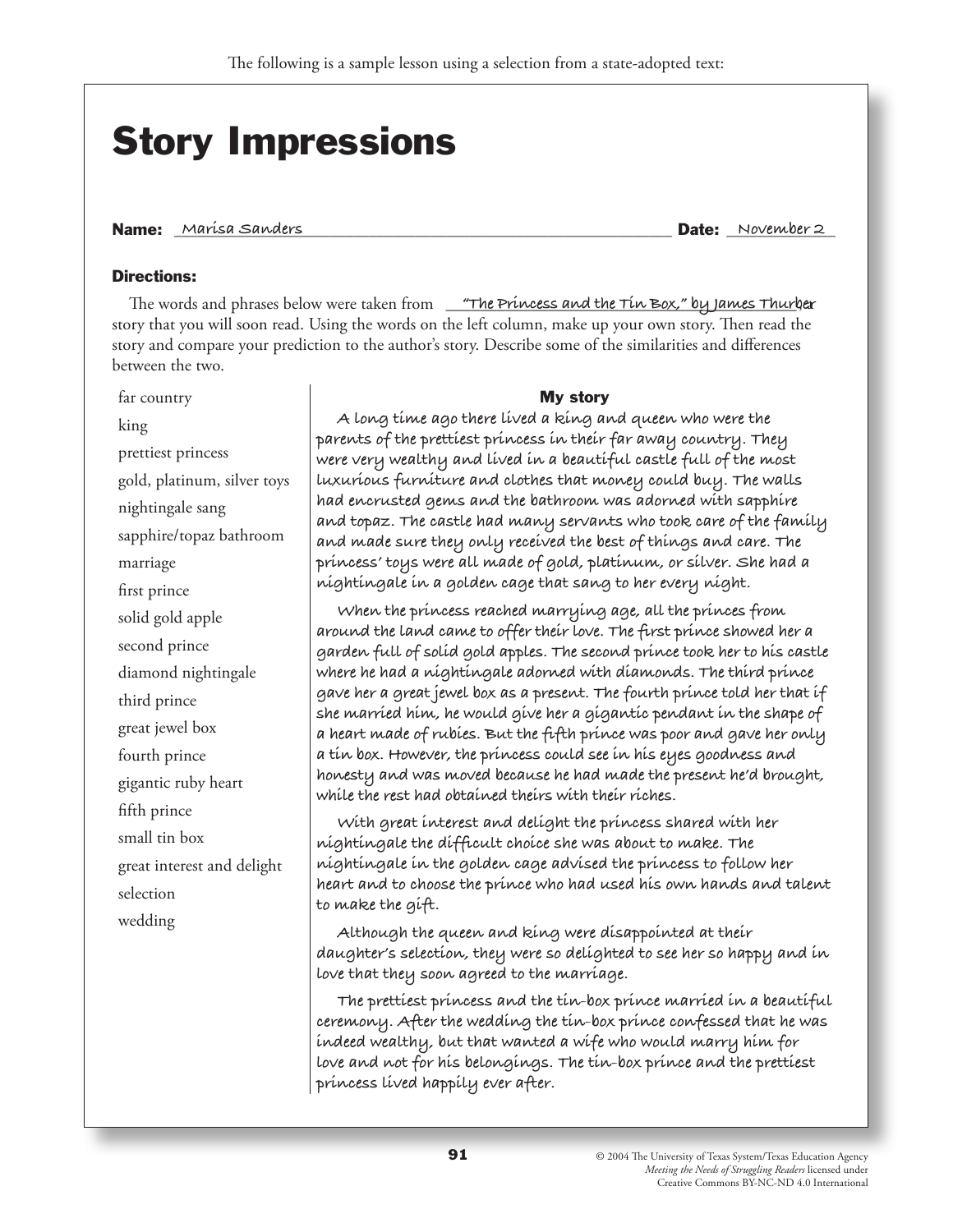| <b>Compare:</b>             | <b>Similarities:</b>                                                                       | <b>Differences:</b>                                                                                                                                                                              |
|-----------------------------|--------------------------------------------------------------------------------------------|--------------------------------------------------------------------------------------------------------------------------------------------------------------------------------------------------|
| <b>Setting</b>              | The princess and king were rich and<br>díd líve ín a far away land.                        | There was no queen in his story.                                                                                                                                                                 |
| <b>Characters</b>           | In both stories there were five princes<br>bíddíng for her hand.                           | In Thurber's story the princess does not<br>marry the tin-box prince, but chooses<br>the prince who gave her a big box where<br>she can put all her new belongings<br>(and future ones as well). |
| <b>Plot</b>                 | The five princes did try to persuade<br>her using different material things.               | The níghtíngale had no sígníficant<br>role ín Thurber's story whíle ín míne he<br>was the princess' confidant.                                                                                   |
| <b>Resolution</b>           | The príncess díd have to choose among<br>the five princes who came to ask for<br>her hand. | My príncess was a better person, his<br>was shallow and materialistic.                                                                                                                           |
| <b>Other</b><br>conventions | The princess did end up getting<br>marríed.                                                | His story is probably more realistic<br>than mine.                                                                                                                                               |

# Evaluate your story:

**Although Thurber's story is well written, I liked my ending much better. It is more typical of stories that follow this format (fairy tales) and my central character had more redeeming qualities than his. My story also included the nightingale as a secondary character, which made my story more interesting. The nightingale represented wisdom and besides he could talk!**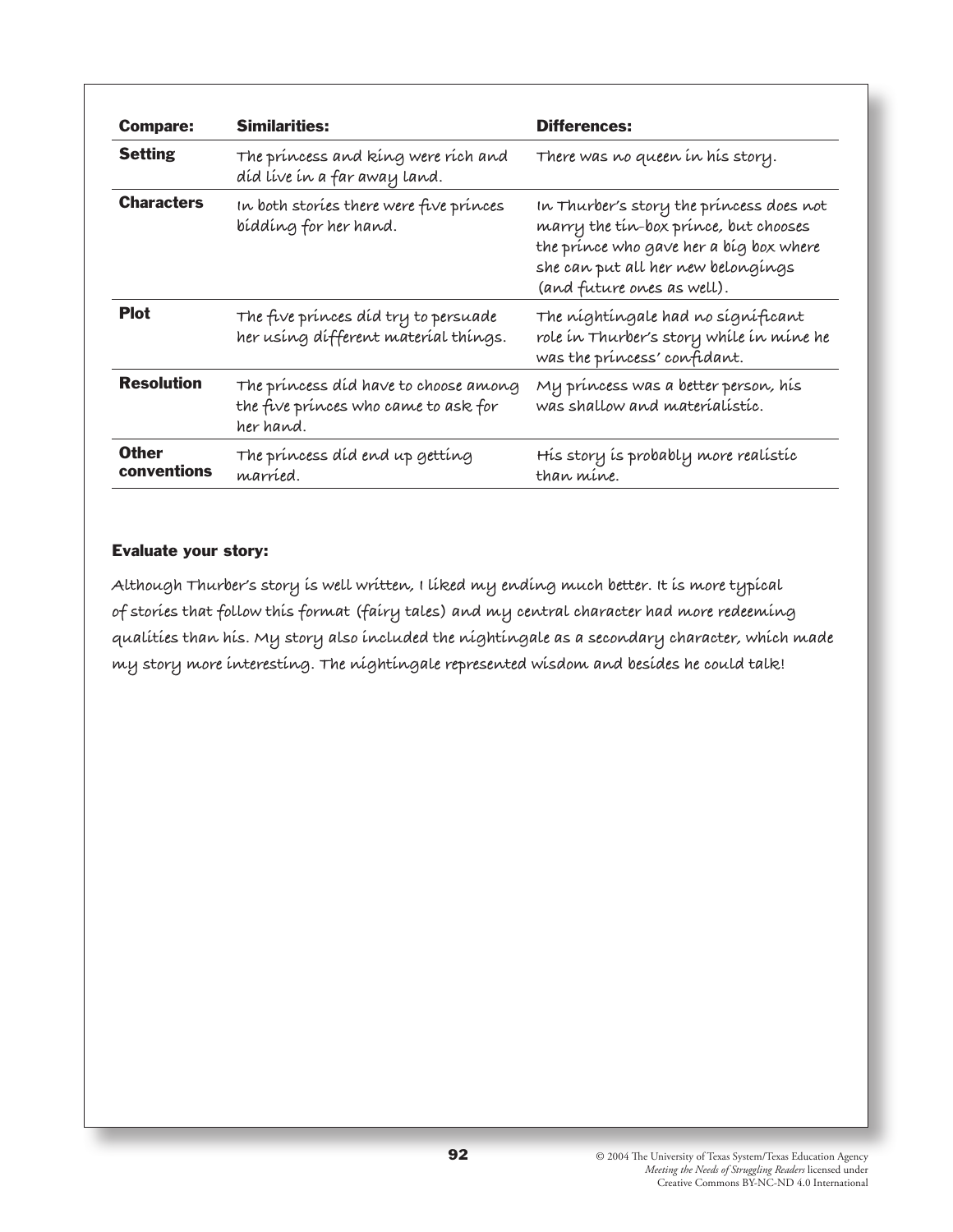| Name:              | Date: ___________                                                                                                                                                                                                                                                                                                         |
|--------------------|---------------------------------------------------------------------------------------------------------------------------------------------------------------------------------------------------------------------------------------------------------------------------------------------------------------------------|
| <b>Directions:</b> |                                                                                                                                                                                                                                                                                                                           |
| between the two.   | The words and phrases below were taken from "The Princess and the Tin Box," by James Thurber, a<br>story that you will soon read. Using the words on the left column, make up your own story. Then read the<br>story and compare your prediction to the author's story. Describe some of the similarities and differences |
|                    | <b>My story</b>                                                                                                                                                                                                                                                                                                           |
|                    |                                                                                                                                                                                                                                                                                                                           |
|                    |                                                                                                                                                                                                                                                                                                                           |
|                    |                                                                                                                                                                                                                                                                                                                           |
|                    |                                                                                                                                                                                                                                                                                                                           |
|                    |                                                                                                                                                                                                                                                                                                                           |
|                    |                                                                                                                                                                                                                                                                                                                           |
|                    |                                                                                                                                                                                                                                                                                                                           |
|                    |                                                                                                                                                                                                                                                                                                                           |
|                    |                                                                                                                                                                                                                                                                                                                           |
|                    |                                                                                                                                                                                                                                                                                                                           |
|                    |                                                                                                                                                                                                                                                                                                                           |
|                    |                                                                                                                                                                                                                                                                                                                           |
|                    |                                                                                                                                                                                                                                                                                                                           |
|                    |                                                                                                                                                                                                                                                                                                                           |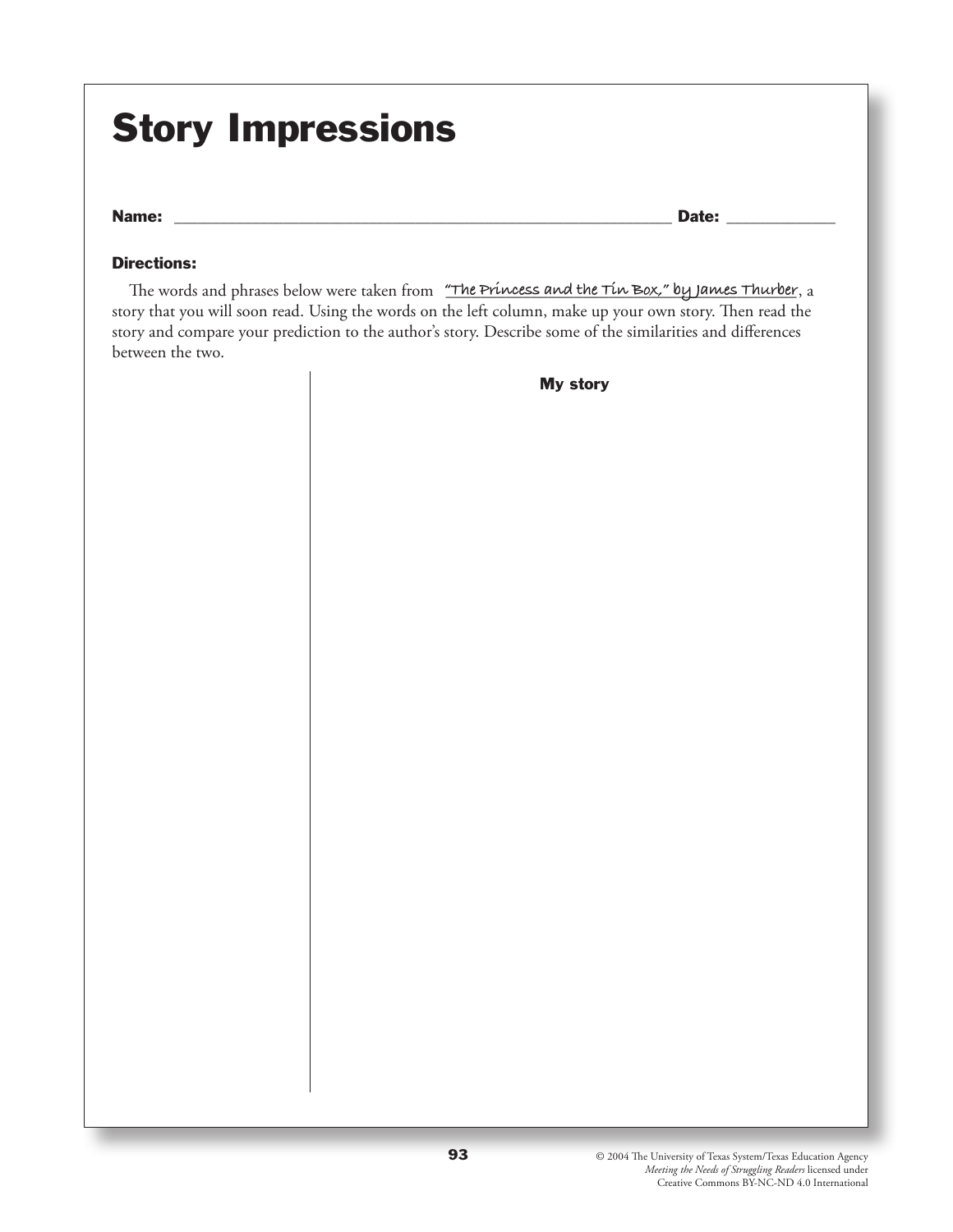| <b>Setting</b><br><b>Characters</b><br><b>Plot</b><br><b>Resolution</b> |  |  |  |
|-------------------------------------------------------------------------|--|--|--|
|                                                                         |  |  |  |
|                                                                         |  |  |  |
|                                                                         |  |  |  |
|                                                                         |  |  |  |
|                                                                         |  |  |  |
|                                                                         |  |  |  |
|                                                                         |  |  |  |
|                                                                         |  |  |  |
|                                                                         |  |  |  |
|                                                                         |  |  |  |
| <b>Other</b>                                                            |  |  |  |
| conventions                                                             |  |  |  |
|                                                                         |  |  |  |
|                                                                         |  |  |  |
|                                                                         |  |  |  |
|                                                                         |  |  |  |
|                                                                         |  |  |  |
| Evaluate your story:                                                    |  |  |  |
|                                                                         |  |  |  |
|                                                                         |  |  |  |
|                                                                         |  |  |  |
|                                                                         |  |  |  |
|                                                                         |  |  |  |
|                                                                         |  |  |  |
|                                                                         |  |  |  |
|                                                                         |  |  |  |
|                                                                         |  |  |  |
|                                                                         |  |  |  |
|                                                                         |  |  |  |
| Note to teacher:                                                        |  |  |  |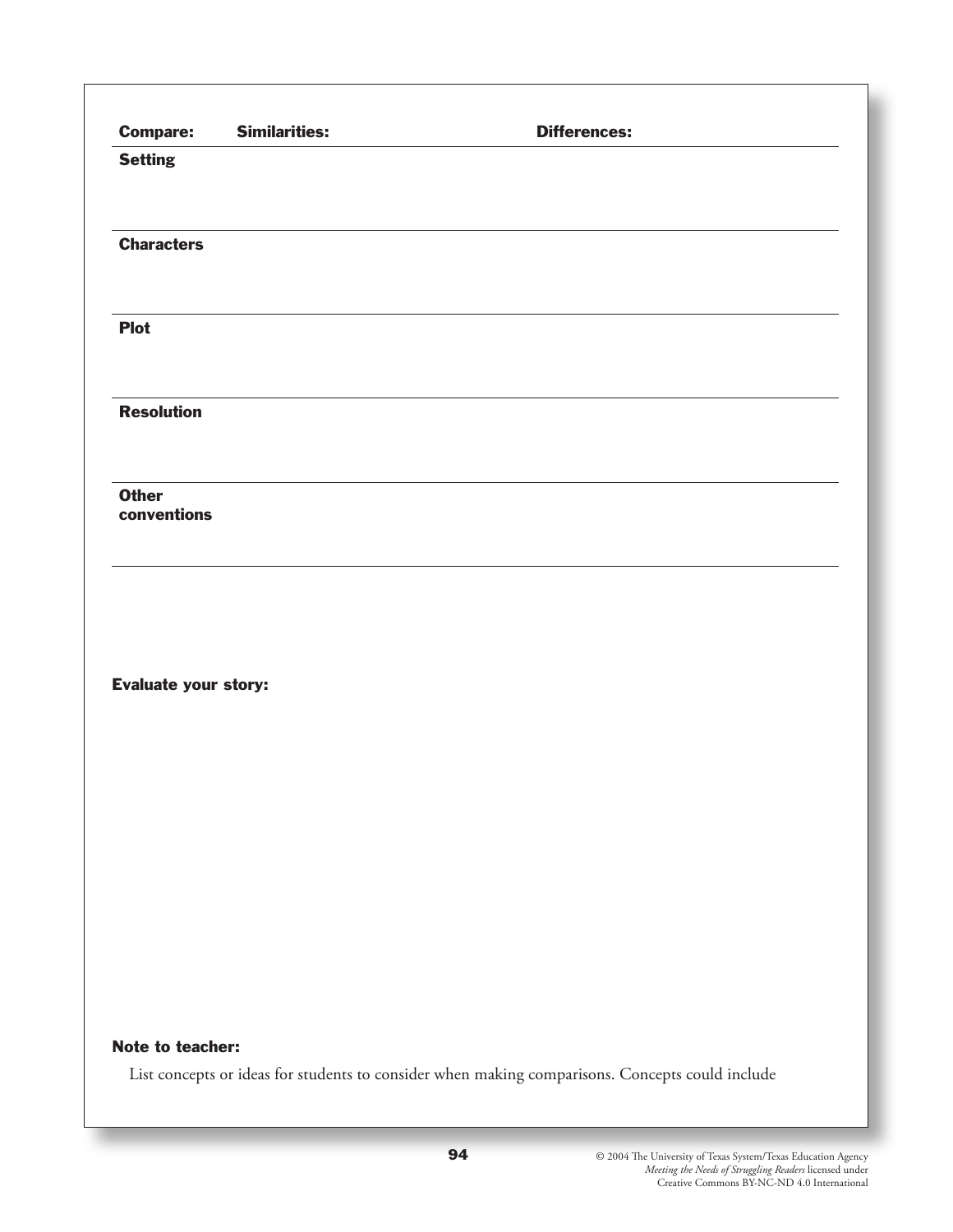# Think Like a Character

### TEKS Objectives:

• The student analyzes literary elements for their contributions to meaning in literary texts.

### Corresponding TEKS Student Expectations:

9.11.C.: The student is expected to analyze characters and identify time and point of view.

### Materials:

- Reading material
- Paper or notebook

### Lesson:

Ask students to answer questions related to one of their readings as if they were one of the characters from their book, the writer of a newspaper article, or a historical figure. Tell them that they must put themselves in the place of the person they will answer for and use their reading material to back up their responses. State questions so that students will respond to them in the first person, such as,

*"How did you feel when you were arrested by the police?"* 

Instead of,

*"What do you think Paul was feeling when he was arrested by the police?"*

### Scaffold:

- This activity will initially require a lot of modeling from you. At first, students will be unsure as to how much inference they can use. Some may have difficulty integrating their own experiences or insights into their responses and be too literal in their answers. One way to model this activity is to tell your students that you will now be one of the characters from their reading and that you will answer their questions. As students begin to ask you questions, model responses that are based on the text, but that also incorporate your interpretation of the character's feelings and/or experiences.
- After several demonstrations, ask students to answer as one of the characters. Give them several opportunities to respond orally before having them answer in writing. You may ask students to work in small groups, in which one student is interviewed by the rest of the group, or in pairs, with students taking turns interviewing each other.
- As students become more comfortable in the role of a character, engage them in discussions regarding the character's motivation and point of view.
- Students who are English language learners will benefit from working with Englishspeaking peers. Distribute ELL students throughout the class so that their peers may serve as models. Depending on the student's level of oral proficiency, you may allow the student to first answer in his/her native language and then work on an English version.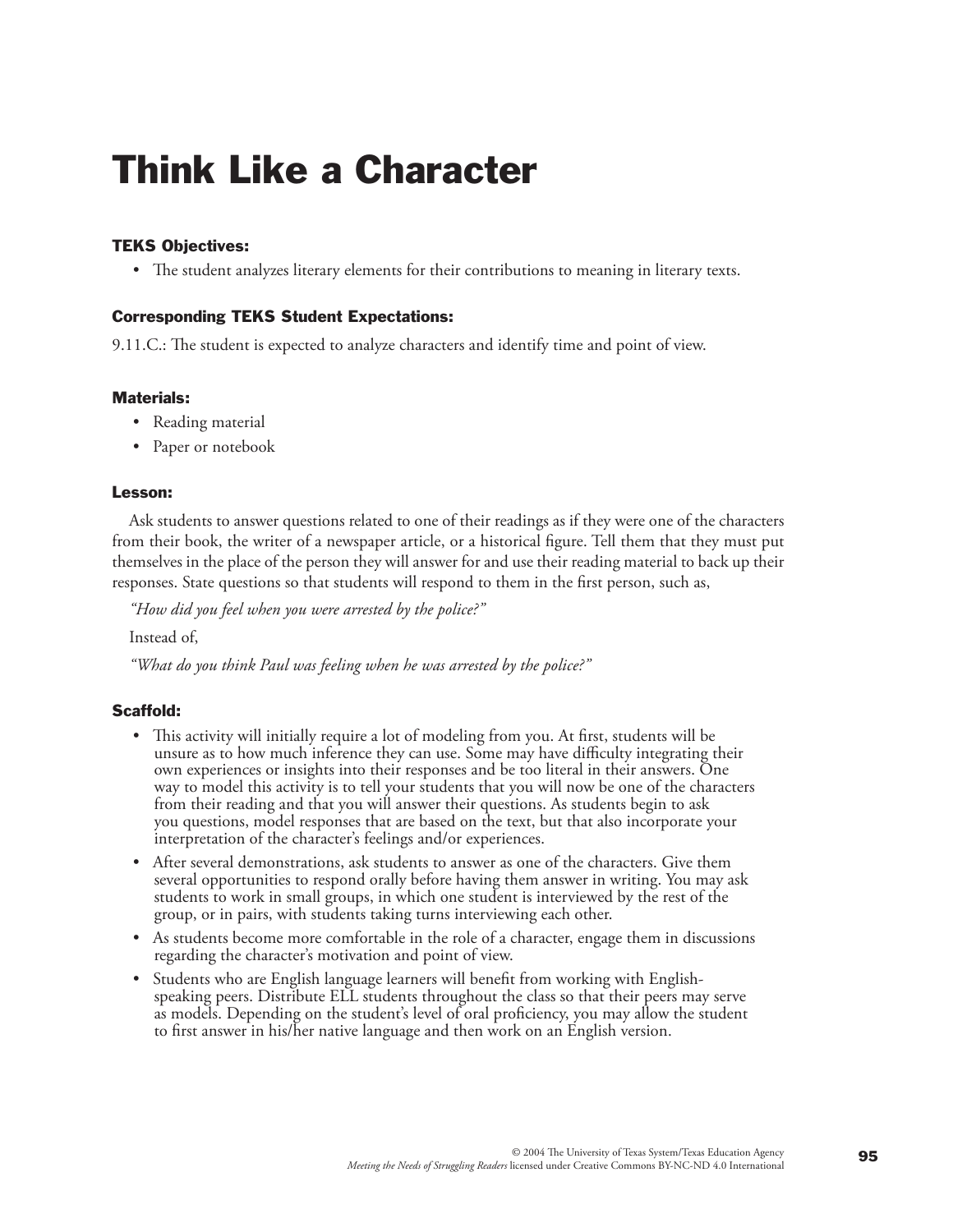#### Teaching Ideas:

- Have students work in pairs. One will act as the character from the story, novel, biography, or newspaper article, and the other will act as a journalist. You can write some of the questions and allow the student "journalist" to add his/her own.
- Routinely ask students to respond to book assignments (such as the questions that appear at the end of a chapter) in the first person.
- Have three students act as the same character. Ask two students to leave the room, while the class interviews the first one. Follow the same procedure with the other two students. Then ask all three students to return to class and receive feedback from the rest of the students. This feedback should include information such as how well the student described time and place, emotions, motivation, and point of view. Ask the student who gave the strongest responses to do a think-aloud and discuss how he/she prepared for the activity.

Adapted from Wood, K. D., Lapp, D., & Flood, J. (1992). *Guiding readers through text: A review of study guides*. Newark, DE: International Reading Association.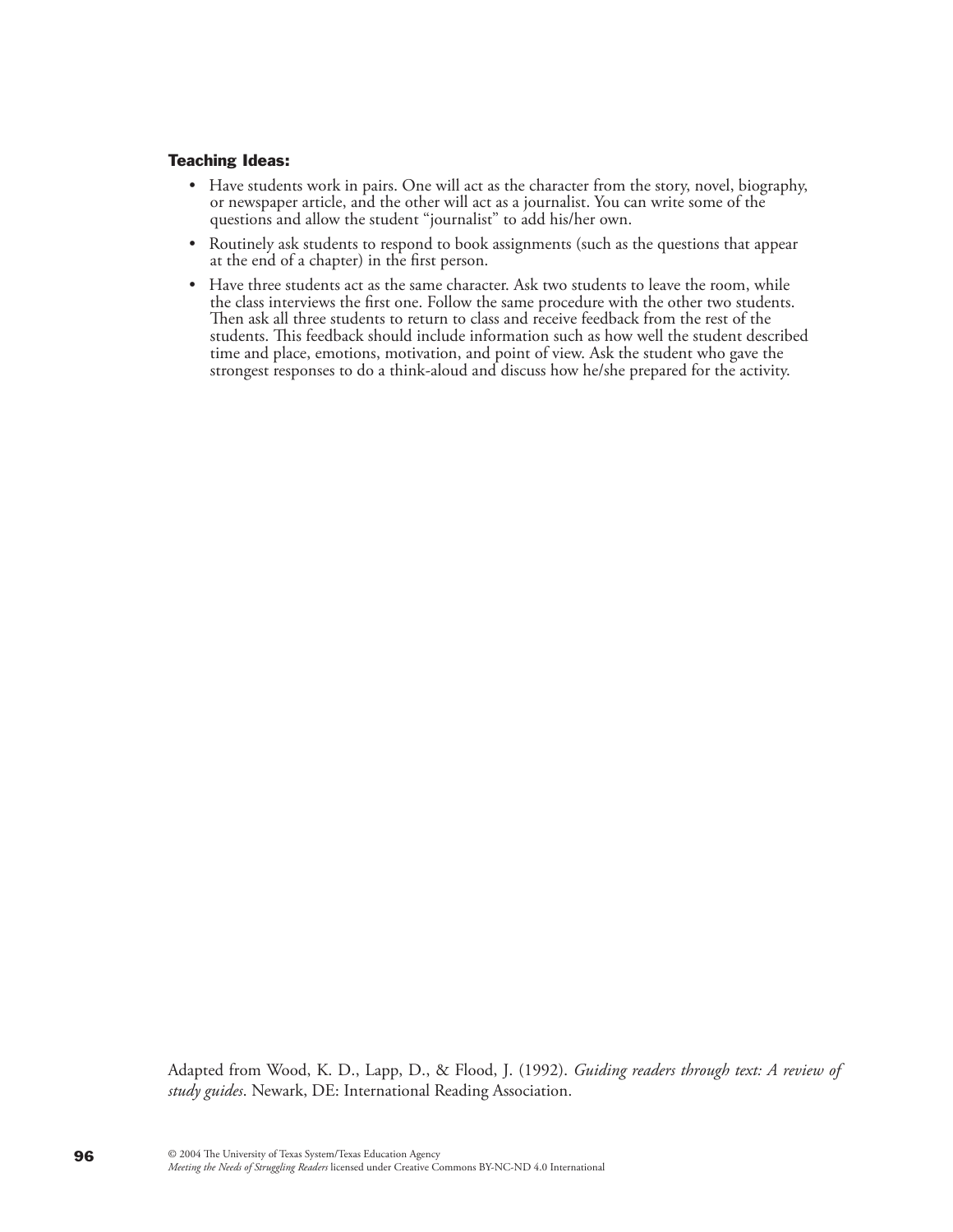# Think Like a Character

Name(s): \_\_\_\_\_\_\_\_\_\_\_\_\_\_\_\_\_\_\_\_\_\_\_\_\_\_\_\_\_\_\_\_\_\_\_\_\_\_\_\_\_\_\_\_\_\_\_\_\_\_\_\_\_\_\_\_\_\_\_\_\_\_ Date: \_\_\_\_\_\_\_\_\_\_\_\_\_\_

**Reading Selection:** Excerpt from "The Necklace" by Guy de Maupassant \_\_\_\_\_\_\_\_\_\_\_\_

# Directions:

- 1. Read the selection.
- 2. Imagine that you are the girl described in the passage.
- 3. Respond to the questions/prompts as if you were the character described.

# Text passage:

*She was one of those pretty and charming girls, born, as if by an accident of fate, into a family of clerks. With no dowry, no prospects, no way of any kind of being met, understood, loved, and married by a man both prosperous and famous, she was finally married to a minor clerk in the Ministry of Education* (page 221).

# Questions/Prompts:

1. What are your true feelings about your husband (the clerk in the Ministry of Education)?

2. Describe the man you dreamed of marrying all your life.

3. How did you feel about your status in life as you were growing up?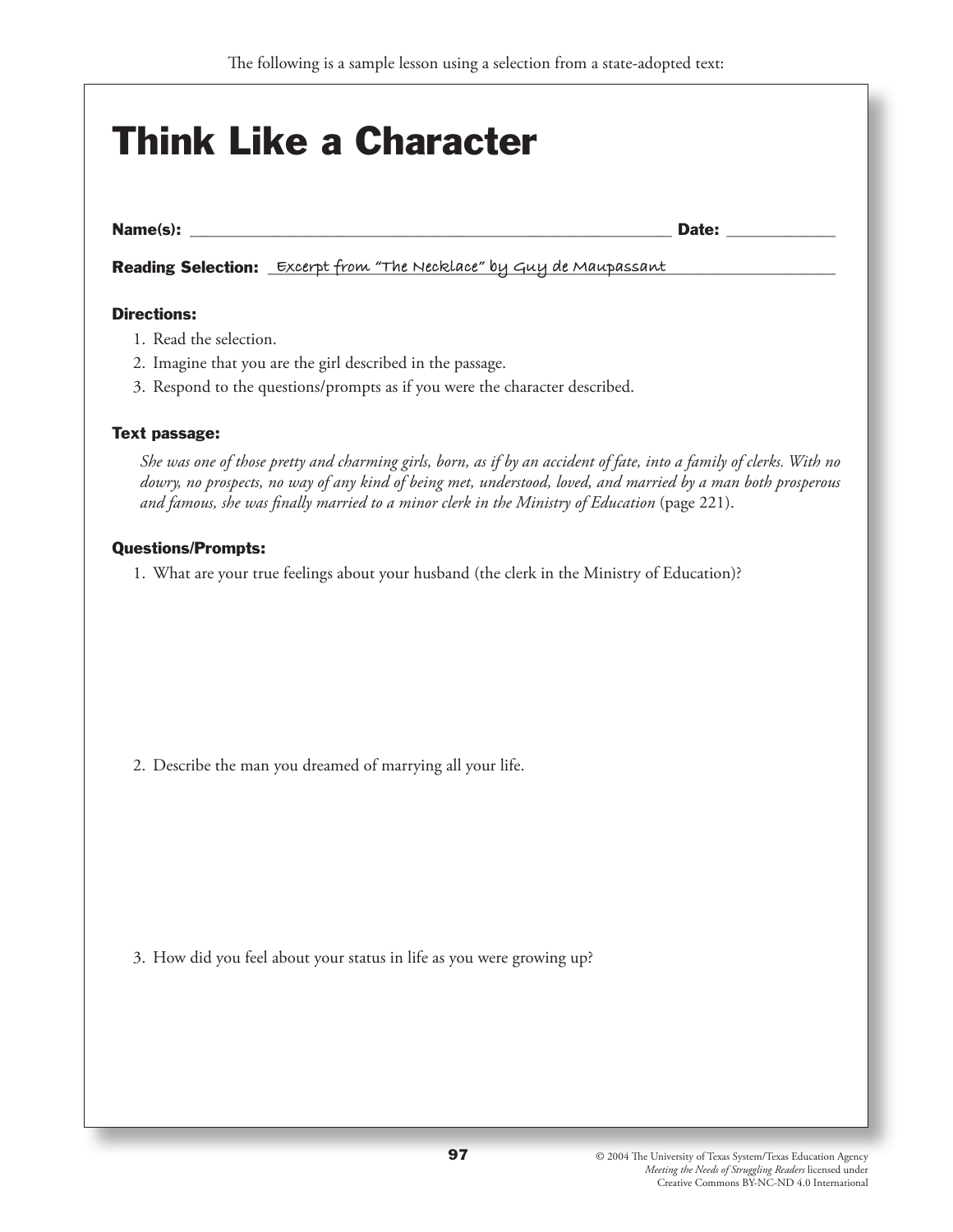98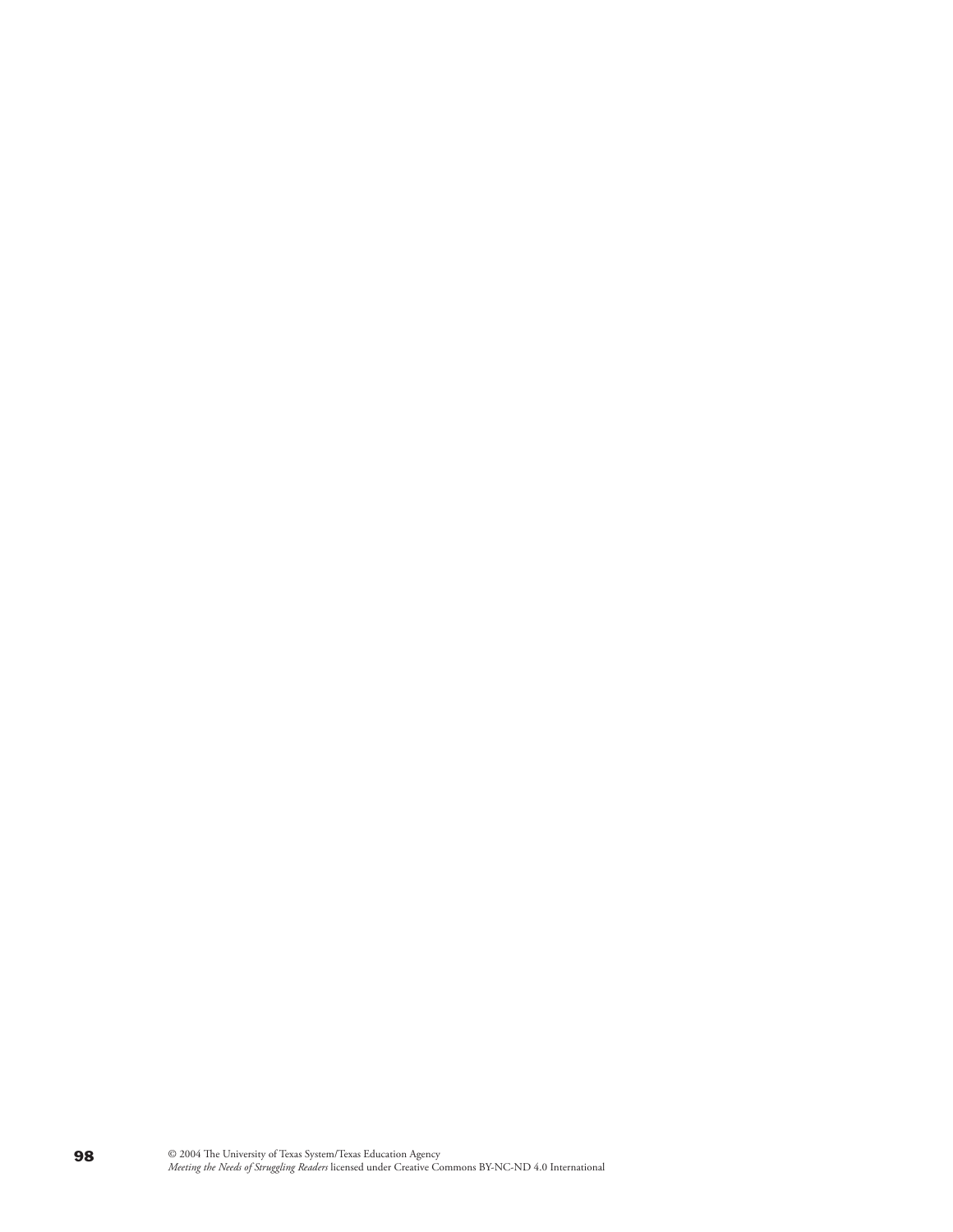# Vocabulary Map

### TEKS Objectives:

- The student uses a variety of strategies to read unfamiliar words and to build vocabulary.
- The student acquires an extensive vocabulary through reading and systematic word study.
- The student analyzes literary elements for their contributions to meaning in literary texts.

### Corresponding TEKS Student Expectations:

- 9.6.B., & 10.6.B.: The student is expected to rely on context to determine meanings of words and phrases such as figurative language, idioms, multiple meaning words, and technical vocabulary.
- 9.6.C., 10.6.C., & 11.6.C.: The student is expected to apply meanings of prefixes, roots, and suffixes in order to comprehend.
- 10.7.G. & 11.7.G.: The student is expected to draw inferences such as conclusions, generalizations, and predictions and support them with text evidence and experience.

#### Materials:

• Appropriate reading materials/text

#### Introduction:

Use vocabulary maps to assess students' background knowledge and to discuss vocabulary words related to the topic. Vocabulary maps also assist in connecting new concepts to known information and organizing information into categories.

#### Lesson:

*Notes: This lesson is described using "A Man Called Horse" by Dorothy M. Johnson (a selection which appears in a state-adopted text) as a sample. The Vocabulary Map Lesson may take more than one class session to complete.*

- 1. Write *Native American* on the board and draw a circle around it.
- 2. Ask students to think of words or ideas related to *Native American* (see figure 1).
- 3. List the words the students suggest on the board.
- 4. Discuss the words in the list. Next write these words on the vocabulary map, placing them in categories. With the class, label each category on the map (see figure 2).
- 5. Ask students to write sentences using the words/phrases from the various categories in the vocabulary map. For example:

*Miccosukee, Crow, Sioux, Cheyenne, and Seminoles are some of the many Native American tribes in the United States.*

6. Ask students to write a summary of what they know about Native Americans, using their vocabulary map.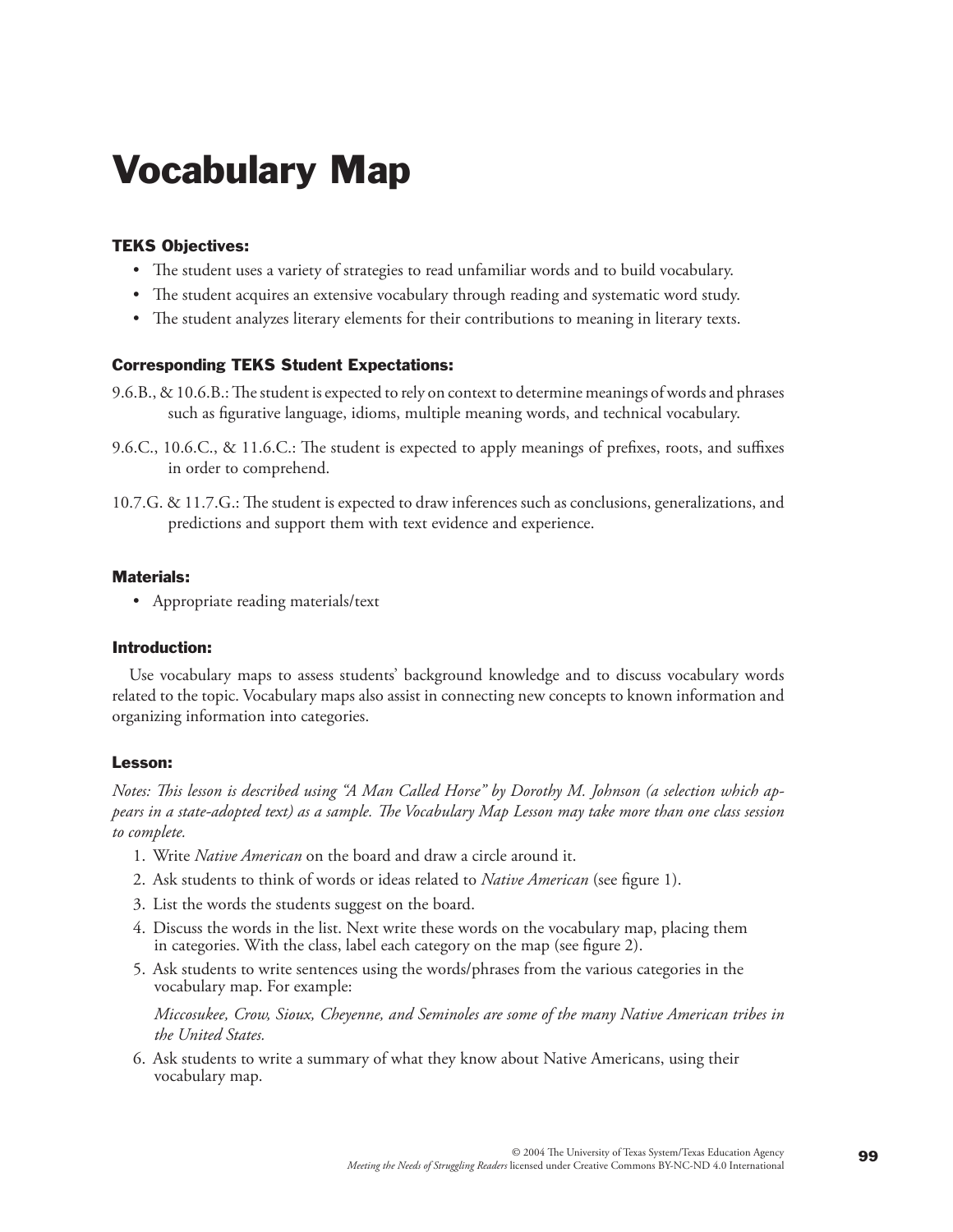#### Scaffold:

- If students have difficulty coming up with sentences, model while thinking aloud.
- Have students work in pairs to come up with sentences.
- 7. Ask students to share what they would like to learn about *Native Americans*. Write these questions on the board. Examples are:

*What were some of the Native Americans' ceremonies?*

*Why and when did Native Americans use body paint?*

- 8. Have students read "A Man Called Horse" by Dorothy Johnson. As they read, they should look for the answers to as many questions as possible. They should also look for new information about the topic to add to the vocabulary map.
- 9. After students have finished reading the selection, ask if any of their questions were answered. Discuss answers and new information. Add new information about Native Americans to the vocabulary map. As information related to the structure of the story (plot and characters) is contributed, add it to the map as well.
- 10. Now that students have read the selection, have them write three more sentences using words/phrases from the modified vocabulary map. For example,

*When Crow tribe members captured prisoners, they performed a ceremony in which they painted their faces black and wore pieces of their victim's clothes.*

### Follow-up Activity:

- Working in pairs or small groups, have students research the questions not answered by the reading selection.
- As they find new information, they should add to and/or modify their maps.
- Ask various groups/pairs to share their findings with the class.

Heimlich, J. E., & Pittelman, S. D. (1986). *Semantic mapping: Classroom applications*. Newark, DE: International Reading Association.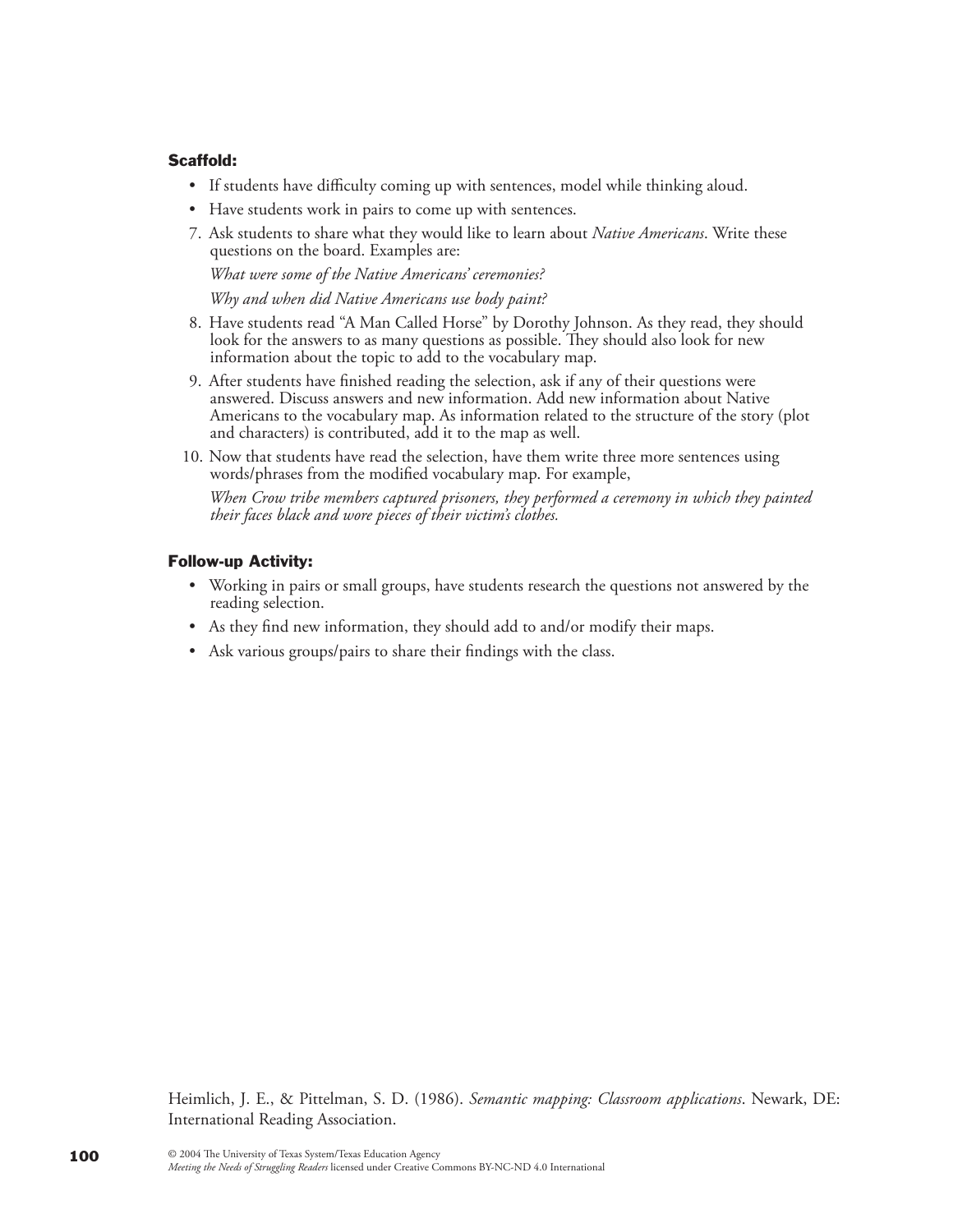# Figure 1. Student-elicited word list for *Native Americans*

| teepees         | Apache             | gathered fruits and berries | Cheyenne        |
|-----------------|--------------------|-----------------------------|-----------------|
| arrows          | feathers           | $C_{row}$                   | dances          |
| <b>bows</b>     | Miccosukee         | buffalo                     | reservations    |
| first Americans | Sioux              | <b>United States</b>        | ceremonies      |
| conquered       | hunting            | Seminoles                   | pottery         |
| persecuted      | dark skin and hair | mistreated                  | body decoration |

leather clothes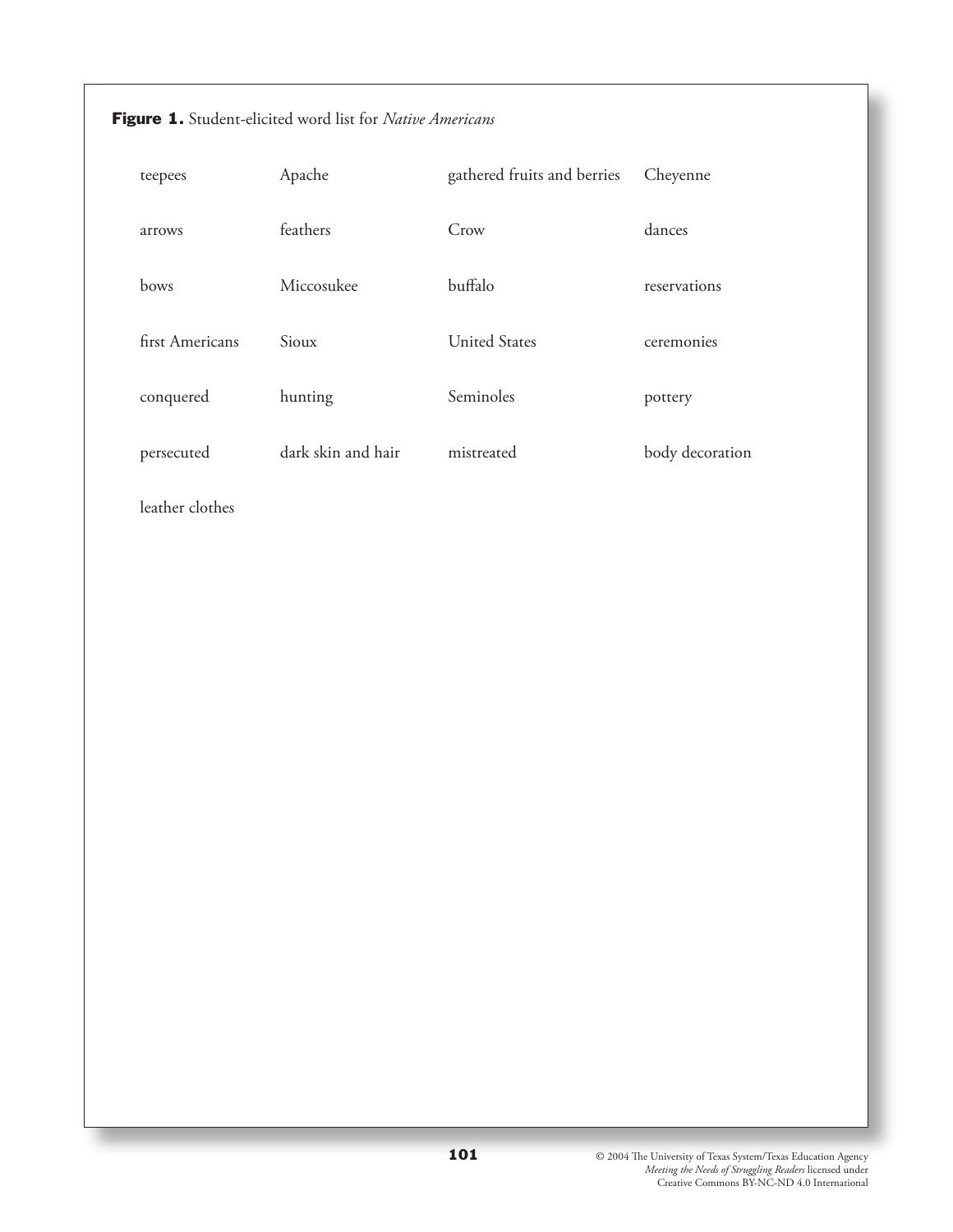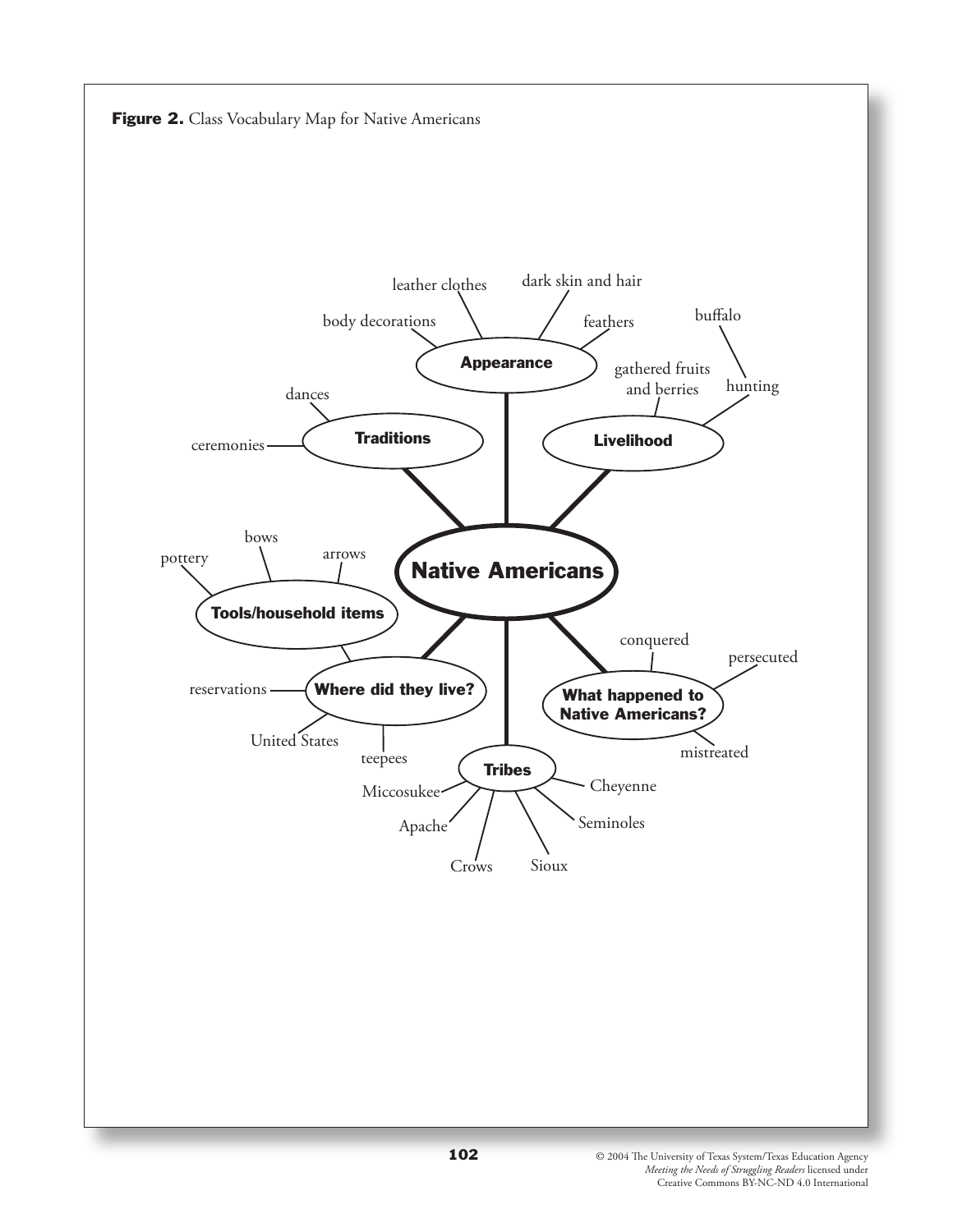# Vocabulary Diagram

### TEKS Objectives:

- The student uses a variety of strategies to read unfamiliar words and to build vocabulary.
- The student acquires an extensive vocabulary through reading and systematic word study.
- The student analyzes literary elements for their contributions to meaning in literary texts.

### Corresponding TEKS Student Expectations:

- 9.6.B., 10.6.B.: The student is expected to rely on context to determine meanings of words and phrases such as figurative language, idioms, multiple meaning words, and technical vocabulary.
- 9.6.C., 10.6.C., & 11.6.C.: The student is expected to apply meanings of prefixes, roots, and suffixes in order to comprehend.
- 10.7.G. & 11.7.G.: The student is expected to draw inferences such as conclusions, generalizations, and predictions and support them with text evidence and experience.

### Materials:

- Appropriate reading materials/text
- Vocabulary Diagram or Four Square Vocabulary Map

### Introduction:

You can use vocabulary diagrams to assess students' background knowledge and to discuss vocabulary words related to the reading selection. Vocabulary diagrams also assist in connecting new concepts to known information and can serve as a study tool.

### Lesson:

- 1. On the board write the vocabulary words that will appear in today's reading. Distribute blank Vocabulary Diagrams to your students.
- 2. Ask students to work in pairs to complete their Vocabulary Diagrams. They may use the dictionary if needed.

### Scaffold:

If student pairs have difficulty composing sentences, model while thinking aloud.

- 3. Call on students to share their completed diagrams. Allow for discussion and encourage students to improve on their definitions and/or make necessary changes to their work.
- 4. After they read the selection, have students refer back to their diagrams. Ask if additional meanings can be added to their diagrams now that the words have been read in context. If additional meanings for a word were learned, students should add the new definition to their diagram and write another sentence that reflects the new meaning.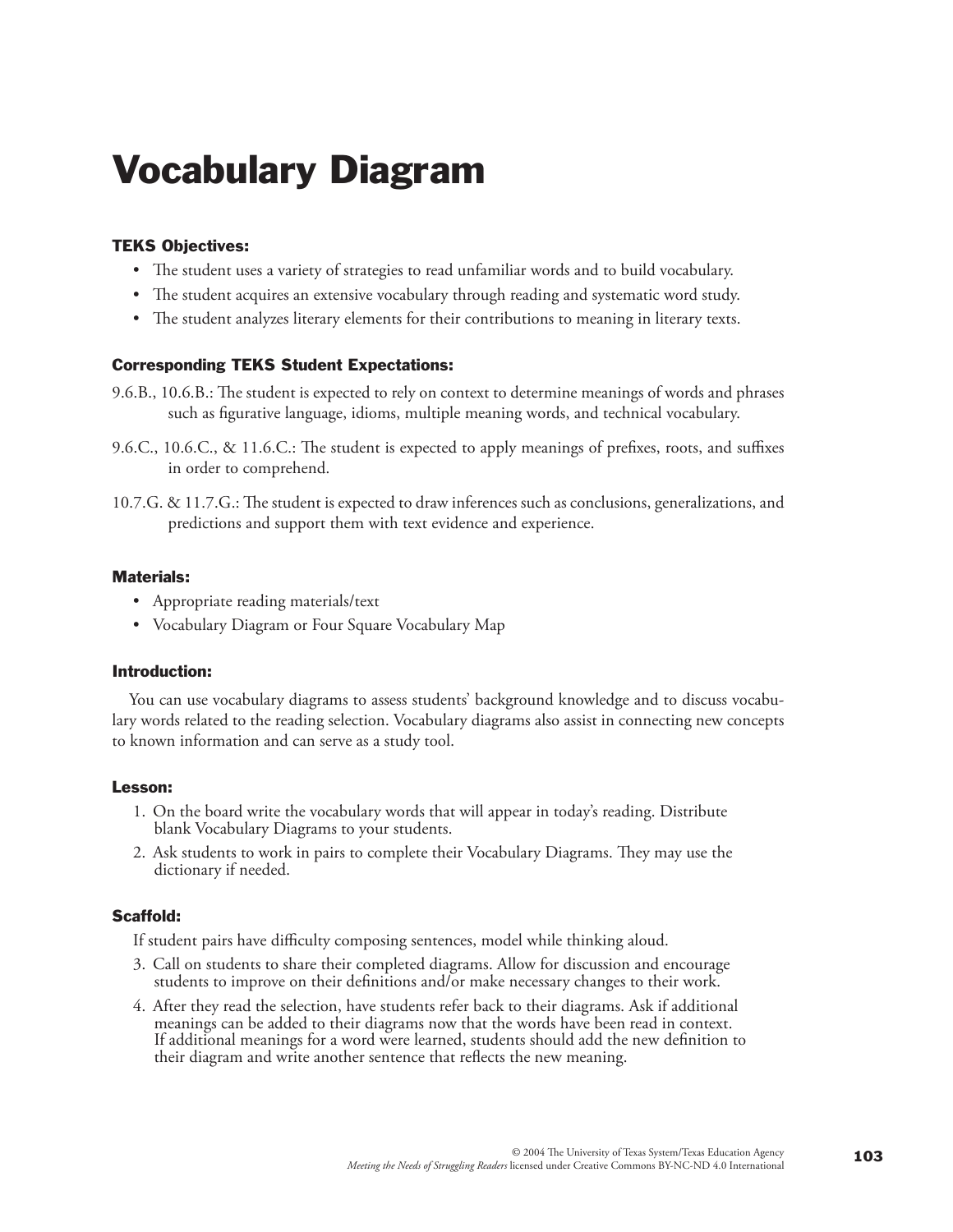### Variation:

Similar lessons can be conducted using the Four Square Vocabulary Map. Several forms have been provided on the following pages. Select the one that best fits the word(s) being studied. In some instances, providing students with non-examples is the most effective way to differentiate a word from a similar one. Non-examples and antonyms help students in understanding the boundaries of a new concept. With some words, learning whether it's an adjective, verb, or adverb assists students when making sentences. For English language learners, having a word's cognate greatly increases the likelihood that they will remember the new word and its meaning.

Schwartz, R. M., & Raphael, T. E. (1985). Concept or definition: A key to improving students' vocabulary. *The Reading Teacher, 39*, 190-205.

Texas Education Agency. (2000). *Promoting vocabulary development: Components of effective vocabulary instruction*. Austin, TX: Texas Reading Initiative.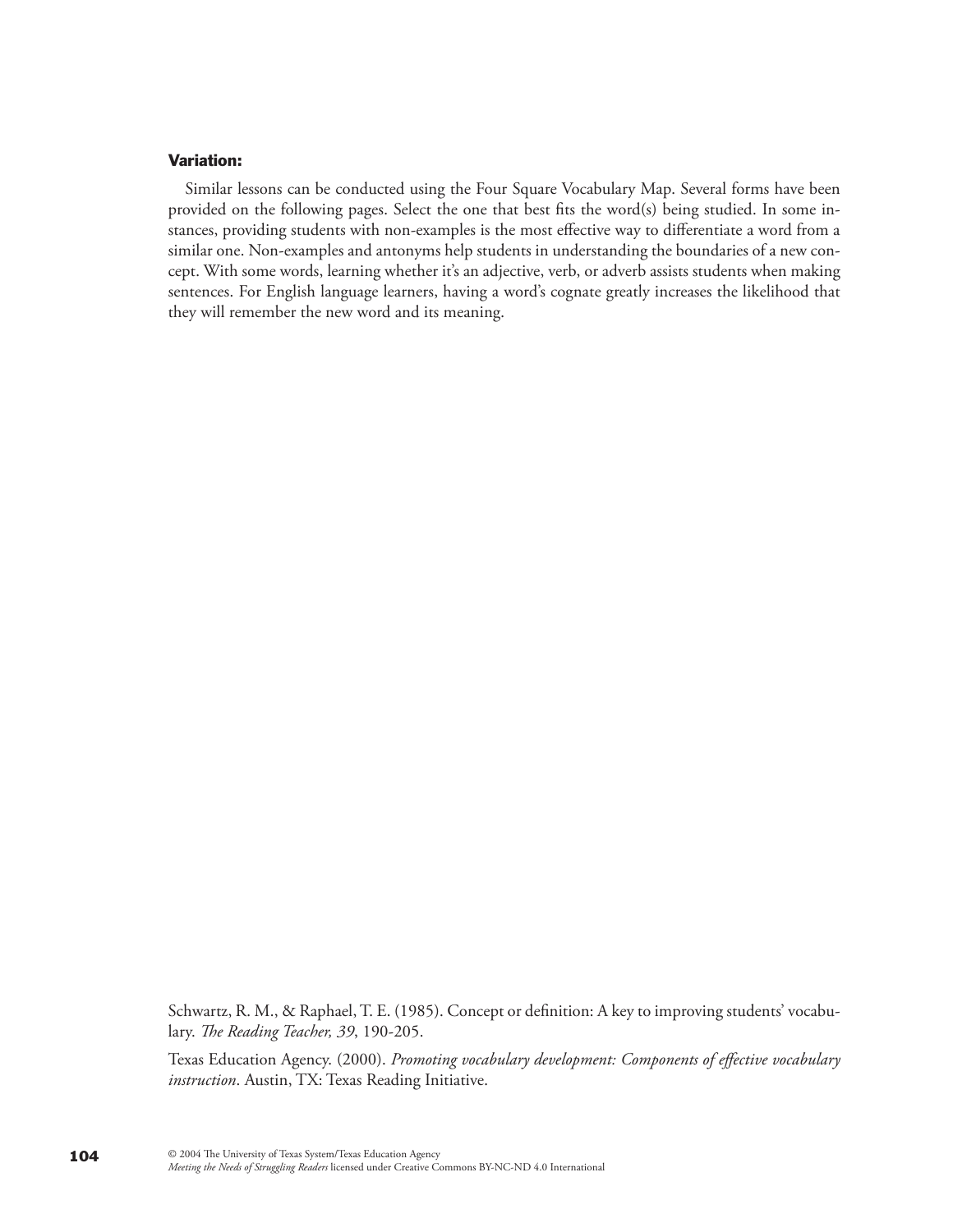|                                                                                                                                  | Date: _____________ |
|----------------------------------------------------------------------------------------------------------------------------------|---------------------|
| Vocabulary word: <u>Adjacent</u>                                                                                                 | Picture:            |
| Definition: <u>next to</u>                                                                                                       |                     |
|                                                                                                                                  |                     |
|                                                                                                                                  | H<br>$\mathbf H$    |
|                                                                                                                                  |                     |
| Sentence: The beautiful oak tree is adjacent to the house.<br>Reading selection: "A Christmas Memory" by Truman Capote Page: 152 |                     |
|                                                                                                                                  | Picture:            |
| Vocabulary word: Dilapidated                                                                                                     | ام ہے جا            |
| Definition: shabby, falling apart<br>Synonym: decrepit, rundown                                                                  |                     |
| Antonym: prístine                                                                                                                |                     |
| Sentence: As a child, she lived in a small, dilapidated shack that was so close to falling down                                  |                     |
| she often preferred to sleep outside.                                                                                            |                     |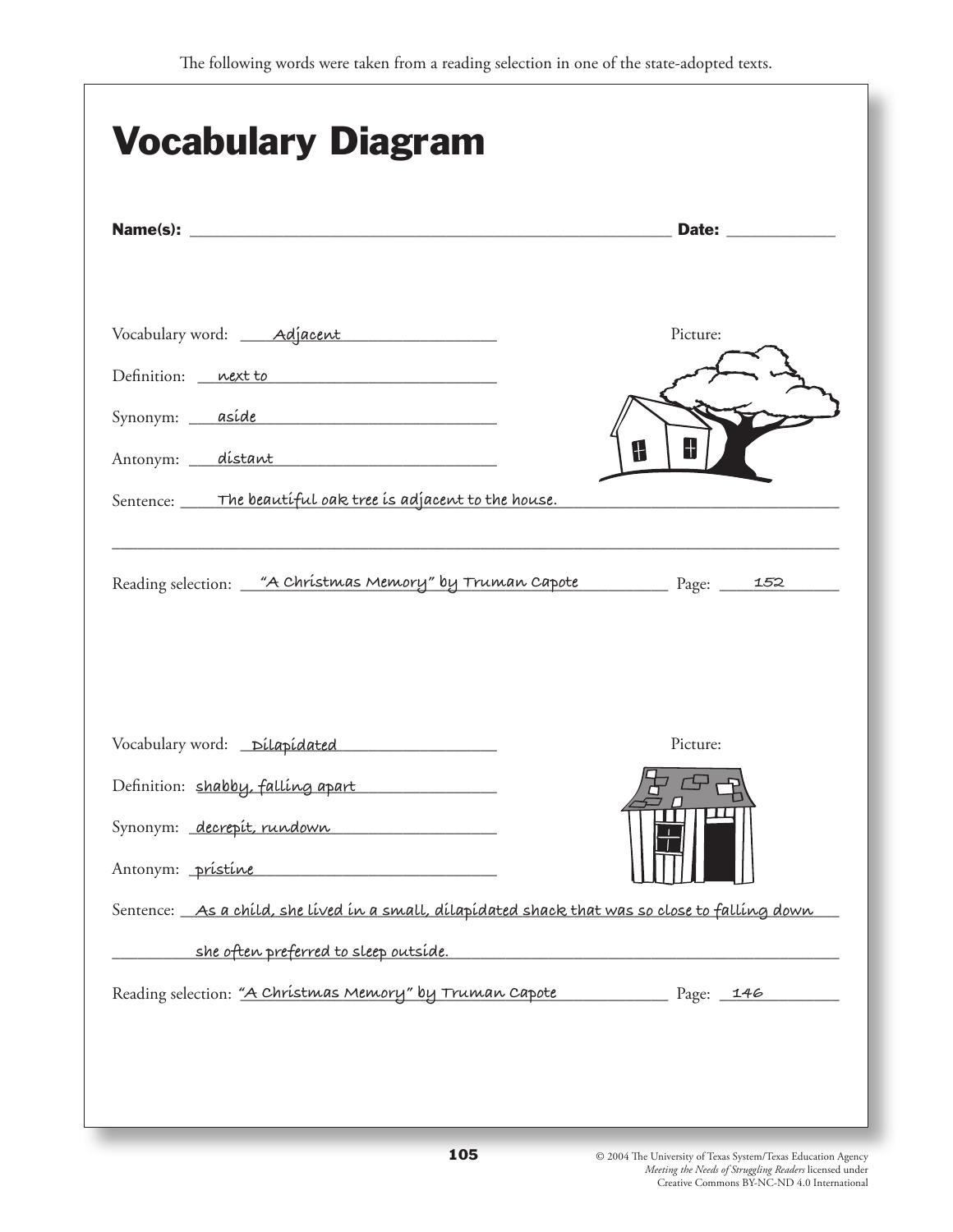| Vocabulary word: Festooned<br>Definition: decorated<br>Synonym: _ornamented, adorned<br>Antonym: plain, basic, unadorned<br>Sentence: During Christmas the office is festooned inside and out with lights, garlands, and | Picture:              |
|--------------------------------------------------------------------------------------------------------------------------------------------------------------------------------------------------------------------------|-----------------------|
| Reading selection: "A Christmas Memory" by Truman Capote Page: 149                                                                                                                                                       | colorful decorations. |
|                                                                                                                                                                                                                          |                       |
|                                                                                                                                                                                                                          | Picture:              |
|                                                                                                                                                                                                                          |                       |
|                                                                                                                                                                                                                          |                       |
|                                                                                                                                                                                                                          |                       |
|                                                                                                                                                                                                                          |                       |
|                                                                                                                                                                                                                          |                       |
|                                                                                                                                                                                                                          |                       |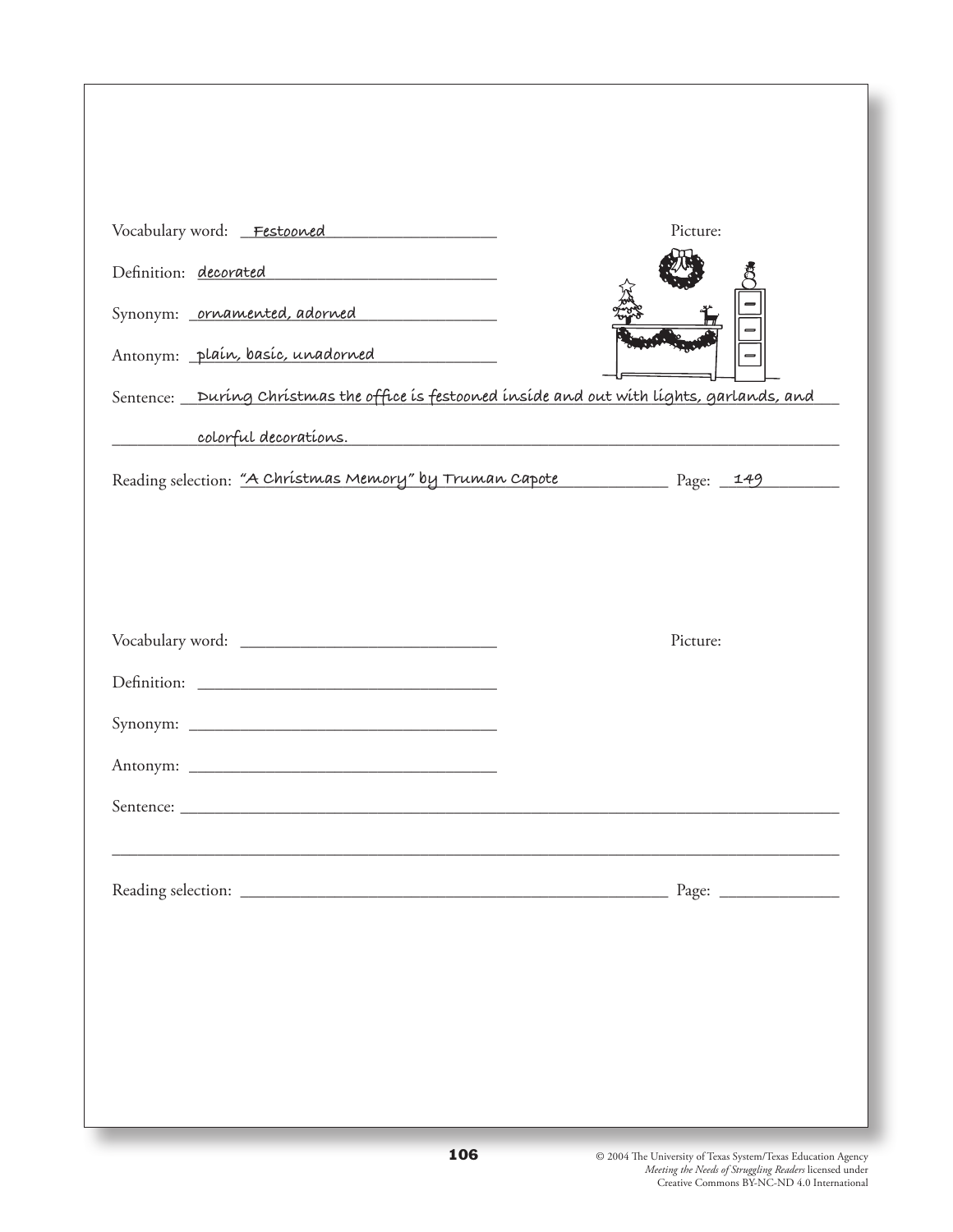| <b>Vocabulary Diagram</b> |                                                              |
|---------------------------|--------------------------------------------------------------|
|                           | Date: _____________                                          |
|                           | Picture:                                                     |
|                           |                                                              |
|                           |                                                              |
|                           |                                                              |
|                           |                                                              |
|                           | Picture:                                                     |
|                           |                                                              |
|                           |                                                              |
|                           |                                                              |
|                           |                                                              |
|                           |                                                              |
|                           |                                                              |
|                           |                                                              |
| 107                       | © 2004 The University of Texas System/Texas Education Agency |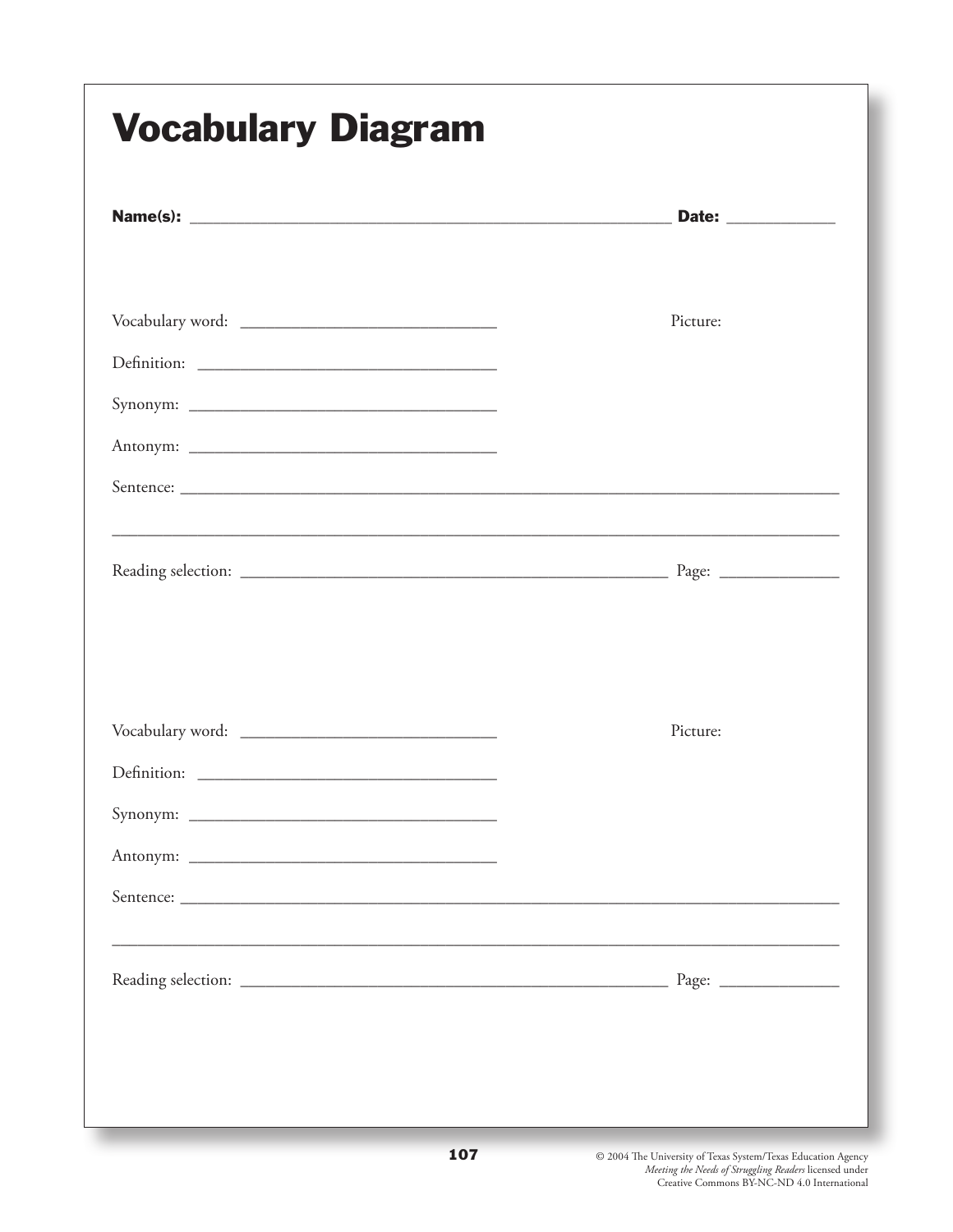| Picture:  |
|-----------|
|           |
|           |
|           |
| Sentence: |
|           |
|           |
|           |
|           |
|           |
| Picture:  |
|           |
|           |
|           |
| Sentence: |
|           |
|           |
|           |
|           |
|           |
|           |
|           |
|           |
|           |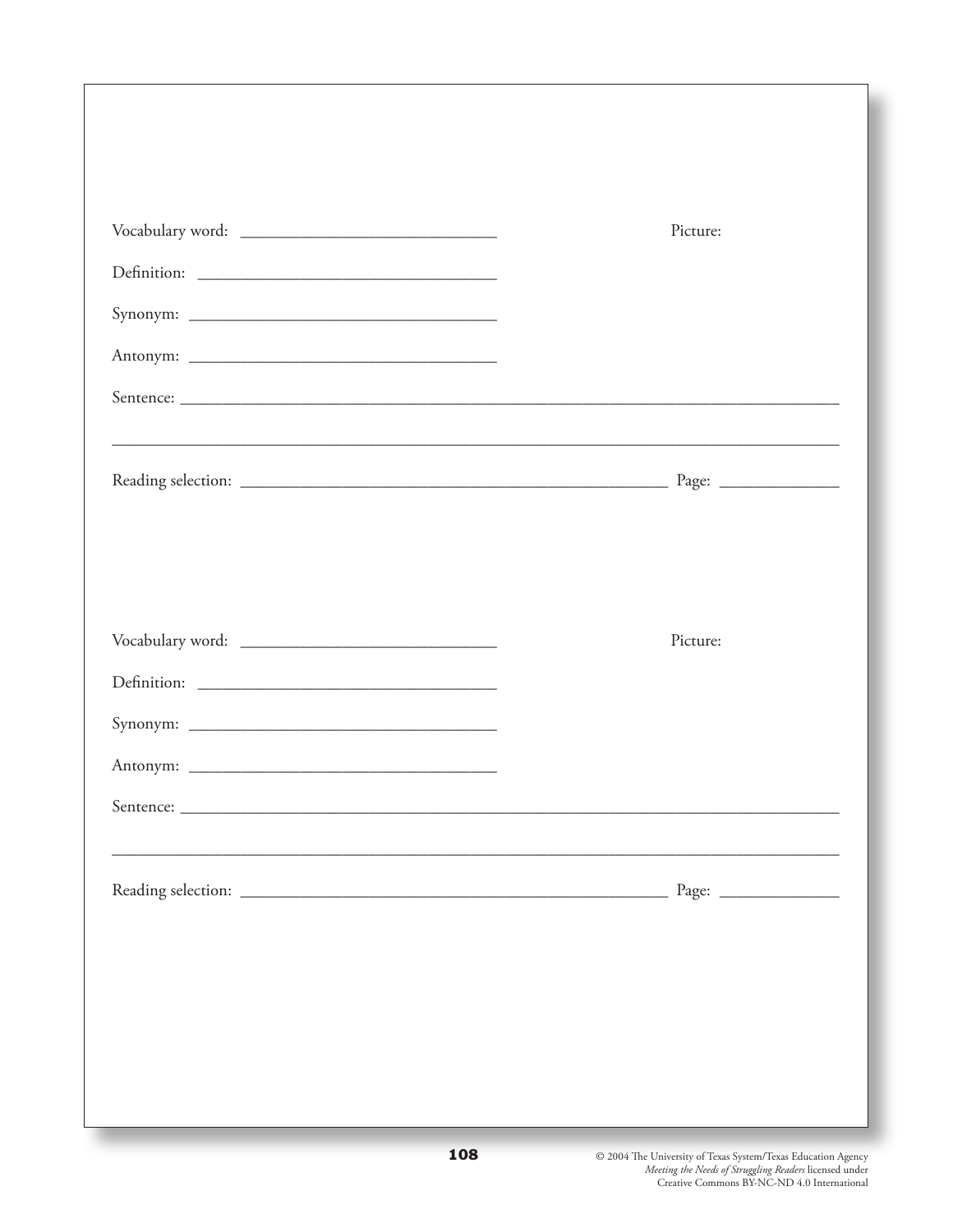|                 | Date: _____________ |
|-----------------|---------------------|
|                 |                     |
|                 |                     |
| What is it?     | What is it like?    |
|                 |                     |
|                 |                     |
|                 |                     |
|                 |                     |
| <b>Examples</b> | <b>Non-Examples</b> |
|                 |                     |
|                 |                     |
|                 |                     |
|                 |                     |
|                 |                     |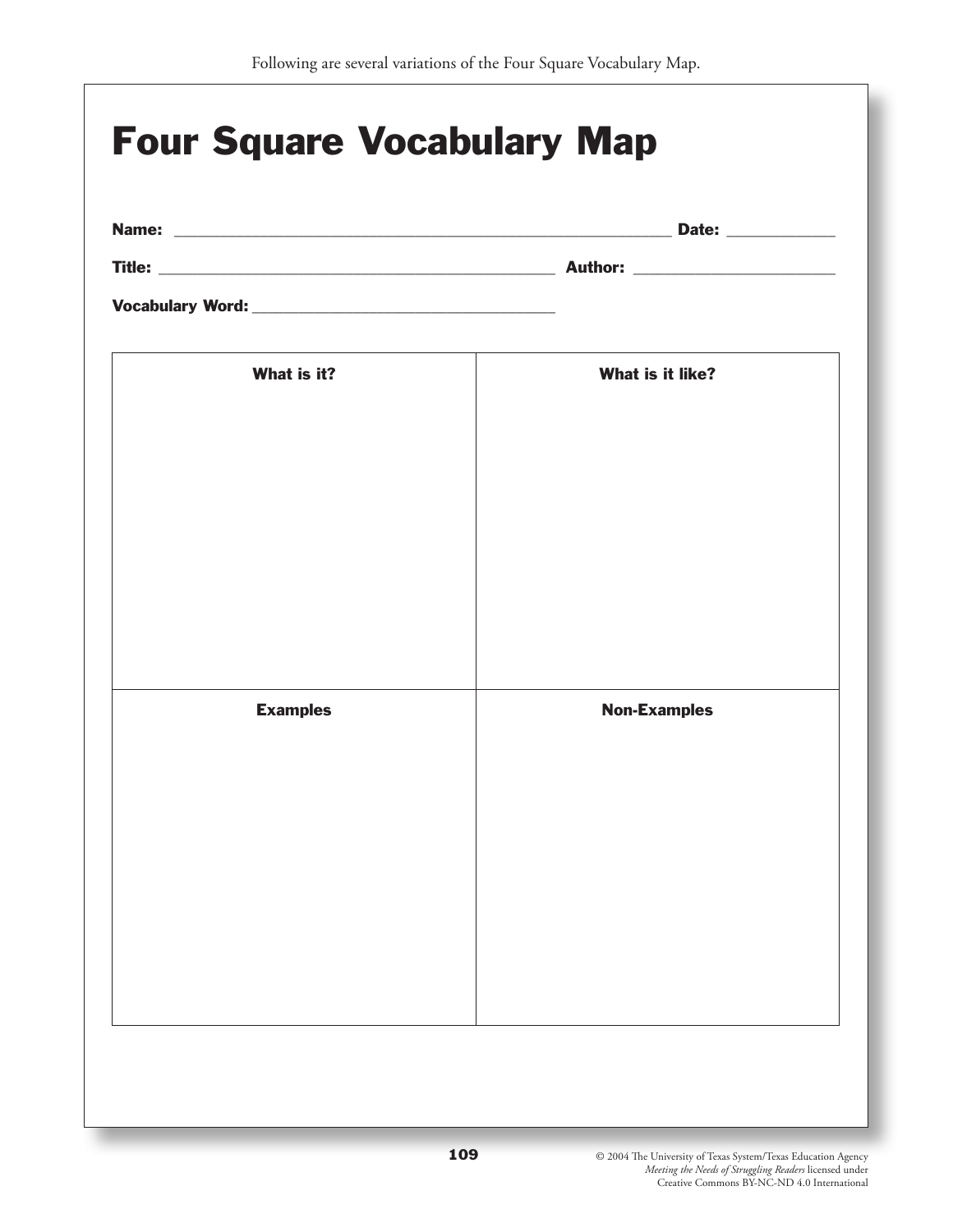| What is it?                                | What is it like? |  |  |
|--------------------------------------------|------------------|--|--|
|                                            |                  |  |  |
|                                            |                  |  |  |
|                                            |                  |  |  |
| <b>Examples</b>                            | <b>Picture</b>   |  |  |
|                                            |                  |  |  |
|                                            |                  |  |  |
|                                            |                  |  |  |
|                                            |                  |  |  |
| Write a sentence with the vocabulary word: |                  |  |  |
|                                            |                  |  |  |
|                                            |                  |  |  |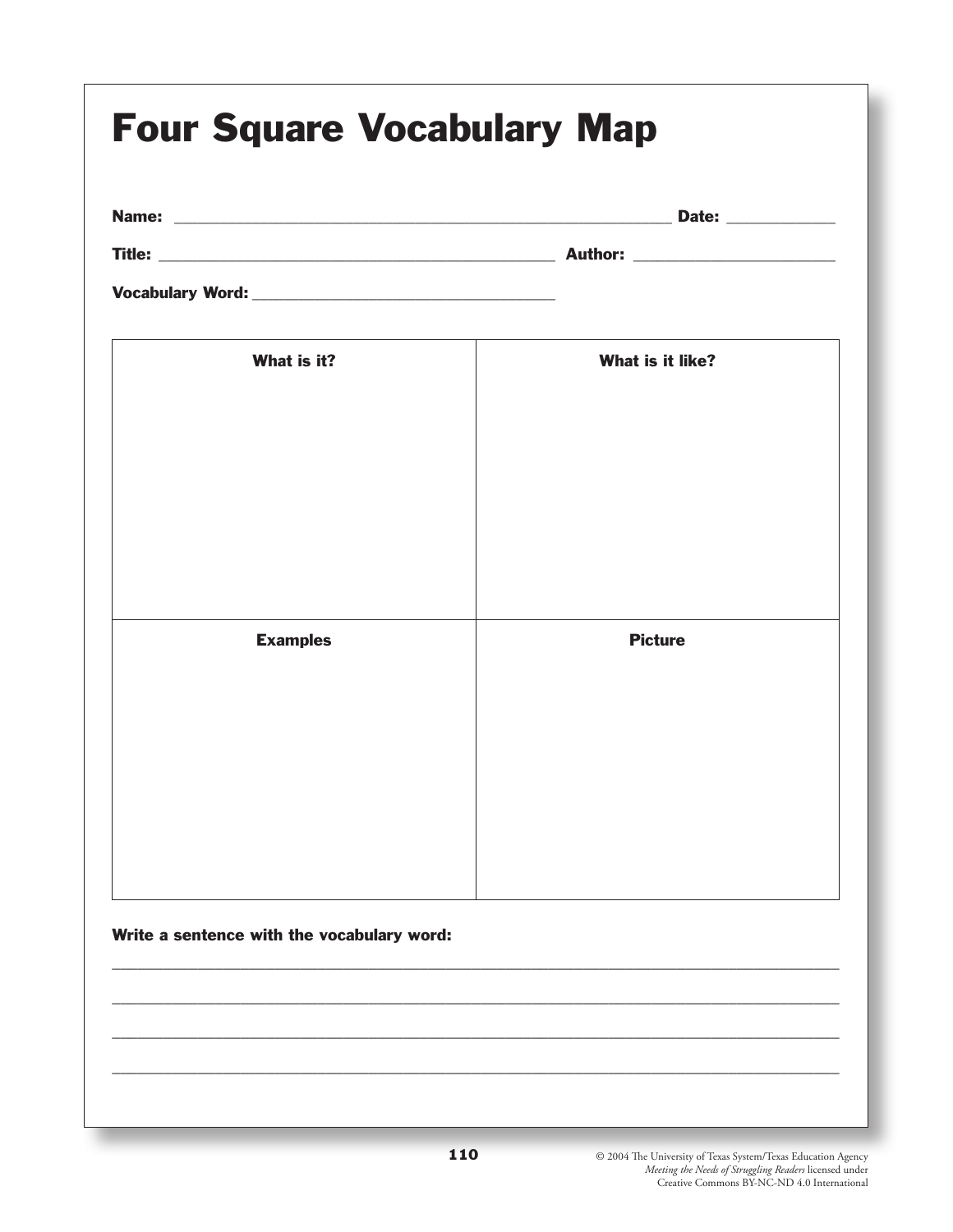| What is it?                               | <u> 1989 - Johann Barbara, martin amerikan personal di sebagai personal di sebagai personal di sebagai personal d</u><br><b>Antonyms</b> |  |  |
|-------------------------------------------|------------------------------------------------------------------------------------------------------------------------------------------|--|--|
|                                           |                                                                                                                                          |  |  |
|                                           |                                                                                                                                          |  |  |
|                                           |                                                                                                                                          |  |  |
| <b>Synonyms</b>                           | <b>Related words</b>                                                                                                                     |  |  |
|                                           |                                                                                                                                          |  |  |
|                                           |                                                                                                                                          |  |  |
|                                           |                                                                                                                                          |  |  |
| Rewrite the definition in your own words: |                                                                                                                                          |  |  |
|                                           |                                                                                                                                          |  |  |
|                                           |                                                                                                                                          |  |  |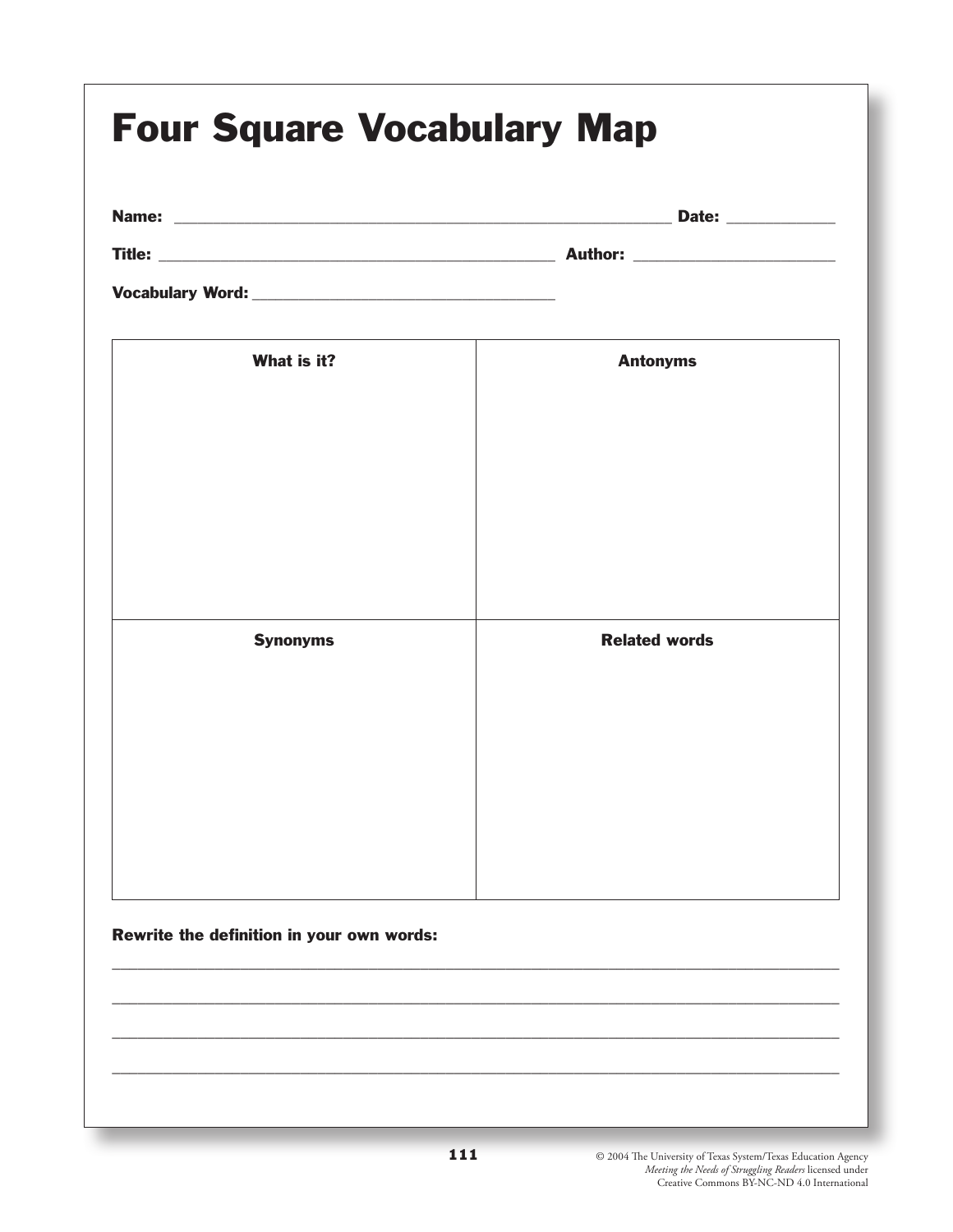| What is it?                                                            | What is it like? |
|------------------------------------------------------------------------|------------------|
| <b>Examples</b>                                                        | Part of speech   |
|                                                                        |                  |
| Write a short story in which the vocabulary word features prominently: |                  |
|                                                                        |                  |
|                                                                        |                  |
|                                                                        |                  |
|                                                                        |                  |
|                                                                        |                  |
|                                                                        |                  |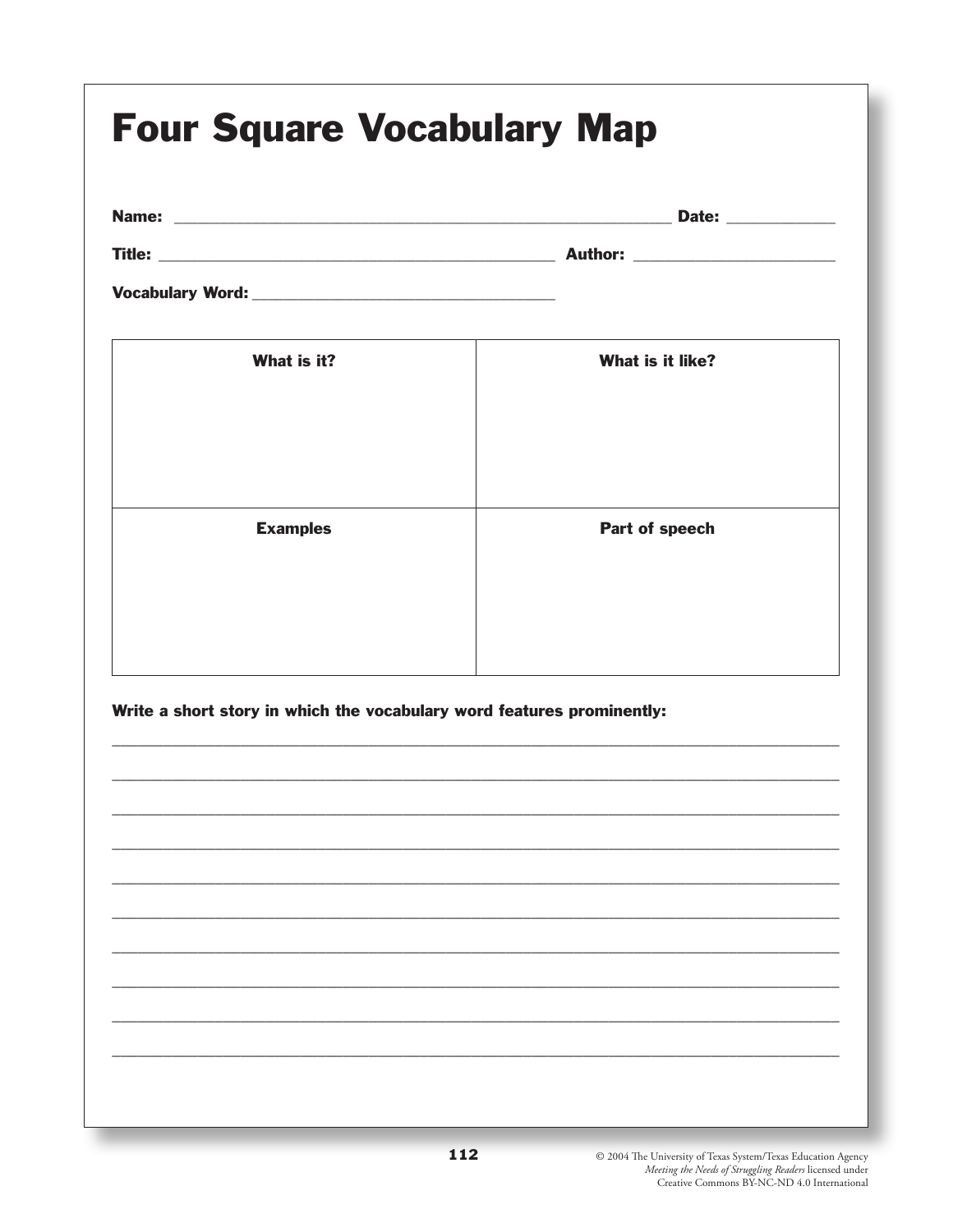# Word Parts

# TEKS Objectives:

- The student uses a variety of strategies to read unfamiliar words and to build vocabulary.
- The student acquires an extensive vocabulary through reading and systematic word study.

## Corresponding TEKS Student Expectations:

9.6.C., 10.6.C., & 11.6.C.: The student is expected to apply meanings of prefixes, roots, and suffixes in order to comprehend.

### Materials:

Lists of prefixes, suffixes, roots, and base words

#### Lesson:

- 1. Explain to students the importance of learning prefixes, suffixes, and roots. Discuss how knowing the most commonly occurring word parts can help them figure out the meanings of hundreds of unknown words.
- 2. Teach only one prefix or suffix at a time, together with word families and their extensions. For example, once you have explained the prefix *tele*, meaning "from a distance," have students create a word family list—*telescope, television, telepathy, telecast, telescope, teleprompter, telegraph.* Extensions of the word *telegraph* (*graph*—to write) might include *autobiography, autograph, bibliography, biography, topography, seismograph,* and *photograph.*
- 3. Ask students to work in pairs and to develop original words. For example, shopping via the television would be *teleshopping*, and *graphologist* might be someone who studies writing.
- 4. Have students illustrate their new words.
- 5. Write a sentence on the board that contains a word with either a prefix or suffix. Discuss how a word's context can help us to confirm its correct meaning. Use a think-aloud to model how to figure out unknown words using affixes and context. For example:

*Jay wanted to become a triathlete, an athlete who competes in running, swimming, and bicycling.*

"Triathlete, hmmm. I know that *tri* means three and I know that an athlete is a person who is good at sports. I think this must mean a person who is good at three sports. Let's see if that makes sense in this sentence. Yes, in this sentence, Jay is an athlete who likes to run, swim, and bicycle."

6. After introducing *in-, dis-, -ness, mis-, under- im-, -ite*, and -*less* and providing several practice opportunities, ask students to find the following words in "The Most Dangerous Game" by Richard Connell, a selection in one of the state-adopted texts.

| indolently | opaqueness | underbrush | cosmopolite |
|------------|------------|------------|-------------|
| disarming  | misfortune | imprudent  | moonless    |

Have students copy the sentence in which each word is found. Ask students to rewrite the sentence using another word or words that convey the same meaning, based on both their knowledge of word parts and the context.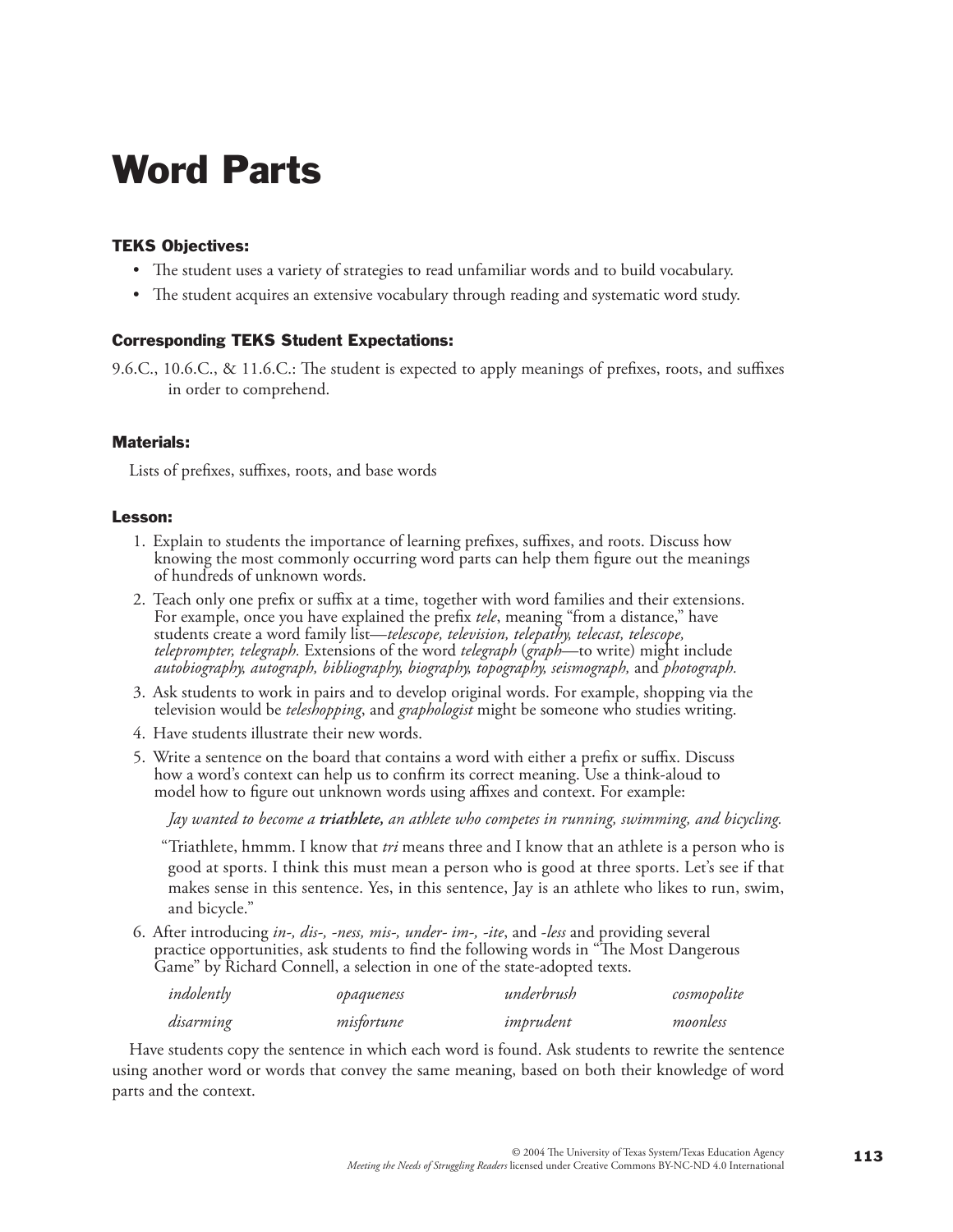- 7. After figuring out the meaning of each word on their own, students compare their work to their neighbor's. If their responses are different, each pair should discuss their responses and agree on the best one. If their responses are similar, the students should work to refine their answers to make them better.
- 8. Call on several pairs to share their answers and invite other students to comment and/or add to the response being discussed.

#### Scaffold:

- Have students make webs to illustrate the relationships among the word parts being studied (see Figure 1).
- Begin by teaching prefixes + base words (immature: not mature), because these connections are more obvious than prefixes + roots (immense: not measured).
- When you begin studying roots, focus first on those with Greek origins (e.g., *sphere*, *therm*, and *photo*) because they tend to have more obvious meanings than those of Latin origin (*fid, jest,* and *ject*).
- Use a think-aloud to model the procedure for figuring out the meanings of unfamiliar words by using knowledge of the root from a known word.
- Have students complete Venn diagrams as another way of seeing the relationships between words (see Figure 2).
- Provide ELL students and struggling readers with cards that they can carry from class to class and refer to whenever encountering new words. This will help them take an active role in their own learning and assist in long-term learning of the word parts they are working with. (See Figure 3 for sample word parts card.)

Ganske, K. (2000). *Word journeys: Assessment-guided phonics, spelling, and vocabulary instruction.* New York: Guilford Press.

Irwin, J. W., & Baker, I. (1989). *Promoting active reading comprehension strategies: A resource book for teachers*. Englewood Cliffs, NJ: Prentice Hall.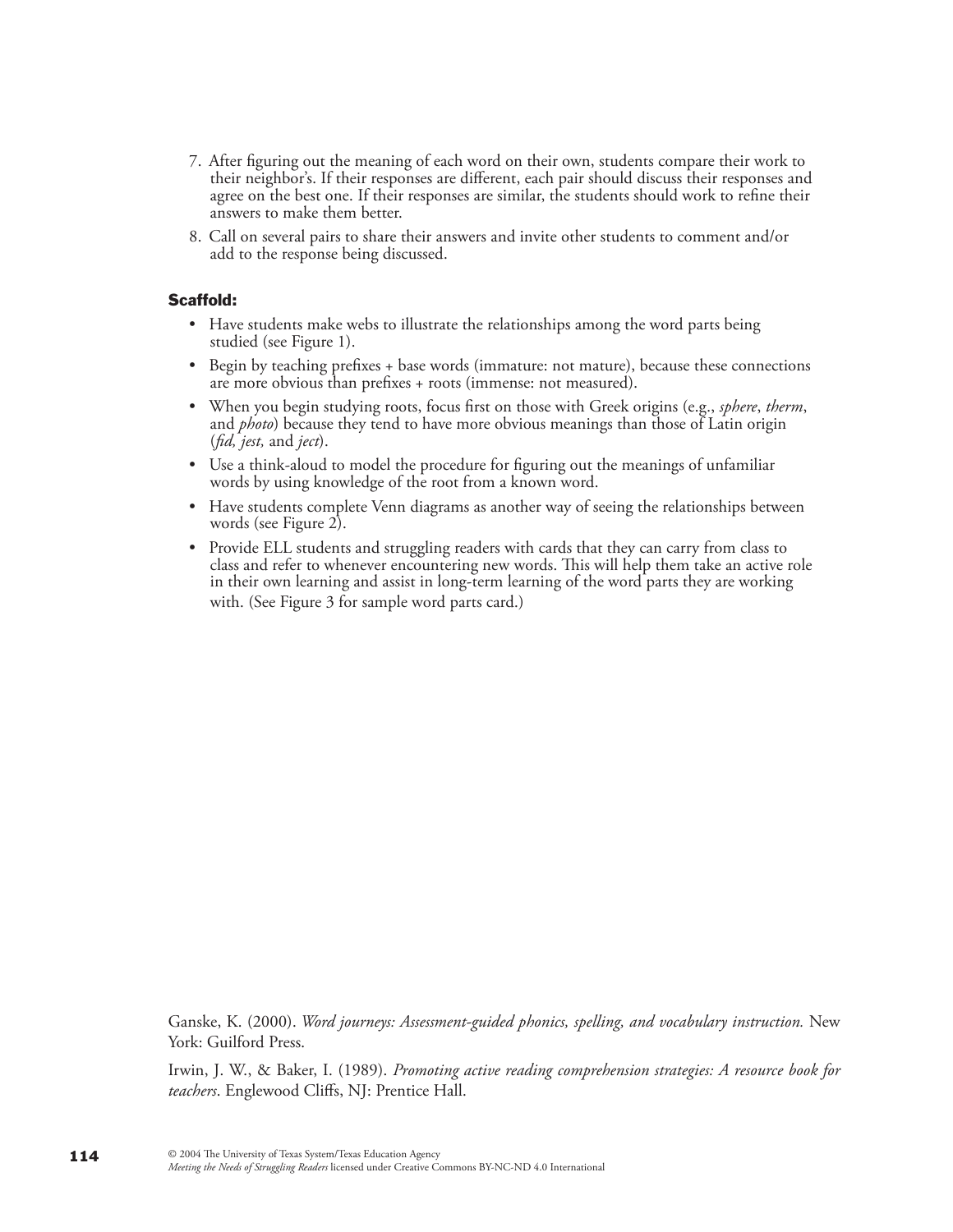

Figure 3. Sample *Word Parts* card.

## Frequently Used Prefixes

| a          | not     | amoral         | inter | between  | intermediate |
|------------|---------|----------------|-------|----------|--------------|
| ante       | before  | antecedent     | mini  | small    | minimum      |
| anti       | against | antisocial     | mono  | one      | monotone     |
| auto       | self    | autonomous     | neo   | new      | neophyte     |
| bi         | two     | bicycle        | poly  | many     | polygon      |
| bio        | life    | biology        | post  | after    | postnatal    |
| circum     | around  | circumnavigate | pre   | before   | prepare      |
| contra     | against | contrast       | quad  | four     | quadruplets  |
| dec, deca  | ten     | decade         | semi  | half     | semicircle   |
| dis        | not     | disagree       | sub   | under    | submarine    |
| ex         | out     | excommunicate  | syn   | together | synchrony    |
| geo        | earth   | geologist      | tri   | three    | tripod       |
| homo       | same    | homogeneous    | uni   | one      | unicorn      |
| in, il, im | not     | impossible     |       |          |              |

Figure 2. Venn Diagram for *bio* and *sphere.*